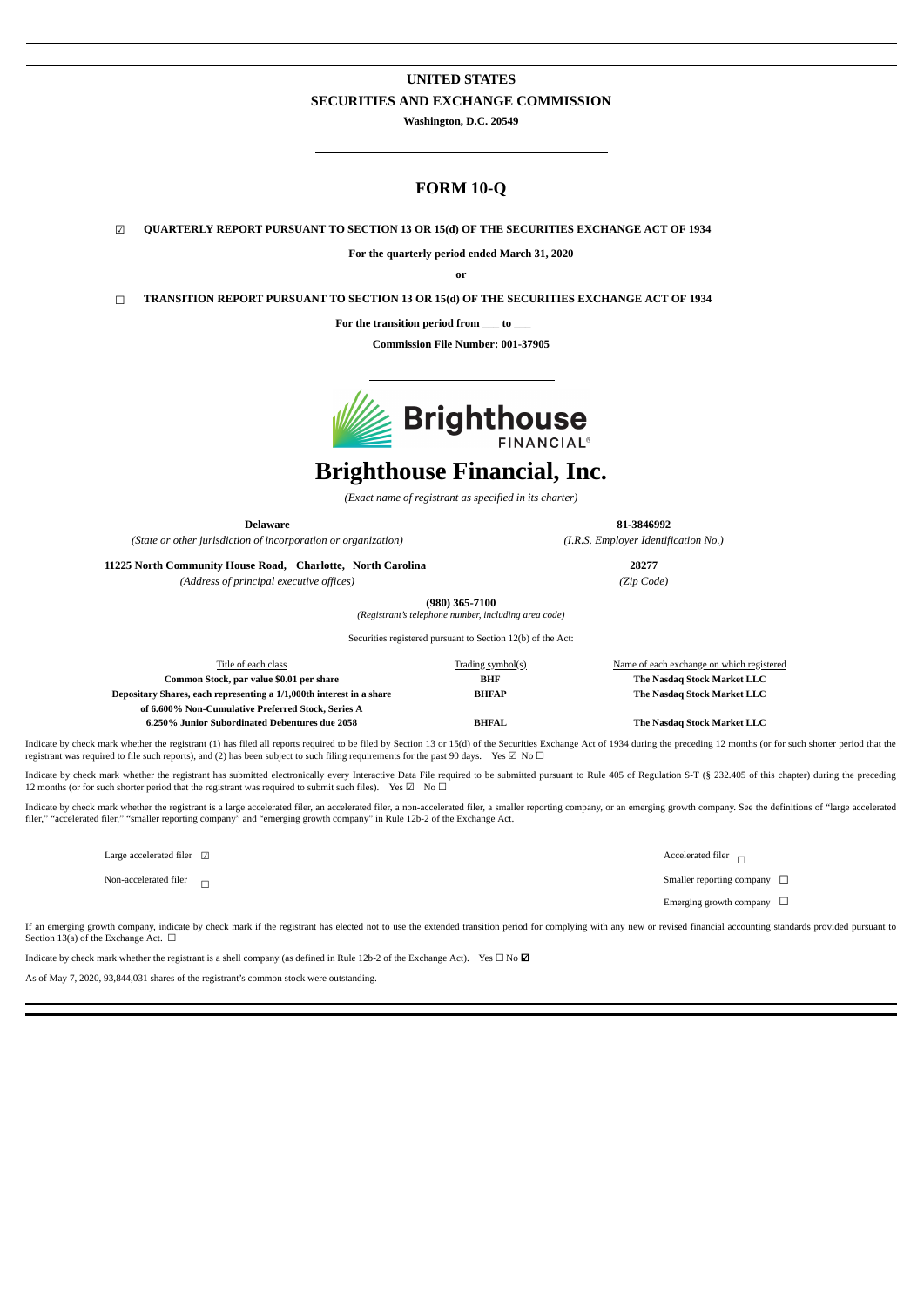# **Table of Contents**

# **Page**

<span id="page-1-0"></span>

|         |                                                                                                                                                                | <u>rage</u>     |
|---------|----------------------------------------------------------------------------------------------------------------------------------------------------------------|-----------------|
|         | <b>Part I</b> - Financial Information                                                                                                                          |                 |
| Item 1. | Consolidated Financial Statements (at March 31, 2020 (Unaudited) and December 31, 2019 and for the Three Months Ended March<br>31, 2020 and 2019 (Unaudited)): |                 |
|         | <b>Interim Condensed Consolidated Balance Sheets</b>                                                                                                           | $\overline{2}$  |
|         | <b>Interim Condensed Consolidated Statements of Operations and Comprehensive Income (Loss)</b>                                                                 | 3               |
|         | <b>Interim Condensed Consolidated Statements of Equity</b>                                                                                                     | <u>4</u>        |
|         | <b>Interim Condensed Consolidated Statements of Cash Flows</b>                                                                                                 | $\overline{5}$  |
|         | Notes to the Interim Condensed Consolidated Financial Statements (Unaudited):                                                                                  |                 |
|         | <u>Note 1 — Business, Basis of Presentation and Summary of Significant Accounting Policies</u>                                                                 | $6\overline{6}$ |
|         | Note 2 – Segment Information                                                                                                                                   | 8               |
|         | Note 3 - Insurance                                                                                                                                             | 11              |
|         | Note $4$ — Investments                                                                                                                                         | <u> 12</u>      |
|         | Note 5 – Derivatives                                                                                                                                           | 23              |
|         | Note 6 — Fair Value                                                                                                                                            | 28              |
|         | Note $7$ - Equity                                                                                                                                              | <u>36</u>       |
|         | Note 8 — Other Revenues and Other Expenses                                                                                                                     | 38              |
|         | Note 9 - Earnings Per Common Share                                                                                                                             | 39              |
|         | Note 10 – Contingencies, Commitments and Guarantees                                                                                                            | 39              |
|         | Note 11 - Subsequent Events                                                                                                                                    | 41              |
| Item 2. | <b>Management's Discussion and Analysis of Financial Condition and Results of Operations</b>                                                                   | 42              |
| Item 3. | <b>Quantitative and Qualitative Disclosures About Market Risk</b>                                                                                              | 81              |
| Item 4. | <b>Controls and Procedures</b>                                                                                                                                 | 81              |

# **Part II — Other [Information](#page-82-0)**

| Item 1. | <u>Legal Proceedings</u> |  |  |
|---------|--------------------------|--|--|
|---------|--------------------------|--|--|

- **Item 1A. Risk [Factors](#page-82-2)** [82](#page-82-2)
- **Item 2. [Unregistered](#page-83-0) Sales of Equity Securities and Use of Proceeds** [83](#page-83-0)
- **Item 6. [Exhibits](#page-84-0)** [84](#page-84-0)

# **<u>[Signature](#page-85-0)</u> [85](#page-85-0) and 85 and 85 and 85 and 85 and 86 and 86 and 86 and 86 and 86 and 86 and 86 and 86 and 86 and 86 and**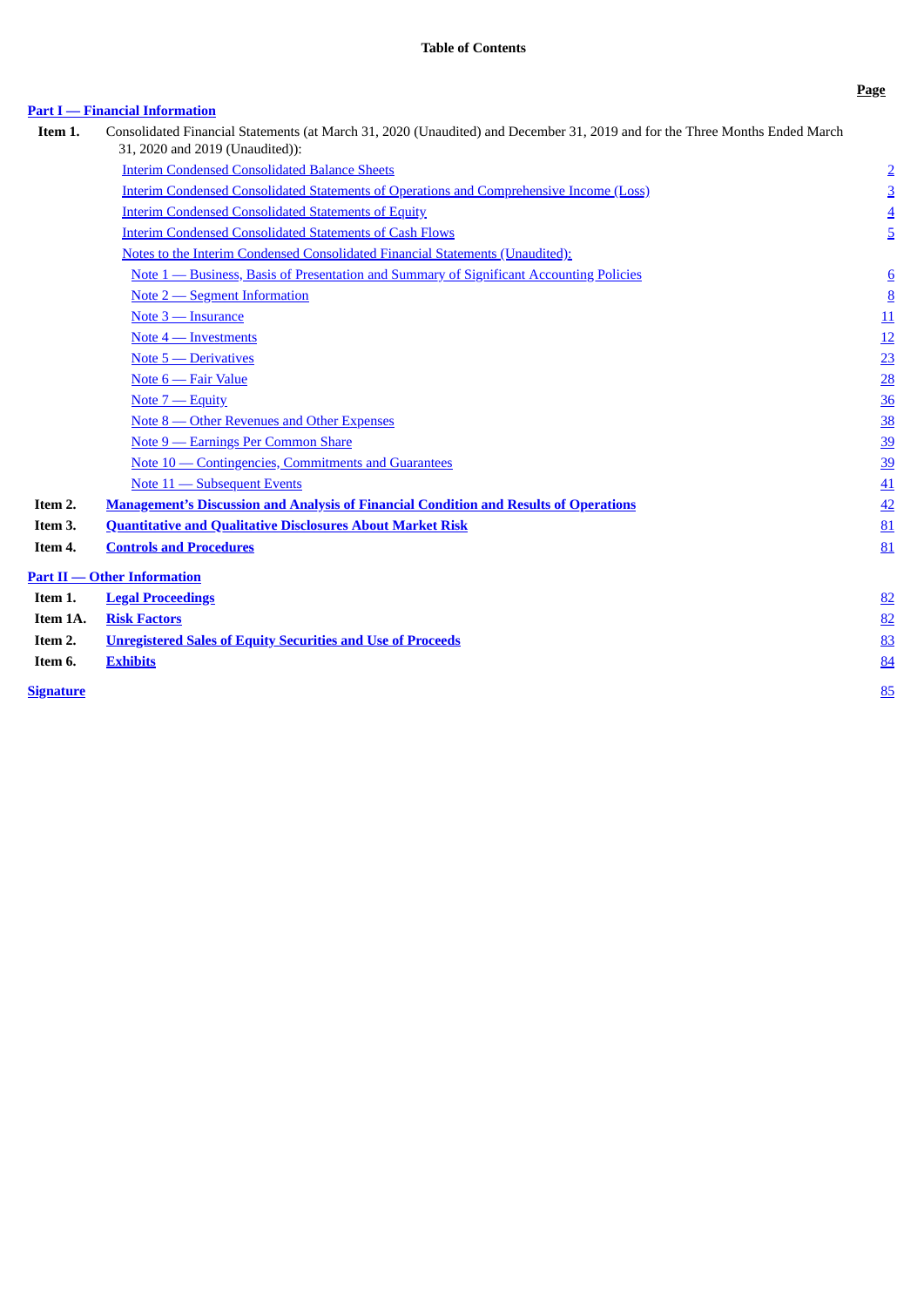#### <span id="page-2-0"></span>**Part I — Financial Information**

# <span id="page-2-1"></span>**Item 1. Financial Statements**

**Brighthouse Financial, Inc.**

# **Interim Condensed Consolidated Balance Sheets March 31, 2020 (Unaudited) and December 31, 2019**

# **(In millions, except share and per share data)**

|                                                                                                                                                                                                     |              | March 31, 2020 | <b>December 31, 2019</b> |
|-----------------------------------------------------------------------------------------------------------------------------------------------------------------------------------------------------|--------------|----------------|--------------------------|
| <b>Assets</b>                                                                                                                                                                                       |              |                |                          |
| Investments:                                                                                                                                                                                        |              |                |                          |
| Fixed maturity securities available-for-sale, at estimated fair value (amortized cost: \$65,237 and \$64,079, respectively; allowance for credit<br>losses of \$10 and \$0, respectively)           | $\mathbb{S}$ | 71,302         | \$<br>71,036             |
| Equity securities, at estimated fair value                                                                                                                                                          |              | 122            | 147                      |
| Mortgage loans (net of allowance for credit losses of \$69 and \$64, respectively)                                                                                                                  |              | 15,547         | 15,753                   |
| Policy loans                                                                                                                                                                                        |              | 1,250          | 1,292                    |
| Limited partnerships and limited liability companies                                                                                                                                                |              | 2,505          | 2,380                    |
| Short-term investments, principally at estimated fair value                                                                                                                                         |              | 4,348          | 1,958                    |
| Other invested assets, principally at estimated fair value (net of allowance for credit losses of \$13 and \$0, respectively)<br><b>Total investments</b>                                           |              | 9,658          | 3,216                    |
|                                                                                                                                                                                                     |              | 104,732        | 95,782                   |
| Cash and cash equivalents<br>Accrued investment income                                                                                                                                              |              | 8,930          | 2,877                    |
|                                                                                                                                                                                                     |              | 868            | 684                      |
| Premiums, reinsurance and other receivables                                                                                                                                                         |              | 14,994         | 14,760                   |
| Deferred policy acquisition costs and value of business acquired                                                                                                                                    |              | 4,862          | 5,448                    |
| Current income tax recoverable                                                                                                                                                                      |              | 9              | 17                       |
| Other assets                                                                                                                                                                                        |              | 550            | 584                      |
| Separate account assets                                                                                                                                                                             |              | 89,008         | 107,107                  |
| Total assets                                                                                                                                                                                        | \$           | 223,953        | \$<br>227,259            |
| <b>Liabilities and Equity</b>                                                                                                                                                                       |              |                |                          |
| Liabilities                                                                                                                                                                                         |              |                |                          |
| Future policy benefits                                                                                                                                                                              | $\mathbb{S}$ | 40,653         | \$<br>39,686             |
| Policyholder account balances                                                                                                                                                                       |              | 47,288         | 45,771                   |
| Other policy-related balances                                                                                                                                                                       |              | 3,169          | 3,111                    |
| Payables for collateral under securities loaned and other transactions                                                                                                                              |              | 10,988         | 4,391                    |
| Long-term debt                                                                                                                                                                                      |              | 4,365          | 4,365                    |
| Deferred income tax liability                                                                                                                                                                       |              | 2,482          | 1,355                    |
| Other liabilities                                                                                                                                                                                   |              | 5,561          | 5,236                    |
| Separate account liabilities                                                                                                                                                                        |              | 89,008         | 107,107                  |
| <b>Total liabilities</b>                                                                                                                                                                            |              | 203,514        | 211,022                  |
| <b>Contingencies, Commitments and Guarantees (Note 10)</b>                                                                                                                                          |              |                |                          |
| <b>Equity</b>                                                                                                                                                                                       |              |                |                          |
| Brighthouse Financial, Inc.'s stockholders' equity:                                                                                                                                                 |              |                |                          |
| Preferred stock, par value \$0.01 per share; \$425 aggregate liquidation preference                                                                                                                 |              |                |                          |
| Common stock, par value \$0.01 per share; 1,000,000,000 shares authorized; 120,867,313 and 120,647,871 shares issued, respectively;<br>100,502,488 and 106,027,301 shares outstanding, respectively |              | $\mathbf{1}$   | $\mathbf{1}$             |
| Additional paid-in capital                                                                                                                                                                          |              | 12,911         | 12,908                   |
| Retained earnings (deficit)                                                                                                                                                                         |              | 5,521          | 585                      |
| Treasury stock, at cost; 20,364,825 and 14,620,570 shares, respectively                                                                                                                             |              | (706)          | (562)                    |
| Accumulated other comprehensive income (loss)                                                                                                                                                       |              | 2,647          | 3,240                    |
| Total Brighthouse Financial, Inc.'s stockholders' equity                                                                                                                                            |              | 20,374         | 16,172                   |
| Noncontrolling interests                                                                                                                                                                            |              | 65             | 65                       |
| Total equity                                                                                                                                                                                        |              | 20,439         | 16,237                   |
| Total liabilities and equity                                                                                                                                                                        | \$           | 223,953        | \$<br>227,259            |

**See accompanying notes to the interim condensed consolidated financial statements.**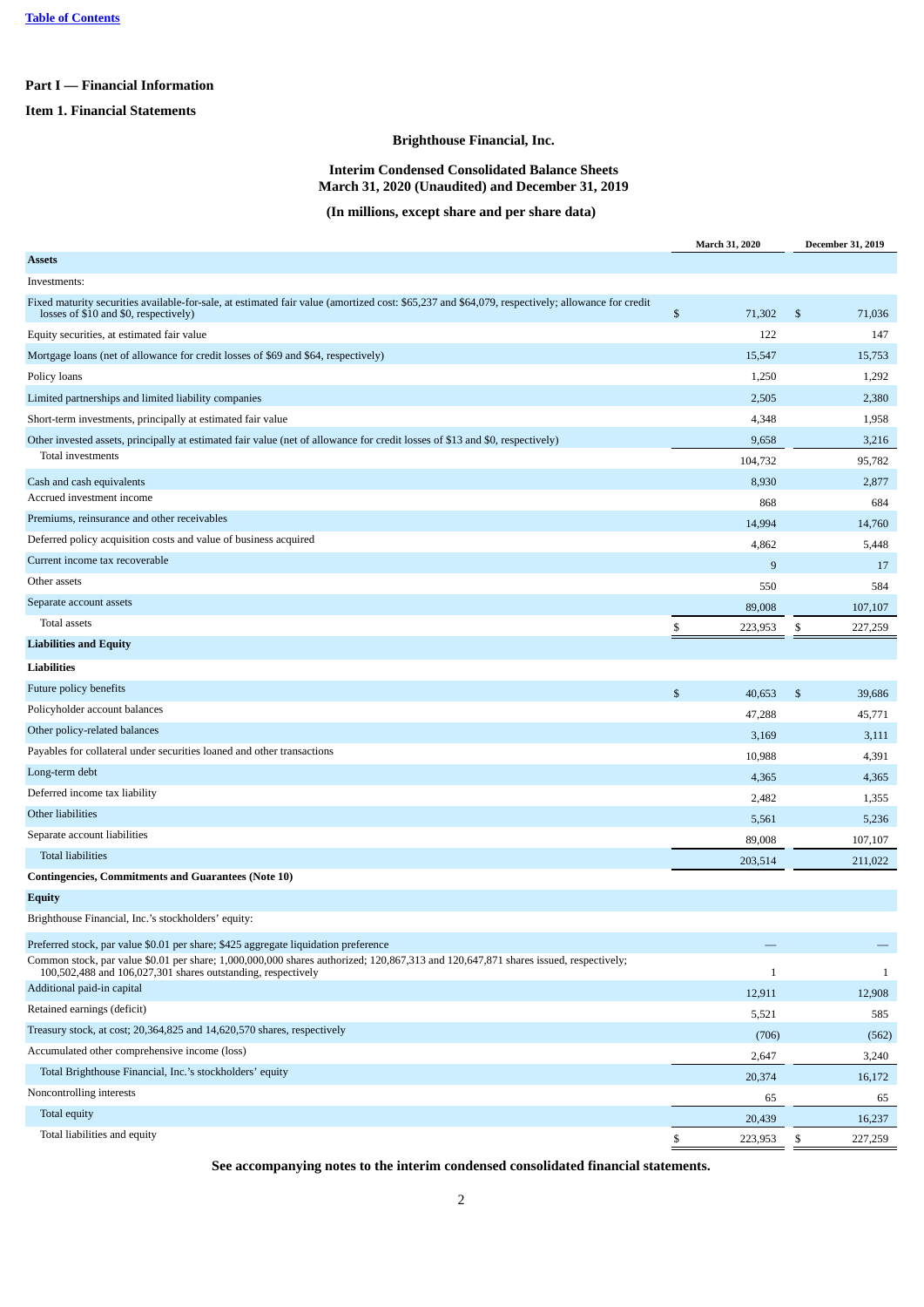### **Interim Condensed Consolidated Statements of Operations and Comprehensive Income (Loss) For the Three Months Ended March 31, 2020 and 2019 (Unaudited)**

# **(In millions, except per share data)**

<span id="page-3-0"></span>

|                                                                                  | <b>Three Months Ended</b><br>March 31, |    |                |  |  |  |
|----------------------------------------------------------------------------------|----------------------------------------|----|----------------|--|--|--|
|                                                                                  | 2020                                   |    | 2019           |  |  |  |
| <b>Revenues</b>                                                                  |                                        |    |                |  |  |  |
| Premiums                                                                         | \$<br>198                              | \$ | 227            |  |  |  |
| Universal life and investment-type product policy fees                           | 886                                    |    | 875            |  |  |  |
| Net investment income                                                            | 916                                    |    | 811            |  |  |  |
| Other revenues                                                                   | 102                                    |    | 92             |  |  |  |
| Net investment gains (losses)                                                    | (19)                                   |    | (11)           |  |  |  |
| Net derivative gains (losses)                                                    | 6,902                                  |    | (1, 303)       |  |  |  |
| Total revenues                                                                   | 8,985                                  |    | 691            |  |  |  |
| <b>Expenses</b>                                                                  |                                        |    |                |  |  |  |
| Policyholder benefits and claims                                                 | 1,187                                  |    | 772            |  |  |  |
| Interest credited to policyholder account balances                               | 259                                    |    | 258            |  |  |  |
| Amortization of deferred policy acquisition costs and value of business acquired | 770                                    |    | 22             |  |  |  |
| Other expenses                                                                   | 517                                    |    | 592            |  |  |  |
| Total expenses                                                                   | 2,733                                  |    | 1,644          |  |  |  |
| Income (loss) before provision for income tax                                    | 6,252                                  |    | (953)          |  |  |  |
| Provision for income tax expense (benefit)                                       | 1,293                                  |    | (218)          |  |  |  |
| Net income (loss)                                                                | 4,959                                  |    | (735)          |  |  |  |
| Less: Net income (loss) attributable to noncontrolling interests                 | $\overline{2}$                         |    | $\overline{2}$ |  |  |  |
| Net income (loss) attributable to Brighthouse Financial, Inc.                    | 4,957                                  |    | (737)          |  |  |  |
| Less: Preferred stock dividends                                                  | $\overline{7}$                         |    |                |  |  |  |
| Net income (loss) available to Brighthouse Financial, Inc.'s common shareholders | \$<br>4,950                            | \$ | (737)          |  |  |  |
| Comprehensive income (loss)                                                      | \$<br>4,366                            | \$ | 219            |  |  |  |
| Less: Comprehensive income (loss) attributable to noncontrolling interests       | $\overline{2}$                         |    | $\overline{2}$ |  |  |  |
| Comprehensive income (loss) attributable to Brighthouse Financial, Inc.          | \$<br>4,364                            | \$ | 217            |  |  |  |
| Earnings per common share                                                        |                                        |    |                |  |  |  |
| <b>Basic</b>                                                                     | \$<br>47.26                            | \$ | (6.31)         |  |  |  |
| <b>Diluted</b>                                                                   | \$<br>47.11                            | \$ | (6.31)         |  |  |  |

**See accompanying notes to the interim condensed consolidated financial statements.**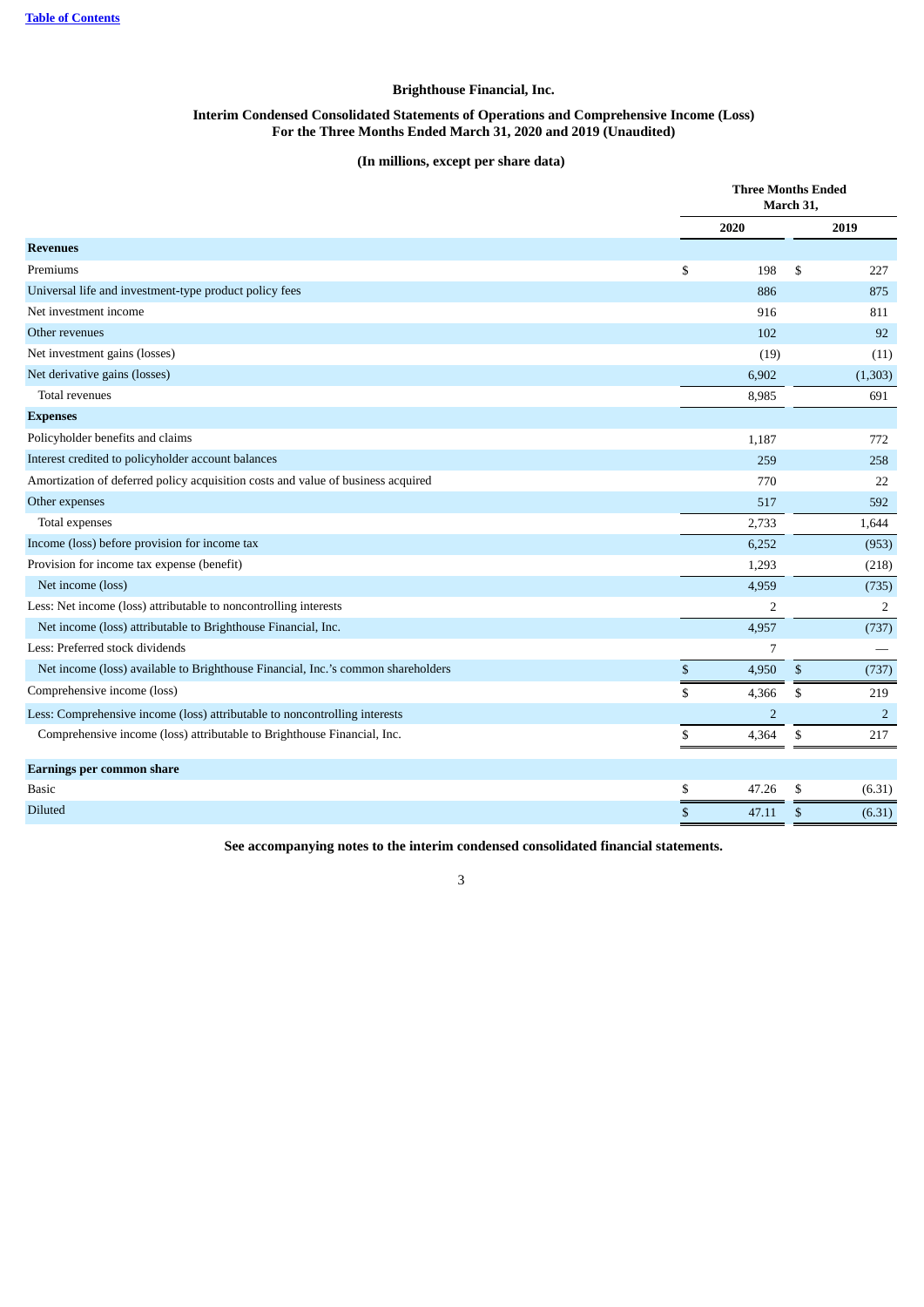### **Interim Condensed Consolidated Statements of Equity For the Three Months Ended March 31, 2020 and 2019 (Unaudited)**

# **(In millions)**

<span id="page-4-0"></span>

|                                                                                    |              | Preferred<br><b>Stock</b> | Common<br><b>Stock</b> |    | <b>Additional</b><br>Paid-in<br>Capital |    | <b>Retained</b><br><b>Earnings</b><br>(Deficit) |    | <b>Treasury</b><br><b>Stock at Cost</b> |     | <b>Accumulated</b><br>Other<br>Comprehensive<br>Income (Loss) | <b>Brighthouse</b><br>Financial, Inc.'s<br>Stockholders'<br>Equity |    | Noncontrolling<br>Interests |    | <b>Total</b><br>Equity |
|------------------------------------------------------------------------------------|--------------|---------------------------|------------------------|----|-----------------------------------------|----|-------------------------------------------------|----|-----------------------------------------|-----|---------------------------------------------------------------|--------------------------------------------------------------------|----|-----------------------------|----|------------------------|
| Balance at December 31, 2019                                                       | $\mathbf{s}$ |                           |                        | s, | 12,908                                  | S. | 585                                             | -S | (562)                                   | -\$ | 3,240                                                         | \$<br>16,172                                                       | -S | 65                          | \$ | 16,237                 |
| Cumulative effect of change in accounting<br>principle, net of income tax (Note 1) |              |                           |                        |    |                                         |    | (14)                                            |    |                                         |     | 3                                                             | (11)                                                               |    |                             |    | (11)                   |
| Balance at January 1, 2020                                                         |              |                           |                        |    | 12,908                                  |    | 571                                             |    | (562)                                   |     | 3,243                                                         | 16,161                                                             |    | 65                          |    | 16,226                 |
| Treasury stock acquired in connection with share<br>repurchases                    |              |                           |                        |    |                                         |    |                                                 |    | (142)                                   |     |                                                               | (142)                                                              |    |                             |    | (142)                  |
| Share-based compensation                                                           |              |                           |                        |    | 3                                       |    |                                                 |    | (2)                                     |     |                                                               |                                                                    |    |                             |    | 1                      |
| Dividends on preferred stock                                                       |              |                           |                        |    |                                         |    | (7)                                             |    |                                         |     |                                                               | (7)                                                                |    |                             |    | (7)                    |
| Change in noncontrolling interests                                                 |              |                           |                        |    |                                         |    |                                                 |    |                                         |     |                                                               |                                                                    |    | (2)                         |    | (2)                    |
| Net income (loss)                                                                  |              |                           |                        |    |                                         |    | 4,957                                           |    |                                         |     |                                                               | 4,957                                                              |    | 2                           |    | 4,959                  |
| Other comprehensive income (loss), net of<br>income tax                            |              |                           |                        |    |                                         |    |                                                 |    |                                         |     | (596)                                                         | (596)                                                              |    |                             |    | (596)                  |
| Balance at March 31, 2020                                                          |              |                           |                        |    | 12,911                                  |    | 5,521                                           |    | (706)                                   |     | 2,647                                                         | 20,374                                                             |    | 65                          |    | 20,439                 |

|                                                                 |    | Preferred<br>Stock       |    | Common<br>Stock |   | <b>Additional</b><br>Paid-in<br>Capital |     | Retained<br><b>Earnings</b><br>(Deficit) |     | Treasury<br><b>Stock at Cost</b> |               | <b>Accumulated</b><br>Other<br>Comprehensive<br>Income (Loss) |   | <b>Brighthouse</b><br>Financial, Inc.'s<br>Stockholders'<br>Equity | Noncontrolling<br><b>Interests</b> |     | <b>Total</b><br>Equity |  |
|-----------------------------------------------------------------|----|--------------------------|----|-----------------|---|-----------------------------------------|-----|------------------------------------------|-----|----------------------------------|---------------|---------------------------------------------------------------|---|--------------------------------------------------------------------|------------------------------------|-----|------------------------|--|
| Balance at December 31, 2018                                    | Ъ. |                          | п. |                 | ъ | 12,473                                  | \$. | 1,346                                    | \$. | (118)                            | - \$          | 716                                                           | ъ | 14,418                                                             | -8                                 | 65  | 14,483<br>S.           |  |
| Preferred stock issuance                                        |    | $\overline{\phantom{a}}$ |    |                 |   | 412                                     |     |                                          |     |                                  |               |                                                               |   | 412                                                                |                                    |     | 412                    |  |
| Treasury stock acquired in connection with share<br>repurchases |    |                          |    |                 |   |                                         |     |                                          |     | (52)                             |               |                                                               |   | (52)                                                               |                                    |     | (52)                   |  |
| Share-based compensation                                        |    |                          |    |                 |   | а                                       |     |                                          |     |                                  |               |                                                               |   | 4                                                                  |                                    |     | $\overline{4}$         |  |
| Change in noncontrolling interests                              |    |                          |    |                 |   |                                         |     |                                          |     |                                  |               |                                                               |   |                                                                    |                                    | (2) | (2)                    |  |
| Net income (loss)                                               |    |                          |    |                 |   |                                         |     | (737)                                    |     |                                  |               |                                                               |   | (737)                                                              |                                    | 2   | (735)                  |  |
| Other comprehensive income (loss), net of<br>income tax         |    |                          |    |                 |   |                                         |     |                                          |     |                                  |               | 954                                                           |   | 954                                                                |                                    |     | 954                    |  |
| Balance at March 31, 2019                                       |    |                          |    |                 |   | 12,889                                  | \$  | 609                                      | S.  | (170)                            | $\mathcal{L}$ | 1,670                                                         |   | 14,999                                                             |                                    | 65  | 15,064<br>Ъ.           |  |

**See accompanying notes to the interim condensed consolidated financial statements.**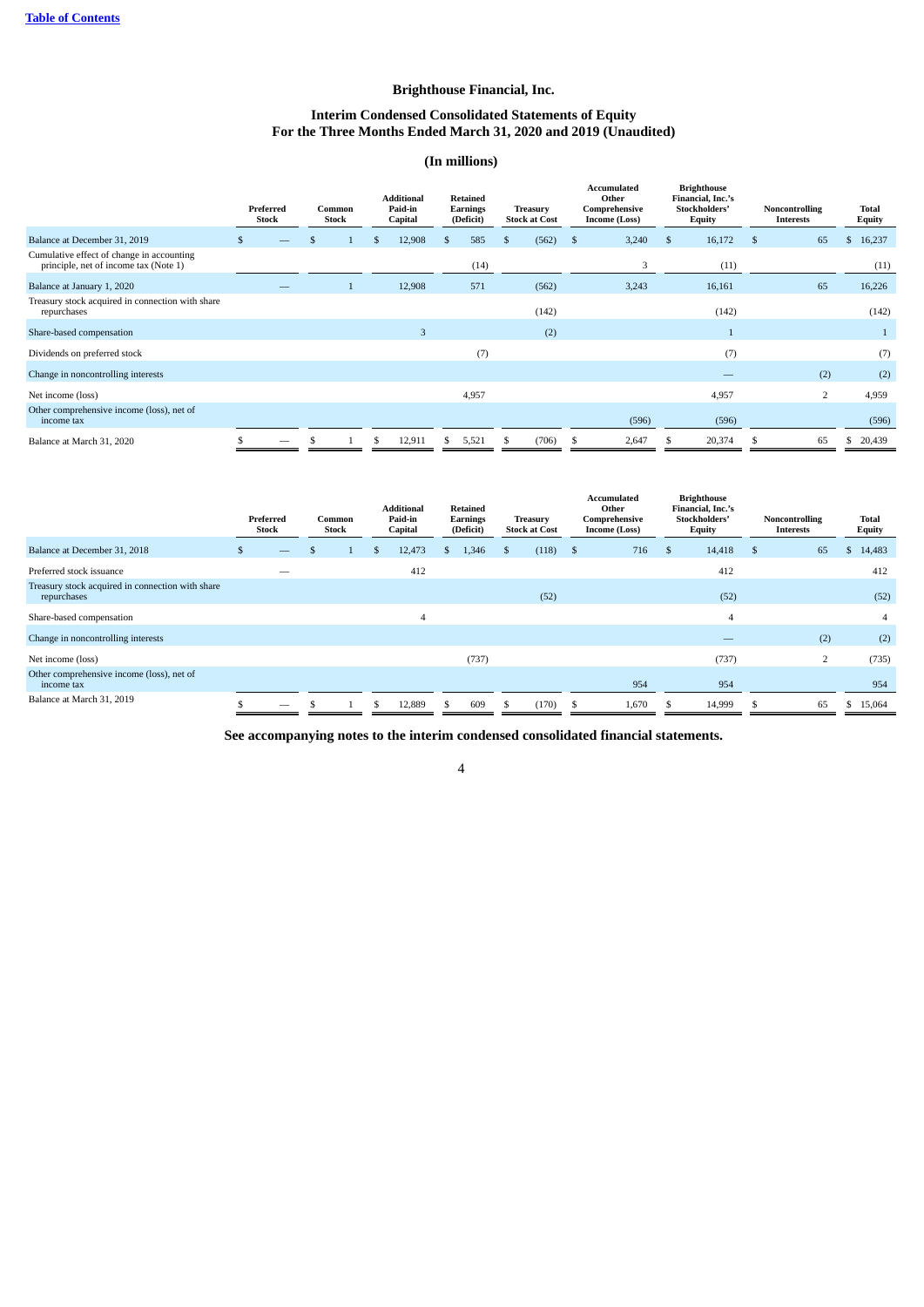# **Interim Condensed Consolidated Statements of Cash Flows For the Three Months Ended March 31, 2020 and 2019 (Unaudited)**

# **(In millions)**

<span id="page-5-0"></span>

|                                                                                                    |             | <b>Three Months Ended</b><br>March 31, |         |
|----------------------------------------------------------------------------------------------------|-------------|----------------------------------------|---------|
|                                                                                                    | 2020        |                                        | 2019    |
| Net cash provided by (used in) operating activities                                                | \$          | $\mathbb{S}$<br>96                     | 376     |
| Cash flows from investing activities                                                               |             |                                        |         |
| Sales, maturities and repayments of:                                                               |             |                                        |         |
| Fixed maturity securities                                                                          | 1,674       |                                        | 4,100   |
| <b>Equity securities</b>                                                                           |             | 14                                     | 6       |
| Mortgage loans                                                                                     |             | 481                                    | 263     |
| Limited partnerships and limited liability companies                                               |             | 69                                     | 77      |
| Purchases of:                                                                                      |             |                                        |         |
| Fixed maturity securities                                                                          | (2,541)     |                                        | (3,830) |
| Mortgage loans                                                                                     | (279)       |                                        | (1,076) |
| Limited partnerships and limited liability companies                                               | (178)       |                                        | (110)   |
| Cash received in connection with freestanding derivatives                                          | 3,412       |                                        | 316     |
| Cash paid in connection with freestanding derivatives                                              | (1,807)     |                                        | (310)   |
| Net change in policy loans                                                                         |             | 41                                     | 36      |
| Net change in short-term investments                                                               | (2, 387)    |                                        | (799)   |
| Net change in other invested assets                                                                |             | 17                                     | 55      |
| Net cash provided by (used in) investing activities                                                | (1,484)     |                                        | (1,272) |
| <b>Cash flows from financing activities</b>                                                        |             |                                        |         |
| Policyholder account balances:                                                                     |             |                                        |         |
| Deposits                                                                                           | 1,974       |                                        | 1,858   |
| Withdrawals                                                                                        | (478)       |                                        | (911)   |
| Net change in payables for collateral under securities loaned and other transactions               | 6,597       |                                        | (1,067) |
| Long-term debt issued                                                                              |             |                                        | 1,000   |
| Long-term debt repaid                                                                              |             |                                        | (600)   |
| Preferred stock issued, net of issuance costs                                                      |             |                                        | 412     |
| Dividends on preferred stock                                                                       |             | (7)                                    |         |
| Treasury stock acquired in connection with share repurchases                                       | (142)       |                                        | (52)    |
| Financing element on certain derivative instruments and other derivative related transactions, net | (486)       |                                        | (11)    |
| Other, net                                                                                         |             | (17)                                   | (14)    |
| Net cash provided by (used in) financing activities                                                | 7,441       |                                        | 615     |
| Change in cash, cash equivalents and restricted cash                                               | 6,053       |                                        | (281)   |
| Cash, cash equivalents and restricted cash, beginning of period                                    | 2,877       |                                        | 4,145   |
| Cash, cash equivalents and restricted cash, end of period                                          | \$<br>8,930 | $\mathbb{S}$                           | 3,864   |
| Supplemental disclosures of cash flow information                                                  |             |                                        |         |
| Net cash paid (received) for:                                                                      |             |                                        |         |
| Interest                                                                                           | \$          | 15<br>\$                               | 12      |
| Income tax                                                                                         | \$          | $\mathbb{S}$                           | (1)     |

# **See accompanying notes to the interim condensed consolidated financial statements.**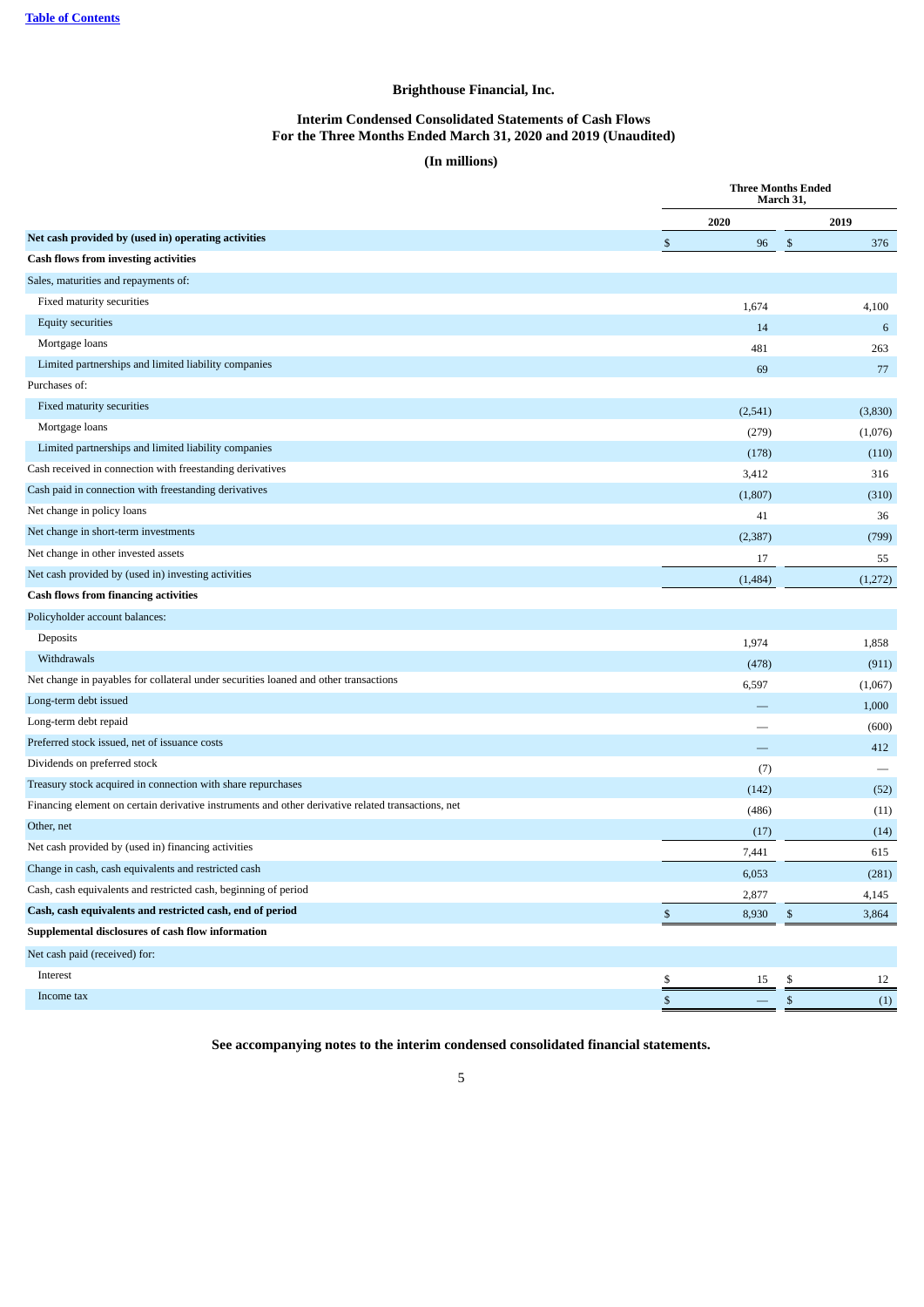### **Notes to the Interim Condensed Consolidated Financial Statements (Unaudited)**

#### <span id="page-6-0"></span>**1. Business, Basis of Presentation and Summary of Significant Accounting Policies**

#### <span id="page-6-1"></span>*Business*

"Brighthouse Financial" and the "Company" refer to Brighthouse Financial, Inc. and its subsidiaries. Brighthouse Financial, Inc. ("BHF") is a holding company formed in 2016 to own the legal entities that historically operated a substantial portion of MetLife, Inc.'s former retail segment until becoming a separate, publicly-traded company in August 2017. Brighthouse Financial is one of the largest providers of annuity and life insurance products in the United States through multiple independent distribution channels and marketing arrangements with a diverse network of distribution partners. The Company is organized into three segments: Annuities; Life; and Run-off. In addition, the Company reports certain of its results of operations in Corporate & Other.

#### *Basis of Presentation*

The preparation of financial statements in conformity with accounting principles generally accepted in the United States of America ("GAAP") requires management to adopt accounting policies and make estimates and assumptions that affect amounts reported on the interim condensed consolidated financial statements. In applying these policies and estimates, management makes subjective and complex judgments that frequently require assumptions about matters that are inherently uncertain. Many of these policies, estimates and related judgments are common in the insurance and financial services industries; others are specific to the Company's business and operations. Actual results could differ from these estimates.

#### *Consolidation*

The accompanying interim condensed consolidated financial statements include the accounts of Brighthouse Financial, as well as partnerships and limited liability companies ("LLCs") in which the Company has control. Intercompany accounts and transactions have been eliminated.

The Company uses the equity method of accounting for investments in limited partnerships and LLCs when it has more than a minor ownership interest or more than a minor influence over the investee's operations. The Company generally recognizes its share of the investee's earnings on a threemonth lag in instances where the investee's financial information is not sufficiently timely or when the investee's reporting period differs from the Company's reporting period. When the Company has virtually no influence over the investee's operations, the investment is carried at fair value.

### *Reclassifications*

Certain amounts in the prior year periods' interim condensed consolidated financial statements and related footnotes thereto have been reclassified to conform with the current period presentation as may be discussed when applicable in the Notes to the Interim Condensed Consolidated Financial Statements.

The accompanying interim condensed consolidated financial statements are unaudited and reflect all adjustments (including normal recurring adjustments) necessary to present fairly the financial position, results of operations and cash flows for the interim periods presented in conformity with GAAP. Interim results are not necessarily indicative of full year performance. The December 31, 2019 consolidated balance sheet data was derived from audited consolidated financial statements included in Brighthouse Financial, Inc.'s Annual Report on Form 10-K for the year ended December 31, 2019 (the "2019 Annual Report"), which include all disclosures required by GAAP. Therefore, these interim condensed consolidated financial statements should be read in conjunction with the consolidated financial statements of the Company included in the 2019 Annual Report.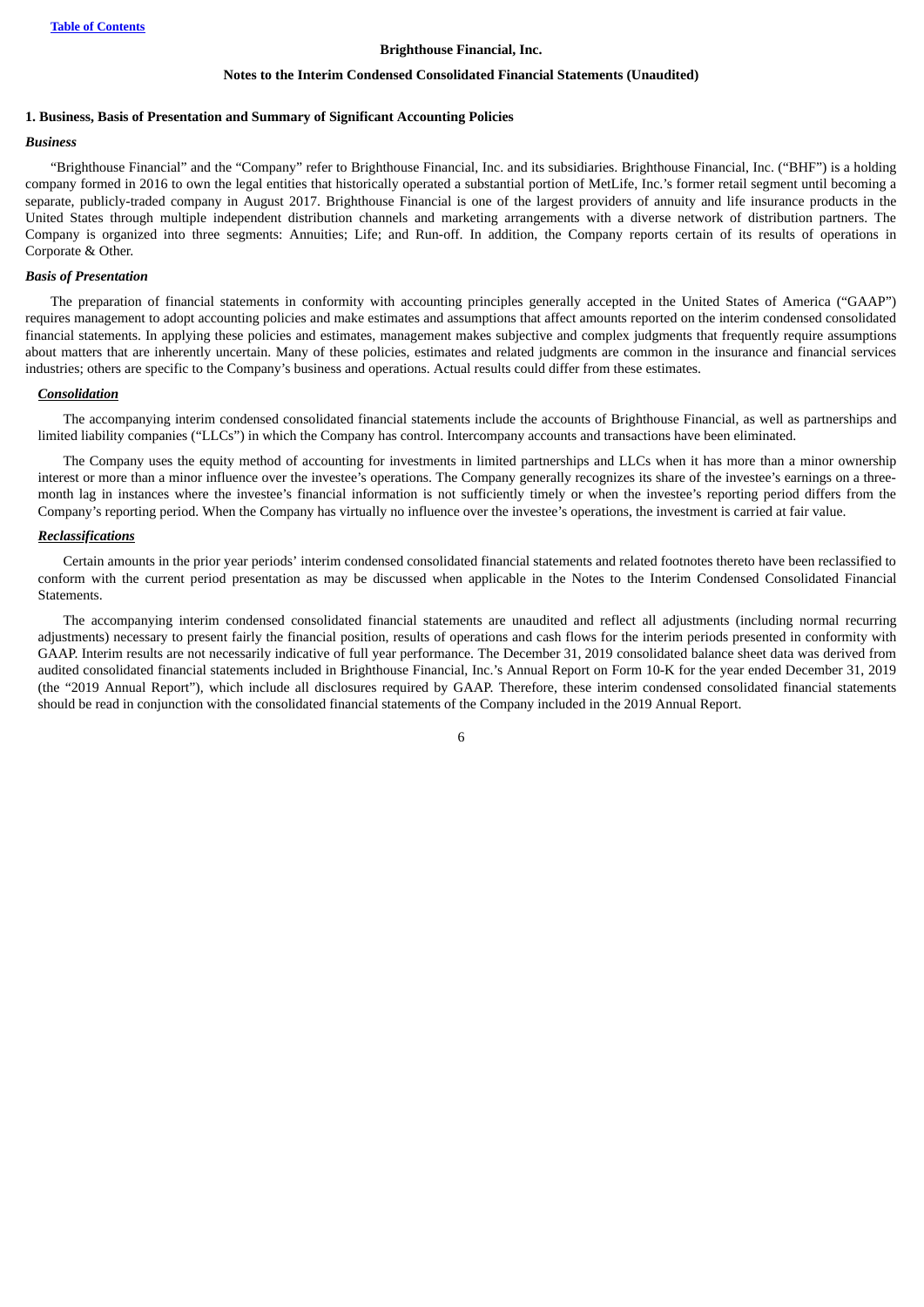# **Notes to the Interim Condensed Consolidated Financial Statements (Unaudited) (continued)**

# **1. Business, Basis of Presentation and Summary of Significant Accounting Policies (continued)**

# *Adoption of New Accounting Pronouncements*

Changes to GAAP are established by the Financial Accounting Standards Board ("FASB") in the form of accounting standards updates ("ASUs") to the FASB Accounting Standards Codification. The Company considers the applicability and impact of all ASUs. ASUs not listed below were assessed and determined to be either not applicable or are not expected to have a material impact on the Company's consolidated financial statements. ASUs adopted as of March 31, 2020 are summarized as follows:

| <b>Standard</b>                  | <b>Description</b>                                                | <b>Effective Date</b> | <b>Impact on Financial Statements</b>         |
|----------------------------------|-------------------------------------------------------------------|-----------------------|-----------------------------------------------|
| ASU 2016-13, Financial           | The amendments to Topic 326 replace the incurred loss             | January 1, 2020 using | The Company recorded an after tax net         |
| <b>Instruments-Credit Losses</b> | impairment methodology for certain financial instruments with     | the modified          | decrease to retained earnings of \$14 million |
| (Topic 326): Measurement of      | one that reflects expected credit losses based on historical loss | retrospective method  | and a net increase to accumulated other       |
| Credit Losses on Financial       | information, current conditions, and reasonable and supportable   |                       | comprehensive income (loss) ("AOCI") of       |
| Instruments ("ASU 2016-13")      | forecasts. The new guidance also requires that an other-than-     |                       | \$3 million for the cumulative effect of      |
|                                  | temporary impairment on a debt security will be recognized as an  |                       | adoption. The adjustment included             |
|                                  | allowance going forward, such that improvements in expected       |                       | establishing or updating the allowance for    |
|                                  | future cash flows after an impairment will no longer be reflected |                       | credit losses on fixed maturity securities,   |
|                                  | as a prospective yield adjustment through net investment income,  |                       | mortgage loans, and other invested assets.    |
|                                  | but rather a reversal of the previous impairment and recognized   |                       |                                               |
|                                  | through realized investment gains and losses.                     |                       |                                               |

ASUs issued but not yet adopted as of March 31, 2020 are summarized as follows:

| <b>Standard</b>                     | <b>Description</b>                                                                          | <b>Effective Date</b> | <b>Impact on Financial Statements</b>          |
|-------------------------------------|---------------------------------------------------------------------------------------------|-----------------------|------------------------------------------------|
| ASU 2018-12, Financial              | The amendments to Topic 944 will result in significant changes to                           | January 1, 2022       | The Company is in the early stages of          |
|                                     | Services-Insurance (Topic 944): the accounting for long-duration insurance contracts. These |                       | evaluating the new guidance and therefore is   |
| Targeted Improvements to the        | changes (1) require all guarantees that qualify as market risk                              |                       | unable to estimate the impact to its financial |
| <b>Accounting for Long-Duration</b> | benefits to be measured at fair value, (2) require more frequent                            |                       | statements. The most significant impact is     |
| Contracts                           | updating of assumptions and modify existing discount rate                                   |                       | expected to be the measurement of liabilities  |
|                                     | requirements for certain insurance liabilities, (3) modify the                              |                       | for variable annuity guarantees.               |
|                                     | methods of amortization for deferred policy acquisition costs                               |                       |                                                |
|                                     | ("DAC"), and (4) require new qualitative and quantitative                                   |                       |                                                |
|                                     | disclosures around insurance contract asset and liability balances                          |                       |                                                |
|                                     | and the judgments, assumptions and methods used to measure                                  |                       |                                                |
|                                     | those balances. The market risk benefit guidance is required to be                          |                       |                                                |
|                                     | applied on a retrospective basis, while the changes to guidance for                         |                       |                                                |
|                                     | insurance liabilities and DAC may be applied to existing carrying                           |                       |                                                |
|                                     | amounts on the effective date or on a retrospective basis.                                  |                       |                                                |

### *CARES Act*

In response to the worldwide pandemic sparked by the novel coronavirus (the "COVID-19 pandemic"), on March 27, 2020, Congress enacted the Coronavirus Aid, Relief, and Economic Security Act (the "CARES Act"). The CARES Act contains numerous provisions intended to provide swift aid, including through tax relief, to businesses and individuals affected by the COVID-19 pandemic. The Company does not believe that the CARES Act will have a material impact to its consolidated financial statements at this time. The Company will continue to closely monitor developments related to the COVID-19 pandemic and the CARES Act.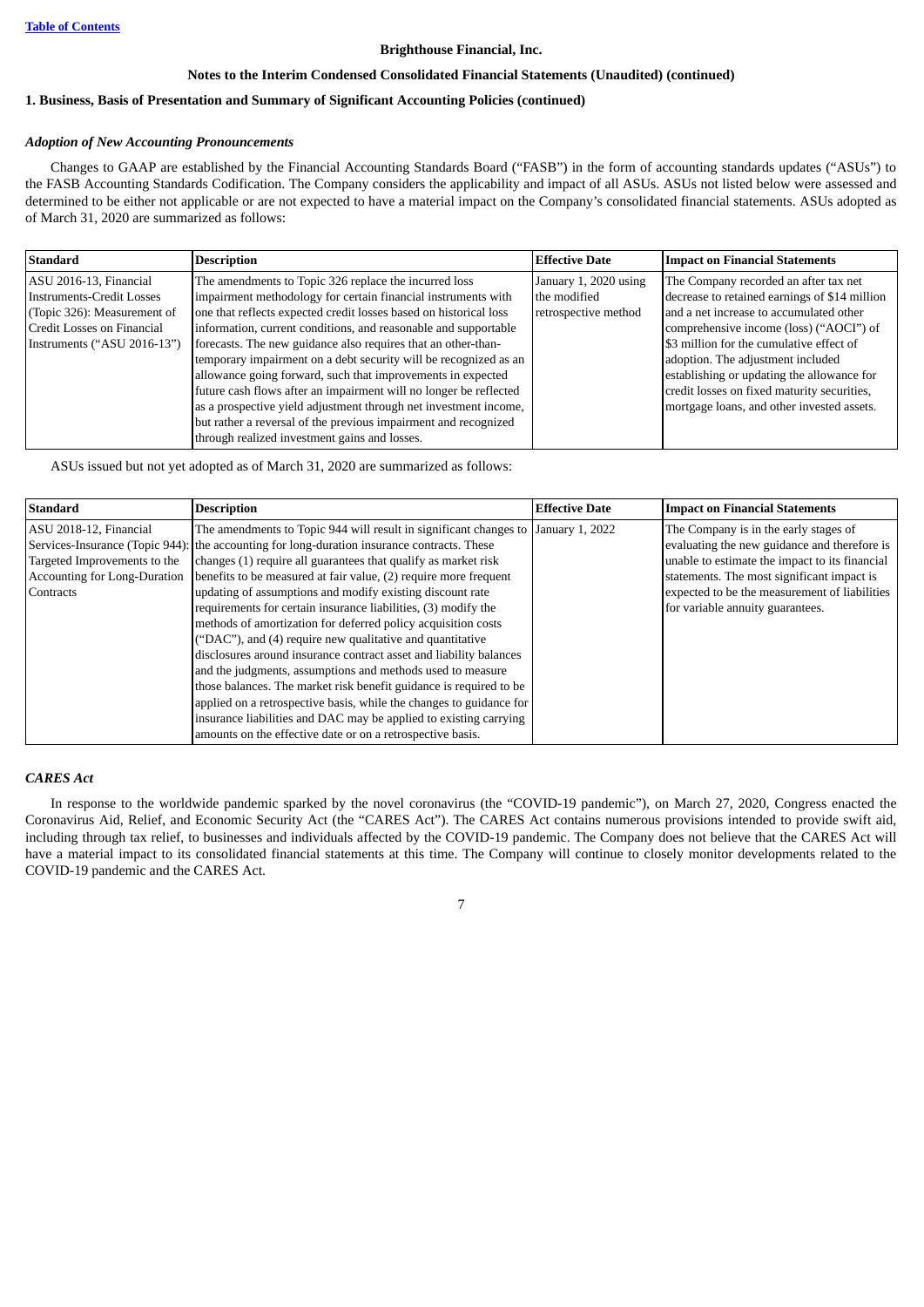#### **Notes to the Interim Condensed Consolidated Financial Statements (Unaudited) (continued)**

#### <span id="page-8-0"></span>**2. Segment Information**

The Company is organized into three segments: Annuities; Life; and Run-off. In addition, the Company reports certain of its results of operations in Corporate & Other.

#### *Annuities*

The Annuities segment consists of a variety of variable, fixed, index-linked and income annuities designed to address contract holders' needs for protected wealth accumulation on a tax-deferred basis, wealth transfer and income security.

#### *Life*

The Life segment consists of insurance products and services, including term, universal, whole and variable life products designed to address policyholders' needs for financial security and protected wealth transfer, which may be provided on a tax-advantaged basis.

#### *Run-off*

The Run-off segment consists of products no longer actively sold and which are separately managed, including structured settlements, pension risk transfer contracts, certain company-owned life insurance policies, funding agreements and universal life with secondary guarantees.

#### *Corporate & Other*

Corporate & Other contains the excess capital not allocated to the segments and interest expense related to the majority of the Company's outstanding debt, as well as expenses associated with certain legal proceedings and income tax audit issues. Corporate & Other also includes long-term care and workers' compensation business reinsured through 100% quota share reinsurance agreements and term life insurance sold direct to consumers, which is no longer being offered for new sales.

#### *Financial Measures and Segment Accounting Policies*

Adjusted earnings is a financial measure used by management to evaluate performance, allocate resources and facilitate comparisons to industry results. Consistent with GAAP guidance for segment reporting, adjusted earnings is also used to measure segment performance. The Company believes the presentation of adjusted earnings, as the Company measures it for management purposes, enhances the understanding of its performance by the investor community. Adjusted earnings should not be viewed as a substitute for net income (loss) available to BHF's common shareholders and excludes net income (loss) attributable to noncontrolling interests and preferred stock dividends.

Adjusted earnings, which may be positive or negative, focuses on the Company's primary businesses principally by excluding the impact of market volatility, which could distort trends.

The following are significant items excluded from total revenues, net of income tax, in calculating adjusted earnings:

- Net investment gains (losses);
- Net derivative gains (losses) except earned income and amortization of premium on derivatives that are hedges of investments or that are used to replicate certain investments, but do not qualify for hedge accounting treatment; and
- Certain variable annuity guaranteed minimum income benefits ("GMIBs") fees ("GMIB Fees").

The following are significant items excluded from total expenses, net of income tax, in calculating adjusted earnings:

- Amounts associated with benefits related to GMIBs ("GMIB Costs");
- Amounts associated with periodic crediting rate adjustments based on the total return of a contractually referenced pool of assets and market value adjustments associated with surrenders or terminations of contracts ("Market Value Adjustments"); and
- Amortization of DAC and value of business acquired ("VOBA") related to: (i) net investment gains (losses), (ii) net derivative gains (losses), (iii) GMIB Fees and GMIB Costs and (iv) Market Value Adjustments.

The tax impact of the adjustments mentioned above is calculated net of the statutory tax rate, which could differ from the Company's effective tax rate.

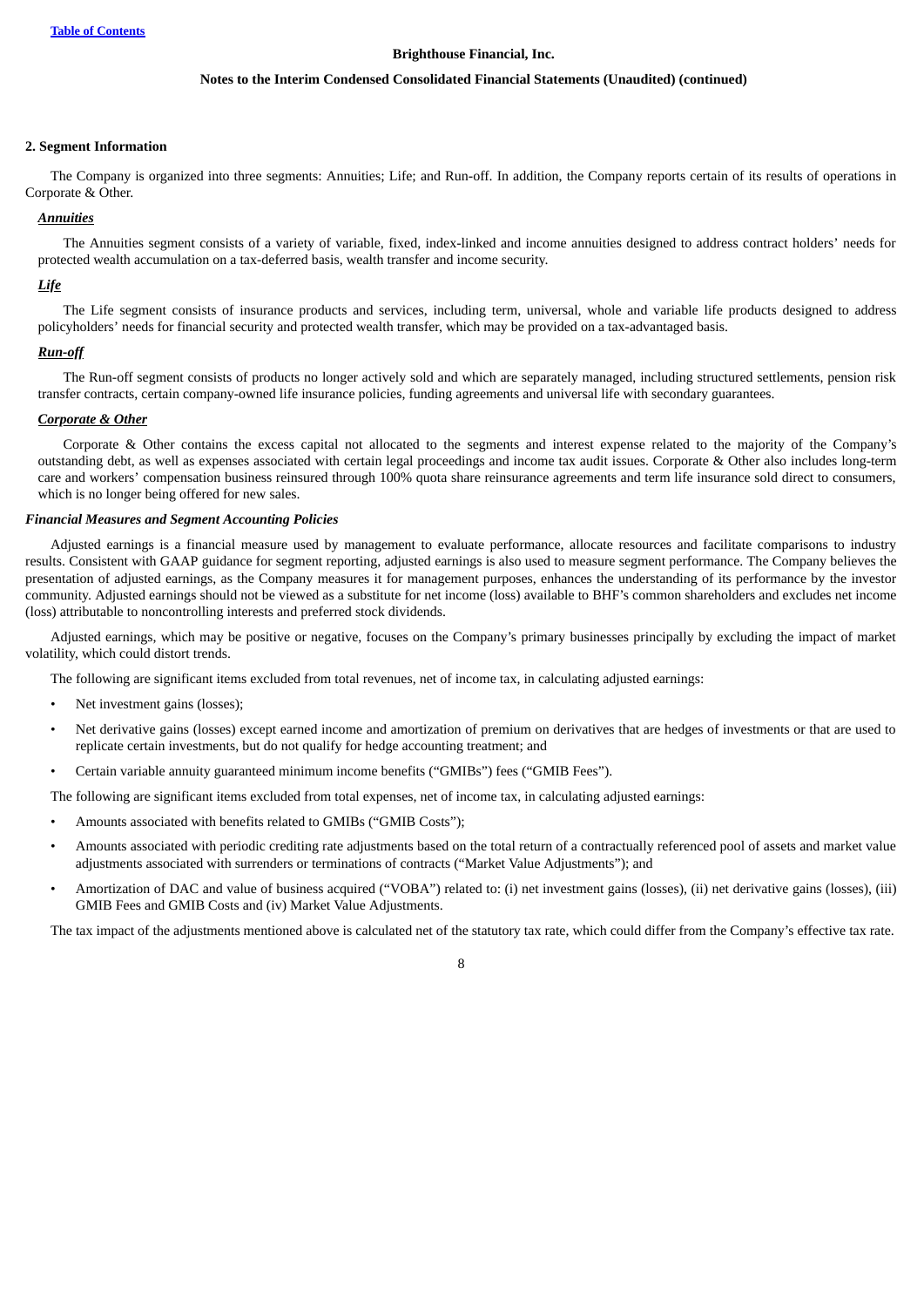# **Notes to the Interim Condensed Consolidated Financial Statements (Unaudited) (continued)**

# **2. Segment Information (continued)**

The segment accounting policies are the same as those used to prepare the Company's interim condensed consolidated financial statements, except for the adjustments to calculate adjusted earnings described above. In addition, segment accounting policies include the methods of capital allocation described below.

Segment investment and capitalization targets are based on statutory oriented risk principles and metrics. Segment invested assets backing liabilities are based on net statutory liabilities plus excess capital. For the variable annuity business, the excess capital held is based on the target statutory total asset requirement consistent with the Company's variable annuity risk management strategy. For insurance businesses other than variable annuities, excess capital held is based on a percentage of required statutory risk-based capital. Assets in excess of those allocated to the segments, if any, are held in Corporate & Other. Segment net investment income reflects the performance of each segment's respective invested assets.

Operating results by segment, as well as Corporate & Other, were as follows:

|                                                                                  | Three Months Ended March 31, 2020 |                  |    |      |    |               |                |                      |    |              |  |  |
|----------------------------------------------------------------------------------|-----------------------------------|------------------|----|------|----|---------------|----------------|----------------------|----|--------------|--|--|
|                                                                                  |                                   | <b>Annuities</b> |    | Life |    | Run-off       |                | Corporate<br>& Other |    | <b>Total</b> |  |  |
|                                                                                  |                                   |                  |    |      |    | (In millions) |                |                      |    |              |  |  |
| Pre-tax adjusted earnings                                                        | $\mathbb{S}$                      | 389              | \$ | 13   | \$ | (90)          | $\mathfrak{F}$ | (59)                 | \$ | 253          |  |  |
| Provision for income tax expense (benefit)                                       |                                   | 73               |    | 2    |    | (20)          |                | (22)                 |    | 33           |  |  |
| Post-tax adjusted earnings                                                       |                                   | 316              |    | 11   |    | (70)          |                | (37)                 |    | 220          |  |  |
| Less: Net income (loss) attributable to noncontrolling interests                 |                                   |                  |    |      |    |               |                | 2                    |    | 2            |  |  |
| Less: Preferred stock dividends                                                  |                                   |                  |    |      |    |               |                | 7                    |    | 7            |  |  |
| Adjusted earnings                                                                | \$                                | 316              | -S | 11   | \$ | (70)          | \$             | (46)                 |    | 211          |  |  |
| Adjustments for:                                                                 |                                   |                  |    |      |    |               |                |                      |    |              |  |  |
| Net investment gains (losses)                                                    |                                   |                  |    |      |    |               |                |                      |    | (19)         |  |  |
| Net derivative gains (losses)                                                    |                                   |                  |    |      |    |               |                |                      |    | 6,902        |  |  |
| Other adjustments to net income (loss)                                           |                                   |                  |    |      |    |               |                |                      |    | (884)        |  |  |
| Provision for income tax (expense) benefit                                       |                                   |                  |    |      |    |               |                |                      |    | (1,260)      |  |  |
| Net income (loss) available to Brighthouse Financial, Inc.'s common shareholders |                                   |                  |    |      |    |               |                |                      |    | 4,950        |  |  |
|                                                                                  |                                   |                  |    |      |    |               |                |                      |    |              |  |  |
| Interest revenue                                                                 | \$                                | 460              | \$ | 116  | \$ | 324           | \$             | 20                   |    |              |  |  |
| Interest expense                                                                 | \$                                |                  |    |      |    |               | \$             | 47                   |    |              |  |  |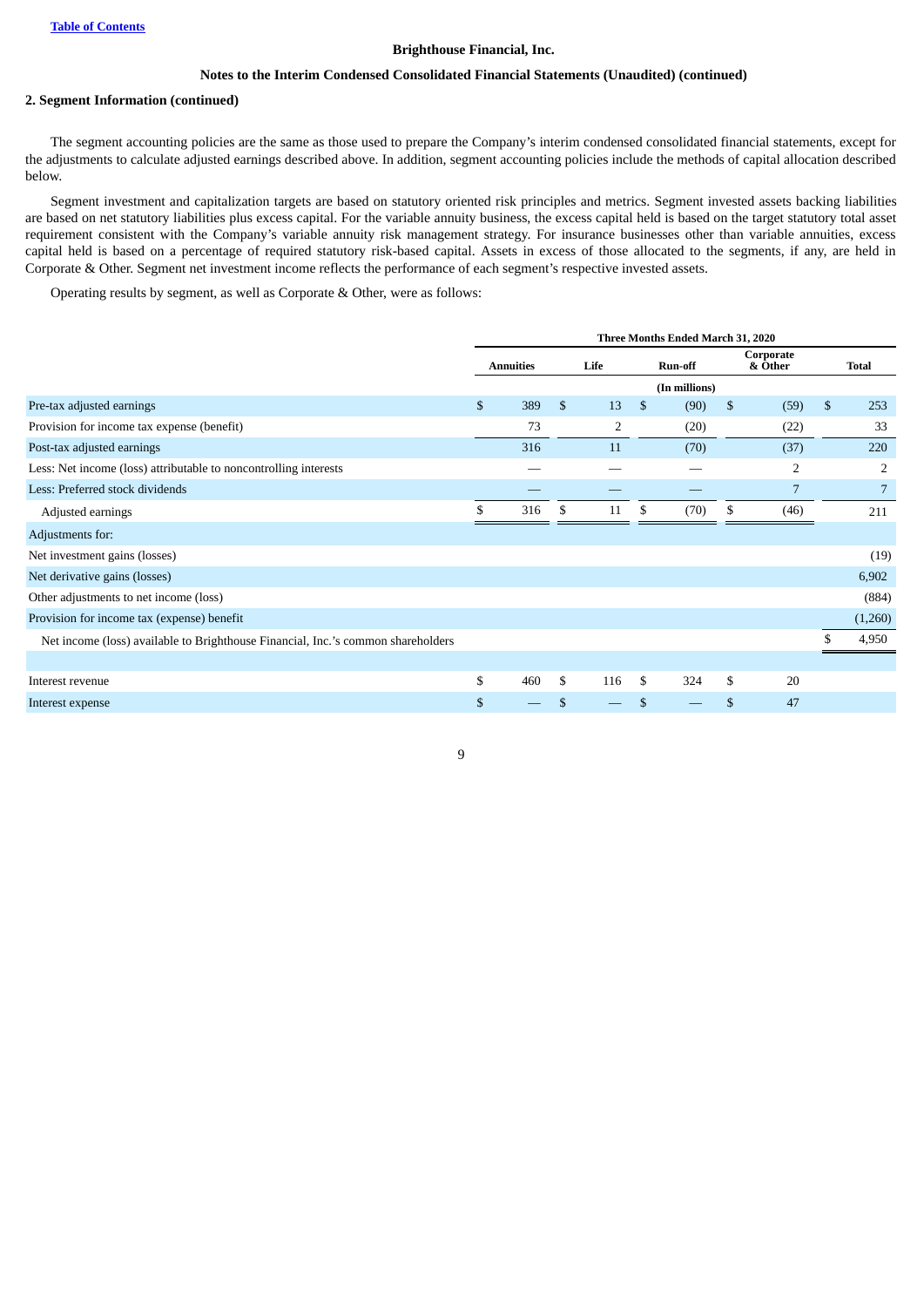# **Notes to the Interim Condensed Consolidated Financial Statements (Unaudited) (continued)**

# **2. Segment Information (continued)**

| Three Months Ended March 31, 2019 |     |    |    |    |      |                                 |                      |    |              |  |  |
|-----------------------------------|-----|----|----|----|------|---------------------------------|----------------------|----|--------------|--|--|
| Life<br><b>Annuities</b>          |     |    |    |    |      |                                 | Corporate<br>& Other |    | <b>Total</b> |  |  |
|                                   |     |    |    |    |      |                                 |                      |    |              |  |  |
| \$                                | 361 | \$ | 31 | \$ | (46) | \$                              | (72)                 | \$ | 274          |  |  |
|                                   | 66  |    | 6  |    | (10) |                                 | (22)                 |    | 40           |  |  |
|                                   | 295 |    | 25 |    | (36) |                                 | (50)                 |    | 234          |  |  |
|                                   |     |    |    |    |      |                                 | $\overline{2}$       |    | 2            |  |  |
|                                   |     |    |    |    |      |                                 |                      |    |              |  |  |
|                                   | 295 | \$ | 25 | \$ | (36) | S.                              | (52)                 |    | 232          |  |  |
|                                   |     |    |    |    |      |                                 |                      |    |              |  |  |
|                                   |     |    |    |    |      |                                 |                      |    | (11)         |  |  |
|                                   |     |    |    |    |      |                                 |                      |    | (1,303)      |  |  |
|                                   |     |    |    |    |      |                                 |                      |    | 87           |  |  |
|                                   |     |    |    |    |      |                                 |                      |    | 258          |  |  |
|                                   |     |    |    |    |      |                                 |                      |    | (737)        |  |  |
|                                   |     |    |    |    |      |                                 |                      |    |              |  |  |
| \$                                | 421 | \$ | 97 | \$ | 276  | \$                              | 17                   |    |              |  |  |
| \$                                |     | \$ |    | \$ |      | \$                              | 47                   |    |              |  |  |
|                                   |     |    |    |    |      | <b>Run-off</b><br>(In millions) |                      |    |              |  |  |

Total revenues by segment, as well as Corporate & Other, were as follows:

|                   | <b>Three Months Ended</b> | March 31,     |         |
|-------------------|---------------------------|---------------|---------|
|                   | 2020                      |               | 2019    |
|                   |                           | (In millions) |         |
| Annuities         | \$<br>1,151               | \$            | 1,117   |
| Life              | 354                       |               | 303     |
| Run-off           | 493                       |               | 476     |
| Corporate & Other | 42                        |               | 43      |
| Adjustments       | 6,945                     |               | (1,248) |
| Total             | 8,985                     | \$            | 691     |

Total assets by segment, as well as Corporate & Other, were as follows at:

|                   |    | <b>March 31, 2020</b> |               | <b>December 31, 2019</b> |
|-------------------|----|-----------------------|---------------|--------------------------|
|                   |    |                       | (In millions) |                          |
| Annuities         | \$ | 146,897               | - \$          | 156,965                  |
| Life              |    | 20,923                |               | 21,876                   |
| Run-off           |    | 36,510                |               | 35,112                   |
| Corporate & Other |    | 19,623                |               | 13,306                   |
| Total             | D  | 223,953               | -S            | 227,259                  |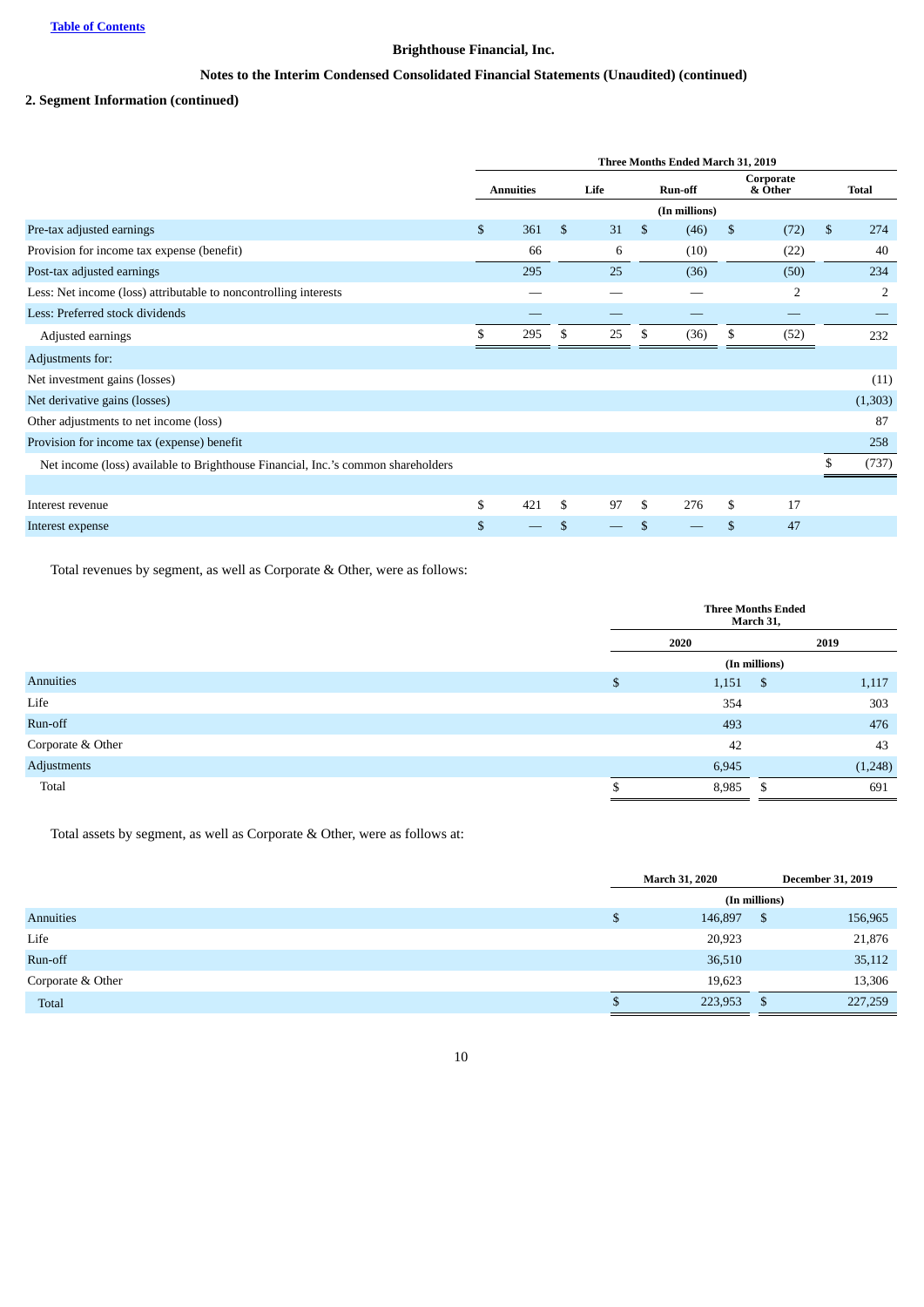# **Notes to the Interim Condensed Consolidated Financial Statements (Unaudited) (continued)**

# <span id="page-11-0"></span>**3. Insurance**

#### *Guarantees*

 $\overline{\phantom{a}}$ 

As discussed in Notes 1 and 3 of the Notes to the Consolidated Financial Statements included in the 2019 Annual Report, the Company issues variable annuity contracts with guaranteed minimum benefits. Guaranteed minimum accumulation benefits ("GMABs"), the non-life-contingent portion of guaranteed minimum withdrawal benefits ("GMWBs") and the portion of certain GMIBs that do not require annuitization are accounted for as embedded derivatives in policyholder account balances and are further discussed in Note 5.

The Company also has universal and variable life insurance contracts with secondary guarantees.

Information regarding the Company's guarantee exposure was as follows at:

|                                          |                                                               | <b>March 31, 2020</b> |          |                       |                                 | <b>December 31, 2019</b> |                            |     |
|------------------------------------------|---------------------------------------------------------------|-----------------------|----------|-----------------------|---------------------------------|--------------------------|----------------------------|-----|
|                                          | In the<br>At<br><b>Annuitization</b><br><b>Event of Death</b> |                       |          |                       | In the<br><b>Event of Death</b> |                          | At<br><b>Annuitization</b> |     |
|                                          |                                                               |                       |          | (Dollars in millions) |                                 |                          |                            |     |
| <b>Annuity Contracts (1), (2)</b>        |                                                               |                       |          |                       |                                 |                          |                            |     |
| <b>Variable Annuity Guarantees</b>       |                                                               |                       |          |                       |                                 |                          |                            |     |
| Total account value (3)                  | \$<br>87,549                                                  | \$                    | 50,267   | \$                    | 104,271                         | \$                       | 59,859                     |     |
| Separate account value                   | \$<br>82,557                                                  | \$                    | 49,065   | \$                    | 99,385                          | \$                       | 58,694                     |     |
| Net amount at risk                       | \$<br>12,998                                                  | $(4)$ \$              | 10,402   | $(5)$ \$              | 6,671                           | $(4)$ \$                 | 4,750                      | (5) |
| Average attained age of contract holders | 68 years                                                      |                       | 68 years |                       | 68 years                        |                          | 68 years                   |     |

|                                       | <b>March 31, 2020</b>       |            | <b>December 31, 2019</b> |  |  |  |
|---------------------------------------|-----------------------------|------------|--------------------------|--|--|--|
|                                       | <b>Secondary Guarantees</b> |            |                          |  |  |  |
|                                       | (Dollars in millions)       |            |                          |  |  |  |
| <b>Universal Life Contracts</b>       |                             |            |                          |  |  |  |
| Total account value (3)               | \$<br>5,917                 | $^{\circ}$ | 5,957                    |  |  |  |
| Net amount at risk (6)                | \$<br>70,588                | $\sqrt{S}$ | 71,124                   |  |  |  |
| Average attained age of policyholders | 66 years                    |            | 66 years                 |  |  |  |
|                                       |                             |            |                          |  |  |  |
| <b>Variable Life Contracts</b>        |                             |            |                          |  |  |  |
| Total account value (3)               | \$<br>3,247                 | $^{\circ}$ | 3,526                    |  |  |  |
| Net amount at risk (6)                | \$<br>21,146                | - \$       | 21,325                   |  |  |  |
| Average attained age of policyholders | 51 years                    |            | 50 years                 |  |  |  |

(1) The Company's annuity contracts with guarantees may offer more than one type of guarantee in each contract. Therefore, the amounts listed above may not be mutually exclusive.

- (2) Includes direct business, but excludes offsets from hedging or reinsurance, if any. Therefore, the net amount at risk presented reflects the economic exposures of living and death benefit guarantees associated with variable annuities, but not necessarily their impact on the Company. See Note 5 of the Notes to the Consolidated Financial Statements included in the 2019 Annual Report for a discussion of guaranteed minimum benefits which have been reinsured.
- (3) Includes the contract holder's investments in the general account and separate account, if applicable.
- (4) Defined as the death benefit less the total account value, as of the balance sheet date. It represents the amount of the claim that the Company would incur if death claims were filed on all contracts on the balance sheet date and includes any additional contractual claims associated with riders purchased to assist with covering income taxes payable upon death.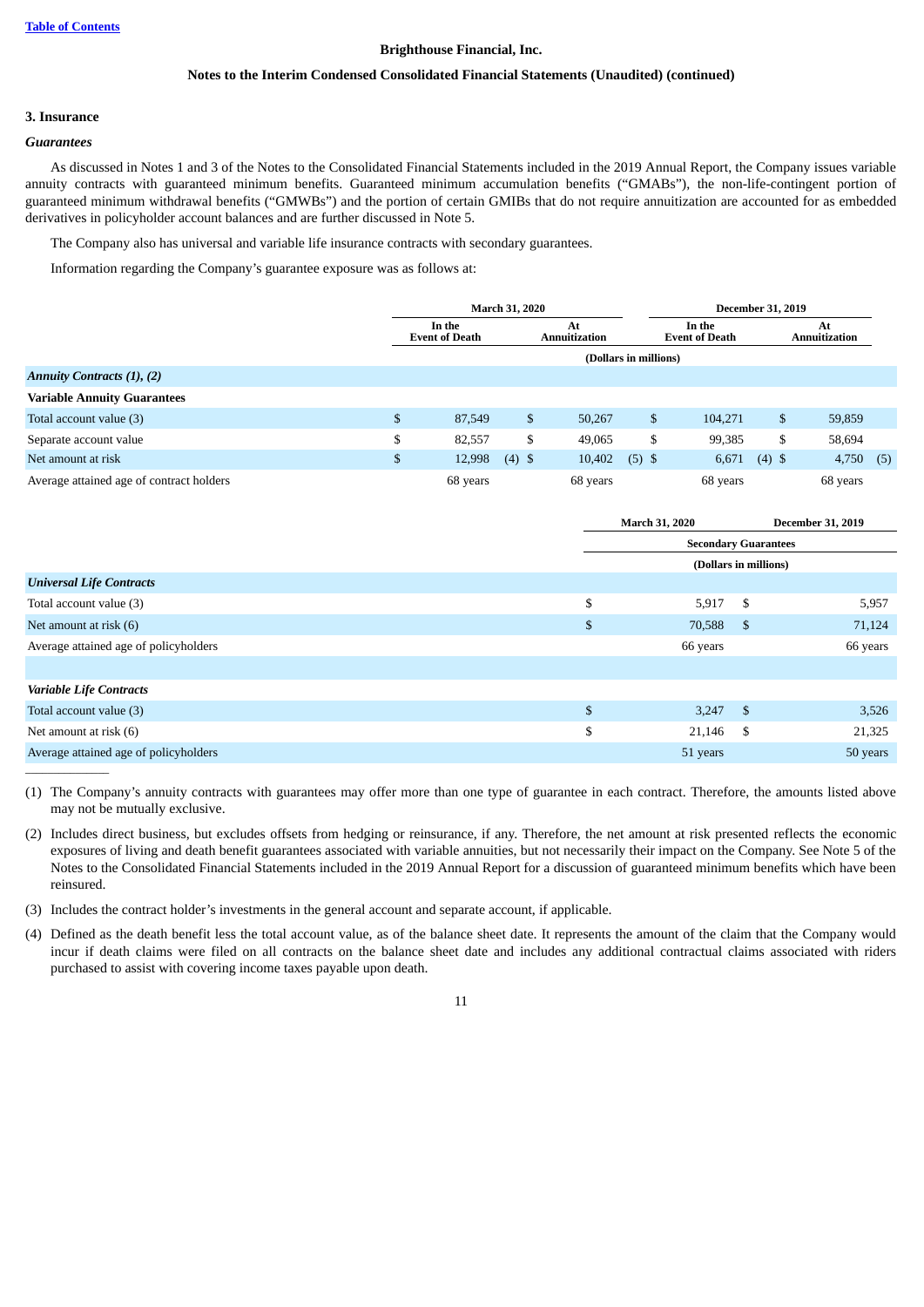### **Notes to the Interim Condensed Consolidated Financial Statements (Unaudited) (continued)**

### **3. Insurance (continued)**

- (5) Defined as the amount (if any) that would be required to be added to the total account value to purchase a lifetime income stream, based on current annuity rates, equal to the minimum amount provided under the guaranteed benefit. This amount represents the Company's potential economic exposure to such guarantees in the event all contract holders were to annuitize on the balance sheet date, even though the contracts contain terms that allow annuitization of the guaranteed amount only after the 10th anniversary of the contract, which not all contract holders have achieved.
- (6) Defined as the guarantee amount less the account value, as of the balance sheet date. It represents the amount of the claim that the Company would incur if death claims were filed on all contracts on the balance sheet date.

#### <span id="page-12-0"></span>**4. Investments**

See Note 1 of the Notes to the Consolidated Financial Statements included in the 2019 Annual Report for a description of the Company's accounting policies for investments and Note 6 for information about the fair value hierarchy for investments and the related valuation methodologies. In connection with the adoption of new guidance related to the credit losses (see Note 1), effective January 1, 2020, the Company updated its accounting policies on certain investments. Any accounting policy updates required by the new guidance are described in this footnote.

# *Fixed Maturity Securities Available-for-sale*

#### *Fixed Maturity Securities by Sector*

Fixed maturity securities by sector were as follows at:

|                                 | <b>March 31, 2020</b>      |    |                                                     |              |       |              |                   |                      |               | <b>December 31, 2019</b> |                         |     |                          |                       |              |     |       |        |
|---------------------------------|----------------------------|----|-----------------------------------------------------|--------------|-------|--------------|-------------------|----------------------|---------------|--------------------------|-------------------------|-----|--------------------------|-----------------------|--------------|-----|-------|--------|
|                                 | Amortized<br>Allowance for |    | <b>Gross Unrealized</b><br><b>Estimated</b><br>Fair |              |       |              | Amortized         | <b>Allowance for</b> |               |                          | <b>Gross Unrealized</b> |     | <b>Estimated</b><br>Fair |                       |              |     |       |        |
|                                 | Cost                       |    | <b>Credit Losses</b>                                |              | Gains | Losses       |                   | Value                |               |                          | Cost                    |     | <b>Credit Losses</b>     | Gains                 | Losses       |     | Value |        |
|                                 |                            |    |                                                     |              |       |              |                   |                      | (In millions) |                          |                         |     |                          |                       |              |     |       |        |
| U.S. corporate                  | \$<br>29,146               | \$ | 8                                                   | $\mathbb{S}$ | 2,343 | $\mathbb{S}$ | 811               | \$                   | 30,670        | $\mathbb{S}$             | 28,375                  | \$  |                          | $\mathbb{S}$<br>2,852 | \$           | 67  | \$    | 31,160 |
| Foreign corporate               | 9,335                      |    |                                                     |              | 352   |              | 442               |                      | 9,244         |                          | 9,177                   |     |                          | 741                   |              | 74  |       | 9,844  |
| <b>RMBS</b>                     | 8,408                      |    |                                                     |              | 544   |              | 52                |                      | 8,900         |                          | 8,692                   |     | $\overline{\phantom{m}}$ | 438                   |              | 12  |       | 9,118  |
| U.S. government and agency      | 5,669                      |    |                                                     |              | 3,257 |              | $\hspace{0.05cm}$ |                      | 8,926         |                          | 5,529                   |     |                          | 1,869                 |              | 2   |       | 7,396  |
| <b>CMBS</b>                     | 5,601                      |    |                                                     |              | 225   |              | 81                |                      | 5,745         |                          | 5,500                   |     |                          | 264                   |              | 9   |       | 5,755  |
| State and political subdivision | 3,401                      |    | —                                                   |              | 748   |              | 6                 |                      | 4,143         |                          | 3,358                   |     |                          | 701                   |              | 2   |       | 4,057  |
| ABS                             | 2,170                      |    | $\overline{\phantom{0}}$                            |              | 13    |              | 156               |                      | 2,027         |                          | 1,945                   |     |                          | 21                    |              | 11  |       | 1,955  |
| Foreign government              | 1,507                      |    | $\perp$                                             |              | 182   |              | 41                |                      | 1,647         |                          | 1,503                   |     |                          | 250                   |              | 2   |       | 1,751  |
| Total fixed maturity securities | 65,237                     | S  | 10                                                  | \$           | 7,664 | $\mathbb{S}$ | 1,589             | S.                   | 71,302        | $\mathbf{F}$             | 64,079                  | \$. |                          | 7,136<br>\$           | $\mathbb{S}$ | 179 | ъ     | 71,036 |

The Company held non-income producing fixed maturity securities with an estimated fair value of \$1 million at March 31, 2020. The Company did not hold any non-income producing fixed maturity securities at December 31, 2019.

#### *Maturities of Fixed Maturity Securities*

 $\overline{\phantom{a}}$ 

The amortized cost and estimated fair value of fixed maturity securities, by contractual maturity date, were as follows at March 31, 2020:

|                      | Due in One<br><b>Year or Less</b> | Due After One<br><b>Year Through</b><br><b>Five Years</b> |  | <b>Due After Five</b><br>Due After Ten<br>Years Through Ten<br>Years<br>Years |  |        |  | Structured<br>Securities (1) | <b>Total Fixed</b><br><b>Maturity</b><br><b>Securities</b> |
|----------------------|-----------------------------------|-----------------------------------------------------------|--|-------------------------------------------------------------------------------|--|--------|--|------------------------------|------------------------------------------------------------|
|                      |                                   |                                                           |  | (In millions)                                                                 |  |        |  |                              |                                                            |
| Amortized cost       | 1.960                             | 7.149                                                     |  | 12.984                                                                        |  | 26,965 |  | 16,179                       | 65,237                                                     |
| Estimated fair value | 1.950                             | 7.100                                                     |  | 13.122                                                                        |  | 32,458 |  | 16,672                       | 71,302                                                     |

(1) Structured securities include residential mortgage-backed securities ("RMBS"), commercial mortgage-backed securities ("CMBS") and asset-backed securities ("ABS") (collectively, "Structured Securities").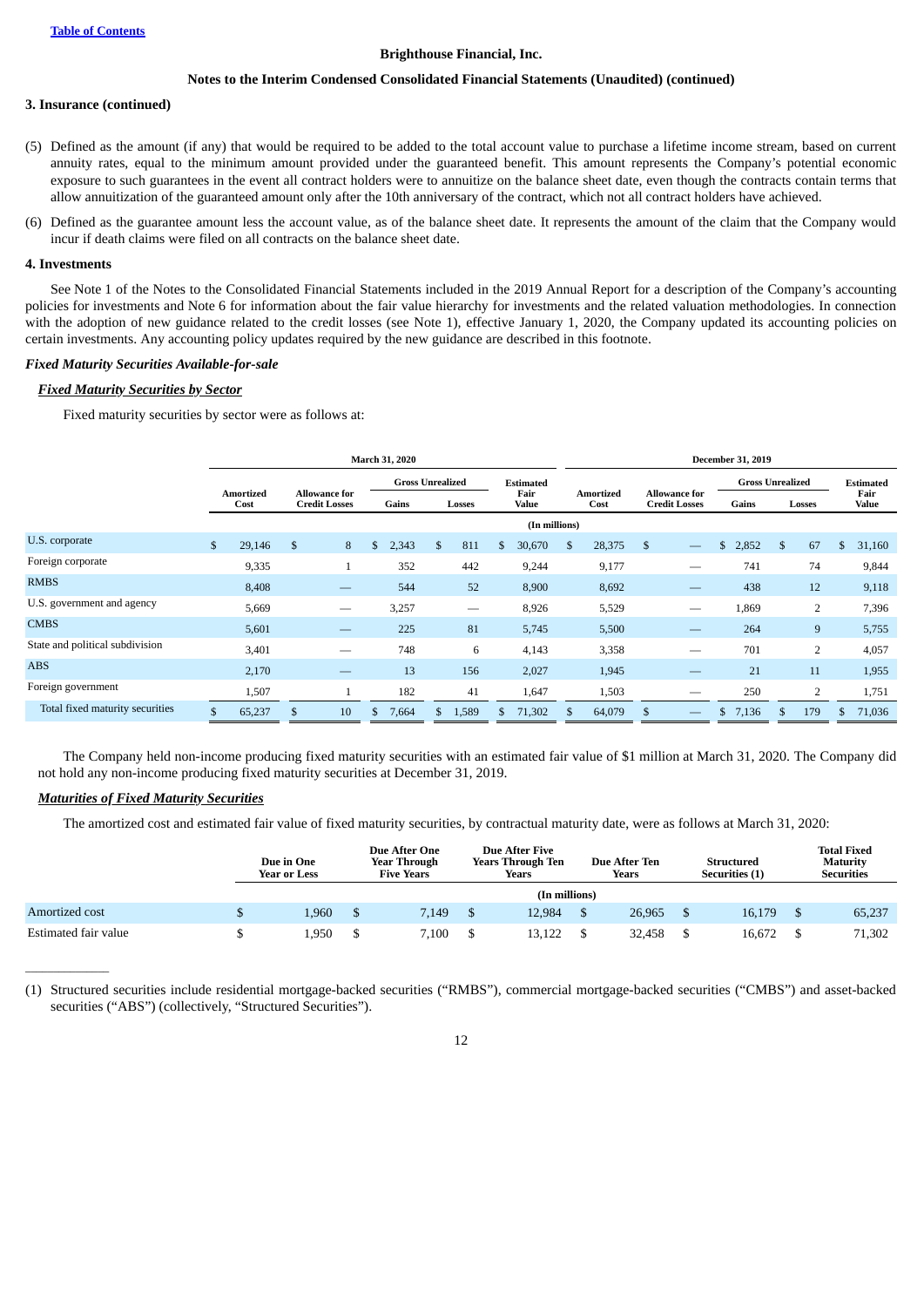# **Notes to the Interim Condensed Consolidated Financial Statements (Unaudited) (continued)**

# **4. Investments (continued)**

Actual maturities may differ from contractual maturities due to the exercise of call or prepayment options. Fixed maturity securities not due at a single maturity date have been presented in the year of final contractual maturity. Structured Securities are shown separately, as they are not due at a single maturity.

### *Continuous Gross Unrealized Losses for Fixed Maturity Securities by Sector*

The estimated fair value and gross unrealized losses of fixed maturity securities in an unrealized loss position, by sector and by length of time that the securities have been in a continuous unrealized loss position, were as follows at:

|                                                              | March 31, 2020                    |     |                                             |               |                             |    |                                   |                            | <b>December 31, 2019</b>                    |                |                                   |                      |                                             |              |                                   |  |                                      |  |
|--------------------------------------------------------------|-----------------------------------|-----|---------------------------------------------|---------------|-----------------------------|----|-----------------------------------|----------------------------|---------------------------------------------|----------------|-----------------------------------|----------------------|---------------------------------------------|--------------|-----------------------------------|--|--------------------------------------|--|
|                                                              | <b>Less than 12 Months</b>        |     |                                             |               | 12 Months or Greater        |    |                                   | <b>Less than 12 Months</b> |                                             |                |                                   | 12 Months or Greater |                                             |              |                                   |  |                                      |  |
|                                                              | <b>Estimated</b><br>Fair<br>Value |     | <b>Gross</b><br><b>Unrealized</b><br>Losses |               |                             |    | <b>Estimated</b><br>Fair<br>Value |                            | <b>Gross</b><br><b>Unrealized</b><br>Losses |                | <b>Estimated</b><br>Fair<br>Value |                      | <b>Gross</b><br><b>Unrealized</b><br>Losses |              | <b>Estimated</b><br>Fair<br>Value |  | Gross<br><b>Unrealized</b><br>Losses |  |
|                                                              |                                   |     |                                             |               |                             |    | (Dollars in millions)             |                            |                                             |                |                                   |                      |                                             |              |                                   |  |                                      |  |
| U.S. corporate                                               | \$<br>8,683                       | \$  | 756                                         | $\mathbb{S}$  | 277                         | \$ | 55                                | \$                         | 2,017                                       | $\mathfrak{S}$ | 44                                | \$                   | 326                                         | $\mathbb{S}$ | 23                                |  |                                      |  |
| Foreign corporate                                            | 3,756                             |     | 318                                         |               | 550                         |    | 124                               |                            | 576                                         |                | 12                                |                      | 561                                         |              | 62                                |  |                                      |  |
| <b>RMBS</b>                                                  | 992                               |     | 50                                          |               | 19                          |    | $\overline{2}$                    |                            | 857                                         |                | 8                                 |                      | 386                                         |              | $\overline{4}$                    |  |                                      |  |
| U.S. government and agency                                   | 73                                |     |                                             |               |                             |    |                                   |                            | 40                                          |                | 2                                 |                      |                                             |              |                                   |  |                                      |  |
| <b>CMBS</b>                                                  | 1,560                             |     | 78                                          |               | 143                         |    | 3                                 |                            | 559                                         |                | 7                                 |                      | 171                                         |              | $\overline{2}$                    |  |                                      |  |
| State and political subdivision                              | 136                               |     | 6                                           |               |                             |    |                                   |                            | 143                                         |                | $\overline{2}$                    |                      | 8                                           |              |                                   |  |                                      |  |
| <b>ABS</b>                                                   | 1,197                             |     | 92                                          |               | 522                         |    | 64                                |                            | 362                                         |                | $\overline{2}$                    |                      | 676                                         |              | 9                                 |  |                                      |  |
| Foreign government                                           | 493                               |     | 40                                          |               | $\boldsymbol{\vartriangle}$ |    |                                   |                            | 65                                          |                | $\overline{2}$                    |                      |                                             |              |                                   |  |                                      |  |
| Total fixed maturity securities                              | 16,890                            | \$. | 1,340                                       | $\mathcal{S}$ | 1,515                       | \$ | 249                               | \$                         | 4,619                                       | \$             | 79                                |                      | 2,128                                       |              | 100                               |  |                                      |  |
| Total number of securities in an<br>unrealized loss position | 2,896                             |     |                                             |               | 275                         |    |                                   |                            | 720                                         |                |                                   |                      | 302                                         |              |                                   |  |                                      |  |

#### *Allowance for Credit Losses for Fixed Maturity Securities*

# *Evaluation and Measurement Methodologies*

For fixed maturity securities in an unrealized loss position, management first assesses whether the Company intends to sell, or whether it is more likely than not it will be required to sell the security before recovery of its amortized cost basis. If either of the criteria regarding intent or requirement to sell is met, the security's amortized cost basis is written down to estimated fair value through net investment gains (losses). For fixed maturity securities that do not meet the aforementioned criteria, management evaluates whether the decline in estimated fair value has resulted from credit losses or other factors. Inherent in management's evaluation of the security are assumptions and estimates about the operations of the issuer and its future earnings potential. Considerations used in the allowance for credit loss evaluation process include, but are not limited to: (i) the extent to which estimated fair value is less than amortized cost; (ii) any changes to the rating of the security by a rating agency; (iii) adverse conditions specifically related to the security, industry or geographic area; and (iv) payment structure of the fixed maturity security and the likelihood of the issuer being able to make payments in the future or the issuer's failure to make scheduled interest and principal payments. If this assessment indicates that a credit loss exists, the present value of cash flows expected to be collected from the security are compared to the amortized cost basis of the security. If the present value of cash flows expected to be collected is less than the amortized cost basis, a credit loss is deemed to exist and an allowance for credit losses is recorded, limited by the amount that the estimated fair value is less than the amortized cost basis, with a corresponding charge to net investment gains (losses). Any unrealized losses that have not been recorded through an allowance for credit losses are recognized in other comprehensive income (loss) ("OCI").

Once a security specific allowance for credit losses is established, the present value of cash flows expected to be collected from the security continues to be reassessed. Any changes in the security specific allowance for credit losses are recorded as a provision for (or reversal of) credit loss expense in net investment gains (losses).

Fixed maturity securities are also evaluated to determine whether any amounts have become uncollectible. When all, or a portion, of a security is deemed uncollectible, the uncollectible portion is written-off with an adjustment to amortized cost and a corresponding reduction to the allowance for credit losses.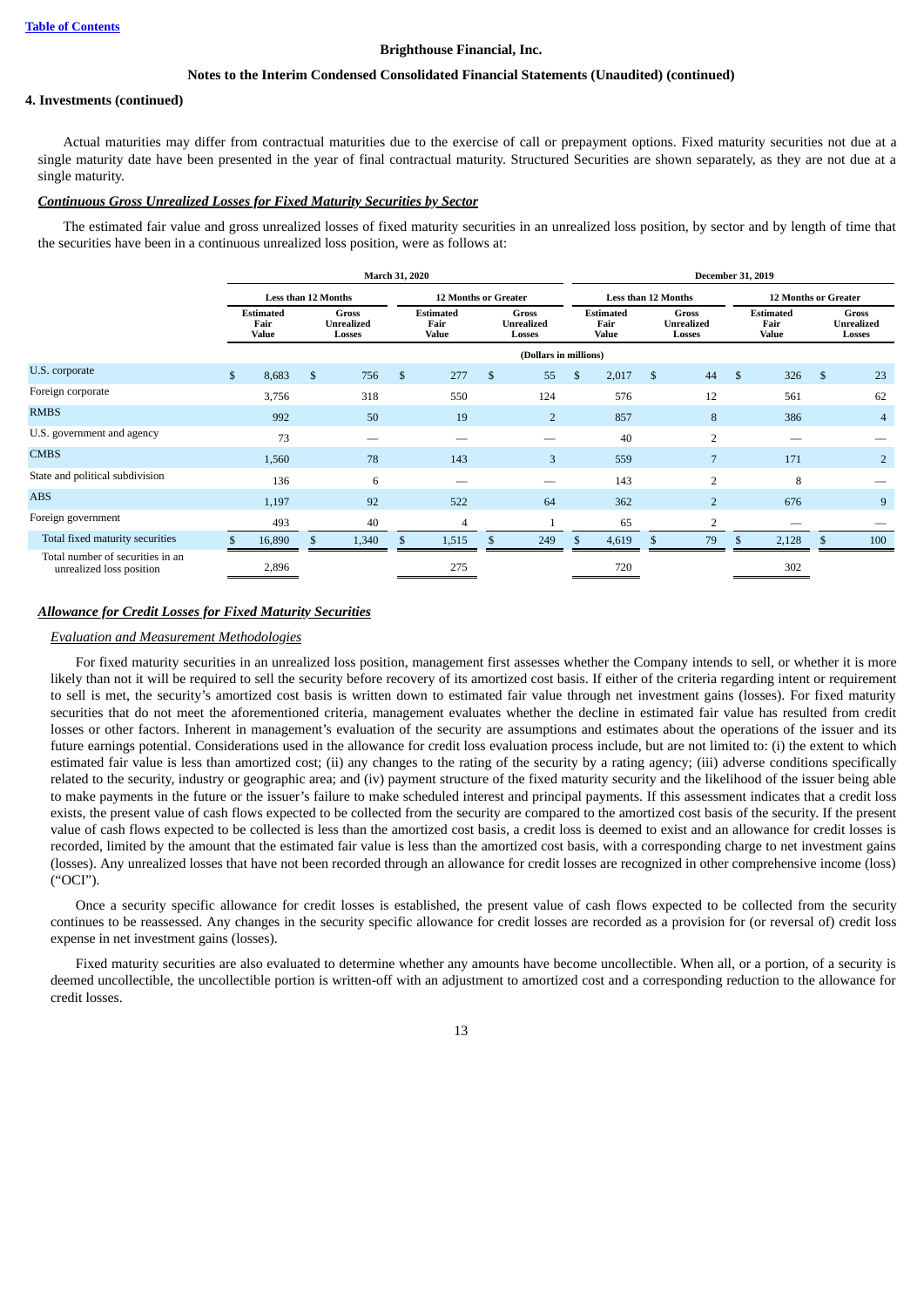# **Notes to the Interim Condensed Consolidated Financial Statements (Unaudited) (continued)**

### **4. Investments (continued)**

Accrued interest receivables are presented separate from the amortized cost basis of fixed maturity securities. An allowance for credit losses is not estimated on an accrued interest receivable, rather receivable balances 90-days past due are deemed uncollectible and are written off with a corresponding reduction to net investment income. The accrued interest receivable on fixed maturity securities totaled \$528 million at March 31, 2020 and is included in accrued investment income.

Fixed maturity securities are also evaluated to determine if they qualify as purchased financial assets with credit deterioration ("PCD"). To determine if the credit deterioration experienced since origination is more than insignificant, both (i) the extent of the credit deterioration and (ii) any rating agency downgrades are evaluated. For securities categorized as PCD assets, the present value of cash flows expected to be collected from the security are compared to the par value of the security. If the present value of cash flows expected to be collected is less than the par value, credit losses are embedded in the purchase price of the PCD asset. In this situation, both an allowance for credit losses and amortized cost gross-up is recorded, limited by the amount that the estimated fair value is less than the grossed-up amortized cost basis. Any difference between the purchase price and the present value of cash flows is amortized or accreted into net investment income over the life of the PCD asset. Any subsequent PCD asset allowance for credit losses is evaluated in a manner similar to the process described above for fixed maturity securities.

#### *Current Period Evaluation*

Based on the Company's current evaluation of its fixed maturity securities in an unrealized loss position and the current intent or requirement to sell, the Company recorded an allowance for credit losses of \$10 million, relating to 21 securities at March 31, 2020. Management concluded that for all other fixed maturity securities in an unrealized loss position, the unrealized loss was not due to issuer-specific credit-related factors and as a result was recognized in OCI. Where unrealized losses have not been recognized into income, it is primarily because the securities' bond issuer(s) are of high credit quality, management does not intend to sell and it is likely that management will not be required to sell the securities prior to their anticipated recovery, and the decline in estimated fair value is largely due to changes in interest rates and non-issuer specific credit spreads. These issuers continued to make timely principal and interest payments and the estimated fair value is expected to recover as the securities approach maturity.

#### *Rollforward of the Allowance for Credit Losses for Fixed Maturity Securities by Sector*

The changes in the allowance for credit losses by sector were as follows:

|                                                                             | <b>U.S. Corporate</b> |    | <b>Foreign Corporate</b> | <b>Total</b> |  |     |
|-----------------------------------------------------------------------------|-----------------------|----|--------------------------|--------------|--|-----|
|                                                                             |                       |    | (In millions)            |              |  |     |
| Balance at January 1, 2020                                                  | $\mathbf{3}$          | -S |                          | J.           |  |     |
| Allowance on securities where credit losses were not previously recorded    | 8                     |    |                          |              |  | Q   |
| Allowance on securities that had an allowance recorded in a previous period |                       |    |                          |              |  |     |
| Write-offs charged against allowance (1)                                    | (3)                   |    | 11                       |              |  | (4) |
| Balance at March 31, 2020                                                   | 8                     |    |                          |              |  | 10  |
|                                                                             |                       |    |                          |              |  |     |

(1) The Company recorded total write-offs of \$12 million during the three months ended March 31, 2020.

#### *PCD Fixed Maturity Securities*

The Company did not purchase any PCD fixed maturity securities during the three months ended March 31, 2020.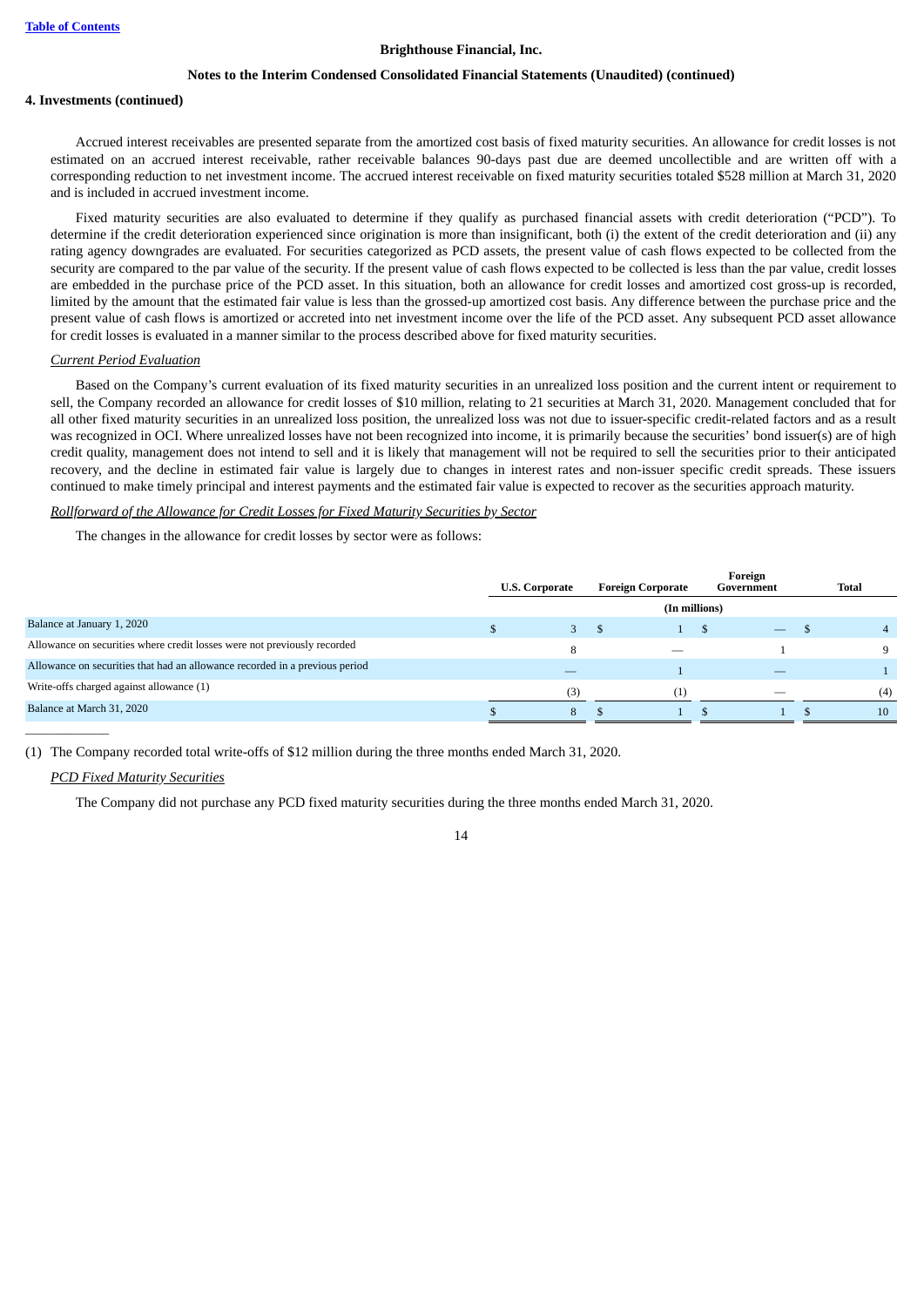# **Notes to the Interim Condensed Consolidated Financial Statements (Unaudited) (continued)**

#### **4. Investments (continued)**

#### *Mortgage Loans*

 $\overline{\phantom{a}}$ 

#### *Mortgage Loans by Portfolio Segment*

Mortgage loans are summarized as follows at:

|                             | <b>March 31, 2020</b> |                 |                       | <b>December 31, 2019</b> |
|-----------------------------|-----------------------|-----------------|-----------------------|--------------------------|
|                             | Carrying<br>Value     | $%$ of<br>Total | Carrying<br>Value     | $%$ of<br>Total          |
|                             |                       |                 | (Dollars in millions) |                          |
| Commercial                  | \$<br>9,512           | 61.2 $%$ \$     | 9,721                 | 61.7%                    |
| Agricultural                | 3,403                 | 21.9            | 3,388                 | 21.5                     |
| Residential                 | 2,701                 | 17.3            | 2,708                 | 17.2                     |
| Total mortgage loans (1)    | 15,616                | 100.4           | 15,817                | 100.4                    |
| Allowance for credit losses | (69)                  | (0.4)           | (64)                  | (0.4)                    |
| Total mortgage loans, net   | 15,547                | 100.0 %         | 15,753<br>- \$        | 100.0%                   |
|                             |                       |                 |                       |                          |

(1) Purchases of mortgage loans from third parties were \$157 million and \$477 million for the three months ended March 31, 2020 and 2019, respectively, and were primarily comprised of residential mortgage loans.

### *Allowance for Credit Losses for Mortgage Loans*

# *Evaluation and Measurement Methodologies*

The allowance for credit losses is a valuation account that is deducted from the mortgage loan's amortized cost basis to present the net amount expected to be collected on the mortgage loan. The loan balance, or a portion of the loan balance, is written-off against the allowance when management believes this amount is uncollectible.

Accrued interest receivables are presented separate from the amortized cost basis of mortgage loans. An allowance for credit losses is not estimated on an accrued interest receivable, rather when a loan is placed in nonaccrual status the associated accrued interest receivable balance is written off with a corresponding reduction to net investment income. The accrued interest receivable on mortgage loans totaled \$77 million at March 31, 2020 and is included in accrued investment income.

The allowance for credit losses is estimated using relevant available information, from internal and external sources, relating to past events, current conditions, and a reasonable and supportable forecast. Historical credit loss experience provides the basis for estimating expected credit losses. Adjustments to historical loss information are made for differences in current loan-specific risk characteristics and environmental conditions. A reasonable and supportable forecast period of two-years is used with an input reversion period of one-year.

Mortgage loans are evaluated in each of the three portfolio segments to determine the allowance for credit losses. The loan-level loss rates are determined using individual loan terms and characteristics, risk pools/internal ratings, national economic forecasts, prepayment speeds, and estimated default and loss severity. The resulting loss rates are applied to the mortgage loan's amortized cost to generate an allowance for credit losses. In certain situations, the allowance for credit losses is measured as the difference between the loan's amortized cost and liquidation value of the collateral. These situations include collateral dependent loans, expected troubled debt restructurings ("TDRs"), foreclosure probable loans, and loans with dissimilar risk characteristics.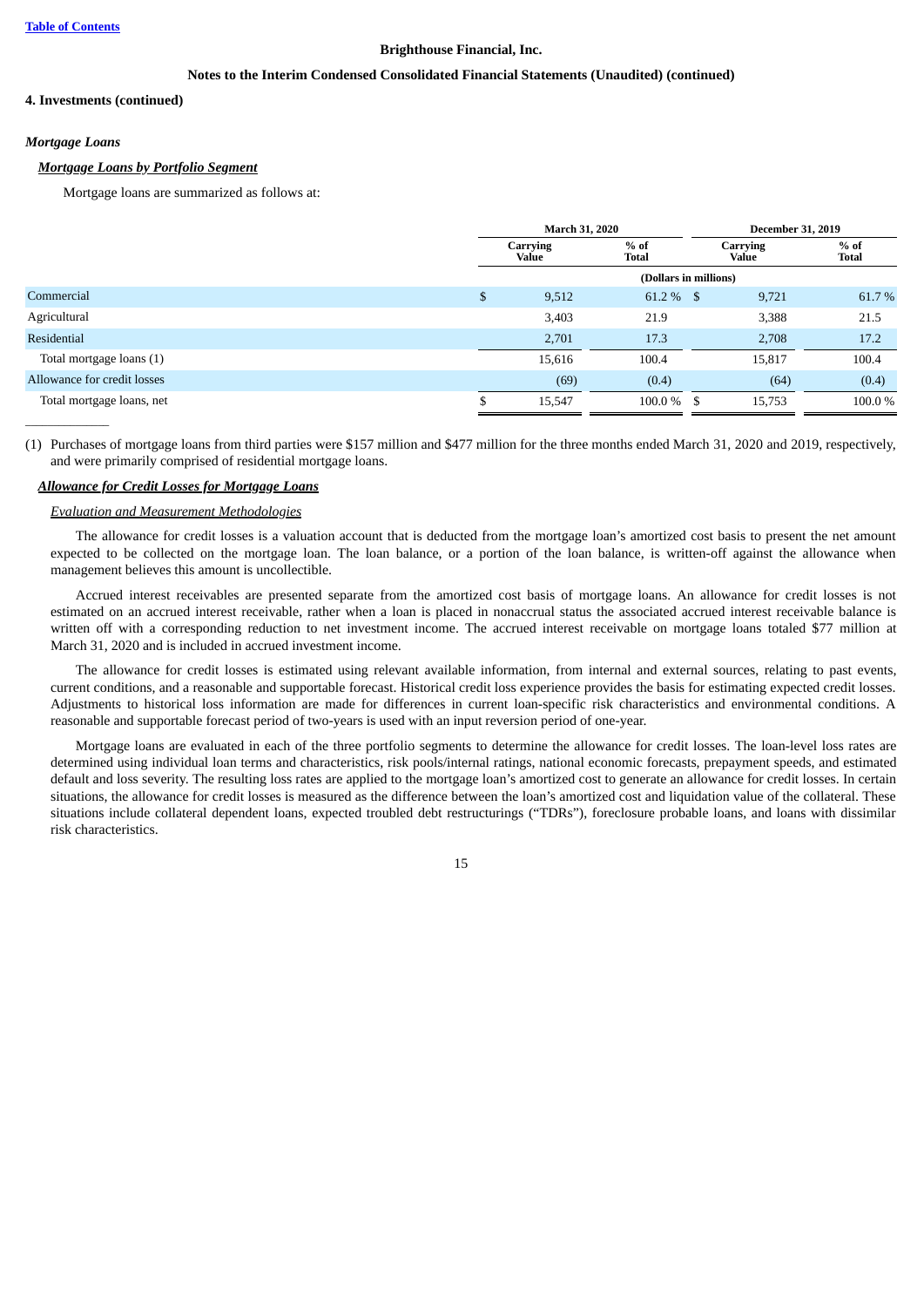# **Notes to the Interim Condensed Consolidated Financial Statements (Unaudited) (continued)**

# **4. Investments (continued)**

Mortgage loans are also evaluated to determine if they qualify as PCD assets. To determine if the credit deterioration experienced since origination is more than insignificant, the extent of credit deterioration is evaluated. All re-performing/modified loan ("RPL") pools purchased after December 31, 2019 are determined to have been acquired with evidence of more than insignificant credit deterioration since origination and are classified as PCD assets. RPLs are pools of residential mortgage loans acquired at discounts which have both credit and non-credit components. For PCD mortgage loans, the allowance for credit losses is determined using a similar methodology described above, except the loss-rate is determined at the pool level instead of the individual loan level. The initial allowance for credit losses, determined on a collective basis, is then allocated to the individual loans. The initial amortized cost of the loan is grossed-up to reflect the sum of the loan's purchase price and allowance for credit losses. The difference between the grossed-up amortized cost basis and the par value of the loan is a noncredit discount, which is accreted into net investment income over the remaining life of the loan. Any subsequent PCD mortgage loan allowance for credit losses is evaluated in a manner similar to the process described above for each of the three portfolio segments.

# *Rollforward of the Allowance for Credit Losses for Mortgage Loans by Portfolio Segment*

The changes in the allowance for credit losses by portfolio segment were as follows:

|                                                     | Commercial | <b>Agricultural</b> | <b>Residential</b> |    |  | <b>Total</b> |
|-----------------------------------------------------|------------|---------------------|--------------------|----|--|--------------|
|                                                     |            | (In millions)       |                    |    |  |              |
| Balance at December 31, 2019                        | 47         | 10                  | - 95               |    |  | 64           |
| Cumulative effect of change in accounting principle | (20)       |                     |                    |    |  |              |
| Balance at January 1, 2020                          | 27         |                     |                    | 22 |  | 66           |
| Current period provision                            |            |                     |                    |    |  | 3            |
| Balance at March 31, 2020                           | 27         | 18                  |                    | 24 |  | 69           |

### *PCD Mortgage Loans*

The Company did not purchase any PCD mortgage loans during the three months ended March 31, 2020.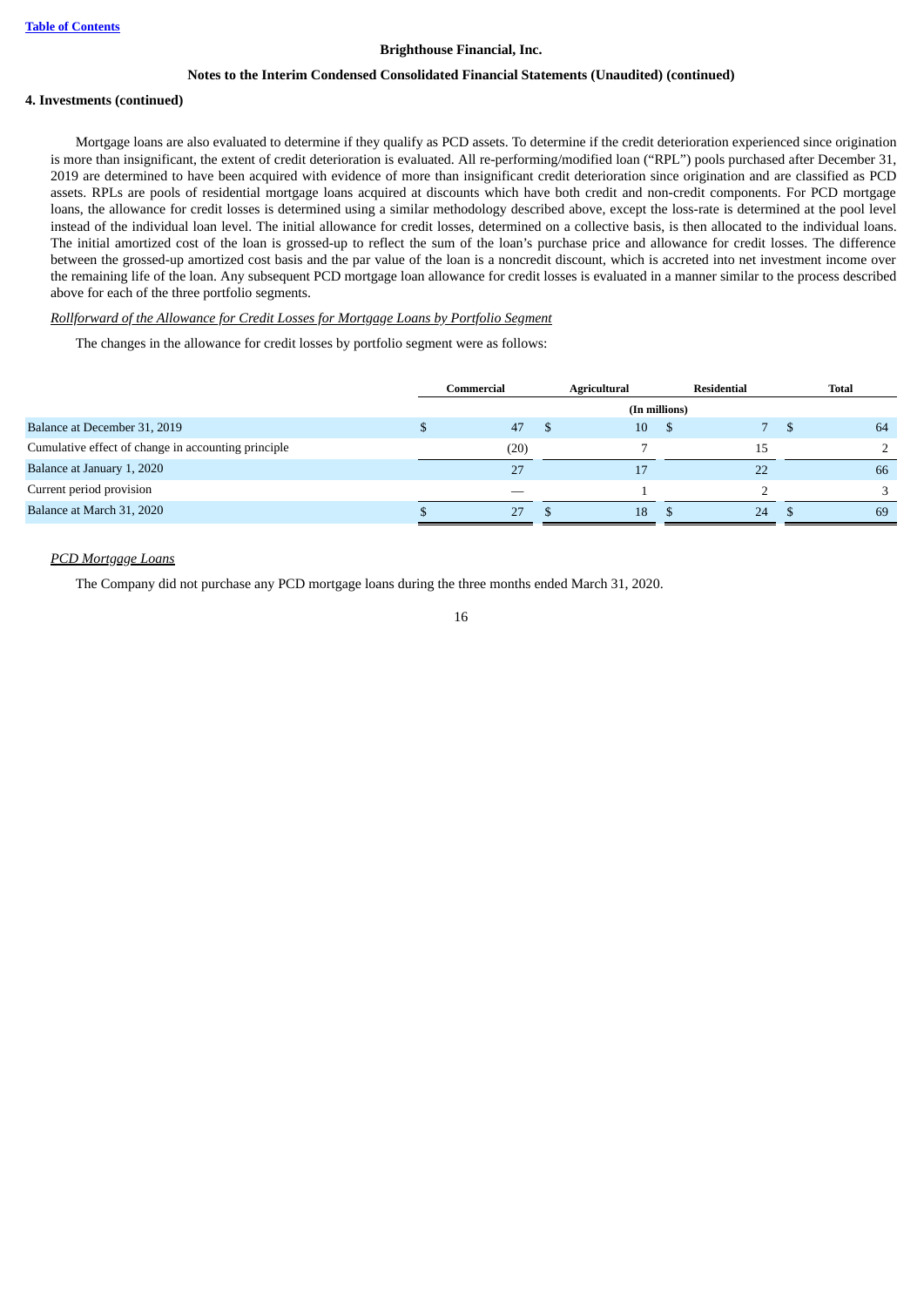# **Notes to the Interim Condensed Consolidated Financial Statements (Unaudited) (continued)**

# **4. Investments (continued)**

#### *Credit Quality of Mortgage Loans by Portfolio Segment*

The amortized cost of mortgage loans by year of origination and credit quality indicator was as follows at:

|                                    | 2020           | 2019        | 2018        | 2017          | 2016        | Prior |                | <b>Total</b> |
|------------------------------------|----------------|-------------|-------------|---------------|-------------|-------|----------------|--------------|
|                                    |                |             |             | (In millions) |             |       |                |              |
| <b>March 31, 2020</b>              |                |             |             |               |             |       |                |              |
| <b>Commercial mortgage loans</b>   |                |             |             |               |             |       |                |              |
| Loan-to-value ratios:              |                |             |             |               |             |       |                |              |
| Less than 65%                      | \$             | \$<br>1,829 | \$<br>1,409 | \$<br>717     | \$<br>1,126 | \$    | 3,448          | \$<br>8,529  |
| 65% to 75%                         |                | 161         | 200         | 195           | 100         |       | 143            | 799          |
| 76% to 80%                         |                |             |             | 13            | 30          |       | 141            | 184          |
| Total commercial mortgage loans    |                | 1,990       | 1,609       | 925           | 1,256       |       | 3,732          | 9,512        |
| <b>Agricultural mortgage loans</b> |                |             |             |               |             |       |                |              |
| Loan-to-value ratios:              |                |             |             |               |             |       |                |              |
| Less than 65%                      | 66             | 563         | 815         | 440           | 459         |       | 841            | 3,184        |
| 65% to 75%                         | $\overline{2}$ | 86          | 16          | 61            | 36          |       | $\overline{7}$ | 208          |
| Greater than 80%                   | --             |             | 11          | –             |             |       |                | 11           |
| Total agricultural mortgage loans  | 68             | 649         | 842         | 501           | 495         |       | 848            | 3,403        |
| <b>Residential mortgage loans</b>  |                |             |             |               |             |       |                |              |
| Performing                         | 50             | 476         | 637         | 144           | 45          |       | 1,309          | 2,661        |
| Nonperforming                      |                |             | 1           |               | 1           |       | 38             | 40           |
| Total residential mortgage loans   | 50             | 476         | 638         | 144           | 46          |       | 1,347          | 2,701        |
| Total                              | \$<br>118      | \$<br>3,115 | \$<br>3,089 | \$<br>1,570   | \$<br>1,797 | \$    | 5,927          | \$<br>15,616 |

The loan-to-value ratio is a measure commonly used to assess the quality of commercial and agricultural mortgage loans. The loan-to-value ratio compares the amount of the loan to the estimated fair value of the underlying property collateralizing the loan and is commonly expressed as a percentage. A loan-to-value ratio less than 100% indicates an excess of collateral value over the loan amount. Loan-to-value ratios greater than 100% indicate that the loan amount exceeds the collateral value. Performing status is a measure commonly used to assess the quality of residential mortgage loans. A loan is considered performing when the borrower makes consistent and timely payments.

The amortized cost of commercial mortgage loans by debt-service coverage ratio was as follows at:

|                               | <b>March 31, 2020</b>                           |       |          |      | <b>December 31, 2019</b> |                 |  |  |  |
|-------------------------------|-------------------------------------------------|-------|----------|------|--------------------------|-----------------|--|--|--|
|                               | $%$ of<br><b>Amortized Cost</b><br><b>Total</b> |       |          |      | <b>Amortized Cost</b>    | $%$ of<br>Total |  |  |  |
|                               |                                                 |       |          |      |                          |                 |  |  |  |
| Debt-Service Coverage Ratios: |                                                 |       |          |      |                          |                 |  |  |  |
| Greater than 1.20x            | S                                               | 9,141 | 96.1% \$ |      | 9,257                    | 95.2%           |  |  |  |
| $1.00x - 1.20x$               |                                                 | 298   | 3.1      |      | 298                      | 3.1             |  |  |  |
| Less than $1.00x$             |                                                 | 73    | 0.8      |      | 166                      | 1.7             |  |  |  |
| Total                         |                                                 | 9,512 | 100.0%   | - \$ | 9,721                    | 100.0%          |  |  |  |

The debt-service coverage ratio compares a property's net operating income to its debt-service payments. Debt-service coverage ratios less than 1.00 times indicate that property operations do not generate enough income to cover the loan's current debt payments. A debt-service coverage ratio greater than 1.00 times indicates an excess of net operating income over the debt-service payments.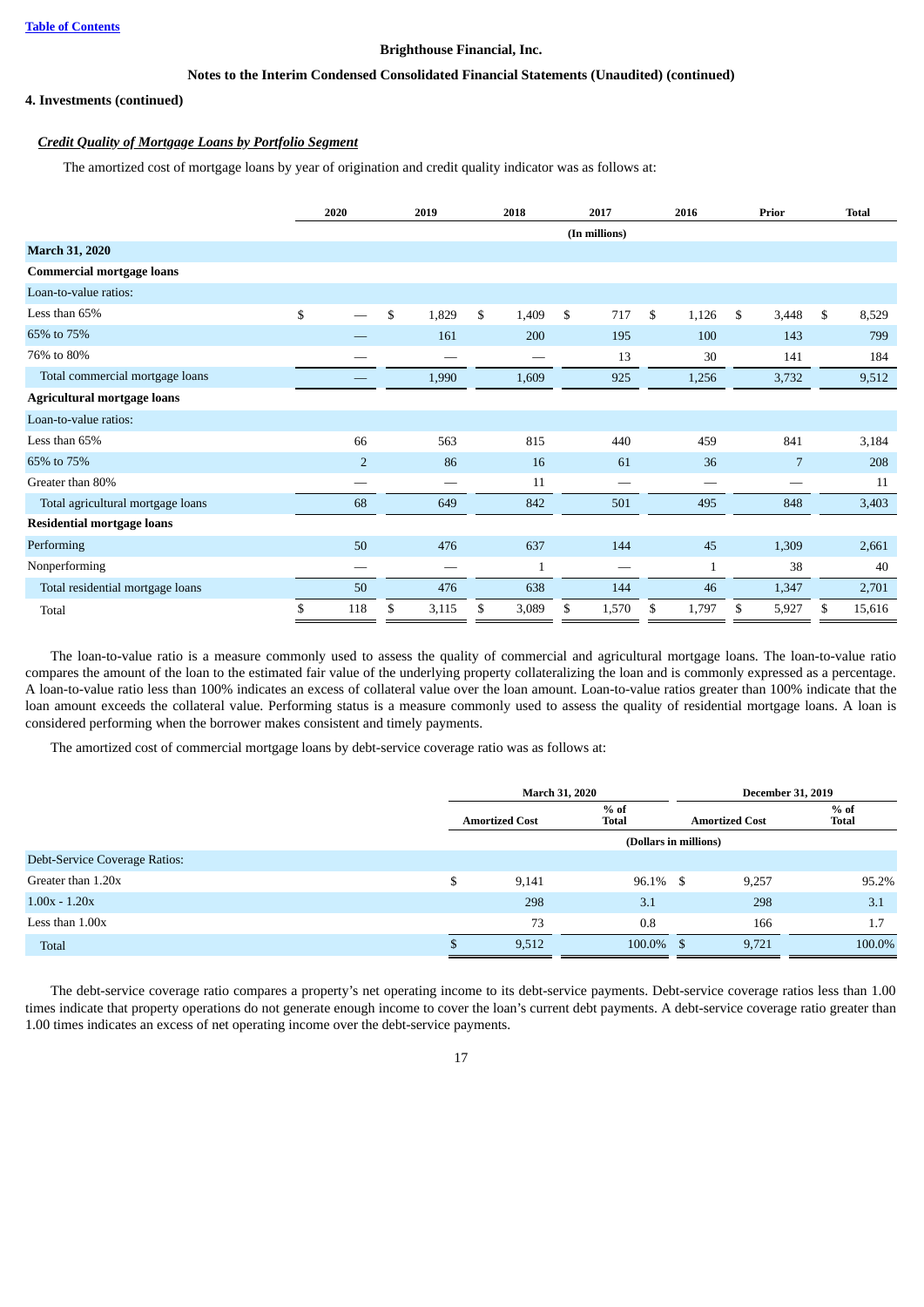### **Notes to the Interim Condensed Consolidated Financial Statements (Unaudited) (continued)**

#### **4. Investments (continued)**

#### *Past Due Mortgage Loans by Portfolio Segment*

The Company has a high-quality, well-performing mortgage loan portfolio, with over 99% of all mortgage loans classified as performing at both March 31, 2020 and December 31, 2019. Delinquency is defined consistent with industry practice, when mortgage loans are past due as follows: commercial and residential mortgage loans — 60 days and agricultural mortgage loans — 90 days. To the extent a payment deferral is agreed to with a borrower, in response to the COVID-19 pandemic, the impacted loans will not be considered past due during the period of deferral.

The aging of the amortized cost of past due mortgage loans by portfolio segment was as follows at:

|                      | <b>March 31, 2020</b> |            |      |                     |               |                    |      |                |  |  |  |
|----------------------|-----------------------|------------|------|---------------------|---------------|--------------------|------|----------------|--|--|--|
|                      |                       | Commercial |      | <b>Agricultural</b> |               | <b>Residential</b> |      | <b>Total</b>   |  |  |  |
|                      |                       |            |      |                     | (In millions) |                    |      |                |  |  |  |
| Current              |                       | 9,512      | - \$ | 3,374               | \$            | 2,659              | - \$ | 15,545         |  |  |  |
| 30-59 days past due  |                       | $-$        |      | 5                   |               | ר                  |      | $\overline{7}$ |  |  |  |
| 60-89 days past due  |                       | _          |      | 3                   |               | 13                 |      | 16             |  |  |  |
| 90-179 days past due |                       |            |      |                     |               | 13                 |      | 13             |  |  |  |
| 180+ days past due   |                       |            |      | 21                  |               | 14                 |      | 35             |  |  |  |
| Total                |                       | 9,512      |      | 3,403               | S             | 2,701              | - 5  | 15,616         |  |  |  |

#### *Mortgage Loans in Nonaccrual Status by Portfolio Segment*

Mortgage loans are placed in a nonaccrual status if there are concerns regarding collectability of future payments or the loan is past due, unless the past due loan is well collateralized and in the process of foreclosure. To the extent a payment deferral is agreed to with a borrower in response to the COVID-19 pandemic, the impacted loans will not be reported as in a nonaccrual status during the period of deferral.

Mortgage loans in a nonaccrual status by portfolio segment were as follows at:

|                                      | Commercial (2)           |  | <b>Agricultural</b> (2) |               | <b>Residential (2)</b> | Total $(2)$ |
|--------------------------------------|--------------------------|--|-------------------------|---------------|------------------------|-------------|
|                                      |                          |  |                         | (In millions) |                        |             |
| Amortized cost at December 31, 2019  | $\overline{\phantom{a}}$ |  | 21                      |               | 37                     | 58          |
| Amortized cost at March 31, 2020 (1) | $\overline{\phantom{a}}$ |  |                         |               | 40                     | 41          |
|                                      |                          |  |                         |               |                        |             |

(1) All mortgage loans in nonaccrual status had a related allowance for credit losses.

(2) The Company had \$20 million of agricultural mortgage loans that were 90 days or more past due but were not in a nonaccrual status for the three months ended March 31, 2020.

Current period investment income on mortgage loans in nonaccrual status was less than \$1 million for the three months ended March 31, 2020.

#### *Modified Mortgage Loans by Portfolio Segment*

Under certain circumstances, modifications are granted to non-performing mortgage loans. Each modification is evaluated to determine if a TDR has occurred. A modification is a TDR when the borrower is in financial difficulty and the creditor makes concessions. Generally, the types of concessions may include reducing the amount of debt owed, reducing the contractual interest rate, extending the maturity date at an interest rate lower than current market interest rates and/or reducing accrued interest. The Company did not have a significant amount of mortgage loans modified in a troubled debt restructuring during the three months ended March 31, 2020.

Short-term modifications made on a good faith basis to borrowers who were current prior to any relief and in response to the COVID-19 pandemic are not considered TDRs. Such short-term modifications include payment deferrals, fee waivers, extension of repayment terms, or other delays in payment that are insignificant.

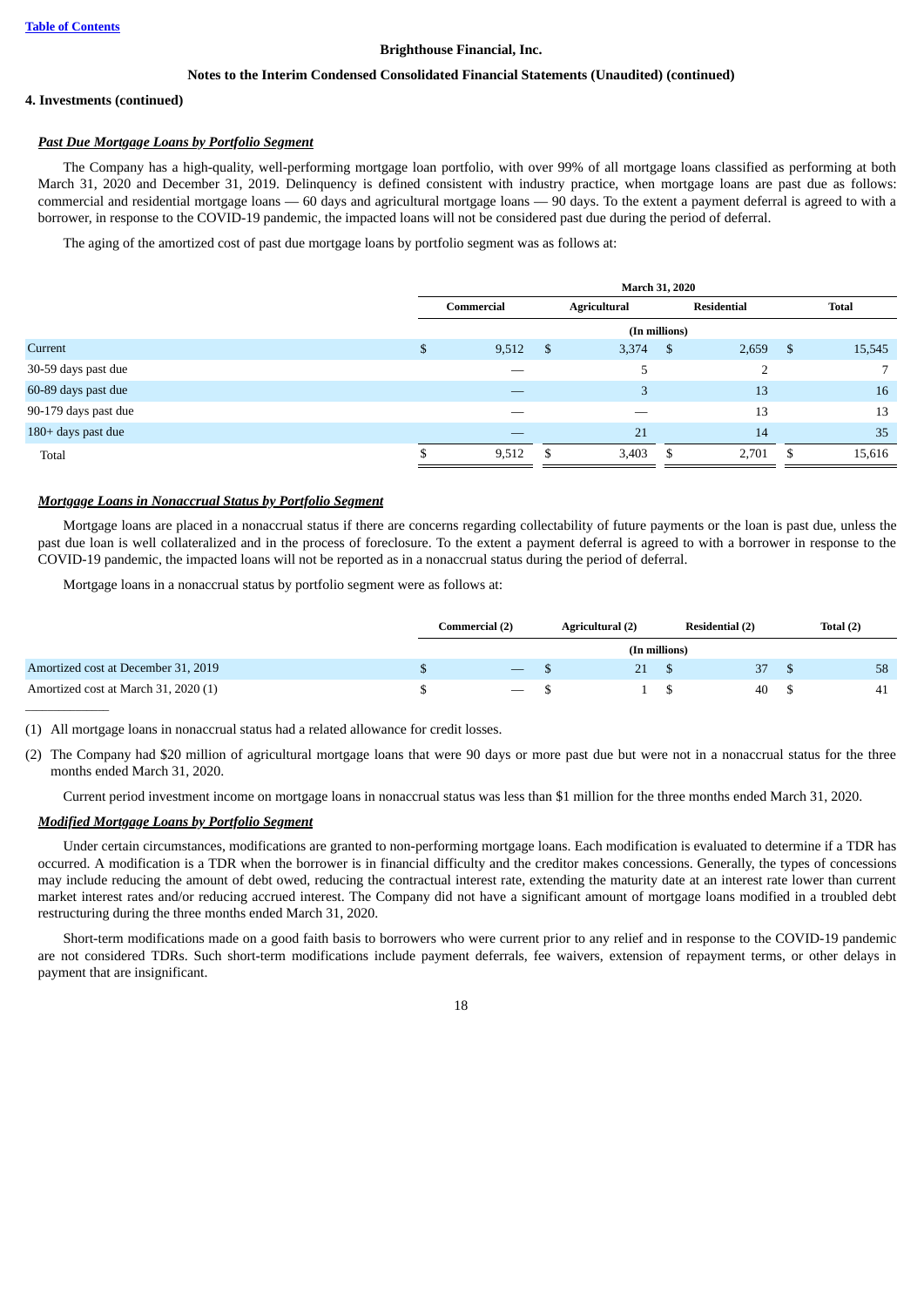# **Notes to the Interim Condensed Consolidated Financial Statements (Unaudited) (continued)**

### **4. Investments (continued)**

#### *Other Invested Assets*

Over 90% of other invested assets is comprised of freestanding derivatives with positive estimated fair values. See Note 5 for information about freestanding derivatives with positive estimated fair values. Other invested assets also includes tax credit and renewable energy partnerships, leveraged leases and Federal Home Loan Bank stock.

#### *Leveraged Leases*

The carrying value of leveraged leases at March 31, 2020 and December 31, 2019 was \$51 million and \$64 million, respectively, net of allowance for credit losses of \$13 million and \$0, respectively. Rental receivables are generally due in periodic installments. The payment periods for leveraged leases generally range from one to 15 years. For rental receivables, the primary credit quality indicator is whether the rental receivable is performing or nonperforming, which is assessed monthly. Nonperforming rental receivables are generally defined as those that are 90 days or more past due. At both March 31, 2020 and December 31, 2019, all leveraged leases were performing.

#### *Net Unrealized Investment Gains (Losses)*

Unrealized investment gains (losses) on fixed maturity securities and the effect on DAC, VOBA, deferred sales inducements ("DSI") and future policy benefits, that would result from the realization of the unrealized gains (losses), are included in net unrealized investment gains (losses) in AOCI.

The components of net unrealized investment gains (losses), included in AOCI, were as follows at:

|                                          | <b>March 31, 2020</b> |               |      | <b>December 31, 2019</b> |
|------------------------------------------|-----------------------|---------------|------|--------------------------|
|                                          |                       | (In millions) |      |                          |
| Fixed maturity securities                | \$                    | 6,075         | - \$ | 6,957                    |
| <b>Derivatives</b>                       |                       | 803           |      | 245                      |
| Other                                    |                       | (20)          |      | (13)                     |
| Subtotal                                 |                       | 6,858         |      | 7,189                    |
| Amounts allocated from:                  |                       |               |      |                          |
| Future policy benefits                   |                       | (3, 192)      |      | (2,692)                  |
| DAC, VOBA and DSI                        |                       | (254)         |      | (341)                    |
| Subtotal                                 |                       | (3, 446)      |      | (3,033)                  |
| Deferred income tax benefit (expense)    |                       | (717)         |      | (873)                    |
| Net unrealized investment gains (losses) | \$                    | 2,695         | Эħ   | 3,283                    |

The changes in net unrealized investment gains (losses) were as follows:

|                                                        |    | <b>Three Months Ended</b><br><b>March 31, 2020</b> |
|--------------------------------------------------------|----|----------------------------------------------------|
|                                                        |    | (In millions)                                      |
| Balance at December 31, 2019                           | \$ | 3,283                                              |
| Unrealized investment gains (losses) during the period |    | (331)                                              |
| Unrealized investment gains (losses) relating to:      |    |                                                    |
| Future policy benefits                                 |    | (500)                                              |
| DAC, VOBA and DSI                                      |    | 87                                                 |
| Deferred income tax benefit (expense)                  |    | 156                                                |
| Balance at March 31, 2020                              |    | 2,695                                              |
| Change in net unrealized investment gains (losses)     | S  | (588)                                              |

#### *Concentrations of Credit Risk*

There were no investments in any counterparty that were greater than 10% of the Company's equity, other than the U.S. government and its agencies, at both March 31, 2020 and December 31, 2019.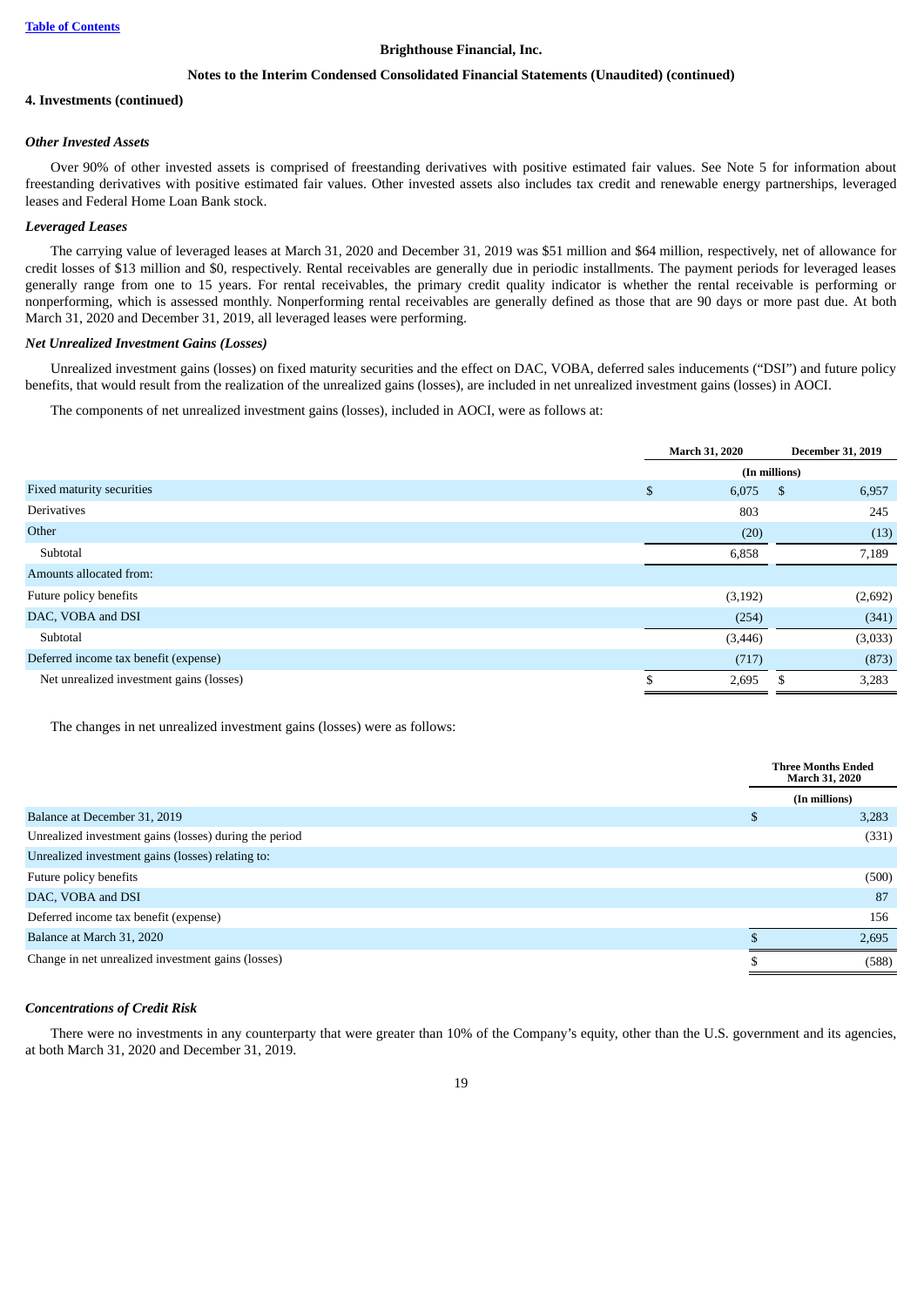# **Notes to the Interim Condensed Consolidated Financial Statements (Unaudited) (continued)**

# **4. Investments (continued)**

### *Securities Lending*

Elements of the securities lending program are presented below at:

|                                                  | <b>March 31, 2020</b> |      | <b>December 31, 2019</b> |  |  |  |
|--------------------------------------------------|-----------------------|------|--------------------------|--|--|--|
|                                                  | (In millions)         |      |                          |  |  |  |
| Securities on loan: (1)                          |                       |      |                          |  |  |  |
| Amortized cost                                   | 1,961                 | S    | 2,031                    |  |  |  |
| Estimated fair value                             | 3,468                 | - \$ | 2,996                    |  |  |  |
| Cash collateral received from counterparties (2) | 3,584                 | -S   | 3,074                    |  |  |  |
| Reinvestment portfolio — estimated fair value    | 3,642                 |      | 3,174                    |  |  |  |
|                                                  |                       |      |                          |  |  |  |

(1) Included within fixed maturity securities.

(2) Included within payables for collateral under securities loaned and other transactions.

The cash collateral liability by loaned security type and remaining tenor of the agreements were as follows at:

|                            |                                                          | <b>March 31, 2020</b>                                             |  |                                |  |     |  | <b>December 31, 2019</b> |                                                                   |       |  |       |  |     |    |       |
|----------------------------|----------------------------------------------------------|-------------------------------------------------------------------|--|--------------------------------|--|-----|--|--------------------------|-------------------------------------------------------------------|-------|--|-------|--|-----|----|-------|
|                            |                                                          | <b>Remaining Tenor of Securities Lending</b><br><b>Agreements</b> |  |                                |  |     |  |                          | <b>Remaining Tenor of Securities Lending</b><br><b>Agreements</b> |       |  |       |  |     |    |       |
|                            | 1 Month or<br>Total<br>1 to 6 Months<br>Open (1)<br>Less |                                                                   |  | 1 Month or<br>Open (1)<br>Less |  |     |  | 1 to 6<br>Months         |                                                                   | Total |  |       |  |     |    |       |
|                            |                                                          | (In millions)                                                     |  |                                |  |     |  |                          |                                                                   |       |  |       |  |     |    |       |
| U.S. government and agency |                                                          | 1,197                                                             |  | 1,511                          |  | 876 |  | 3.584                    |                                                                   | 1.279 |  | 1,094 |  | 701 | S. | 3,074 |
|                            |                                                          |                                                                   |  |                                |  |     |  |                          |                                                                   |       |  |       |  |     |    |       |

(1) The related loaned security could be returned to the Company on the next business day which would require the Company to immediately return the cash collateral.

If the Company is required to return significant amounts of cash collateral on short notice and is forced to sell securities to meet the return obligation, it may have difficulty selling such collateral that is invested in securities in a timely manner, be forced to sell securities in a volatile or illiquid market for less than what otherwise would have been realized under normal market conditions, or both. The estimated fair value of the securities on loan related to the cash collateral on open at March 31, 2020 was \$1.2 billion, all of which were U.S. government and agency securities which, if put back to the Company, could be immediately sold to satisfy the cash requirement.

The reinvestment portfolio acquired with the cash collateral consisted principally of fixed maturity securities (including agency RMBS, U.S. and foreign corporate securities, ABS, non-agency RMBS and U.S. government and agency securities) with 62% invested in agency RMBS, cash and cash equivalents and U.S. government and agency securities at March 31, 2020. If the securities on loan or the reinvestment portfolio become less liquid, the Company has the liquidity resources of most of its general account available to meet any potential cash demands when securities on loan are put back to the Company.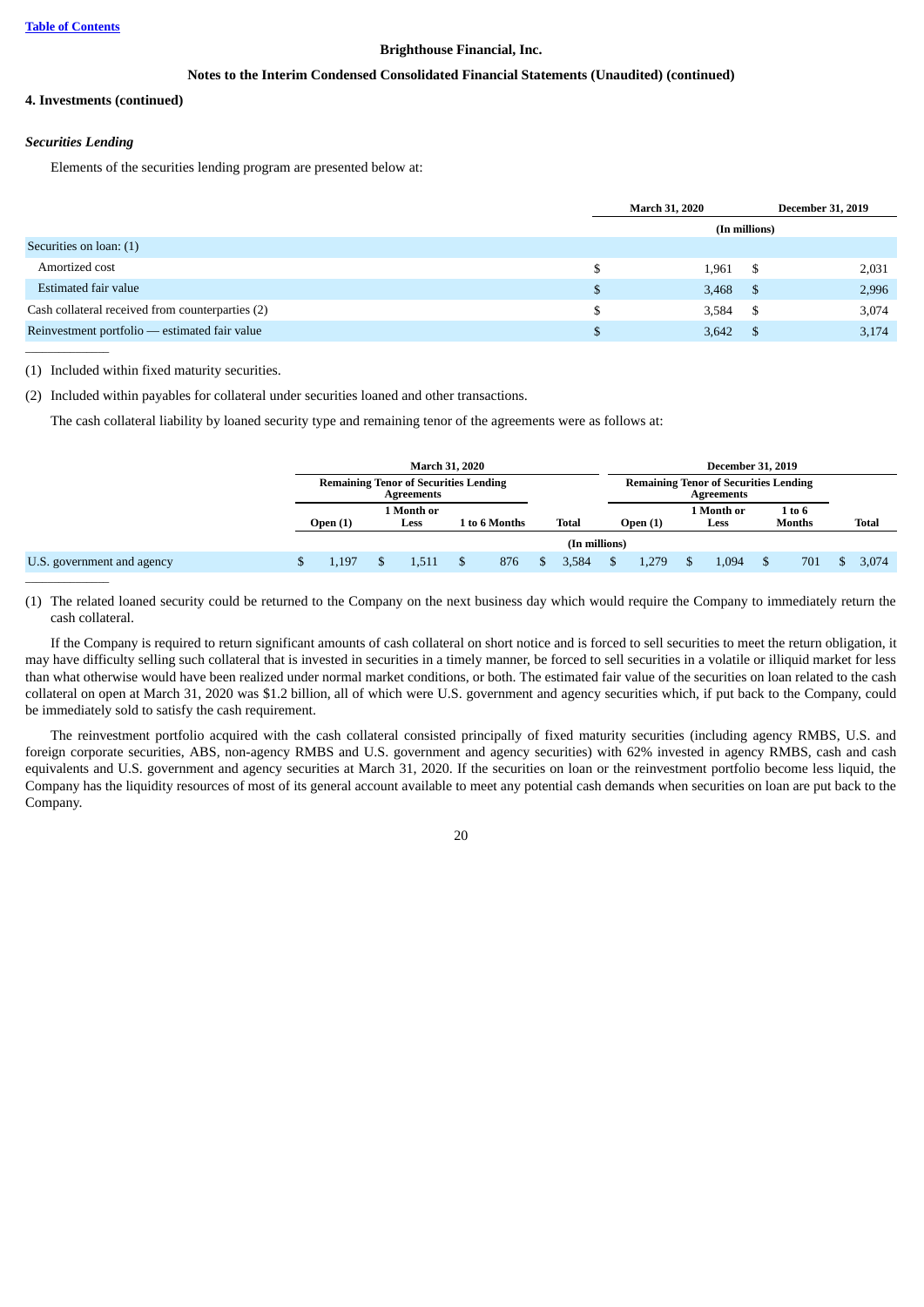$\overline{\phantom{a}}$ 

### **Brighthouse Financial, Inc.**

# **Notes to the Interim Condensed Consolidated Financial Statements (Unaudited) (continued)**

#### **4. Investments (continued)**

#### *Invested Assets on Deposit, Held in Trust and Pledged as Collateral*

Invested assets on deposit, held in trust and pledged as collateral at estimated fair value were as follows at:

|                                                                           | <b>March 31, 2020</b> |  | <b>December 31, 2019</b> |
|---------------------------------------------------------------------------|-----------------------|--|--------------------------|
|                                                                           | (In millions)         |  |                          |
| Invested assets on deposit (regulatory deposits) (1)                      | 9,390                 |  | 9,349                    |
| Invested assets held in trust (reinsurance agreements) (2)                | 5,052                 |  | 4,561                    |
| Invested assets pledged as collateral (3)                                 | 3,279                 |  | 3,641                    |
| Total invested assets on deposit, held in trust and pledged as collateral | 17.721                |  | 17,551                   |

(1) The Company has assets, primarily fixed maturity securities, on deposit with governmental authorities relating to certain policyholder liabilities, of which \$70 million and \$69 million of the assets on deposit represents restricted cash and cash equivalents at March 31, 2020 and December 31, 2019, respectively.

- (2) The Company has assets, primarily fixed maturity securities, held in trust relating to certain reinsurance transactions, of which \$77 million and \$124 million of the assets held in trust balance represents restricted cash and cash equivalents at March 31, 2020 and December 31, 2019, respectively.
- (3) The Company has pledged invested assets in connection with various agreements and transactions, including funding agreements (see Note 3 of the Notes to the Consolidated Financial Statements included in the 2019 Annual Report) and derivative transactions (see Note 5).

See "— Securities Lending" for information regarding securities on loan.

#### *Variable Interest Entities*

The Company has invested in legal entities that are variable interest entities ("VIEs"). VIEs are consolidated when the investor is the primary beneficiary. A primary beneficiary is the variable interest holder in a VIE with both the power to (i) direct the activities of the VIE that most significantly impact the economic performance of the VIE and (ii) the obligation to absorb losses or the right to receive benefits that could potentially be significant to the VIE.

There were no material VIEs for which the Company has concluded that it is the primary beneficiary at March 31, 2020 or December 31, 2019.

The carrying amount and maximum exposure to loss related to the VIEs for which the Company has concluded that it holds a variable interest, but is not the primary beneficiary, were as follows at:

|                               | <b>March 31, 2020</b> |                    |  |                                |                    | <b>December 31, 2019</b> |    |                                              |  |  |
|-------------------------------|-----------------------|--------------------|--|--------------------------------|--------------------|--------------------------|----|----------------------------------------------|--|--|
|                               |                       | Carrying<br>Amount |  | Maximum<br>Exposure<br>to Loss | Carrying<br>Amount |                          |    | <b>Maximum</b><br><b>Exposure</b><br>to Loss |  |  |
|                               |                       |                    |  | (In millions)                  |                    |                          |    |                                              |  |  |
| Fixed maturity securities     | S                     | 12,696             |  | 12,254                         | \$                 | 13,094                   | -S | 12,454                                       |  |  |
| Limited partnerships and LLCs |                       | 2.021              |  | 3,251                          |                    | 1,907                    |    | 3,080                                        |  |  |
| Total                         |                       | 14,717             |  | 15,505                         | \$                 | 15,001                   | S  | 15,534                                       |  |  |

The Company's investments in unconsolidated VIEs are described below.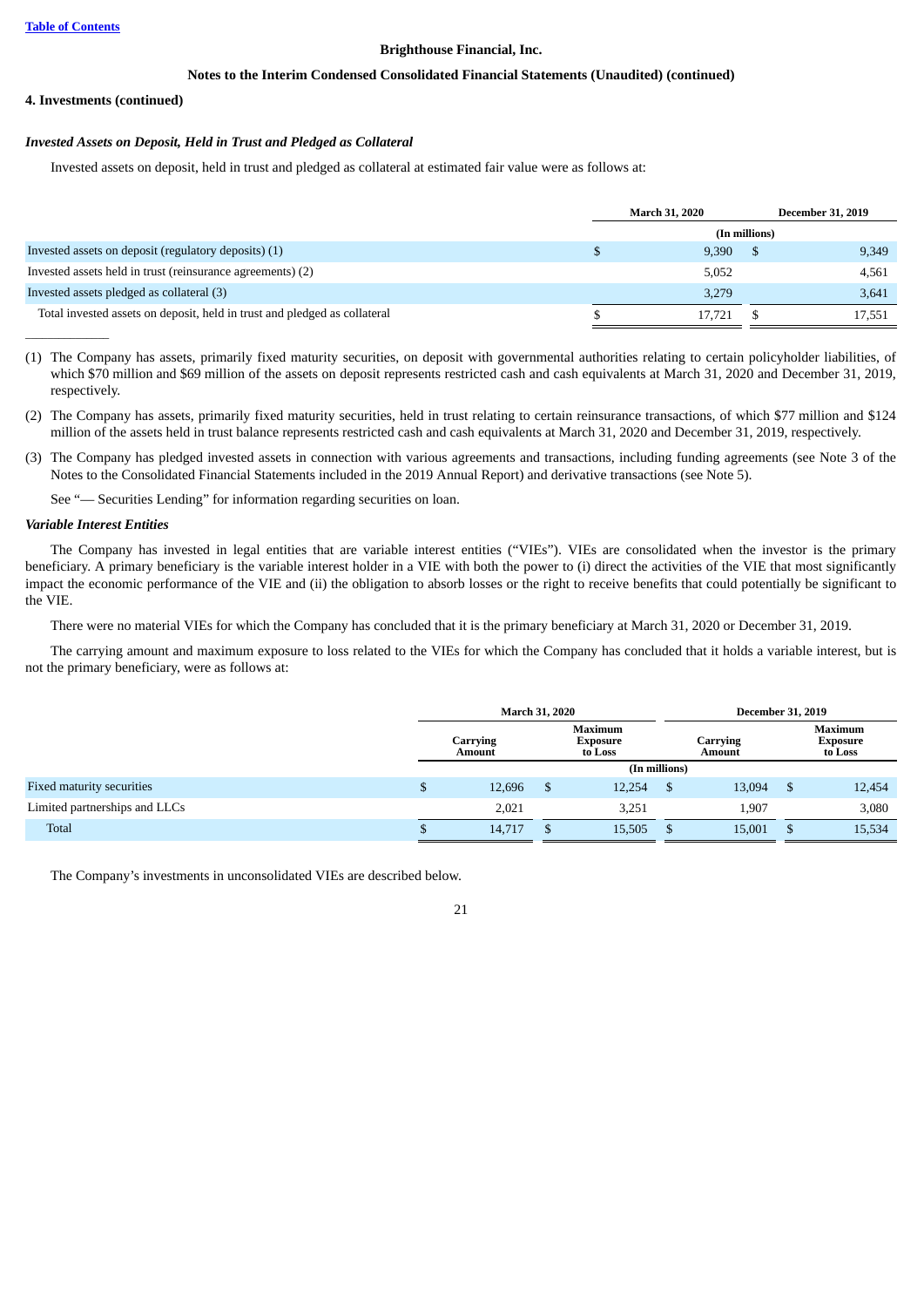# **Notes to the Interim Condensed Consolidated Financial Statements (Unaudited) (continued)**

#### **4. Investments (continued)**

#### *Fixed Maturity Securities*

The Company invests in U.S. corporate bonds, foreign corporate bonds, and Structured Securities issued by VIEs. The Company is not obligated to provide any financial or other support to these VIEs, other than the original investment. The Company's involvement with these entities is limited to that of a passive investor. The Company has no unilateral right to appoint or remove the servicer, special servicer, or investment manager, which are generally viewed as having the power to direct the activities that most significantly impact the economic performance of the VIE, nor does the Company function in any of these roles. The Company does not have the obligation to absorb losses or the right to receive benefits from the entity that could potentially be significant to the entity; as a result, the Company has determined it is not the primary beneficiary, or consolidator, of the VIE. The Company's maximum exposure to loss on these fixed maturity securities is limited to the amortized cost of these investments. See "— Fixed Maturity Securities Available-forsale" for information on these securities.

#### *Limited Partnerships and LLCs*

The Company holds investments in certain limited partnerships and LLCs which are VIEs. These ventures include limited partnerships, LLCs, private equity funds, hedge funds, and to a lesser extent tax credit and renewable energy partnerships. The Company is not considered the primary beneficiary, or consolidator, when its involvement takes the form of a limited partner interest and is restricted to a role of a passive investor, as a limited partner's interest does not provide the Company with any substantive kick-out or participating rights, nor does it provide the Company with the power to direct the activities of the fund. The Company's maximum exposure to loss on these investments is limited to: (i) the amount invested in debt or equity of the VIE and (ii) commitments to the VIE, as described in Note 10.

#### *Net Investment Income*

 $\overline{\phantom{a}}$ 

The components of net investment income were as follows:

| 2019<br>2020<br>(In millions)<br>Investment income:<br>Fixed maturity securities<br>\$<br>\$<br>669<br><b>Equity securities</b><br>$\overline{2}$<br>Mortgage loans<br>166<br>Policy loans<br>12<br>Limited partnerships and LLCs (1) | <b>Three Months Ended</b><br>March 31, |     |
|---------------------------------------------------------------------------------------------------------------------------------------------------------------------------------------------------------------------------------------|----------------------------------------|-----|
|                                                                                                                                                                                                                                       |                                        |     |
|                                                                                                                                                                                                                                       |                                        |     |
|                                                                                                                                                                                                                                       |                                        |     |
|                                                                                                                                                                                                                                       |                                        | 653 |
|                                                                                                                                                                                                                                       |                                        | 3   |
|                                                                                                                                                                                                                                       |                                        | 159 |
|                                                                                                                                                                                                                                       |                                        | 16  |
|                                                                                                                                                                                                                                       | 82                                     | 8   |
| Cash, cash equivalents and short-term investments<br>23                                                                                                                                                                               |                                        | 14  |
| Other<br>14                                                                                                                                                                                                                           |                                        | 13  |
| Total investment income<br>968                                                                                                                                                                                                        |                                        | 866 |
| Less: Investment expenses<br>52                                                                                                                                                                                                       |                                        | 55  |
| Net investment income<br>916<br>\$.                                                                                                                                                                                                   |                                        | 811 |

(1) Includes net investment income pertaining to other limited partnership interests of \$73 million and \$0 for the three months ended March 31, 2020 and 2019, respectively.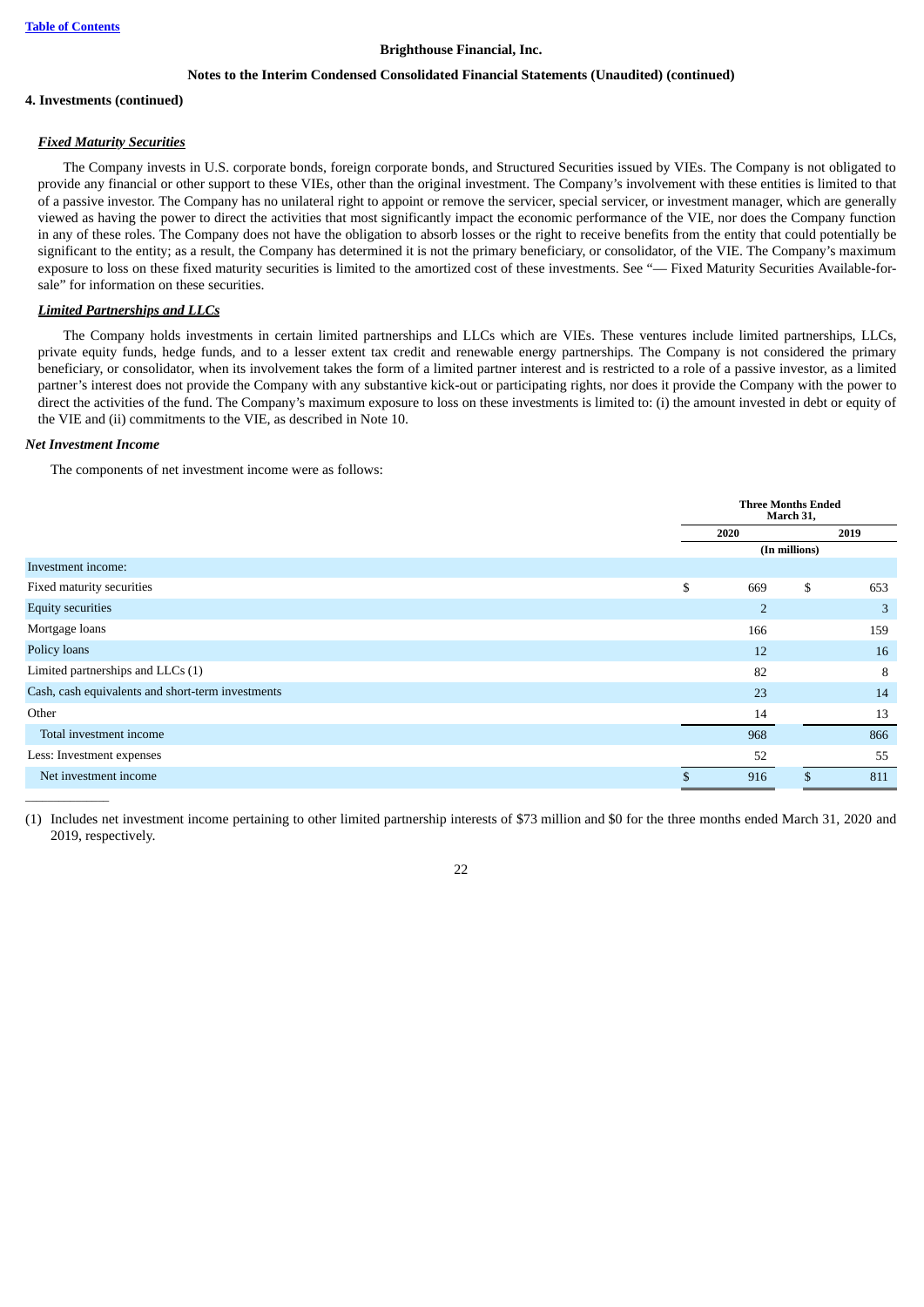# **Notes to the Interim Condensed Consolidated Financial Statements (Unaudited) (continued)**

### **4. Investments (continued)**

#### *Net Investment Gains (Losses)*

#### *Components of Net Investment Gains (Losses)*

The components of net investment gains (losses) were as follows:

|                                     |    | <b>Three Months Ended</b><br>March 31, |              |  |  |  |
|-------------------------------------|----|----------------------------------------|--------------|--|--|--|
|                                     |    | 2020                                   | 2019         |  |  |  |
|                                     |    | (In millions)                          |              |  |  |  |
| Fixed maturity securities           | -S | (6)                                    | (15)<br>- \$ |  |  |  |
| <b>Equity securities</b>            |    | (14)                                   | 10           |  |  |  |
| Mortgage loans                      |    | (4)                                    | (4)          |  |  |  |
| Limited partnerships and LLCs       |    | (1)                                    | (3)          |  |  |  |
| Other                               |    | 6                                      |              |  |  |  |
| Total net investment gains (losses) |    | (19)                                   | (11)<br>-55  |  |  |  |
|                                     |    |                                        |              |  |  |  |

#### *Sales or Disposals of Fixed Maturity Securities*

Investment gains and losses on sales of securities are determined on a specific identification basis. Proceeds from sales or disposals of fixed maturity securities and the components of fixed maturity securities net investment gains (losses) were as follows:

|                               | <b>Three Months Ended</b><br>March 31, |      |       |  |
|-------------------------------|----------------------------------------|------|-------|--|
|                               | 2020                                   | 2019 |       |  |
|                               | (In millions)                          |      |       |  |
| Proceeds                      | 649                                    | -S   | 3,279 |  |
| Gross investment gains        | 17                                     | S    | 67    |  |
| Gross investment losses       | (6)                                    |      | (82)  |  |
| Net investment gains (losses) | 11                                     |      | (15)  |  |

#### <span id="page-23-0"></span>**5. Derivatives**

#### *Accounting for Derivatives*

See Note 1 of the Notes to the Consolidated Financial Statements included in the 2019 Annual Report for a description of the Company's accounting policies for derivatives and Note 8 for information about the fair value hierarchy for derivatives.

#### *Derivative Strategies*

#### *Types of Derivative Instruments and Derivative Strategies*

The Company maintains an overall risk management strategy that incorporates the use of derivative instruments to minimize its exposure to various market risks. Commonly used derivative instruments include, but are not necessarily limited to:

- Interest rate derivatives: swaps, caps, swaptions and forwards;
- Foreign currency exchange rate derivatives: forwards and swaps;
- Equity derivatives: options, total return swaps and variance swaps; and
- Credit derivatives: single and index reference credit default swaps.

For detailed information on these contracts and the related strategies, see Note 7 of the Notes to the Consolidated Financial Statements included in the 2019 Annual Report.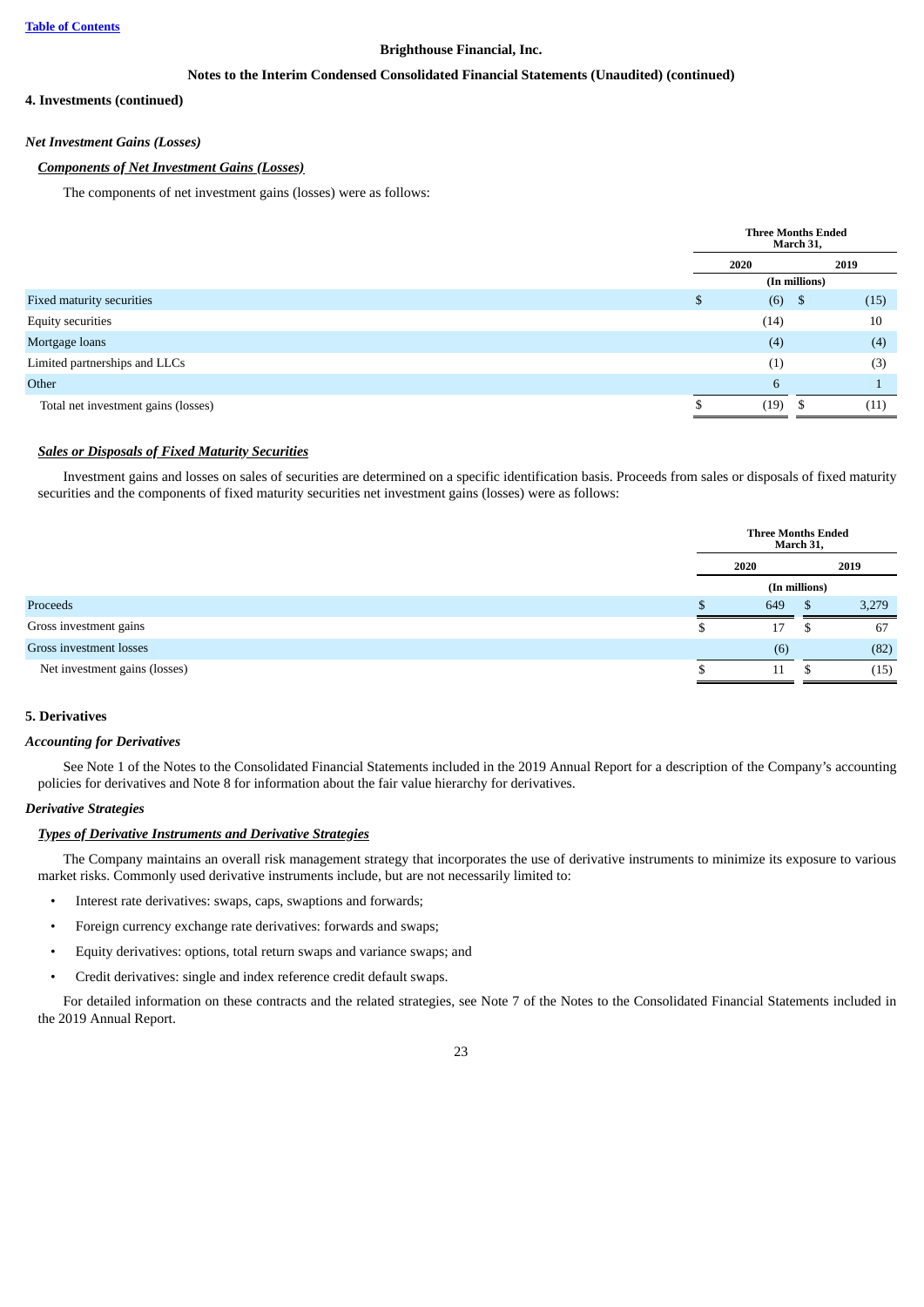# **Notes to the Interim Condensed Consolidated Financial Statements (Unaudited) (continued)**

# **5. Derivatives (continued)**

# *Primary Risks Managed by Derivatives*

The primary underlying risk exposure, gross notional amount and estimated fair value of derivatives held were as follows at:

|                                                                      |                                         | March 31, 2020 |                           |              |                                     |              |                           | <b>December 31, 2019</b> |         |                |                             |                    |              |
|----------------------------------------------------------------------|-----------------------------------------|----------------|---------------------------|--------------|-------------------------------------|--------------|---------------------------|--------------------------|---------|----------------|-----------------------------|--------------------|--------------|
|                                                                      |                                         |                | Gross                     |              | <b>Estimated Fair Value</b>         |              |                           | Gross                    |         |                | <b>Estimated Fair Value</b> |                    |              |
|                                                                      | <b>Primary Underlying Risk Exposure</b> |                | <b>Notional</b><br>Amount |              | <b>Liabilities</b><br><b>Assets</b> |              | <b>Notional</b><br>Amount |                          |         | <b>Assets</b>  |                             | <b>Liabilities</b> |              |
|                                                                      |                                         | (In millions)  |                           |              |                                     |              |                           |                          |         |                |                             |                    |              |
| <b>Derivatives Designated as Hedging Instruments:</b>                |                                         |                |                           |              |                                     |              |                           |                          |         |                |                             |                    |              |
| Cash flow hedges:                                                    |                                         |                |                           |              |                                     |              |                           |                          |         |                |                             |                    |              |
| Interest rate forwards                                               | Interest rate                           | $\mathbb{S}$   | 390                       | $\mathbb{S}$ | 114                                 | $\mathbb{S}$ |                           | \$                       | 420     | $\mathfrak{s}$ | 22                          | $\mathfrak{S}$     |              |
| Foreign currency swaps                                               | Foreign currency exchange rate          |                | 2,825                     |              | 632                                 |              | $\overline{2}$            |                          | 2,765   |                | 190                         |                    | 27           |
| Total qualifying hedges                                              |                                         |                | 3,215                     |              | 746                                 |              | $\overline{2}$            |                          | 3,185   |                | 212                         |                    | 27           |
| Derivatives Not Designated or Not Qualifying as Hedging Instruments: |                                         |                |                           |              |                                     |              |                           |                          |         |                |                             |                    |              |
| Interest rate swaps                                                  | Interest rate                           |                | 3,060                     |              | 739                                 |              | $7\overline{ }$           |                          | 7,559   |                | 878                         |                    | 29           |
| Interest rate caps                                                   | Interest rate                           |                | 3,350                     |              | $\mathbf{1}$                        |              | $\overline{\phantom{0}}$  |                          | 3,350   |                | 2                           |                    |              |
| Interest rate options                                                | Interest rate                           |                | 27,650                    |              | 3,657                               |              | 833                       |                          | 29,750  |                | 782                         |                    | 187          |
| Interest rate forwards                                               | Interest rate                           |                | 6,656                     |              | 1,439                               |              | $\overline{\phantom{0}}$  |                          | 5,418   |                | 94                          |                    | 114          |
| Foreign currency swaps                                               | Foreign currency exchange rate          |                | 1,038                     |              | 218                                 |              | 13                        |                          | 1,051   |                | 96                          |                    | 15           |
| Foreign currency forwards                                            | Foreign currency exchange rate          |                | 142                       |              | $\overline{\phantom{0}}$            |              | $\mathbf{1}$              |                          | 138     |                | $\overline{\phantom{0}}$    |                    | $\mathbf{1}$ |
| Credit default swaps - purchased                                     | Credit                                  |                | 18                        |              |                                     |              |                           |                          | 18      |                |                             |                    |              |
| Credit default swaps - written                                       | Credit                                  |                | 1,898                     |              | $\overline{7}$                      |              | 13                        |                          | 1,635   |                | 36                          |                    |              |
| Equity index options                                                 | <b>Equity market</b>                    |                | 51,247                    |              | 1,243                               |              | 1,655                     |                          | 51,509  |                | 850                         |                    | 1,728        |
| Equity variance swaps                                                | Equity market                           |                | 1,098                     |              | 11                                  |              | 30                        |                          | 2,136   |                | 69                          |                    | 69           |
| Equity total return swaps                                            | Equity market                           |                | 8,516                     |              | 1,423                               |              | 89                        |                          | 7,723   |                | $\overline{2}$              |                    | 367          |
| Total non-designated or non-qualifying<br>derivatives                |                                         |                | 104,673                   |              | 8,738                               |              | 2,641                     |                          | 110,287 |                | 2,809                       |                    | 2,510        |
| <b>Embedded derivatives:</b>                                         |                                         |                |                           |              |                                     |              |                           |                          |         |                |                             |                    |              |
| Ceded guaranteed minimum income benefits Other                       |                                         |                | N/A                       |              | 316                                 |              |                           |                          | N/A     |                | 217                         |                    |              |
| Direct index-linked annuities                                        | Other                                   |                | N/A                       |              |                                     |              | (116)                     |                          | N/A     |                |                             |                    | 2,253        |
| Direct guaranteed minimum benefits                                   | Other                                   |                | N/A                       |              | $\overline{\phantom{0}}$            |              | 4,415                     |                          | N/A     |                | $\overline{\phantom{0}}$    |                    | 1,656        |
| Assumed index-linked annuities                                       | Other                                   |                | N/A                       |              |                                     |              | 280                       |                          | N/A     |                |                             |                    | 339          |
| Total embedded derivatives                                           |                                         |                | N/A                       |              | 316                                 |              | 4,579                     |                          | N/A     |                | 217                         |                    | 4,248        |
| Total                                                                |                                         | \$             | 107,888                   | $\mathbb{S}$ | 9,800                               | \$           | 7,222                     | \$                       | 113,472 | $\$$           | 3,238                       | $\mathbb{S}$       | 6,785        |

Based on gross notional amounts, a substantial portion of the Company's derivatives was not designated or did not qualify as part of a hedging relationship at both March 31, 2020 and December 31, 2019. The Company's use of derivatives includes (i) derivatives that serve as macro hedges of the Company's exposure to various risks and generally do not qualify for hedge accounting because they do not meet the criteria required under portfolio hedging rules; (ii) derivatives that economically hedge insurance liabilities and generally do not qualify for hedge accounting because they do not meet the criteria of being "highly effective" as outlined in ASC 815; (iii) derivatives that economically hedge embedded derivatives that do not qualify for hedge accounting because the changes in estimated fair value of the embedded derivatives are already recorded in net income; and (iv) written credit default swaps that are used to create synthetic credit investments and that do not qualify for hedge accounting because they do not involve a hedging relationship.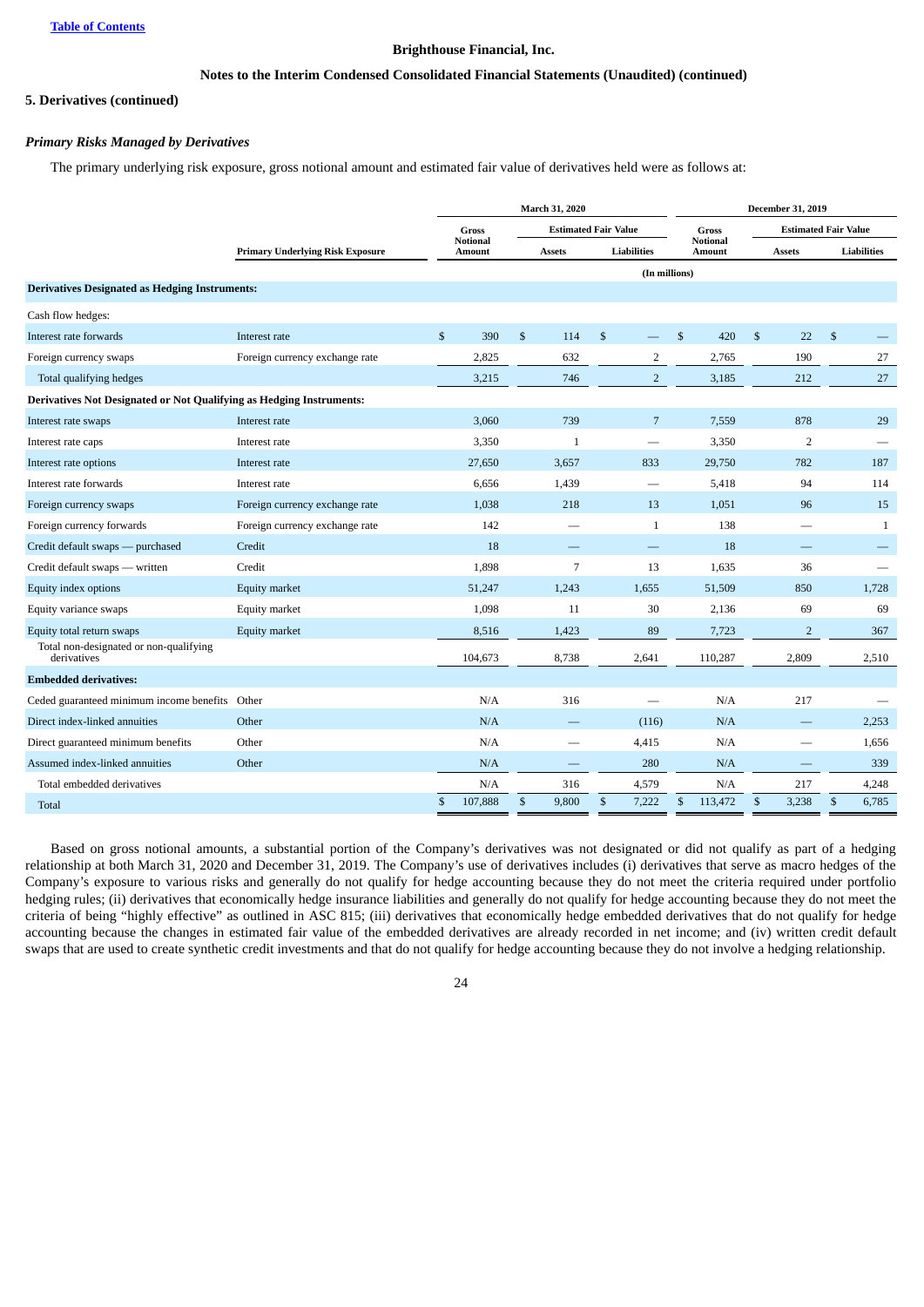# **Notes to the Interim Condensed Consolidated Financial Statements (Unaudited) (continued)**

# **5. Derivatives (continued)**

The amount and location of gains (losses), including earned income, recognized for derivatives and gains (losses) pertaining to hedged items presented in net derivative gains (losses) were as follows:

|                                                                                       | <b>Net Derivative Gains</b><br>(Losses) Recognized for<br><b>Derivatives</b> | <b>Net Derivative Gains</b><br>(Losses) Recognized<br>for Hedged Items | <b>Net Investment</b><br>Income | <b>Policyholder Benefits</b><br>and Claims | <b>Amount of Gains</b><br>(Losses) deferred in<br><b>AOCI</b> |
|---------------------------------------------------------------------------------------|------------------------------------------------------------------------------|------------------------------------------------------------------------|---------------------------------|--------------------------------------------|---------------------------------------------------------------|
|                                                                                       |                                                                              |                                                                        | (In millions)                   |                                            |                                                               |
| Three Months Ended March 31, 2020                                                     |                                                                              |                                                                        |                                 |                                            |                                                               |
| <b>Derivatives Designated as Hedging Instruments:</b>                                 |                                                                              |                                                                        |                                 |                                            |                                                               |
| Cash flow hedges:                                                                     |                                                                              |                                                                        |                                 |                                            |                                                               |
| Interest rate derivatives                                                             | \$<br>$\mathbf{1}$                                                           | \$                                                                     | \$<br>$\mathbf{1}$              | \$                                         | \$<br>97                                                      |
| Foreign currency exchange rate derivatives                                            |                                                                              |                                                                        | 11                              |                                            | 463                                                           |
| Total cash flow hedges                                                                | $\mathbf{1}$                                                                 |                                                                        | 12                              |                                            | 560                                                           |
| <b>Derivatives Not Designated or Not Qualifying as</b><br><b>Hedging Instruments:</b> |                                                                              |                                                                        |                                 |                                            |                                                               |
| Interest rate derivatives                                                             | 4,921                                                                        |                                                                        |                                 |                                            |                                                               |
| Foreign currency exchange rate derivatives                                            | 134                                                                          | (7)                                                                    |                                 |                                            |                                                               |
| Credit derivatives                                                                    | (32)                                                                         |                                                                        |                                 |                                            |                                                               |
| <b>Equity derivatives</b>                                                             | 1,964                                                                        |                                                                        |                                 |                                            |                                                               |
| <b>Embedded derivatives</b>                                                           | (79)                                                                         |                                                                        |                                 |                                            |                                                               |
| Total non-qualifying hedges                                                           | 6,908                                                                        | (7)                                                                    |                                 |                                            |                                                               |
| Total                                                                                 | \$<br>6,909                                                                  | \$<br>(7)                                                              | \$<br>12                        | \$                                         | \$<br>560                                                     |
| Three Months Ended March 31, 2019                                                     |                                                                              |                                                                        |                                 |                                            |                                                               |
| <b>Derivatives Designated as Hedging Instruments:</b>                                 |                                                                              |                                                                        |                                 |                                            |                                                               |
| Cash flow hedges:                                                                     |                                                                              |                                                                        |                                 |                                            |                                                               |
| Interest rate derivatives                                                             | \$<br>22                                                                     | \$                                                                     | \$<br>$\mathbf{1}$              | \$                                         | $\mathfrak{S}$                                                |
| Foreign currency exchange rate derivatives                                            | $\mathbf{3}$                                                                 |                                                                        | $\, 8$                          |                                            | (34)                                                          |
| Total cash flow hedges                                                                | 25                                                                           |                                                                        | $9\,$                           |                                            | (34)                                                          |
| Derivatives Not Designated or Not Qualifying as<br><b>Hedging Instruments:</b>        |                                                                              |                                                                        |                                 |                                            |                                                               |
| Interest rate derivatives                                                             | 332                                                                          |                                                                        |                                 |                                            |                                                               |
| Foreign currency exchange rate derivatives                                            | (8)                                                                          |                                                                        |                                 |                                            |                                                               |
| Credit derivatives                                                                    | 18                                                                           |                                                                        |                                 |                                            |                                                               |
| Equity derivatives                                                                    | (1, 446)                                                                     |                                                                        |                                 |                                            |                                                               |
| Embedded derivatives                                                                  | (224)                                                                        |                                                                        |                                 |                                            |                                                               |
| Total non-qualifying hedges                                                           | (1, 328)                                                                     |                                                                        |                                 |                                            |                                                               |
| Total                                                                                 | \$<br>(1, 303)                                                               | \$                                                                     | \$<br>9                         | \$                                         | \$<br>(34)                                                    |

At March 31, 2020 and December 31, 2019, the balance in AOCI associated with cash flow hedges was \$803 million and \$245 million, respectively.

# *Credit Derivatives*

In connection with synthetically created credit investment transactions, the Company writes credit default swaps for which it receives a premium to insure credit risk. If a credit event occurs, as defined by the contract, the contract may be cash settled or it may be settled gross by the Company paying the counterparty the specified swap notional amount in exchange for the delivery of par quantities of the referenced credit obligation.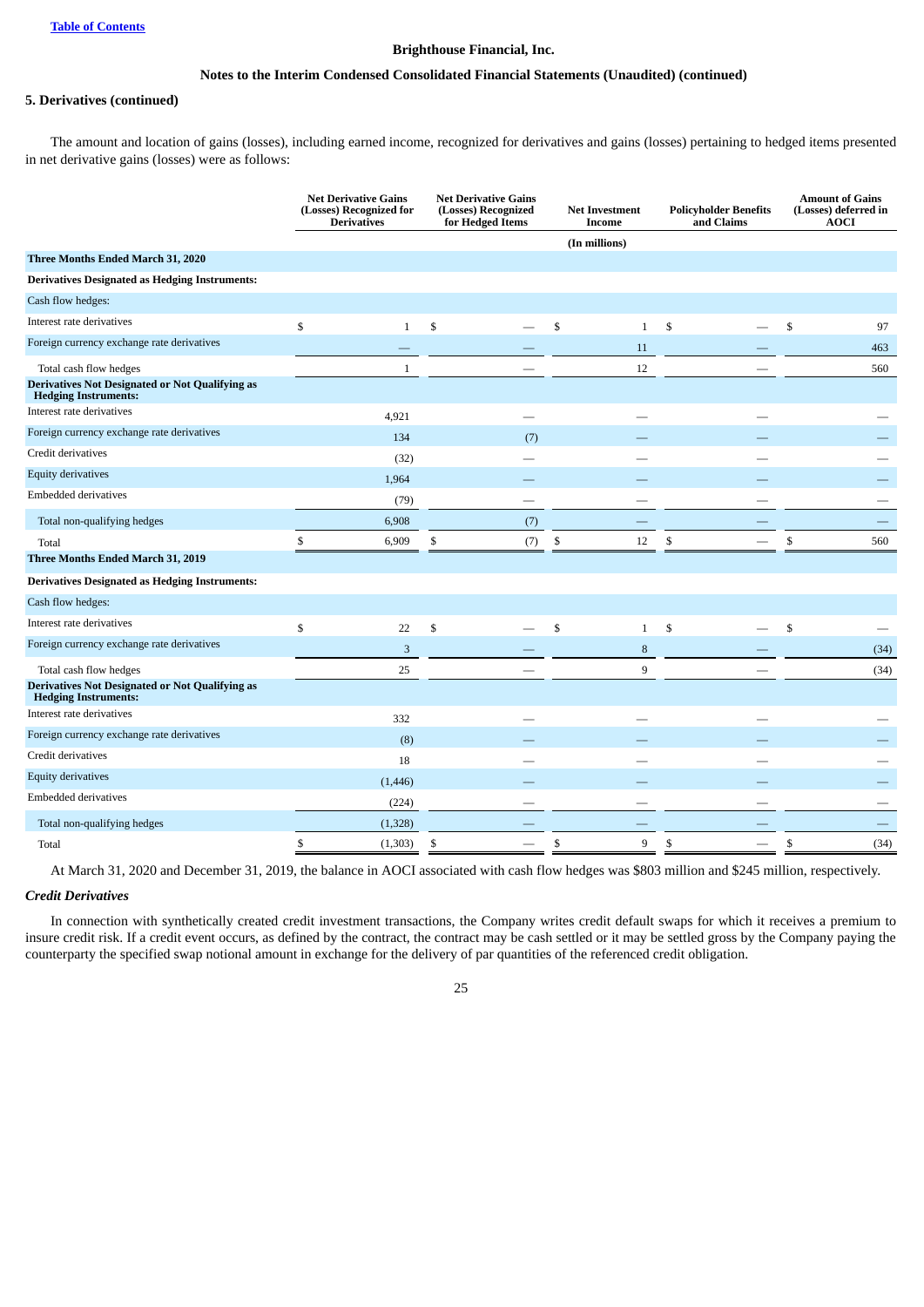### **Notes to the Interim Condensed Consolidated Financial Statements (Unaudited) (continued)**

# **5. Derivatives (continued)**

The estimated fair value, maximum amount of future payments and weighted average years to maturity of written credit default swaps were as follows at:

|                                                                                 |  |                                                                               |     | <b>March 31, 2020</b>                                                                            |                                                        | <b>December 31, 2019</b>                                                             |    |     |                                                                                                  |                                                        |  |
|---------------------------------------------------------------------------------|--|-------------------------------------------------------------------------------|-----|--------------------------------------------------------------------------------------------------|--------------------------------------------------------|--------------------------------------------------------------------------------------|----|-----|--------------------------------------------------------------------------------------------------|--------------------------------------------------------|--|
| <b>Rating Agency Designation of Referenced</b><br><b>Credit Obligations (1)</b> |  | <b>Estimated</b><br><b>Fair Value</b><br>of Credit<br><b>Default</b><br>Swaps |     | Maximum<br><b>Amount of</b><br>Future<br>Payments under<br><b>Credit Default</b><br><b>Swaps</b> | Weighted<br>Average<br>Years to<br><b>Maturity (2)</b> | <b>Estimated</b><br><b>Fair Value</b><br>of Credit<br><b>Default</b><br><b>Swaps</b> |    |     | Maximum<br><b>Amount of</b><br>Future<br><b>Payments under</b><br><b>Credit Default</b><br>Swaps | Weighted<br>Average<br>Years to<br><b>Maturity (2)</b> |  |
|                                                                                 |  |                                                                               |     |                                                                                                  | (Dollars in millions)                                  |                                                                                      |    |     |                                                                                                  |                                                        |  |
| Aaa/Aa/A                                                                        |  | 3 <sup>1</sup>                                                                | -\$ | 680                                                                                              | 2.5 <sup>5</sup>                                       |                                                                                      | 11 | Ŝ.  | 615                                                                                              | 2.5                                                    |  |
| Baa                                                                             |  | (9)                                                                           |     | 1,218                                                                                            | 5.4                                                    |                                                                                      | 25 |     | 1,020                                                                                            | 5.1                                                    |  |
| <b>Total</b>                                                                    |  | (6)                                                                           |     | 1,898                                                                                            | 4.4                                                    | - 35                                                                                 | 36 | \$. | 1,635                                                                                            | 4.1                                                    |  |
|                                                                                 |  |                                                                               |     |                                                                                                  |                                                        |                                                                                      |    |     |                                                                                                  |                                                        |  |

(1) The Company has written credit protection on both single name and index references. The rating agency designations are based on availability and the midpoint of the applicable ratings among Moody's, S&P and Fitch. If no rating is available from a rating agency, then an internally developed rating is used.

(2) The weighted average years to maturity of the credit default swaps is calculated based on weighted average gross notional amounts.

# *Counterparty Credit Risk*

The Company may be exposed to credit-related losses in the event of counterparty nonperformance on derivative instruments. Generally, the credit exposure is the fair value at the reporting date less any collateral received from the counterparty.

The Company manages its credit risk by: (i) entering into derivative transactions with creditworthy counterparties governed by master netting agreements; (ii) trading through regulated exchanges and central clearing counterparties; (iii) obtaining collateral, such as cash and securities, when appropriate; and (iv) setting limits on single party credit exposures which are subject to periodic management review.

See Note 6 for a description of the impact of credit risk on the valuation of derivatives.

The estimated fair values of net derivative assets and net derivative liabilities after the application of master netting agreements and collateral were as follows at:

|                          |                                   |                                     | <b>Gross Amounts Not Offset on the Consolidated</b><br><b>Balance Sheets</b> |      |                                           |     |                   |                                                      |              |      |                                                         |  |  |
|--------------------------|-----------------------------------|-------------------------------------|------------------------------------------------------------------------------|------|-------------------------------------------|-----|-------------------|------------------------------------------------------|--------------|------|---------------------------------------------------------|--|--|
|                          | <b>Gross Amount</b><br>Recognized | <b>Financial Instruments</b><br>(1) |                                                                              |      | <b>Collateral</b><br>Received/Pledged (2) |     | <b>Net Amount</b> | <b>Securities Collateral</b><br>Received/Pledged (3) |              |      | <b>Net Amount After</b><br><b>Securities Collateral</b> |  |  |
|                          |                                   |                                     |                                                                              |      | (In millions)                             |     |                   |                                                      |              |      |                                                         |  |  |
| <b>March 31, 2020</b>    |                                   |                                     |                                                                              |      |                                           |     |                   |                                                      |              |      |                                                         |  |  |
| Derivative assets        | \$<br>9,532                       | \$                                  | (2,101)                                                                      | - \$ | $(6,878)$ \$                              |     | 553               | -\$                                                  | (542)        | - \$ | 11                                                      |  |  |
| Derivative liabilities   | \$<br>2,639                       | \$                                  | $(2,101)$ \$                                                                 |      | (5)                                       | -\$ | 533               | S                                                    | $(531)$ \$   |      | $\overline{2}$                                          |  |  |
| <b>December 31, 2019</b> |                                   |                                     |                                                                              |      |                                           |     |                   |                                                      |              |      |                                                         |  |  |
| Derivative assets        | \$<br>3,062                       | $\mathfrak{S}$                      | (1,458)                                                                      | - \$ | $(1,115)$ \$                              |     | 489               | -\$                                                  | (488)        | - \$ |                                                         |  |  |
| Derivative liabilities   | \$<br>2,522                       | \$                                  | (1,458)                                                                      | - \$ |                                           | -\$ | 1,064             | \$                                                   | $(1,061)$ \$ |      | 3                                                       |  |  |

(1) Represents amounts subject to an enforceable master netting agreement or similar agreement.

(2) The amount of cash collateral offset in the table above is limited to the net estimated fair value of derivatives after application of netting agreement.

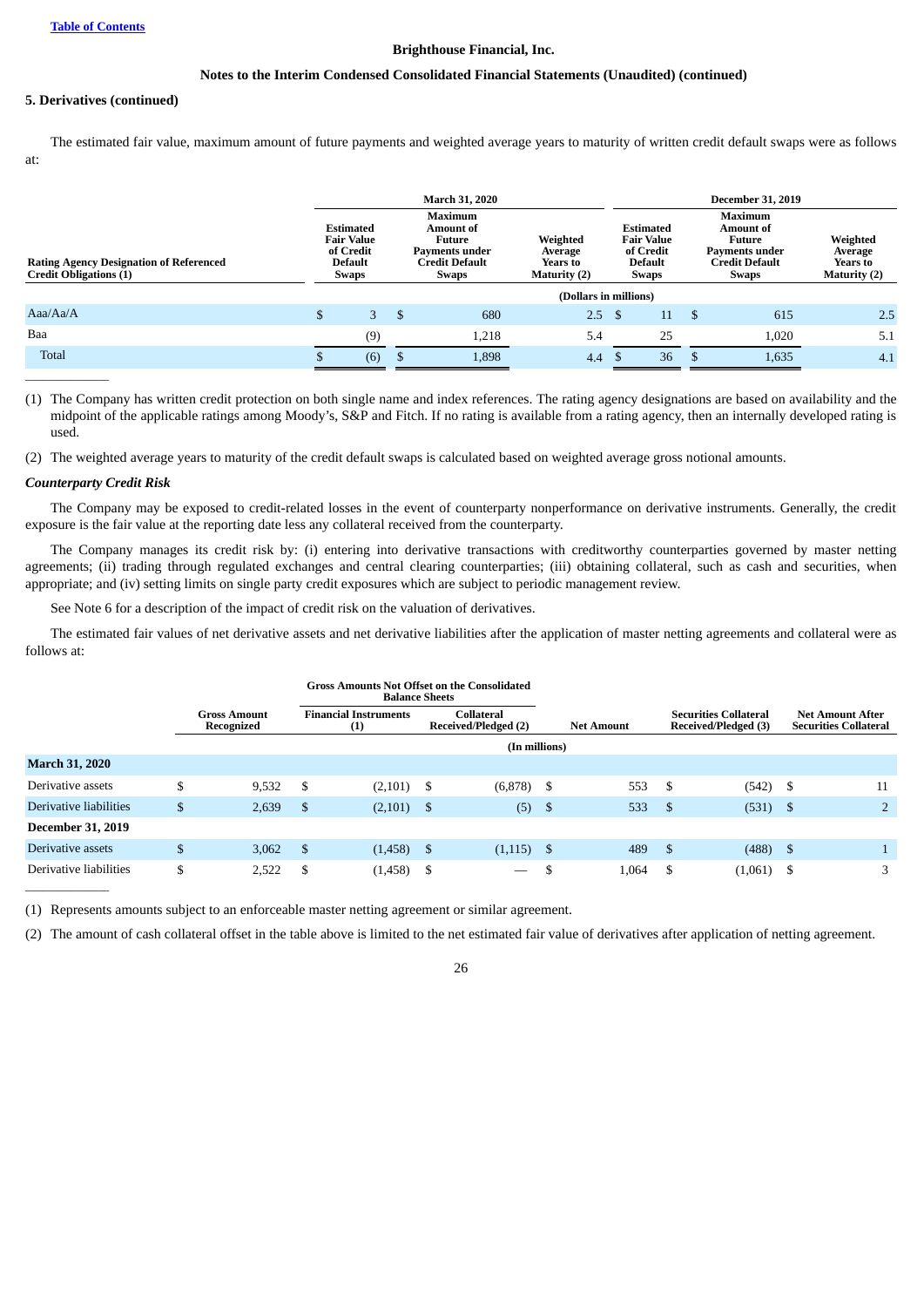# **Notes to the Interim Condensed Consolidated Financial Statements (Unaudited) (continued)**

# **5. Derivatives (continued)**

(3) Securities collateral received by the Company is not recorded on the balance sheet. Amounts do not include excess of collateral pledged or received.

The Company's collateral arrangements generally require the counterparty in a net liability position, after considering the effect of netting agreements, to pledge collateral when the amount owed by that counterparty reaches a minimum transfer amount. Certain of these arrangements also include creditcontingent provisions which permit the party with positive fair value to terminate the derivative at the current fair value or demand immediate full collateralization from the party in a net liability position, in the event that the financial strength or credit rating of the party in a net liability position falls below a certain level.

The aggregate estimated fair values of derivatives in a net liability position containing such credit-contingent provisions and the aggregate estimated fair value of assets posted as collateral for such instruments were as follows at:

|                                                                     | <b>March 31, 2020</b> |  | <b>December 31, 2019</b> |
|---------------------------------------------------------------------|-----------------------|--|--------------------------|
|                                                                     | (In millions)         |  |                          |
| Estimated fair value of derivatives in a net liability position (1) | 538                   |  | 1,064                    |
| Estimated Fair Value of Collateral Provided (2):                    |                       |  |                          |
| Fixed maturity securities                                           | 1.079                 |  | 1.473                    |
|                                                                     |                       |  |                          |

(1) After taking into consideration the existence of netting agreements.

(2) Substantially all of the Company's collateral arrangements provide for daily posting of collateral for the full value of the derivative contract. As a result, if the credit-contingent provisions of derivative contracts in a net liability position were triggered, minimal additional assets would be required to be posted as collateral or needed to settle the instruments immediately.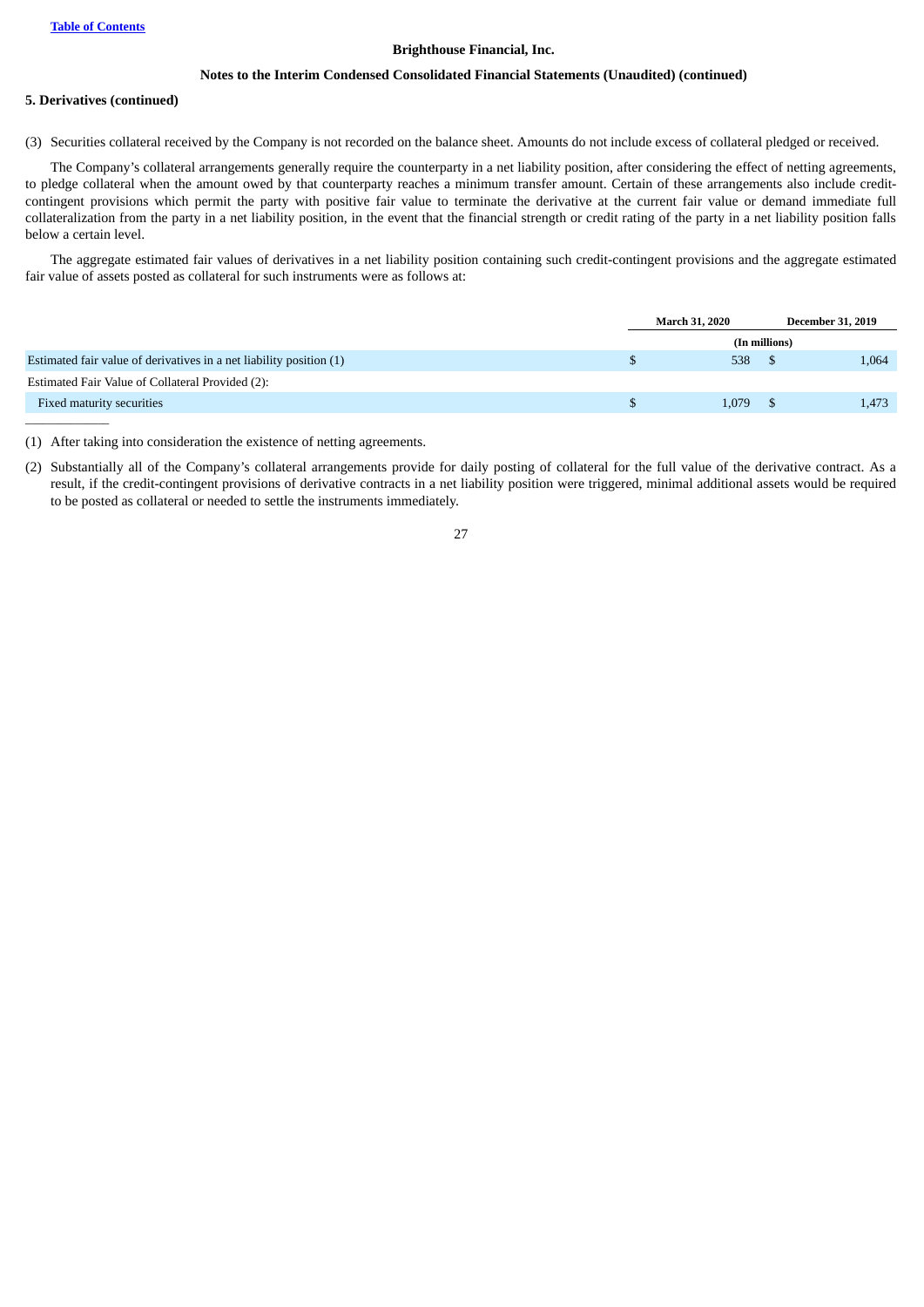# **Notes to the Interim Condensed Consolidated Financial Statements (Unaudited) (continued)**

# <span id="page-28-0"></span>**6. Fair Value**

Considerable judgment is often required in interpreting market data to develop estimates of fair value, and the use of different assumptions or valuation methodologies may have a material effect on the estimated fair value amounts.

# *Recurring Fair Value Measurements*

The assets and liabilities measured at estimated fair value on a recurring basis and their corresponding placement in the fair value hierarchy, are presented in the tables below. Investments that do not have a readily determinable fair value and are measured at net asset value (or equivalent) as a practical expedient to estimated fair value are excluded from the fair value hierarchy.

|                                                          |                | March 31, 2020 |    |                             |                |                |                |                                             |  |  |  |
|----------------------------------------------------------|----------------|----------------|----|-----------------------------|----------------|----------------|----------------|---------------------------------------------|--|--|--|
|                                                          |                |                |    | <b>Fair Value Hierarchy</b> |                |                |                |                                             |  |  |  |
|                                                          |                | Level 1        |    | Level 2                     |                | Level 3        |                | <b>Total Estimated</b><br><b>Fair Value</b> |  |  |  |
|                                                          |                |                |    |                             | (In millions)  |                |                |                                             |  |  |  |
| <b>Assets</b>                                            |                |                |    |                             |                |                |                |                                             |  |  |  |
| Fixed maturity securities:                               |                |                |    |                             |                |                |                |                                             |  |  |  |
| U.S. corporate                                           | $$\mathbb{S}$$ |                | \$ | 30,028                      | $\mathfrak{s}$ | 642            | $\mathbb{S}$   | 30,670                                      |  |  |  |
| Foreign corporate                                        |                |                |    | 9,035                       |                | 209            |                | 9,244                                       |  |  |  |
| <b>RMBS</b>                                              |                |                |    | 8,817                       |                | 83             |                | 8,900                                       |  |  |  |
| U.S. government and agency                               |                | 1,895          |    | 7,031                       |                |                |                | 8,926                                       |  |  |  |
| <b>CMBS</b>                                              |                |                |    | 5,726                       |                | 19             |                | 5,745                                       |  |  |  |
| State and political subdivision                          |                |                |    | 4,070                       |                | 73             |                | 4,143                                       |  |  |  |
| <b>ABS</b>                                               |                |                |    | 1,911                       |                | 116            |                | 2,027                                       |  |  |  |
| Foreign government                                       |                |                |    | 1,640                       |                | $\overline{7}$ |                | 1,647                                       |  |  |  |
| Total fixed maturity securities                          |                | 1,895          |    | 68,258                      |                | 1,149          |                | 71,302                                      |  |  |  |
| <b>Equity securities</b>                                 |                | 11             |    | 107                         |                | $\overline{4}$ |                | 122                                         |  |  |  |
| Short-term investments                                   |                | 2,581          |    | 1,765                       |                | $\overline{2}$ |                | 4,348                                       |  |  |  |
| Derivative assets: (1)                                   |                |                |    |                             |                |                |                |                                             |  |  |  |
| Interest rate                                            |                |                |    | 5,950                       |                |                |                | 5,950                                       |  |  |  |
| Foreign currency exchange rate                           |                |                |    | 810                         |                | 40             |                | 850                                         |  |  |  |
| Credit                                                   |                |                |    |                             |                | $\overline{7}$ |                | $7\overline{ }$                             |  |  |  |
| Equity market                                            |                |                |    | 2,633                       |                | 44             |                | 2,677                                       |  |  |  |
| Total derivative assets                                  |                |                |    | 9,393                       |                | 91             |                | 9,484                                       |  |  |  |
| Embedded derivatives within asset host contracts (2)     |                |                |    |                             |                | 316            |                | 316                                         |  |  |  |
| Separate account assets                                  |                | 198            |    | 88,806                      |                | $\overline{4}$ |                | 89,008                                      |  |  |  |
| <b>Total assets</b>                                      | \$             | 4,685          | \$ | 168,329                     | \$             | 1,566          | \$             | 174,580                                     |  |  |  |
| <b>Liabilities</b>                                       |                |                |    |                             |                |                |                |                                             |  |  |  |
| Derivative liabilities: (1)                              |                |                |    |                             |                |                |                |                                             |  |  |  |
| Interest rate                                            | $$\mathbb{S}$$ |                | \$ | 840                         | $\mathfrak{s}$ |                | $\mathfrak{s}$ | 840                                         |  |  |  |
| Foreign currency exchange rate                           |                |                |    | 16                          |                |                |                | 16                                          |  |  |  |
| Credit                                                   |                |                |    | $\boldsymbol{9}$            |                | $\overline{4}$ |                | 13                                          |  |  |  |
| Equity market                                            |                |                |    | 1,737                       |                | 37             |                | 1,774                                       |  |  |  |
| Total derivative liabilities                             |                |                |    | 2,602                       |                | 41             |                | 2,643                                       |  |  |  |
| Embedded derivatives within liability host contracts (2) |                |                |    |                             |                | 4,579          |                | 4,579                                       |  |  |  |
| <b>Total liabilities</b>                                 | $\mathbb{S}$   |                | \$ | 2,602                       | \$             | 4,620          | $\mathbb{S}$   | 7,222                                       |  |  |  |
|                                                          |                |                |    |                             |                |                |                |                                             |  |  |  |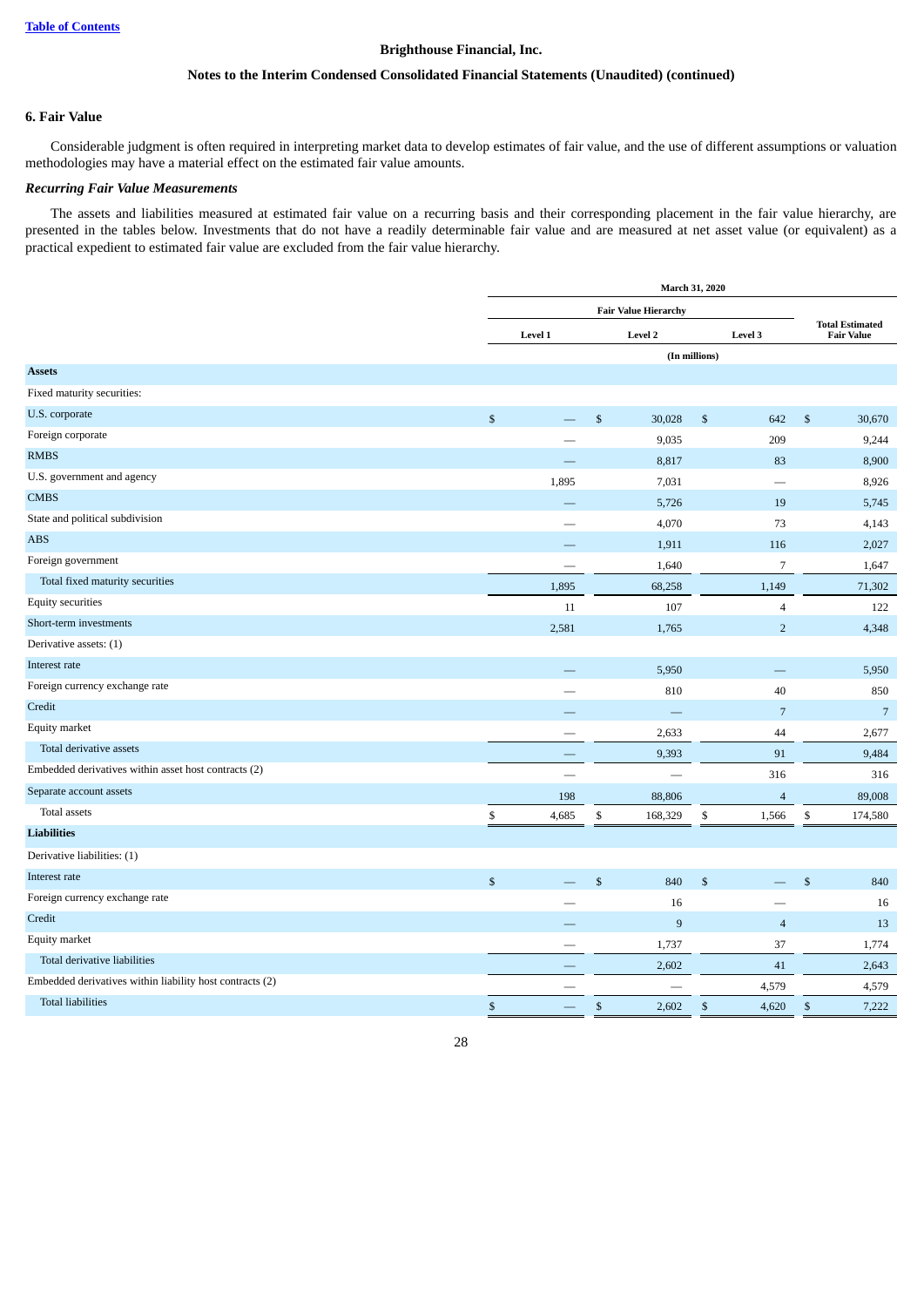# **Notes to the Interim Condensed Consolidated Financial Statements (Unaudited) (continued)**

# **6. Fair Value (continued)**

|                                                          |              | December 31, 2019 |              |               |              |                          |                                             |         |  |  |  |
|----------------------------------------------------------|--------------|-------------------|--------------|---------------|--------------|--------------------------|---------------------------------------------|---------|--|--|--|
|                                                          |              |                   |              |               |              |                          |                                             |         |  |  |  |
|                                                          |              | Level 1           |              | Level 2       |              | Level 3                  | <b>Total Estimated</b><br><b>Fair Value</b> |         |  |  |  |
|                                                          |              |                   |              | (In millions) |              |                          |                                             |         |  |  |  |
| <b>Assets</b>                                            |              |                   |              |               |              |                          |                                             |         |  |  |  |
| Fixed maturity securities:                               |              |                   |              |               |              |                          |                                             |         |  |  |  |
| U.S. corporate                                           | $\mathbb{S}$ |                   | $\mathbb{S}$ | 30,831        | $\mathbb{S}$ | 329                      | $\mathbb{S}$                                | 31,160  |  |  |  |
| Foreign corporate                                        |              |                   |              | 9,712         |              | 132                      |                                             | 9,844   |  |  |  |
| <b>RMBS</b>                                              |              |                   |              | 9,074         |              | 44                       |                                             | 9,118   |  |  |  |
| U.S. government and agency                               |              | 1,636             |              | 5,760         |              |                          |                                             | 7,396   |  |  |  |
| <b>CMBS</b>                                              |              |                   |              | 5,755         |              |                          |                                             | 5,755   |  |  |  |
| State and political subdivision                          |              |                   |              | 3,984         |              | 73                       |                                             | 4,057   |  |  |  |
| <b>ABS</b>                                               |              |                   |              | 1,882         |              | 73                       |                                             | 1,955   |  |  |  |
| Foreign government                                       |              |                   |              | 1,751         |              | $\overline{\phantom{0}}$ |                                             | 1,751   |  |  |  |
| Total fixed maturity securities                          |              | 1,636             |              | 68,749        |              | 651                      |                                             | 71,036  |  |  |  |
| <b>Equity securities</b>                                 |              | 14                |              | 125           |              | 8                        |                                             | 147     |  |  |  |
| Short-term investments                                   |              | 1,271             |              | 682           |              | 5                        |                                             | 1,958   |  |  |  |
| Derivative assets: (1)                                   |              |                   |              |               |              |                          |                                             |         |  |  |  |
| Interest rate                                            |              |                   |              | 1,778         |              |                          |                                             | 1,778   |  |  |  |
| Foreign currency exchange rate                           |              |                   |              | 281           |              | 5                        |                                             | 286     |  |  |  |
| Credit                                                   |              |                   |              | 25            |              | $11\,$                   |                                             | 36      |  |  |  |
| Equity market                                            |              |                   |              | 850           |              | 71                       |                                             | 921     |  |  |  |
| Total derivative assets                                  |              |                   |              | 2,934         |              | 87                       |                                             | 3,021   |  |  |  |
| Embedded derivatives within asset host contracts (2)     |              |                   |              |               |              | 217                      |                                             | 217     |  |  |  |
| Separate account assets                                  |              | 180               |              | 106,924       |              | $\sqrt{3}$               |                                             | 107,107 |  |  |  |
| Total assets                                             | \$           | 3,101             | \$           | 179,414       | \$           | 971                      | \$                                          | 183,486 |  |  |  |
| <b>Liabilities</b>                                       |              |                   |              |               |              |                          |                                             |         |  |  |  |
| Derivative liabilities: (1)                              |              |                   |              |               |              |                          |                                             |         |  |  |  |
| Interest rate                                            | $\mathbb{S}$ |                   | \$           | 330           | $\mathbb{S}$ |                          | \$                                          | 330     |  |  |  |
| Foreign currency exchange rate                           |              |                   |              | 43            |              |                          |                                             | 43      |  |  |  |
| Equity market                                            |              |                   |              | 2,093         |              | $71\,$                   |                                             | 2,164   |  |  |  |
| Total derivative liabilities                             |              |                   |              | 2,466         |              | $71\,$                   |                                             | 2,537   |  |  |  |
| Embedded derivatives within liability host contracts (2) |              |                   |              |               |              | 4,248                    |                                             | 4,248   |  |  |  |
| <b>Total liabilities</b>                                 | \$           |                   | \$           | 2,466         | \$           | 4,319                    | \$                                          | 6,785   |  |  |  |
|                                                          |              |                   |              |               |              |                          |                                             |         |  |  |  |

(1) Derivative assets are presented within other invested assets on the consolidated balance sheets and derivative liabilities are presented within other liabilities on the consolidated balance sheets. The amounts are presented gross in the tables above to reflect the presentation on the consolidated balance sheets.

(2) Embedded derivatives within asset host contracts are presented within premiums, reinsurance and other receivables and other invested assets on the consolidated balance sheets. Embedded derivatives within liability host contracts are presented within policyholder account balances on the consolidated balance sheets.

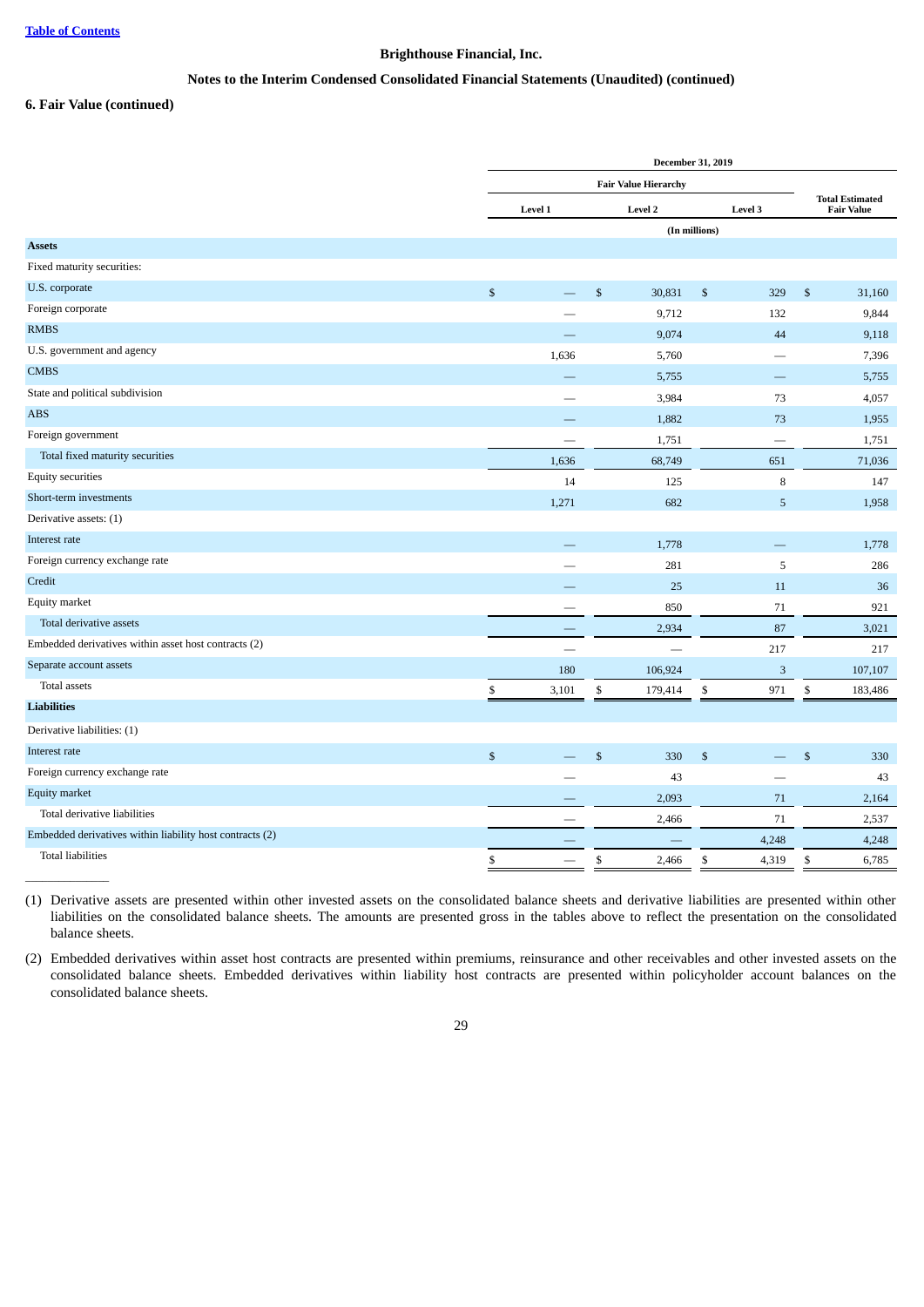# **Notes to the Interim Condensed Consolidated Financial Statements (Unaudited) (continued)**

#### **6. Fair Value (continued)**

#### *Valuation Controls and Procedures*

The Company monitors and provides oversight of valuation controls and policies for securities, mortgage loans and derivatives, which are primarily executed by its valuation service providers. The valuation methodologies used to determine fair values prioritize the use of observable market prices and market-based parameters and determines that judgmental valuation adjustments, when applied, are based upon established policies and are applied consistently over time. The valuation methodologies for securities, mortgage loans and derivatives are reviewed on an ongoing basis and revised when necessary. In addition, the Chief Accounting Officer periodically reports to the Audit Committee of Brighthouse Financial's Board of Directors regarding compliance with fair value accounting standards.

The fair value of financial assets and financial liabilities is based on quoted market prices, where available. Prices received are assessed to determine if they represent a reasonable estimate of fair value. Several controls are performed, including certain monthly controls, which include, but are not limited to, analysis of portfolio returns to corresponding benchmark returns, comparing a sample of executed prices of securities sold to the fair value estimates, reviewing the bid/ask spreads to assess activity, comparing prices from multiple independent pricing services and ongoing due diligence to confirm that independent pricing services use market-based parameters. The process includes a determination of the observability of inputs used in estimated fair values received from independent pricing services or brokers by assessing whether these inputs can be corroborated by observable market data. Independent non-binding broker quotes, also referred to herein as "consensus pricing," are used for a non-significant portion of the portfolio. Prices received from independent brokers are assessed to determine if they represent a reasonable estimate of fair value by considering such pricing relative to the current market dynamics and current pricing for similar financial instruments.

A formal process is also applied to challenge any prices received from independent pricing services that are not considered representative of estimated fair value. If prices received from independent pricing services are not considered reflective of market activity or representative of estimated fair value, independent non-binding broker quotations are obtained. If obtaining an independent non-binding broker quotation is unsuccessful, the last available price will be used.

Additional controls are performed, such as, balance sheet analytics to assess reasonableness of period to period pricing changes, including any price adjustments. Price adjustments are applied if prices or quotes received from independent pricing services or brokers are not considered reflective of market activity or representative of estimated fair value. The Company did not have significant price adjustments during the three months ended March 31, 2020.

#### *Determination of Fair Value*

#### *Fixed Maturity Securities*

The fair values for actively traded marketable bonds, primarily U.S. government and agency securities, are determined using the quoted market prices and are classified as Level 1 assets. For fixed maturity securities classified as Level 2 assets, fair values are determined using either a market or income approach and are valued based on a variety of observable inputs as described below.

*U.S. corporate and foreign corporate securities:* Fair value is determined using third-party commercial pricing services, with the primary inputs being quoted prices in markets that are not active, benchmark yields, spreads off benchmark yields, new issuances, issuer rating, trades of identical or comparable securities, or duration. Privately-placed securities are valued using the additional key inputs: market yield curve, call provisions, observable prices and spreads for similar public or private securities that incorporate the credit quality and industry sector of the issuer, and delta spread adjustments to reflect specific credit-related issues.

*U.S. government and agency, state and political subdivision and foreign government securities:* Fair value is determined using third-party commercial pricing services, with the primary inputs being quoted prices in markets that are not active, benchmark U.S. Treasury yield or other yields, spread off the U.S. Treasury yield curve for the identical security, issuer ratings and issuer spreads, broker-dealer quotes, and comparable securities that are actively traded.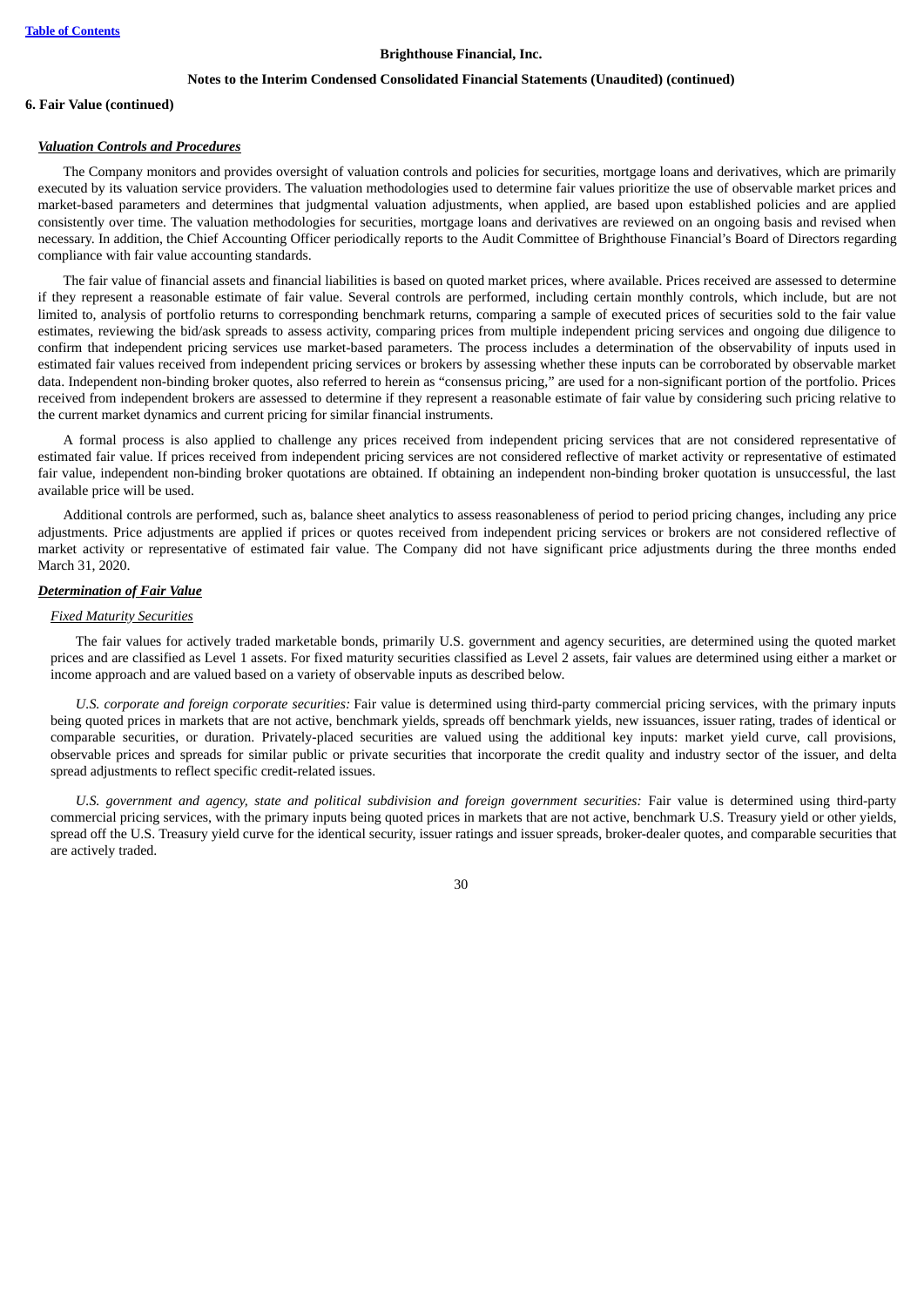### **Notes to the Interim Condensed Consolidated Financial Statements (Unaudited) (continued)**

### **6. Fair Value (continued)**

*Structured Securities:* Fair value is determined using third-party commercial pricing services, with the primary inputs being quoted prices in markets that are not active, spreads for actively traded securities, spreads off benchmark yields, expected prepayment speeds and volumes, current and forecasted loss severity, ratings, geographic region, weighted average coupon and weighted average maturity, average delinquency rates and debtservice coverage ratios. Other issuance-specific information is also used, including, but not limited to; collateral type, structure of the security, vintage of the loans, payment terms of the underlying asset, payment priority within tranche, and deal performance.

#### *Equity Securities and Short-term Investments*

The fair value for actively traded equity securities and short-term investments are determined using quoted market prices and are classified as Level 1 assets. For financial instruments classified as Level 2 assets or liabilities, fair values are determined using a market approach and are valued based on a variety of observable inputs as described below.

*Equity securities and short-term investments:* Fair value is determined using third-party commercial pricing services, with the primary input being quoted prices in markets that are not active.

#### *Derivatives*

Derivatives are financial instruments with values derived from interest rates, foreign currency exchange rates, credit spreads and/or other financial indices. Derivatives may be exchange-traded or contracted in the over-the-counter ("OTC") market. Certain of the Company's OTC derivatives are cleared and settled through central clearing counterparties ("OTC-cleared"), while others are bilateral contracts between two counterparties ("OTCbilateral").

The fair values for exchange-traded derivatives are determined using the quoted market prices and are classified as Level 1 assets. For OTCbilateral derivatives and OTC-cleared derivatives classified as Level 2 assets or liabilities, fair values are determined using the income approach. Valuations of non-option-based derivatives utilize present value techniques, whereas valuations of option-based derivatives utilize option pricing models which are based on market standard valuation methodologies and a variety of observable inputs.

The significant inputs to the pricing models for most OTC-bilateral and OTC-cleared derivatives are inputs that are observable in the market or can be derived principally from, or corroborated by, observable market data. Certain OTC-bilateral and OTC-cleared derivatives may rely on inputs that are significant to the estimated fair value that are not observable in the market or cannot be derived principally from, or corroborated by, observable market data. These unobservable inputs may involve significant management judgment or estimation. Even though unobservable, these inputs are based on assumptions deemed appropriate given the circumstances and management believes they are consistent with what other market participants would use when pricing such instruments.

Most inputs for OTC-bilateral and OTC-cleared derivatives are mid-market inputs but, in certain cases, liquidity adjustments are made when they are deemed more representative of exit value. Market liquidity, as well as the use of different methodologies, assumptions and inputs, may have a material effect on the estimated fair values of the Company's derivatives and could materially affect net income.

The credit risk of both the counterparty and the Company are considered in determining the estimated fair value for all OTC-bilateral and OTCcleared derivatives, and any potential credit adjustment is based on the net exposure by counterparty after taking into account the effects of netting agreements and collateral arrangements. The Company values its OTC-bilateral and OTC-cleared derivatives using standard swap curves which may include a spread to the risk-free rate, depending upon specific collateral arrangements. This credit spread is appropriate for those parties that execute trades at pricing levels consistent with similar collateral arrangements. As the Company and its significant derivative counterparties generally execute trades at such pricing levels and hold sufficient collateral, additional credit risk adjustments are not currently required in the valuation process. The Company's ability to consistently execute at such pricing levels is in part due to the netting agreements and collateral arrangements that are in place with all of its significant derivative counterparties. An evaluation of the requirement to make additional credit risk adjustments is performed by the Company each reporting period.

# *Embedded Derivatives*

Embedded derivatives principally include certain direct and ceded variable annuity guarantees and equity crediting rates within index-linked annuity contracts. Embedded derivatives are recorded at estimated fair value with changes in estimated fair value reported in net income.

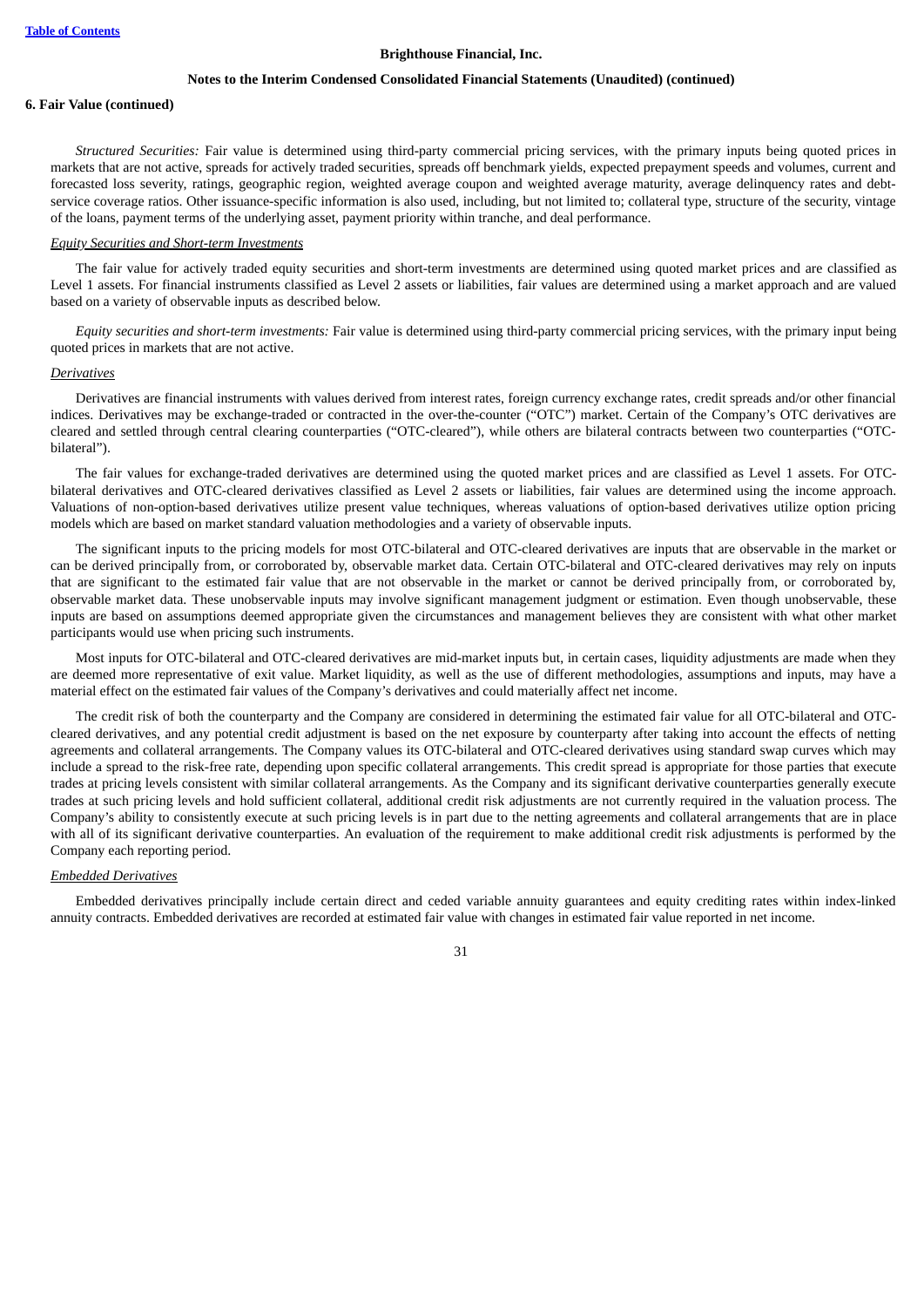# **Notes to the Interim Condensed Consolidated Financial Statements (Unaudited) (continued)**

# **6. Fair Value (continued)**

The Company issues certain variable annuity products with guaranteed minimum benefits. GMWBs, GMABs and certain GMIBs contain embedded derivatives, which are measured at estimated fair value separately from the host variable annuity contract, with changes in estimated fair value reported in net derivative gains (losses). These embedded derivatives are classified within policyholder account balances on the consolidated balance sheets.

The Company determines the fair value of these embedded derivatives by estimating the present value of projected future benefits minus the present value of projected future fees using actuarial and capital market assumptions including expectations of policyholder behavior. The calculation is based on in-force business and is performed using standard actuarial valuation software which projects future cash flows from the embedded derivative over multiple risk neutral stochastic scenarios using observable risk-free rates. The percentage of fees included in the initial fair value measurement is not updated in subsequent periods.

Capital market assumptions, such as risk-free rates and implied volatilities, are based on market prices for publicly-traded instruments to the extent that prices for such instruments are observable. Implied volatilities beyond the observable period are extrapolated based on observable implied volatilities and historical volatilities. Actuarial assumptions, including mortality, lapse, withdrawal and utilization, are unobservable and are reviewed at least annually based on actuarial studies of historical experience.

The valuation of these guarantee liabilities includes nonperformance risk adjustments and adjustments for a risk margin related to non-capital market inputs. The nonperformance adjustment is determined by taking into consideration publicly available information relating to spreads in the secondary market for BHF's debt. These observable spreads are then adjusted to reflect the priority of these liabilities and claims-paying ability of the issuing insurance subsidiaries as compared to BHF's overall financial strength.

Risk margins are established to capture the non-capital market risks of the instrument which represent the additional compensation a market participant would require to assume the risks related to the uncertainties of such actuarial assumptions as annuitization, premium persistency, partial withdrawal and surrenders. The establishment of risk margins requires the use of significant management judgment, including assumptions of the amount and cost of capital needed to cover the guarantees.

The Company issues and assumes through reinsurance index-linked annuities which allow the policyholder to participate in returns from equity indices. The crediting rates associated with these features are embedded derivatives which are measured at estimated fair value separately from the host fixed annuity contract, with changes in estimated fair value reported in net derivative gains (losses). These embedded derivatives are classified within policyholder account balances on the consolidated balance sheets.

The estimated fair value of crediting rates associated with index-linked annuities is determined using a combination of an option pricing model and an option-budget approach. The valuation of these embedded derivatives also includes the establishment of a risk margin, as well as changes in nonperformance risk.

### *Transfers Into or Out of Level 3:*

Assets and liabilities are transferred into Level 3 when a significant input cannot be corroborated with market observable data. This occurs when market activity decreases significantly and underlying inputs cannot be observed, current prices are not available, and/or when there are significant variances in quoted prices, thereby affecting transparency. Assets and liabilities are transferred out of Level 3 when circumstances change such that a significant input can be corroborated with market observable data. This may be due to a significant increase in market activity, a specific event, or one or more significant input(s) becoming observable.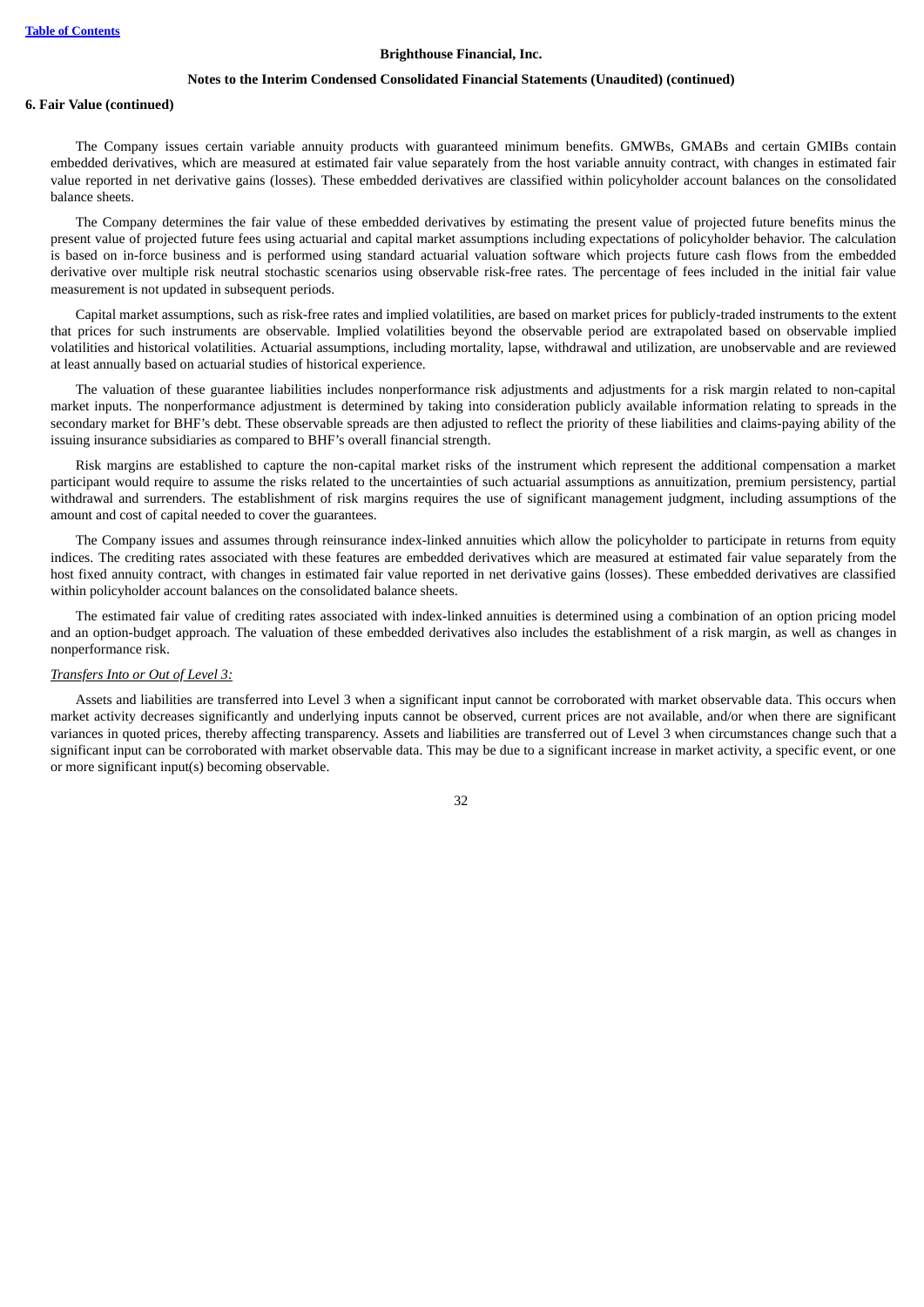$\overline{\phantom{a}}$ 

### **Brighthouse Financial, Inc.**

# **Notes to the Interim Condensed Consolidated Financial Statements (Unaudited) (continued)**

#### **6. Fair Value (continued)**

#### *Assets and Liabilities Measured at Fair Value Using Significant Unobservable Inputs (Level 3)*

Certain quantitative information about the significant unobservable inputs used in the fair value measurement, and the sensitivity of the estimated fair value to changes in those inputs, for the more significant asset and liability classes measured at fair value on a recurring basis using significant unobservable inputs (Level 3) were as follows at:

|                                                       |                              |                                                  | <b>March 31, 2020</b>  | <b>December 31, 2019</b>                    | <b>Impact of</b><br><b>Increase in Input</b><br>on Estimated<br><b>Fair Value</b> |  |  |
|-------------------------------------------------------|------------------------------|--------------------------------------------------|------------------------|---------------------------------------------|-----------------------------------------------------------------------------------|--|--|
|                                                       | <b>Valuation Techniques</b>  | <b>Significant</b><br><b>Unobservable Inputs</b> | Range                  | Range                                       |                                                                                   |  |  |
| <b>Embedded derivatives</b>                           |                              |                                                  |                        |                                             |                                                                                   |  |  |
| Direct, assumed and ceded guaranteed minimum benefits | Option pricing<br>techniques | • Mortality rates                                | 0.02%<br>11.31%<br>۰   | 0.02%<br>11.31%<br>$\sim$                   | Decrease (1)                                                                      |  |  |
|                                                       |                              | • Lapse rates                                    | 0.25%<br>16.00%<br>۰   | 16.00%<br>0.25%<br>٠                        | Decrease (2)                                                                      |  |  |
|                                                       |                              | • Utilization rates                              | 0.00%<br>25.00%<br>۰.  | 25.00%<br>0.00%<br>$\overline{\phantom{a}}$ | Increase (3)                                                                      |  |  |
|                                                       |                              | Withdrawal rates                                 | 0.25%<br>10.00%<br>۰   | 0.25%<br>10.00%<br>$\sim$                   | (4)                                                                               |  |  |
|                                                       |                              | Long-term equity<br>volatilities                 | 21.65%<br>16.24%<br>۰. | 16.24%<br>21.65%<br>$\sim$                  | Increase (5)                                                                      |  |  |
|                                                       |                              | • Nonperformance risk<br>spread                  | 3.19%<br>3.43%<br>۰    | 1.99%<br>0.54%<br>-                         | Decrease (6)                                                                      |  |  |

- (1) Mortality rates vary by age and by demographic characteristics such as gender. The range shown reflects the mortality rate for policyholders between 35 and 90 years old, which represents the majority of the business with living benefits. Mortality rate assumptions are set based on company experience and include an assumption for mortality improvement.
- (2) The range shown reflects base lapse rates for major product categories for duration 1-20, which represents majority of business with living benefit riders. Base lapse rates are adjusted at the contract level based on a comparison of the actuarially calculated guaranteed values and the current policyholder account value, as well as other factors, such as the applicability of any surrender charges. A dynamic lapse function reduces the base lapse rate when the guaranteed amount is greater than the account value as in-the-money contracts are less likely to lapse. Lapse rates are also generally assumed to be lower in periods when a surrender charge applies.
- (3) The utilization rate assumption estimates the percentage of contract holders with a GMIB or lifetime withdrawal benefit who will elect to utilize the benefit upon becoming eligible in a given year. The range shown represents the floor and cap of the GMIB dynamic election rates across varying levels of in-the-money. For lifetime withdrawal guarantee riders, the assumption is that everyone will begin withdrawals once account value reaches zero which is equivalent to a 100% utilization rate. Utilization rates may vary by the type of guarantee, the amount by which the guaranteed amount is greater than the account value, the contract's withdrawal history and by the age of the policyholder.
- (4) The withdrawal rate represents the percentage of account balance that any given policyholder will elect to withdraw from the contract each year. The withdrawal rate assumption varies by age and duration of the contract, and also by other factors such as benefit type. For any given contract, withdrawal rates vary throughout the period over which cash flows are projected for purposes of valuing the embedded derivative. For GMWBs, any increase (decrease) in withdrawal rates results in an increase (decrease) in the estimated fair value of the guarantees. For GMABs and GMIBs, any increase (decrease) in withdrawal rates results in a decrease (increase) in the estimated fair value.
- (5) Long-term equity volatilities represent equity volatility beyond the period for which observable equity volatilities are available. For any given contract, long-term equity volatility rates vary throughout the period over which cash flows are projected for purposes of valuing the embedded derivative.
- (6) Nonperformance risk spread varies by duration. For any given contract, multiple nonperformance risk spreads will apply, depending on the duration of the cash flow being discounted for purposes of valuing the embedded derivative.

The Company does not develop unobservable inputs used in measuring fair value for all other assets and liabilities classified within Level 3; therefore, these are not included in the table above. The other Level 3 assets and liabilities primarily included fixed maturity securities and derivatives. For fixed maturity securities valued based on non-binding broker quotes, an increase (decrease) in credit spreads would result in a higher (lower) fair value. For derivatives valued based on third-party pricing models, an increase (decrease) in credit spreads would generally result in a higher (lower) fair value.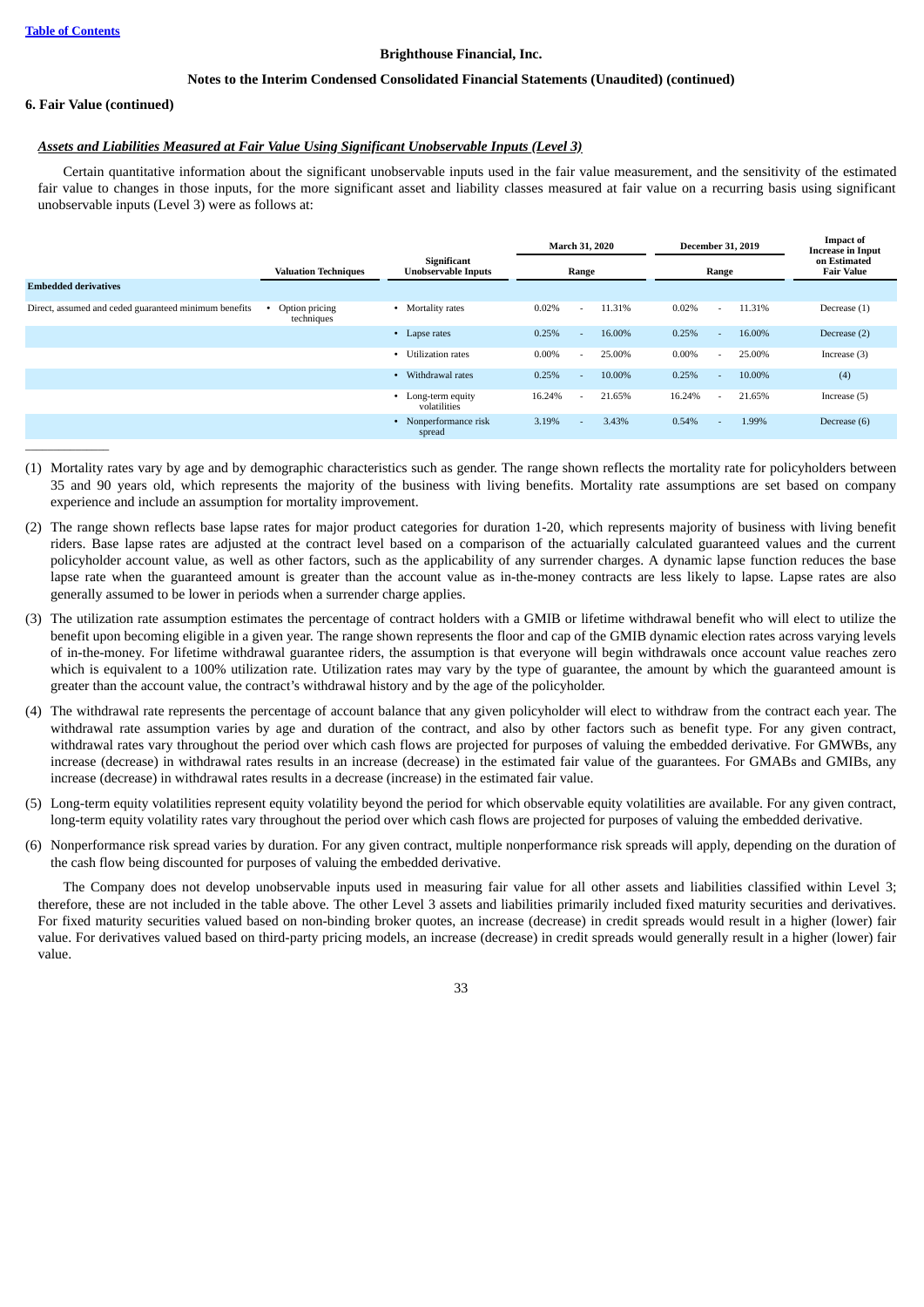# **Notes to the Interim Condensed Consolidated Financial Statements (Unaudited) (continued)**

# **6. Fair Value (continued)**

The changes in assets and (liabilities) measured at estimated fair value on a recurring basis using significant unobservable inputs (Level 3) were summarized as follows:

|                                                                                                                                     |              |               |                    |                                  |      |                                                     |                           |                       |               |                                    |                | Fair Value Measurements Using Significant Unobservable Inputs (Level 3) |                        |                |              |                                        |                |                                                 |
|-------------------------------------------------------------------------------------------------------------------------------------|--------------|---------------|--------------------|----------------------------------|------|-----------------------------------------------------|---------------------------|-----------------------|---------------|------------------------------------|----------------|-------------------------------------------------------------------------|------------------------|----------------|--------------|----------------------------------------|----------------|-------------------------------------------------|
|                                                                                                                                     |              |               |                    | <b>Fixed Maturity Securities</b> |      |                                                     |                           |                       |               |                                    |                |                                                                         |                        |                |              |                                        |                |                                                 |
|                                                                                                                                     |              | Corporate (1) |                    | Structured<br><b>Securities</b>  |      | <b>State and</b><br>Political<br><b>Subdivision</b> |                           | Foreign<br>Government |               | <b>Equity</b><br><b>Securities</b> |                | <b>Short-term</b><br><b>Investments</b>                                 | Net<br>Derivatives (2) |                |              | <b>Net Embedded</b><br>Derivatives (3) |                | <b>Separate</b><br><b>Account</b><br>Assets (4) |
|                                                                                                                                     |              |               |                    |                                  |      |                                                     |                           |                       |               | (In millions)                      |                |                                                                         |                        |                |              |                                        |                |                                                 |
| <b>Three Months Ended</b><br><b>March 31, 2020</b>                                                                                  |              |               |                    |                                  |      |                                                     |                           |                       |               |                                    |                |                                                                         |                        |                |              |                                        |                |                                                 |
| Balance, beginning of<br>period                                                                                                     | \$           | 461           | \$                 | 117                              | \$   | 73                                                  | \$                        |                       | \$            | 8                                  | \$             | 5                                                                       | \$                     | 16             | \$           | (4,031)                                | $\mathbf{s}$   | 3                                               |
| Total realized/unrealized<br>gains (losses) included<br>in net income (loss) (5)<br>(6)                                             |              | (2)           |                    |                                  |      |                                                     |                           |                       |               |                                    |                |                                                                         |                        | $\mathbf{1}$   |              | (79)                                   |                |                                                 |
| Total realized/unrealized<br>gains (losses)<br>included in AOCI                                                                     |              | (47)          |                    | (8)                              |      |                                                     |                           |                       |               |                                    |                |                                                                         |                        | 31             |              |                                        |                | (1)                                             |
| Purchases (7)                                                                                                                       |              | 249           |                    | 65                               |      |                                                     |                           | 7                     |               |                                    |                |                                                                         |                        |                |              |                                        |                | $\mathbf{1}$                                    |
| Sales (7)                                                                                                                           |              | (11)          |                    | (6)                              |      |                                                     |                           |                       |               |                                    |                | (3)                                                                     |                        | $\overline{2}$ |              |                                        |                |                                                 |
| Issuances (7)                                                                                                                       |              |               |                    |                                  |      |                                                     |                           |                       |               |                                    |                |                                                                         |                        |                |              |                                        |                |                                                 |
| Settlements (7)                                                                                                                     |              |               |                    |                                  |      |                                                     |                           |                       |               |                                    |                |                                                                         |                        |                |              | (153)                                  |                |                                                 |
| Transfers into Level 3 (8)                                                                                                          |              | 232           |                    | 68                               |      |                                                     |                           |                       |               |                                    |                |                                                                         |                        |                |              |                                        |                | $\mathbf{1}$                                    |
| Transfers out of Level 3 (8)                                                                                                        |              | (31)          |                    | (18)                             |      |                                                     |                           |                       |               | (4)                                |                |                                                                         |                        |                |              |                                        |                |                                                 |
| Balance, end of period                                                                                                              | $\mathbb{S}$ | 851           | $$\mathbb{S}$$     | 218                              | \$   | 73                                                  | $\$$                      | $\overline{7}$        | $\$$          | $\overline{4}$                     | $$\mathbb{S}$$ | $\overline{2}$                                                          | \$                     | 50             | $\mathbb{S}$ | (4,263)                                | $\mathfrak{s}$ | $\overline{4}$                                  |
| <b>Three Months Ended</b><br>March 31, 2019                                                                                         |              |               |                    |                                  |      |                                                     |                           |                       |               |                                    |                |                                                                         |                        |                |              |                                        |                |                                                 |
| Balance, beginning of<br>period                                                                                                     | \$           | 732           | $\mathfrak s$      | 173                              | \$   | 74                                                  | $\boldsymbol{\mathsf{s}}$ |                       | \$            | 3                                  | $\frac{1}{2}$  |                                                                         | \$                     | (122)          | $\mathbf{s}$ | (1,998)                                | $\sqrt{3}$     | $\mathbf{1}$                                    |
| Total realized/unrealized<br>gains (losses) included<br>in net income (loss) (5)<br>(6)                                             |              |               |                    | (1)                              |      |                                                     |                           |                       |               |                                    |                |                                                                         |                        | (9)            |              | (224)                                  |                |                                                 |
| Total realized/unrealized<br>gains (losses)<br>included in AOCI                                                                     |              | $\, 8$        |                    | $\overline{2}$                   |      |                                                     |                           |                       |               |                                    |                |                                                                         |                        | (3)            |              |                                        |                |                                                 |
| Purchases (7)                                                                                                                       |              | 16            |                    | 29                               |      |                                                     |                           |                       |               |                                    |                |                                                                         |                        |                |              |                                        |                |                                                 |
| Sales (7)                                                                                                                           |              | (2)           |                    | (13)                             |      |                                                     |                           |                       |               |                                    |                |                                                                         |                        |                |              |                                        |                | (1)                                             |
| Issuances (7)                                                                                                                       |              |               |                    |                                  |      |                                                     |                           |                       |               |                                    |                |                                                                         |                        |                |              |                                        |                |                                                 |
| Settlements (7)                                                                                                                     |              |               |                    |                                  |      |                                                     |                           |                       |               |                                    |                |                                                                         |                        |                |              | (214)                                  |                |                                                 |
| Transfers into Level 3 (8)                                                                                                          |              | 35            |                    | 45                               |      |                                                     |                           |                       |               | 1                                  |                |                                                                         |                        |                |              |                                        |                |                                                 |
| Transfers out of Level 3 (8)                                                                                                        |              | (92)          |                    | (7)                              |      |                                                     |                           |                       |               |                                    |                |                                                                         |                        | (2)            |              |                                        |                |                                                 |
| Balance, end of period                                                                                                              | \$           | 697           | \$                 | 228                              | \$   | 74                                                  | \$                        |                       | \$            | $\overline{4}$                     | \$             |                                                                         | \$                     | (136)          | \$           | (2, 436)                               | \$             |                                                 |
| Changes in unrealized gains<br>(losses) included in net<br>income (loss) for the<br>instruments still held at<br>March 31, 2020 (9) | \$           | (1)           | $\mathbf{\hat{S}}$ |                                  |      |                                                     | ፍ                         |                       | $\mathcal{L}$ |                                    | \$             |                                                                         |                        |                | $\mathbf{S}$ | (91)                                   | $\sim$         |                                                 |
| Changes in unrealized gains<br>(losses) included in OCI<br>for the instruments still<br>held at March 31, 2020<br>(9)               | \$           | (46)          | \$                 | (8)                              | \$   |                                                     | \$                        |                       | \$            |                                    | \$             |                                                                         | \$                     | 30             | \$           |                                        | \$             |                                                 |
| Changes in unrealized gains<br>(losses) included in net<br>income (loss) for the<br>instruments still held at<br>March 31, 2019 (9) | \$           |               | \$                 | (1)                              | - \$ |                                                     | \$                        |                       | $\mathfrak s$ |                                    | \$             |                                                                         | \$                     | (8)            | $\mathbf{s}$ | (288)                                  | $\sqrt{5}$     |                                                 |

(1) Comprised of U.S. and foreign corporate securities.

 $\overline{\phantom{a}}$ 

(2) Freestanding derivative assets and liabilities are presented net for purposes of the rollforward.

(3) Embedded derivative assets and liabilities are presented net for purposes of the rollforward.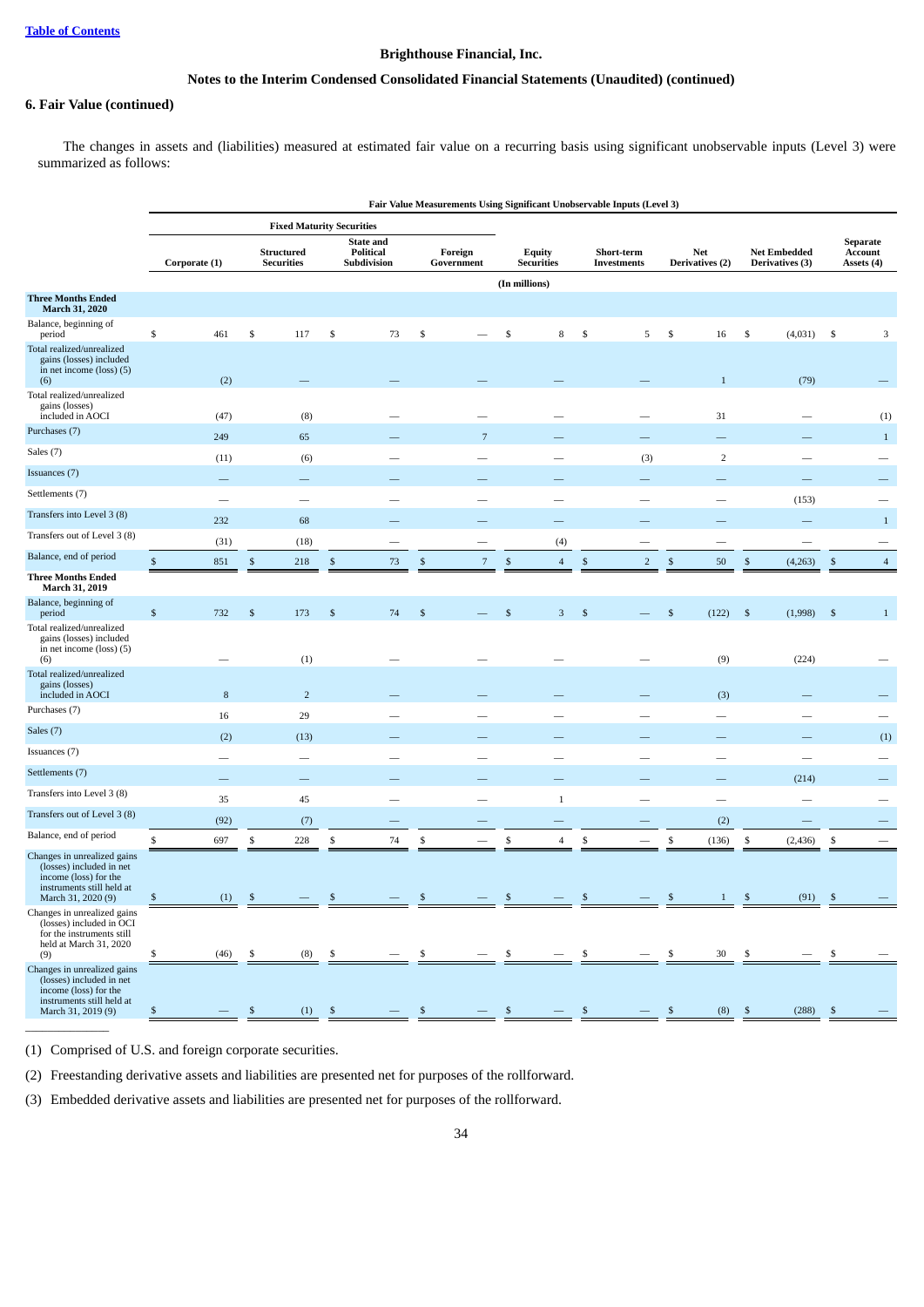# **Notes to the Interim Condensed Consolidated Financial Statements (Unaudited) (continued)**

### **6. Fair Value (continued)**

- (4) Investment performance related to separate account assets is fully offset by corresponding amounts credited to contract holders within separate account liabilities. Therefore, such changes in estimated fair value are not recorded in net income (loss). For the purpose of this disclosure, these changes are presented within net investment gains (losses).
- (5) Amortization of premium/accretion of discount is included within net investment income. Changes in the allowance for credit losses and direct writeoffs are charged to net income (loss) on securities are included in net investment gains (losses). Lapses associated with net embedded derivatives are included in net derivative gains (losses). Substantially all realized/unrealized gains (losses) included in net income (loss) for net derivatives and net embedded derivatives are reported in net derivative gains (losses).
- (6) Interest and dividend accruals, as well as cash interest coupons and dividends received, are excluded from the rollforward.
- (7) Items purchased/issued and then sold/settled in the same period are excluded from the rollforward. Fees attributed to embedded derivatives are included in settlements.
- (8) Gains and losses, in net income (loss) and OCI, are calculated assuming transfers into and/or out of Level 3 occurred at the beginning of the period. Items transferred into and then out of Level 3 in the same period are excluded from the rollforward.
- (9) Changes in unrealized gains (losses) included in net income (loss) for fixed maturities are reported in either net investment income or net investment gains (losses). Substantially all changes in unrealized gains (losses) included in net income (loss) for net derivatives and net embedded derivatives are reported in net derivative gains (losses).

### *Fair Value of Financial Instruments Carried at Other Than Fair Value*

The following tables provide fair value information for financial instruments that are carried on the balance sheet at amounts other than fair value. These tables exclude the following financial instruments: cash and cash equivalents, accrued investment income, payables for collateral under securities loaned and other transactions and those short-term investments that are not securities and therefore are not included in the three level hierarchy table disclosed in the "— Recurring Fair Value Measurements" section. The estimated fair value of the excluded financial instruments, which are primarily classified in Level 2, approximates carrying value as they are short-term in nature such that the Company believes there is minimal risk of material changes in interest rates or credit quality. All remaining balance sheet amounts excluded from the tables below are not considered financial instruments subject to this disclosure.

The carrying values and estimated fair values for such financial instruments, and their corresponding placement in the fair value hierarchy, are summarized as follows at:

|                                             | March 31, 2020           |        |                |                   |    |                                 |    |                |                        |                                                       |  |
|---------------------------------------------|--------------------------|--------|----------------|-------------------|----|---------------------------------|----|----------------|------------------------|-------------------------------------------------------|--|
|                                             |                          |        |                |                   |    |                                 |    |                |                        |                                                       |  |
|                                             | Carrying<br><b>Value</b> |        |                | <b>Level 1</b>    |    | <b>Level 2</b>                  |    | <b>Level 3</b> |                        | <b>Total</b><br><b>Estimated</b><br><b>Fair Value</b> |  |
|                                             |                          |        |                |                   |    |                                 |    |                |                        |                                                       |  |
| <b>Assets</b>                               |                          |        |                |                   |    |                                 |    |                |                        |                                                       |  |
| Mortgage loans                              | \$                       | 15,547 | \$             |                   | \$ |                                 | \$ | 15,869         | \$                     | 15,869                                                |  |
| Policy loans                                | $\mathbb{S}$             | 1,250  | \$             |                   | \$ | 471                             | \$ | 1,224          | $\mathbf{\mathcal{S}}$ | 1,695                                                 |  |
| Other invested assets                       | \$                       | 51     | \$             |                   | \$ | 39                              | \$ | 12             | \$                     | 51                                                    |  |
| Premiums, reinsurance and other receivables | \$                       | 2,347  | \$             |                   | \$ | 38                              | \$ | 2,650          | \$                     | 2,688                                                 |  |
| <b>Liabilities</b>                          |                          |        |                |                   |    |                                 |    |                |                        |                                                       |  |
| Policyholder account balances               | $\mathbb{S}$             | 15,776 | $\mathfrak{S}$ |                   | \$ | $\hspace{0.1mm}-\hspace{0.1mm}$ | \$ | 15,120         | \$                     | 15,120                                                |  |
| Long-term debt                              | \$                       | 4,365  | \$             | $\hspace{0.05cm}$ | \$ | 2,975                           | \$ | 1,000          | \$                     | 3,975                                                 |  |
| Other liabilities                           | $\mathbb{S}$             | 1,237  | \$             |                   | \$ | 580                             | \$ | 657            | $\mathfrak{s}$         | 1,237                                                 |  |
| Separate account liabilities                | \$                       | 951    | \$             |                   | \$ | 951                             | \$ | –              | \$                     | 951                                                   |  |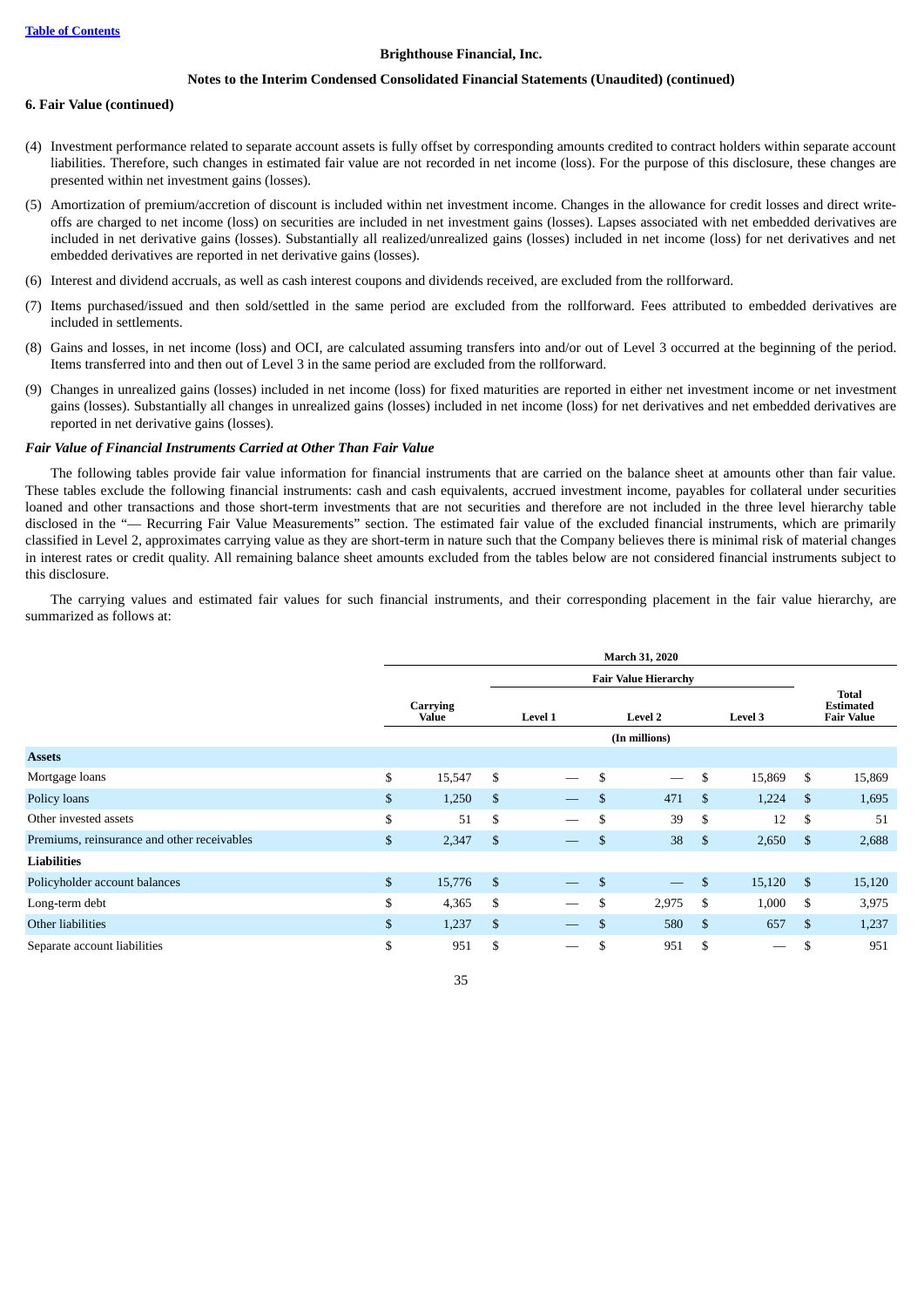# **Notes to the Interim Condensed Consolidated Financial Statements (Unaudited) (continued)**

# **6. Fair Value (continued)**

|                                             | <b>December 31, 2019</b> |                |                               |                             |                   |         |        |                                                       |        |  |  |  |
|---------------------------------------------|--------------------------|----------------|-------------------------------|-----------------------------|-------------------|---------|--------|-------------------------------------------------------|--------|--|--|--|
|                                             |                          |                |                               | <b>Fair Value Hierarchy</b> |                   |         |        |                                                       |        |  |  |  |
|                                             | Carrying<br><b>Value</b> |                | <b>Level 1</b>                | <b>Level 2</b>              |                   | Level 3 |        | <b>Total</b><br><b>Estimated</b><br><b>Fair Value</b> |        |  |  |  |
|                                             |                          |                |                               |                             | (In millions)     |         |        |                                                       |        |  |  |  |
| <b>Assets</b>                               |                          |                |                               |                             |                   |         |        |                                                       |        |  |  |  |
| Mortgage loans                              | \$<br>15,753             | \$             |                               | \$                          | $\hspace{0.05cm}$ | \$      | 16,383 | \$                                                    | 16,383 |  |  |  |
| Policy loans                                | \$<br>1,292              | \$             |                               | \$                          | 516               | \$      | 1,062  | \$                                                    | 1,578  |  |  |  |
| Other invested assets                       | \$<br>51                 | \$             | $\overbrace{\phantom{12333}}$ | \$                          | 39                | \$      | 12     | \$                                                    | 51     |  |  |  |
| Premiums, reinsurance and other receivables | \$<br>2,224              | \$             |                               | \$                          | 41                | \$      | 2,593  | \$                                                    | 2,634  |  |  |  |
| <b>Liabilities</b>                          |                          |                |                               |                             |                   |         |        |                                                       |        |  |  |  |
| Policyholder account balances               | \$<br>15,614             | $\mathfrak{S}$ |                               | \$                          |                   | \$      | 15,710 | $\mathfrak{S}$                                        | 15,710 |  |  |  |
| Long-term debt                              | \$<br>4,365              | \$             | $\hspace{0.05cm}$             | \$                          | 3,334             | \$      | 1,000  | \$                                                    | 4,334  |  |  |  |
| Other liabilities                           | \$<br>846                | $\mathfrak{S}$ |                               | \$                          | 191               | \$      | 655    | $\mathfrak{S}$                                        | 846    |  |  |  |
| Separate account liabilities                | \$<br>1,189              | \$             | $\hspace{0.05cm}$             | \$                          | 1,189             | \$      |        | \$                                                    | 1,189  |  |  |  |

# **7. Equity**

### *Preferred Stock*

On February 14, 2020, BHF declared a dividend of \$412.50 per share, for a total of \$7 million, on its perpetual 6.600% Series A non-cumulative preferred stock, which was paid on March 25, 2020 to stockholders of record as of March 10, 2020.

#### *Common Stock Repurchase Program*

On February 6, 2020, BHF authorized the repurchase of up to an additional \$500 million of its common stock. Repurchases under this authorization may be made through open market purchases, including pursuant to 10b5-1 plans or pursuant to accelerated stock repurchase plans, or through privately negotiated transactions, from time to time at management's discretion in accordance with applicable legal requirements. See Note 11.

During the three months ended March 31, 2020 and 2019, BHF repurchased 5,674,387 and 1,417,582 shares, respectively, of its common stock through open market purchases pursuant to 10b5-1 plans for \$142 million and \$52 million, respectively. At March 31, 2020, BHF had \$411 million remaining under its common stock repurchase program.

### *Accumulated Other Comprehensive Income (Loss)*

Information regarding changes in the balances of each component of AOCI was as follows:

|                                                   | Three Months Ended March 31, 2020 |                                                                                                |              |                                                |    |                                                                 |                                                   |      |      |       |  |
|---------------------------------------------------|-----------------------------------|------------------------------------------------------------------------------------------------|--------------|------------------------------------------------|----|-----------------------------------------------------------------|---------------------------------------------------|------|------|-------|--|
|                                                   |                                   | <b>Unrealized</b><br><b>Investment Gains</b><br>(Losses), Net of<br><b>Related Offsets (1)</b> |              | Unrealized<br>Gains (Losses)<br>on Derivatives |    | Foreign<br>Currency<br><b>Translation</b><br><b>Adjustments</b> | <b>Defined Benefit</b><br><b>Plans Adjustment</b> |      |      | Total |  |
|                                                   |                                   |                                                                                                |              |                                                |    | (In millions)                                                   |                                                   |      |      |       |  |
| Balance at December 31, 2019                      | \$                                | 3,111                                                                                          | $\mathbb{S}$ | 172                                            | \$ | (15)                                                            | - \$                                              | (28) | - \$ | 3,240 |  |
| OCI before reclassifications (2)                  |                                   | (1,291)                                                                                        |              | 560                                            |    | (5)                                                             |                                                   | (1)  |      | (737) |  |
| Deferred income tax benefit (expense)             |                                   | 272                                                                                            |              | (118)                                          |    |                                                                 |                                                   |      |      | 155   |  |
| AOCI before reclassifications, net of income tax  |                                   | 2,092                                                                                          |              | 614                                            |    | (19)                                                            |                                                   | (29) |      | 2,658 |  |
| Amounts reclassified from AOCI                    |                                   | (11)                                                                                           |              | (2)                                            |    |                                                                 |                                                   |      |      | (13)  |  |
| Deferred income tax benefit (expense)             |                                   | $\overline{2}$                                                                                 |              |                                                |    |                                                                 |                                                   |      |      |       |  |
| Amounts reclassified from AOCI, net of income tax |                                   | (9)                                                                                            |              | (2)                                            |    |                                                                 |                                                   |      |      | (11)  |  |
| Balance at March 31, 2020                         |                                   | 2,083                                                                                          |              | 612                                            |    | (19)                                                            | J.                                                | (29) |      | 2,647 |  |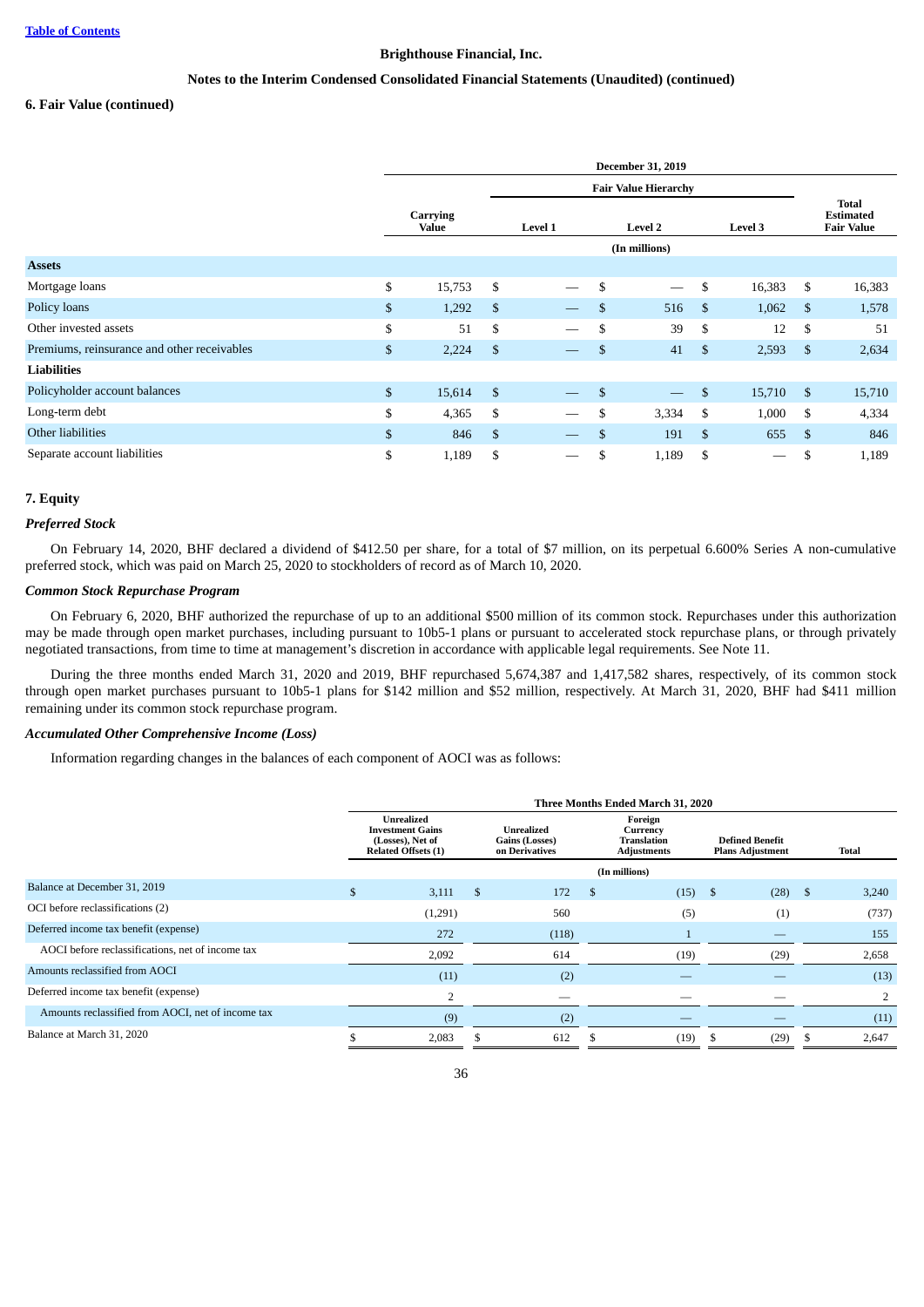# **Notes to the Interim Condensed Consolidated Financial Statements (Unaudited) (continued)**

# **7. Equity (continued)**

 $\frac{1}{2}$  ,  $\frac{1}{2}$  ,  $\frac{1}{2}$  ,  $\frac{1}{2}$  ,  $\frac{1}{2}$  ,  $\frac{1}{2}$  ,  $\frac{1}{2}$  ,  $\frac{1}{2}$  ,  $\frac{1}{2}$ 

|                                                   |    | <b>Unrealized</b><br><b>Investment Gains</b><br>(Losses), Net of<br><b>Related Offsets (1)</b> |                | Unrealized<br>Gains (Losses)<br>on Derivatives |              | Foreign<br>Currency<br><b>Translation</b><br><b>Adjustments</b> |      | <b>Defined Benefit</b><br><b>Plans Adjustment</b> |            | Total |
|---------------------------------------------------|----|------------------------------------------------------------------------------------------------|----------------|------------------------------------------------|--------------|-----------------------------------------------------------------|------|---------------------------------------------------|------------|-------|
|                                                   |    |                                                                                                |                |                                                |              | (In millions)                                                   |      |                                                   |            |       |
| Balance at December 31, 2018                      | \$ | 576                                                                                            | $\mathfrak{s}$ | 187                                            | $\mathbb{S}$ | (27)                                                            | - \$ | (20)                                              | $^{\circ}$ | 716   |
| OCI before reclassifications                      |    | 1,252                                                                                          |                | (34)                                           |              |                                                                 |      | (3)                                               |            | 1,215 |
| Deferred income tax benefit (expense)             |    | (263)                                                                                          |                |                                                |              |                                                                 |      |                                                   |            | (256) |
| AOCI before reclassifications, net of income tax  |    | 1,565                                                                                          |                | 160                                            |              | (27)                                                            |      | (23)                                              |            | 1,675 |
| Amounts reclassified from AOCI                    |    | 19                                                                                             |                | (26)                                           |              |                                                                 |      |                                                   |            | (7)   |
| Deferred income tax benefit (expense)             |    | (4)                                                                                            |                | 6                                              |              |                                                                 |      |                                                   |            |       |
| Amounts reclassified from AOCI, net of income tax |    | 15                                                                                             |                | (20)                                           |              |                                                                 |      |                                                   |            | (5)   |
| Balance at March 31, 2019                         |    | 1,580                                                                                          |                | 140                                            |              | (27)                                                            |      | (23)                                              |            | 1,670 |

(1) See Note 4 for information on offsets to investments related to future policy benefits, DAC, VOBA and DSI.

(2) Includes \$3 million related to the adoption of ASU 2016-13, see Note 1.

Information regarding amounts reclassified out of each component of AOCI was as follows:

| <b>AOCI Components</b>                                       |      |                | <b>Amounts Reclassified from AOCI</b>  |                | <b>Consolidated Statements of Operations and</b><br><b>Comprehensive Income (Loss) Locations</b> |  |  |  |  |
|--------------------------------------------------------------|------|----------------|----------------------------------------|----------------|--------------------------------------------------------------------------------------------------|--|--|--|--|
|                                                              |      |                | <b>Three Months Ended</b><br>March 31, |                |                                                                                                  |  |  |  |  |
|                                                              | 2020 |                | 2019                                   |                |                                                                                                  |  |  |  |  |
|                                                              |      |                | (In millions)                          |                |                                                                                                  |  |  |  |  |
| Net unrealized investment gains (losses):                    |      |                |                                        |                |                                                                                                  |  |  |  |  |
| Net unrealized investment gains (losses)                     | \$   | 13             | <sup>\$</sup>                          | (15)           | Net investment gains (losses)                                                                    |  |  |  |  |
| Net unrealized investment gains (losses)                     |      | (2)            |                                        | (4)            | Net derivative gains (losses)                                                                    |  |  |  |  |
| Net unrealized investment gains (losses), before income tax  |      | 11             |                                        | (19)           |                                                                                                  |  |  |  |  |
| Income tax (expense) benefit                                 |      | (2)            |                                        | $\overline{4}$ |                                                                                                  |  |  |  |  |
| Net unrealized investment gains (losses), net of income tax  |      | 9              |                                        | (15)           |                                                                                                  |  |  |  |  |
| Unrealized gains (losses) on derivatives - cash flow hedges: |      |                |                                        |                |                                                                                                  |  |  |  |  |
| Interest rate swaps                                          |      |                |                                        | 22             | Net derivative gains (losses)                                                                    |  |  |  |  |
| Interest rate swaps                                          |      | $\mathbf{1}$   |                                        |                | Net investment income                                                                            |  |  |  |  |
| Foreign currency swaps                                       |      |                |                                        | 3              | Net derivative gains (losses)                                                                    |  |  |  |  |
| Gains (losses) on cash flow hedges, before income tax        |      | $\overline{2}$ |                                        | 26             |                                                                                                  |  |  |  |  |
| Income tax (expense) benefit                                 |      |                |                                        | (6)            |                                                                                                  |  |  |  |  |
| Gains (losses) on cash flow hedges, net of income tax        |      | $\overline{2}$ |                                        | 20             |                                                                                                  |  |  |  |  |
| Total reclassifications, net of income tax                   |      | 11             |                                        | 5              |                                                                                                  |  |  |  |  |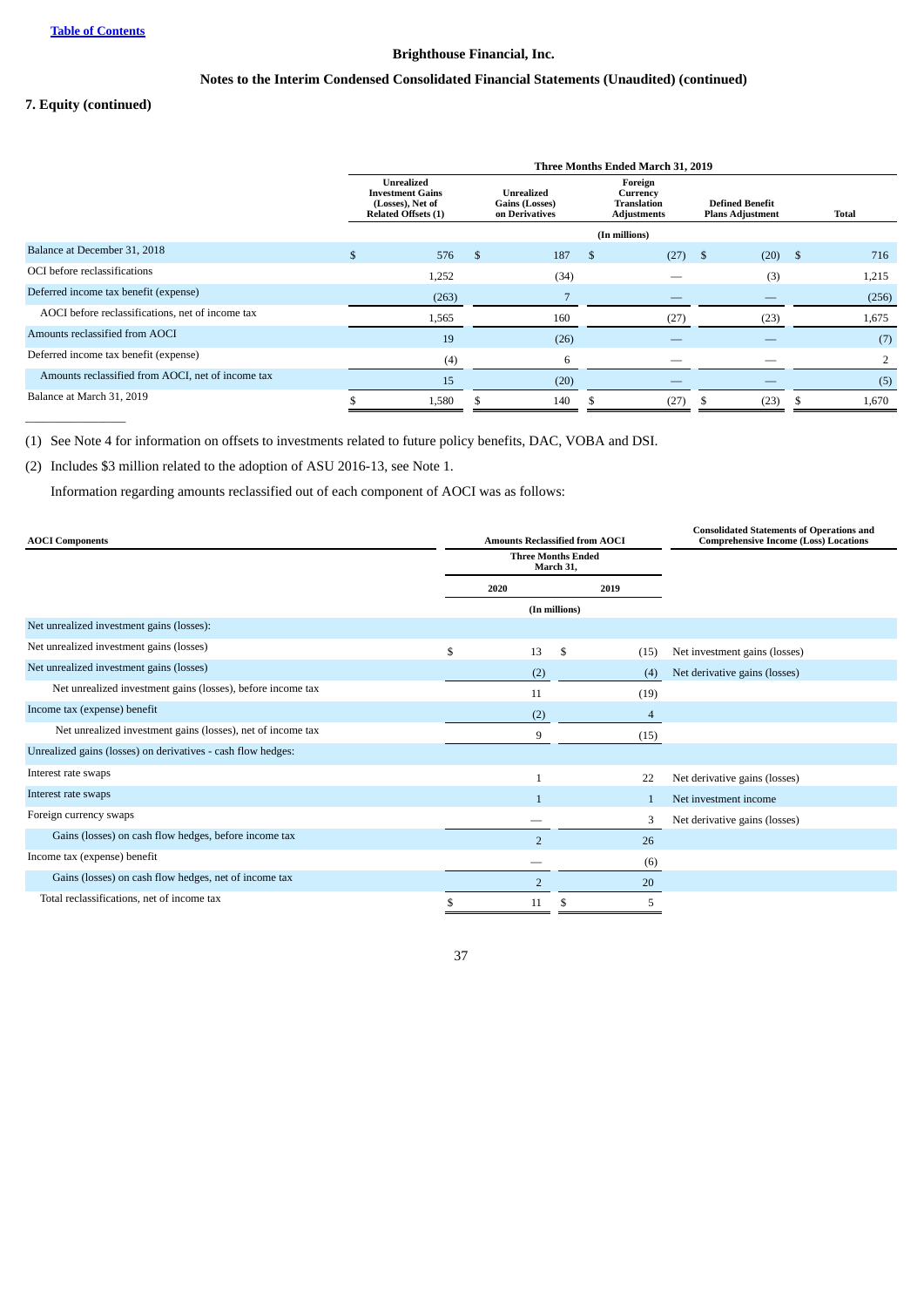# **Notes to the Interim Condensed Consolidated Financial Statements (Unaudited)**

## **8. Other Revenues and Other Expenses**

## *Other Revenues*

The Company has entered into contracts with mutual funds, fund managers, and their affiliates (collectively, the "Funds") whereby the Company is paid monthly or quarterly fees ("12b-1 fees") for providing certain services to customers and distributors of the Funds. The 12b-1 fees are generally equal to a fixed percentage of the average daily balance of the customer's investment in a fund. The percentage is specified in the contract between the Company and the Funds. Payments are generally collected when due and are neither refundable nor able to offset future fees.

To earn these fees, the Company performs services such as responding to phone inquiries, maintaining records, providing information to distributors and shareholders about fund performance and providing training to account managers and sales agents. The passage of time reflects the satisfaction of the Company's performance obligations to the Funds and is used to recognize revenue associated with 12b-1 fees.

Other revenues consisted primarily of 12b-1 fees of \$81 million and \$82 million for the three months ended March 31, 2020 and 2019, respectively, of which substantially all were reported in the Annuities segment.

#### *Other Expenses*

Information on other expenses was as follows:

|                                                                         | <b>Three Months Ended</b><br>March 31, |      |               |                 |  |  |
|-------------------------------------------------------------------------|----------------------------------------|------|---------------|-----------------|--|--|
|                                                                         |                                        | 2020 |               | 2019            |  |  |
|                                                                         |                                        |      | (In millions) |                 |  |  |
| Compensation                                                            | \$                                     | 69   | -\$           | 81              |  |  |
| Contracted services and other labor costs                               |                                        | 68   |               | 47              |  |  |
| Transition services agreements                                          |                                        | 38   |               | 66              |  |  |
| Establishment costs                                                     |                                        | 18   |               | 34              |  |  |
| Premium and other taxes, licenses and fees                              |                                        | 12   |               | $7\overline{ }$ |  |  |
| Separate account fees                                                   |                                        | 117  |               | 119             |  |  |
| Volume related costs, excluding compensation, net of DAC capitalization |                                        | 128  |               | 165             |  |  |
| Interest expense on debt                                                |                                        | 47   |               | 47              |  |  |
| Other                                                                   |                                        | 20   |               | 26              |  |  |
| Total other expenses                                                    | ٦'n                                    | 517  | £.            | 592             |  |  |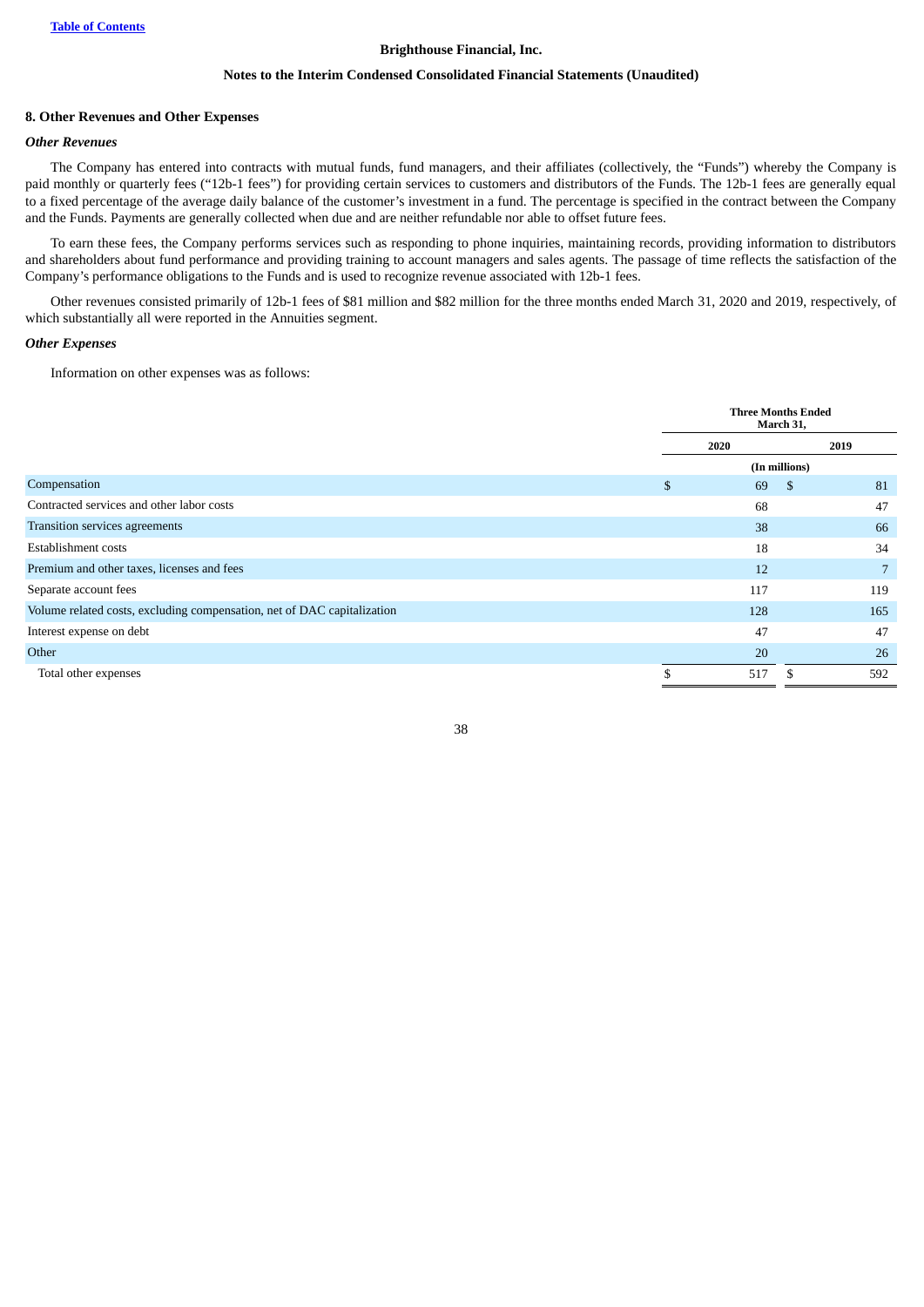## **Notes to the Interim Condensed Consolidated Financial Statements (Unaudited)**

### **9. Earnings Per Common Share**

The calculation of earnings per common share was as follows:

|                                                                                  |   | <b>Three Months Ended</b><br>March 31, |                                                |             |  |  |  |  |
|----------------------------------------------------------------------------------|---|----------------------------------------|------------------------------------------------|-------------|--|--|--|--|
|                                                                                  |   | 2020                                   |                                                | 2019        |  |  |  |  |
|                                                                                  |   |                                        | (In millions, except share and per share data) |             |  |  |  |  |
| Net income (loss) available to Brighthouse Financial, Inc.'s common shareholders |   | 4,950                                  | <sup>S</sup>                                   | (737)       |  |  |  |  |
|                                                                                  |   |                                        |                                                |             |  |  |  |  |
| Weighted average common shares outstanding — basic                               |   | 104,759,339                            |                                                | 116,805,384 |  |  |  |  |
| Dilutive effect of share-based awards                                            |   | 334,176                                |                                                |             |  |  |  |  |
| Weighted average common shares outstanding - diluted                             |   | 105,093,515                            |                                                | 116,805,384 |  |  |  |  |
|                                                                                  |   |                                        |                                                |             |  |  |  |  |
| Earnings per common share:                                                       |   |                                        |                                                |             |  |  |  |  |
| <b>Basic</b>                                                                     | ፍ | 47.26                                  | \$                                             | (6.31)      |  |  |  |  |
| <b>Diluted</b>                                                                   |   | 47.11                                  |                                                | (6.31)      |  |  |  |  |

For the three months ended March 31, 2020, weighted average shares used for calculating diluted earnings per common share excludes 196,492 out-ofthe-money stock options as the inclusion of these shares would be antidilutive to the earnings per common share calculation due to the average share price for the three months ended March 31, 2020.

For the three months ended March 31, 2019, basic loss per common share equaled diluted loss per common share. The diluted shares were not utilized in the per share calculation for this period as the inclusion of such shares would have an antidilutive effect.

# **10. Contingencies, Commitments and Guarantees**

### *Contingencies*

#### *Litigation*

The Company is a defendant in a number of litigation matters. In some of the matters, large and/or indeterminate amounts, including punitive and treble damages, are sought. Modern pleading practice in the U.S. permits considerable variation in the assertion of monetary damages or other relief. Jurisdictions may permit claimants not to specify the monetary damages sought or may permit claimants to state only that the amount sought is sufficient to invoke the jurisdiction of the trial court. In addition, jurisdictions may permit plaintiffs to allege monetary damages in amounts well exceeding reasonably possible verdicts in the jurisdiction for similar matters. This variability in pleadings, together with the actual experience of the Company in litigating or resolving through settlement numerous claims over an extended period of time, demonstrates to management that the monetary relief which may be specified in a lawsuit or claim bears little relevance to its merits or disposition value.

Due to the vagaries of litigation, the outcome of a litigation matter and the amount or range of potential loss at particular points in time may normally be difficult to ascertain. Uncertainties can include how fact finders will evaluate documentary evidence and the credibility and effectiveness of witness testimony, and how trial and appellate courts will apply the law in the context of the pleadings or evidence presented, whether by motion practice, or at trial or on appeal. Disposition valuations are also subject to the uncertainty of how opposing parties and their counsel will themselves view the relevant evidence and applicable law.

The Company establishes liabilities for litigation and regulatory loss contingencies when it is probable that a loss has been incurred and the amount of the loss can be reasonably estimated. It is possible that some matters could require the Company to pay damages or make other expenditures or establish accruals in amounts that could not be estimated at March 31, 2020.

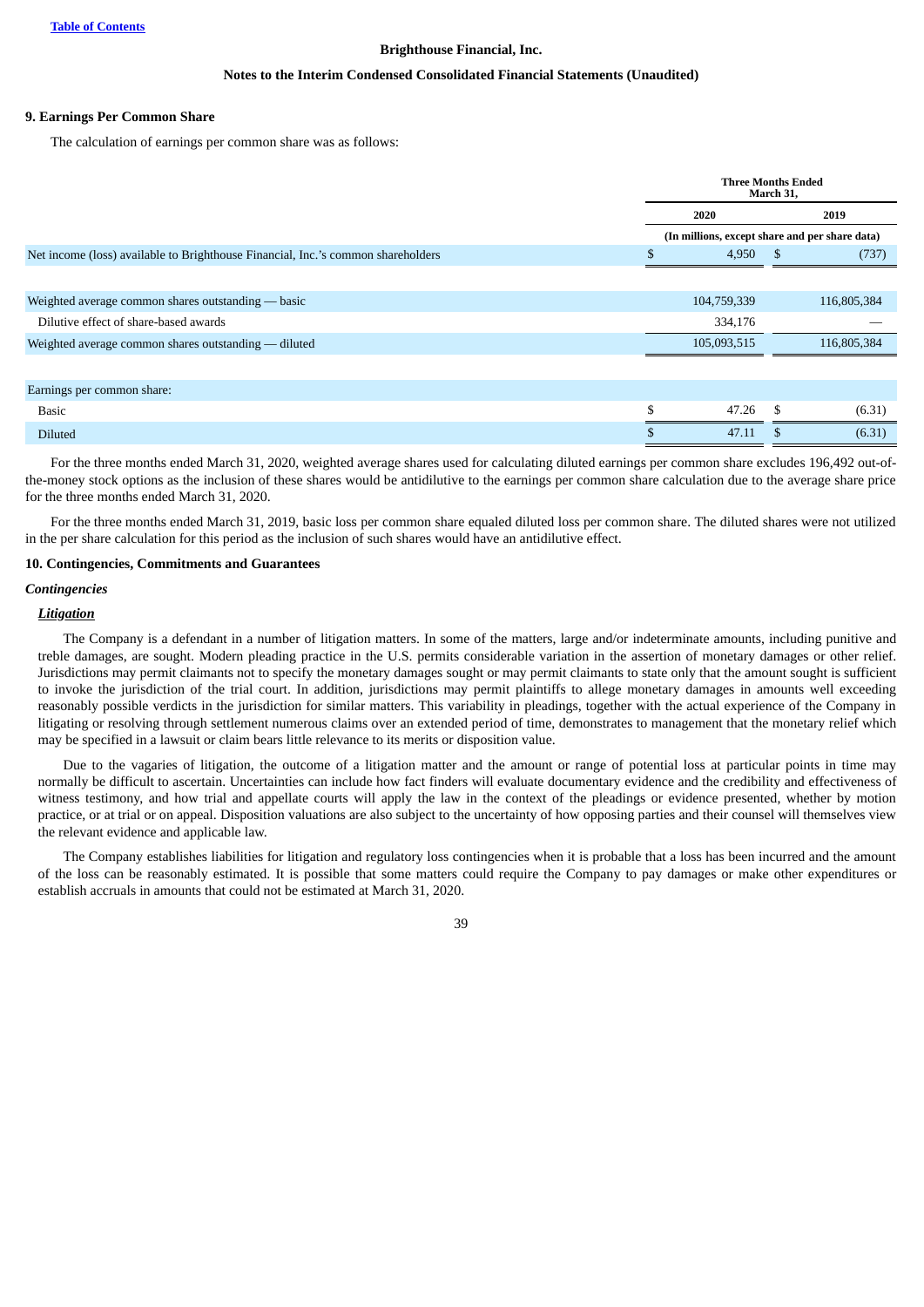## **Notes to the Interim Condensed Consolidated Financial Statements (Unaudited) (continued)**

### **10. Contingencies, Commitments and Guarantees (continued)**

#### *Matters as to Which an Estimate Can Be Made*

For some loss contingency matters, the Company is able to estimate a reasonably possible range of loss. For such matters where a loss is believed to be reasonably possible, but not probable, no accrual has been made. As of March 31, 2020, the Company estimates the aggregate range of reasonably possible losses in excess of amounts accrued for these matters to be \$0 to \$10 million.

#### *Matters as to Which an Estimate Cannot Be Made*

For other matters, the Company is not currently able to estimate the reasonably possible loss or range of loss. The Company is often unable to estimate the possible loss or range of loss until developments in such matters have provided sufficient information to support an assessment of the range of possible loss, such as quantification of a damage demand from plaintiffs, discovery from other parties and investigation of factual allegations, rulings by the court on motions or appeals, analysis by experts, and the progress of settlement negotiations. On a quarterly and annual basis, the Company reviews relevant information with respect to litigation contingencies and updates its accruals, disclosures and estimates of reasonably possible losses or ranges of loss based on such reviews.

#### *Sales Practices Claims*

Over the past several years, the Company has faced claims and regulatory inquiries and investigations, alleging improper marketing or sales of individual life insurance policies, annuities or other products. The Company continues to defend vigorously against the claims in these matters. The Company believes adequate provision has been made in its consolidated financial statements for all probable and reasonably estimable losses for sales practices matters.

#### *Group Annuity Class Action*

Leroy and Geraldine Atkins v. Brighthouse Life Insurance Company, Brighthouse Financial, Inc., et al. (U.S. District Court, District of Nevada, filed November 18, 2019). Plaintiffs have filed a purported class action lawsuit against Brighthouse Life Insurance Company, Brighthouse Financial, Inc., MetLife, Inc. and Metropolitan Life Insurance Company relating to the pension closeout business. Plaintiffs allege that annuity benefits were due but have not been paid. Plaintiffs also allege they were not able to obtain information as to the group annuity contract and the benefit other than what was on a benefit election form. Plaintiffs seek to represent a class of all annuitants and their designated beneficiaries who were due annuity payments pursuant to group annuity contracts purchased from defendants by sponsors of employer provided defined benefit plans. Plaintiffs allege the defendants failed to timely contact, notify and pay overdue annuity benefits and interest to retirees. The complaint alleges breach of contract, breach of the implied covenant of good faith and fair dealing (contract and tort), unjust enrichment, conversion and breach of fiduciary duty. In March 2020, Brighthouse Life Insurance Company and Brighthouse Financial, Inc. filed a joint motion to dismiss. In April 2020, the parties filed a stipulation of dismissal without prejudice.

#### *Summary*

Various litigation, claims and assessments against the Company, in addition to those discussed previously and those otherwise provided for in the Company's consolidated financial statements, have arisen in the course of the Company's business, including, but not limited to, in connection with its activities as an insurer, investor and taxpayer. Further, state insurance regulatory authorities and other federal and state authorities regularly make inquiries and conduct investigations concerning the Company's compliance with applicable insurance and other laws and regulations.

It is not possible to predict the ultimate outcome of all pending investigations and legal proceedings. In some of the matters referred to previously, large and/or indeterminate amounts, including punitive and treble damages, are sought. Although, in light of these considerations, it is possible that an adverse outcome in certain cases could have a material effect upon the Company's financial position, based on information currently known by the Company's management, in its opinion, the outcomes of such pending investigations and legal proceedings are not likely to have such an effect. However, given the large and/or indeterminate amounts sought in certain of these matters and the inherent unpredictability of litigation, it is possible that an adverse outcome in certain matters could, from time to time, have a material effect on the Company's consolidated net income or cash flows in particular quarterly or annual periods.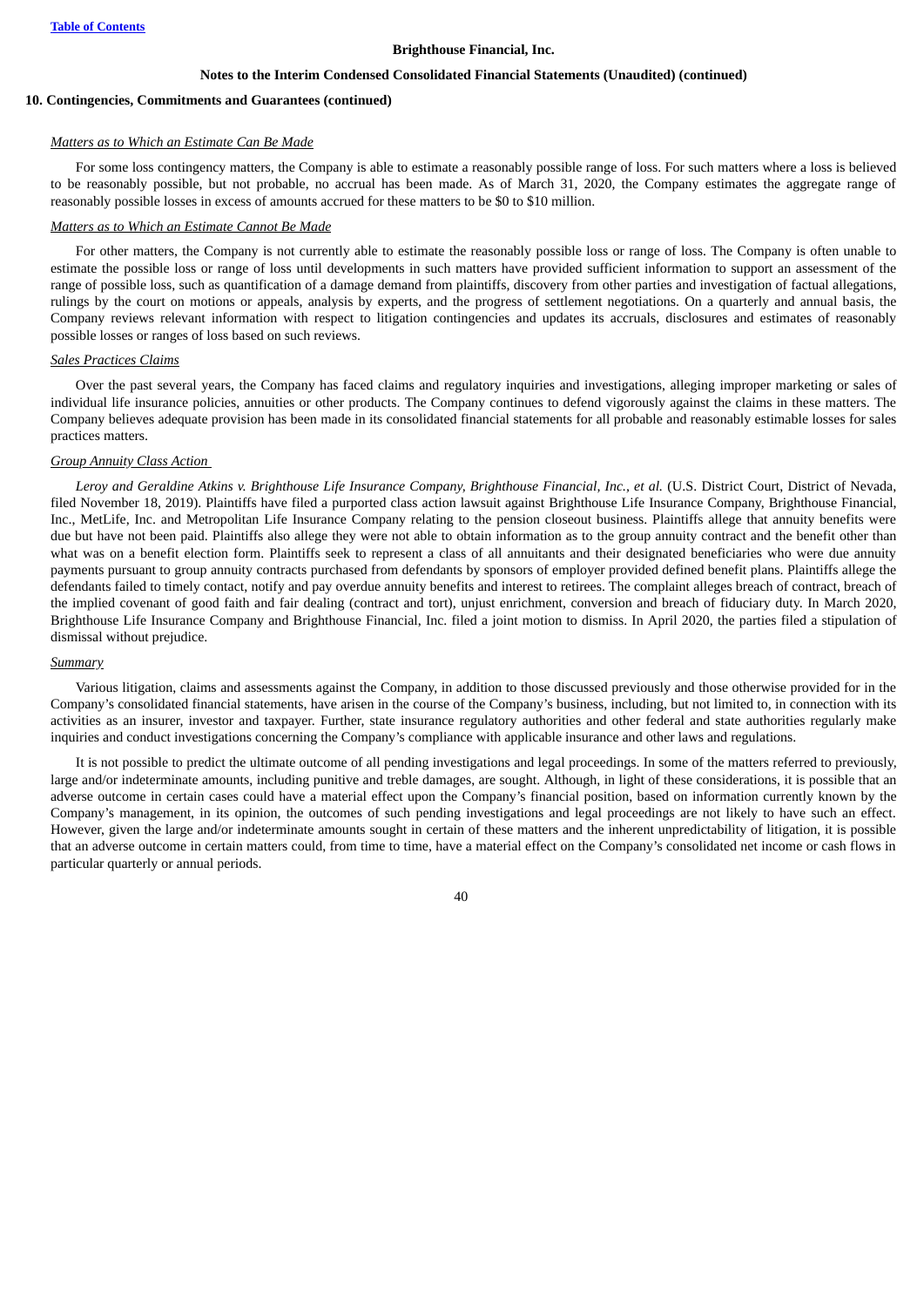### **Notes to the Interim Condensed Consolidated Financial Statements (Unaudited) (continued)**

#### **10. Contingencies, Commitments and Guarantees (continued)**

#### *Other Contingencies*

The Company applies the same standard of recognition for non-litigation loss contingencies when assertions are made involving contract disputes with third-party vendors or with counterparties to contractual arrangements entered into by the Company. In such cases, the Company establishes liabilities when it is probable that a loss has been incurred and the amount of the loss can be reasonably estimated. For some asserted claims, the Company is not currently able to estimate any reasonably possible loss or range of loss associated with such matters, and will be unable to do so until developments have provided sufficient information to support any such assessments. On a quarterly and annual basis, the Company reviews relevant information with respect to non-litigation contingencies and, when applicable, updates its accruals, disclosures and estimates of reasonably possible losses or ranges of loss based on such reviews.

#### *Commitments*

#### *Mortgage Loan Commitments*

The Company commits to lend funds under mortgage loan commitments. The amounts of these mortgage loan commitments were \$325 million and \$206 million at March 31, 2020 and December 31, 2019, respectively.

#### *Commitments to Fund Partnership Investments, Bank Credit Facilities and Private Corporate Bond Investments*

The Company commits to fund partnership investments and to lend funds under bank credit facilities and private corporate bond investments. The amounts of these unfunded commitments were \$1.7 billion and \$1.8 billion at March 31, 2020 and December 31, 2019, respectively.

#### *Guarantees*

In the normal course of its business, the Company has provided certain indemnities, guarantees and commitments to third parties such that it may be required to make payments now or in the future. In the context of acquisition, disposition, investment and other transactions, the Company has provided indemnities and guarantees, including those related to tax, environmental and other specific liabilities and other indemnities and guarantees that are triggered by, among other things, breaches of representations, warranties or covenants provided by the Company. In addition, in the normal course of business, the Company provides indemnifications to counterparties in contracts with triggers similar to the foregoing, as well as for certain other liabilities, such as third-party lawsuits. These obligations are often subject to time limitations that vary in duration, including contractual limitations and those that arise by operation of law, such as applicable statutes of limitation. In some cases, the maximum potential obligation under the indemnities and guarantees is subject to a contractual limitation ranging from less than \$1 million to \$122 million, with a cumulative maximum of \$128 million, while in other cases such limitations are not specified or applicable. Since certain of these obligations are not subject to limitations, the Company does not believe that it is possible to determine the maximum potential amount that could become due under these guarantees in the future. Management believes that it is unlikely the Company will have to make any material payments under these indemnities, guarantees, or commitments.

In addition, the Company indemnifies its directors and officers as provided in its charters and by-laws. Also, the Company indemnifies its agents for liabilities incurred as a result of their representation of the Company's interests. Since these indemnities are generally not subject to limitation with respect to duration or amount, the Company does not believe that it is possible to determine the maximum potential amount that could become due under these indemnities in the future.

The Company's recorded liabilities were \$1 million at both March 31, 2020 and December 31, 2019 for indemnities, guarantees and commitments.

## **11. Subsequent Events**

#### *Common Stock Repurchase Program*

On May 11, 2020, the Company announced that it has temporarily suspended repurchases of its common stock while it continues to evaluate the impacts of the COVID-19 pandemic.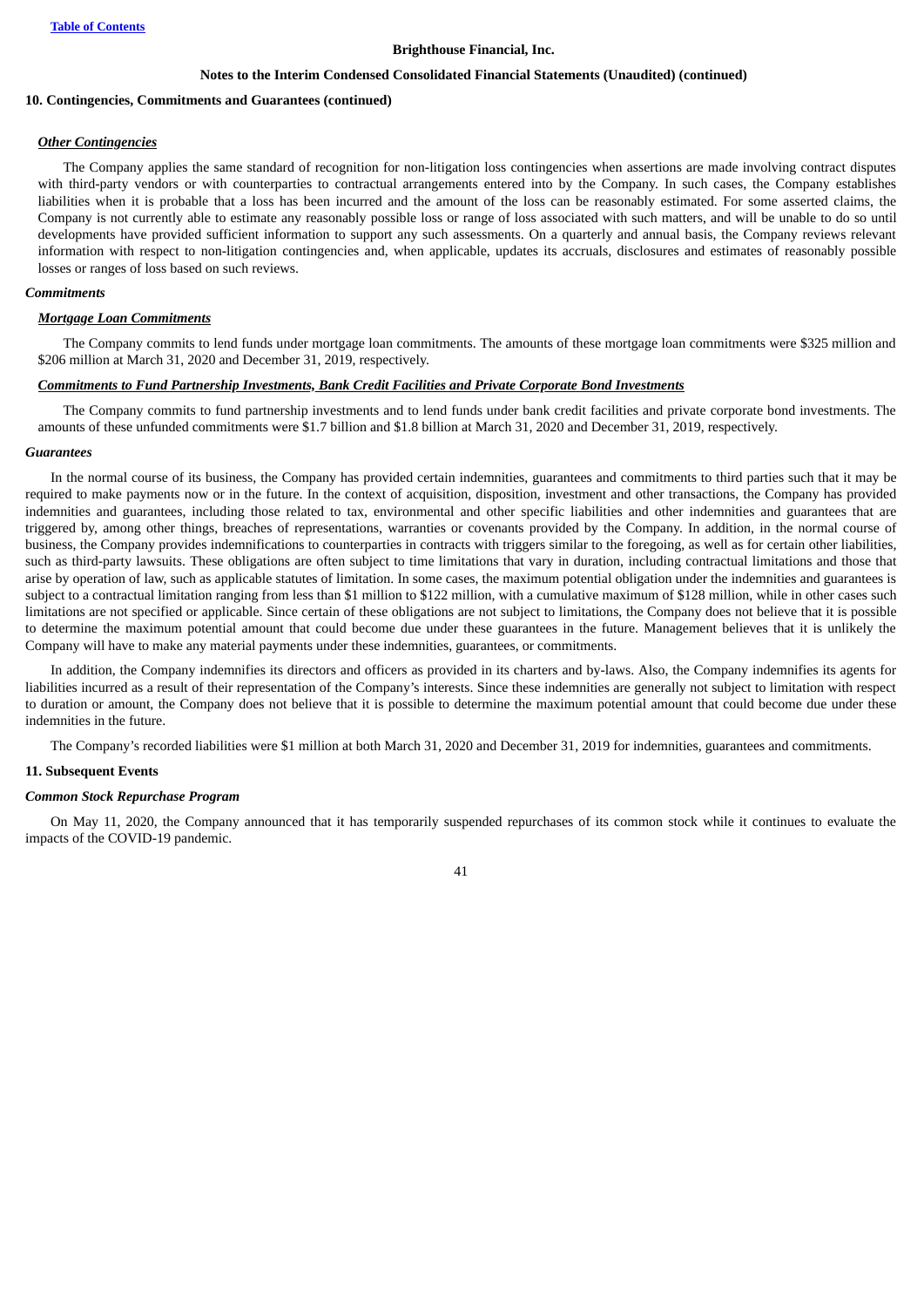# **Item 2. Management's Discussion and Analysis of Financial Condition and Results of Operations**

# **Index to Management's Discussion and Analysis of Financial Condition and Results of Operations**

|                                                  | Page            |
|--------------------------------------------------|-----------------|
| <b>Introduction</b>                              | 43              |
| <b>Executive Summary</b>                         | 43              |
| <b>Industry Trends</b>                           | $\overline{44}$ |
| <b>Summary of Critical Accounting Estimates</b>  | $\overline{46}$ |
| Non-GAAP and Other Financial Disclosures         | $\overline{46}$ |
| <b>Results of Operations</b>                     | $\frac{48}{1}$  |
| <b>Investments</b>                               | 56              |
| <b>Derivatives</b>                               | 66              |
| <b>Off-Balance Sheet Arrangements</b>            | 67              |
| <b>Policyholder Liabilities</b>                  | 67              |
| <b>Liquidity and Capital Resources</b>           | $\overline{21}$ |
| <b>Note Regarding Forward-Looking Statements</b> | <u>79</u>       |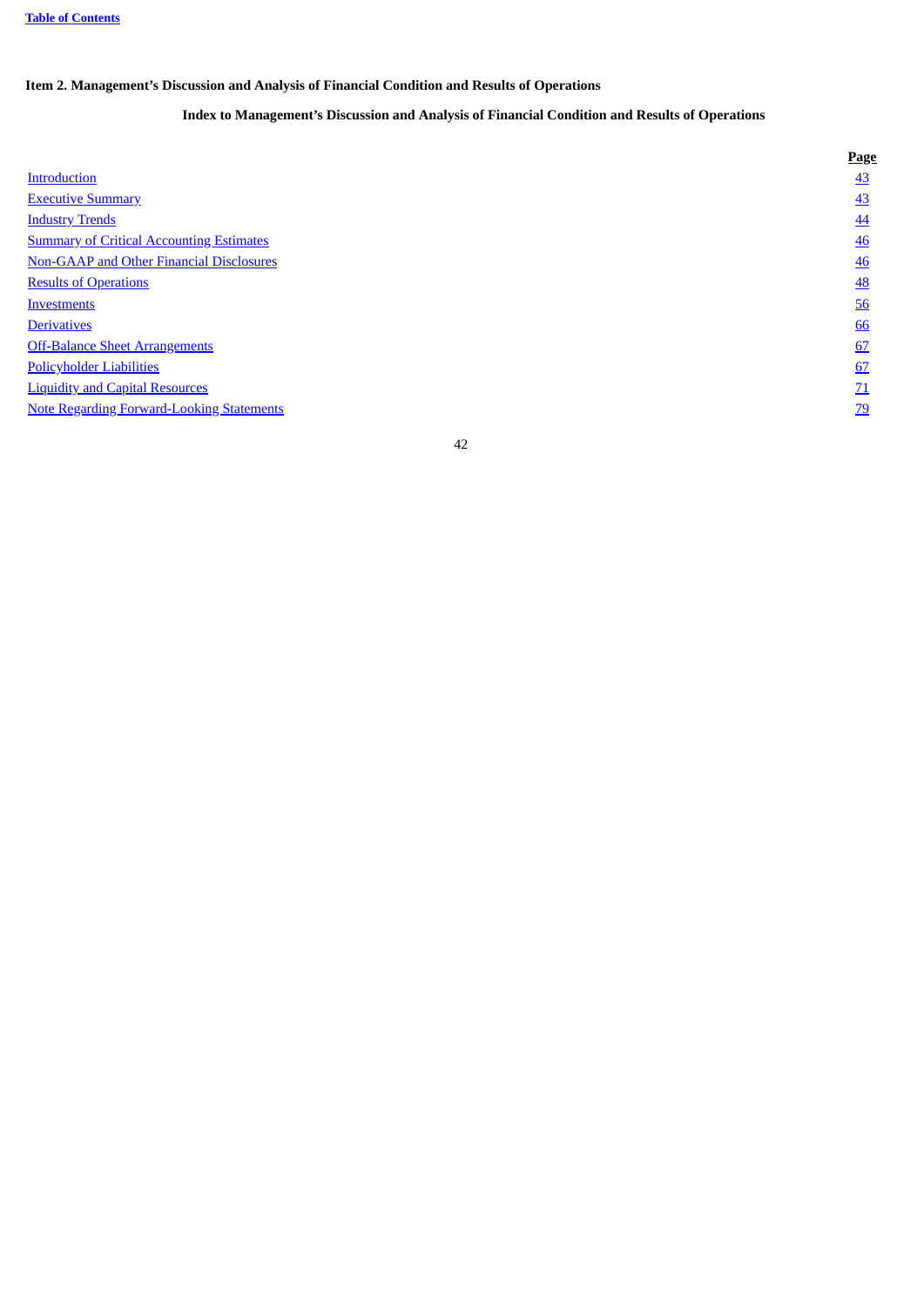#### <span id="page-43-0"></span>**Introduction**

For purposes of this discussion, unless otherwise mentioned or unless the context indicates otherwise, "Brighthouse," "Brighthouse Financial," the "Company," "we," "our" and "us" refer to Brighthouse Financial, Inc. a corporation incorporated in Delaware in 2016, and its subsidiaries. We use the term "BHF" to refer solely to Brighthouse Financial, Inc., and not to any of its subsidiaries. Until August 4, 2017, BHF was a wholly-owned subsidiary of MetLife, Inc. (together with its subsidiaries and affiliates, "MetLife"). Following this summary is a discussion addressing the consolidated results of operations and financial condition of the Company for the periods indicated. This Management's Discussion and Analysis of Financial Condition and Results of Operations should be read in conjunction with (i) the Interim Condensed Consolidated Financial Statements and related notes included elsewhere herein; (ii) our Annual Report on Form 10-K for the year ended December 31, 2019, filed with the U.S. Securities and Exchange Commission ("SEC") on February 26, 2020 (the "2019 Annual Report"); and (iii) our current reports on Form 8-K filed in 2020.

### *Presentation*

Prior to discussing our Results of Operations, we present background information and definitions that we believe are useful to understanding the discussion of our financial results. This information precedes the Results of Operations and is most beneficial when read in the sequence presented. A summary of key informational sections is as follows:

- "Executive Summary" provides information regarding our business, segments and results as discussed in the Results of Operations.
- "Industry Trends" discusses updates and changes to a number of trends and uncertainties included in the 2019 Annual Report that we believe may materially affect our future financial condition, results of operations or cash flows, including from the worldwide pandemic sparked by the novel coronavirus (the "COVID-19 pandemic").
- "Summary of Critical Accounting Estimates" explains the most critical estimates and judgments applied in determining our GAAP results.
- "Non-GAAP and Other Financial Disclosures" defines key financial measures presented in the Results of Operations that are not calculated in accordance with accounting principles generally accepted in the United States of America ("GAAP") but are used by management in evaluating company and segment performance. As described in this section, adjusted earnings is presented by key business activities which are derived from, but different than, the line items presented in the GAAP statement of operations. This section also refers to certain other terms used to describe our insurance business and financial and operating metrics, but is not intended to be exhaustive.

Certain amounts presented in prior periods within the foregoing discussions of our financial results have been reclassified to conform with the current year presentation.

### <span id="page-43-1"></span>**Executive Summary**

We are one of the largest providers of annuity and life insurance products in the United States through multiple independent distribution channels and marketing arrangements with a diverse network of distribution partners.

For operating purposes, we have established three segments: (i) Annuities, (ii) Life and (iii) Run-off, which consists of operations relating to products we are not actively selling and which are separately managed. In addition, we report certain of our results of operations in Corporate & Other.

This Management's Discussion and Analysis of Financial Condition and Results of Operations is intended to help the reader understand the results of operations, financial condition and cash flows of Brighthouse for the periods indicated. See "Management's Discussion and Analysis of Financial Condition and Results of Operations — Executive Summary — Overview," and "Business — Segments and Corporate & Other" included in the 2019 Annual Report along with Note 2 of the Notes to the Interim Condensed Consolidated Financial Statements for further information on our segments and Corporate & Other.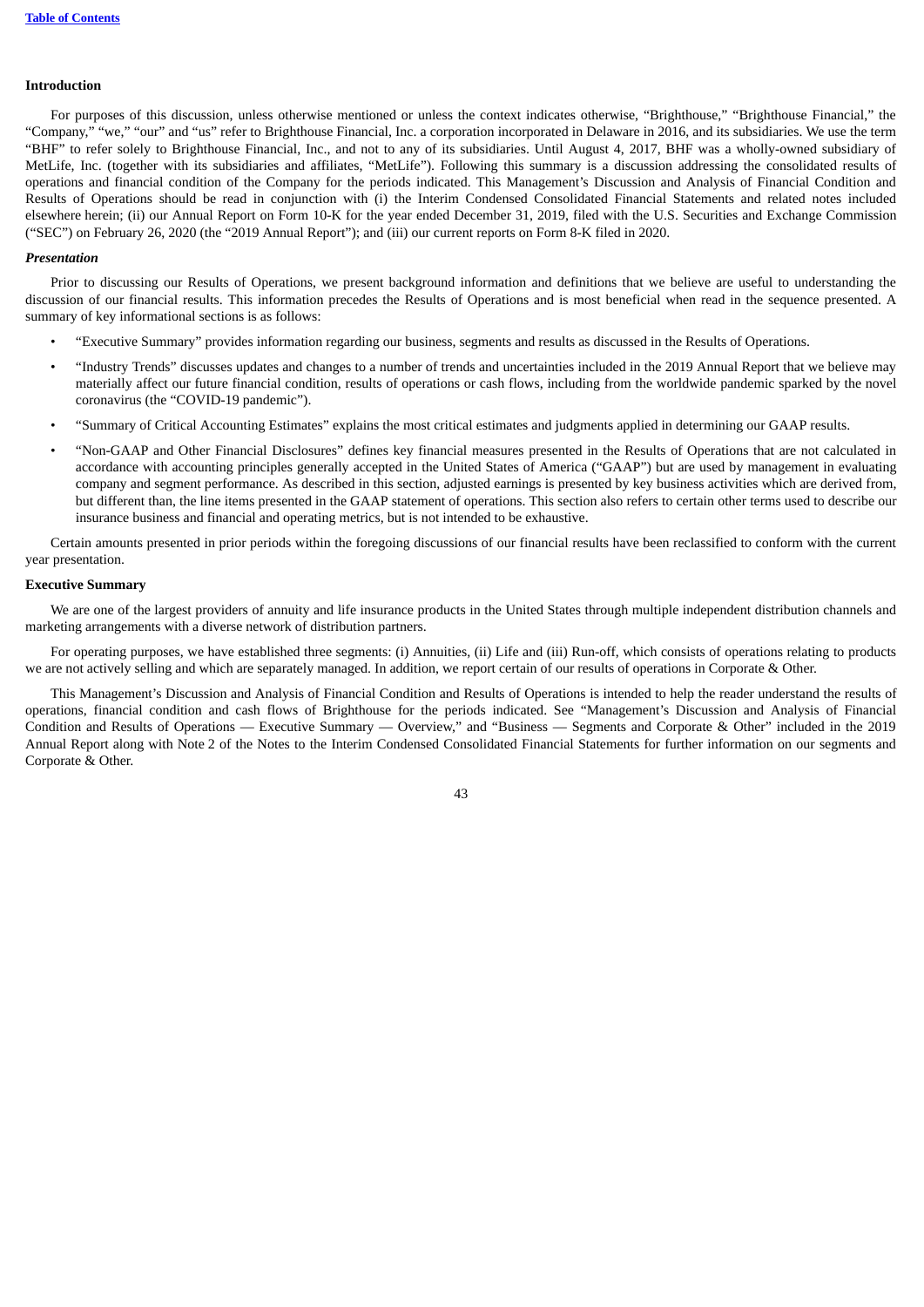Net income (loss) available to shareholders and adjusted earnings, a non-GAAP financial measure, were as follows:

|                                                                                                          | <b>Three Months Ended</b><br>March 31. |       |               |               |    |               |
|----------------------------------------------------------------------------------------------------------|----------------------------------------|-------|---------------|---------------|----|---------------|
|                                                                                                          | 2020                                   |       |               | 2019          |    | <b>Change</b> |
|                                                                                                          |                                        |       |               | (In millions) |    |               |
| Income (loss) available to shareholders before provision for income tax                                  | \$                                     | 6,243 | <sup>\$</sup> | (955)         | \$ | 7,198         |
| Less: Provision for income tax expense (benefit)                                                         |                                        | 1,293 |               | (218)         |    | 1,511         |
| Net income (loss) available to shareholders                                                              |                                        | 4,950 |               | (737)         | -S | 5,687         |
|                                                                                                          |                                        |       |               |               |    |               |
| Pre-tax adjusted earnings, less net income (loss) attributable to noncontrolling interests and preferred |                                        |       |               |               |    |               |
| stock dividends                                                                                          | \$                                     | 244   | \$            | 272           | \$ | (28)          |
| Less: Provision for income tax expense (benefit)                                                         |                                        | 33    |               | 40            |    | (7)           |
| Adjusted earnings                                                                                        |                                        | 211   | ß.            | 232           | S  | (21)          |

For the three months ended March 31, 2020, we had net income available to shareholders of \$5.0 billion and adjusted earnings of \$211 million, compared to a net loss available to shareholders of \$737 million and adjusted earnings of \$232 million, for the three months ended March 31, 2019. Net income for the three months ended March 31, 2020 primarily reflects net favorable changes in the estimated fair value of our derivatives due to market factors. Lower long-term interest rates and lower equity markets resulted in favorable changes to the freestanding derivatives that hedge our variable annuity business, which more than exceeded the unfavorable impact to the embedded derivative liabilities. In addition, the widening of credit spreads resulted in a favorable adjustment for non-performance risk related to the variable annuity embedded derivative liabilities. Lower equity markets favorably impacted the estimated fair value of Shield Level Annuity ("Shield" and "Shield Annuities"), a suite of structured annuities consisting of products marketed under various names, embedded derivative liabilities ("Shield Annuity liabilities"). Lower long-term interest rates also resulted in favorable changes in the estimated fair value of the freestanding interest-rate derivatives that hedge our universal life with secondary guarantees ("ULSG") business.

See "— Non-GAAP and Other Financial Disclosures." For a detailed discussion of our results see "— Results of Operations."

See Note 1 of the Notes to the Interim Condensed Consolidated Financial Statements for information regarding the adoption of new accounting pronouncements in 2020.

### <span id="page-44-0"></span>**Industry Trends**

Throughout this Management's Discussion and Analysis of Financial Condition and Results of Operations, we discuss a number of trends and uncertainties that we believe may materially affect our future financial condition, results of operations or cash flows. Where these trends or uncertainties are specific to a particular aspect of our business, we often include such a discussion under the relevant caption of this Management's Discussion and Analysis of Financial Condition and Results of Operations, as part of our broader analysis of that area of our business. Refer to "Management's Discussion and Analysis of Financial Condition and Results of Operations — Industry Trends and Uncertainties" included in the 2019 Annual Report for a comprehensive discussion of some of the key general trends and uncertainties that have influenced the development of our business and our historical financial performance and that we believe will continue to influence our business and results of operations in the future. In addition, significant changes or updates in certain of these trends and uncertainties are discussed below.

#### *COVID-19 Pandemic*

We are closely monitoring developments related to the COVID-19 pandemic, which has already negatively impacted us, including as discussed below. At this time, it is not possible to estimate the severity or duration of the pandemic, including the severity, duration and frequency of any additional "waves" of the pandemic or the timetable for the development and implementation, and the efficacy, of any therapeutic treatment or vaccine for COVID-19. It is likewise not possible to predict or estimate the longer-term effects of the pandemic, or any actions taken to contain or address the pandemic, on the economy at large and on our business, results of operations, financial condition and prospects, including the impact on our investment portfolio and our ratings, or the need for us in the future to revisit or revise targets previously provided to the markets and/or aspects of our business model. See also "Risk Factors — The ongoing COVID-19 pandemic may materially adversely affect our business, results of operations and financial condition, including capitalization and liquidity."

In March, in response to this extraordinary event, management promptly implemented our business continuity plans, and quickly and successfully shifted all our employees to a work-from-home environment. Our sales and support teams remain fully operational, and we have continued to serve our distribution partners and customers without interruption. Additionally, we are closely monitoring all aspects of our business, including but not limited to, levels of sales and claims activity, policy lapses or surrenders, payments of premiums, sources and uses of liquidity, the valuation of our investments and the performance of our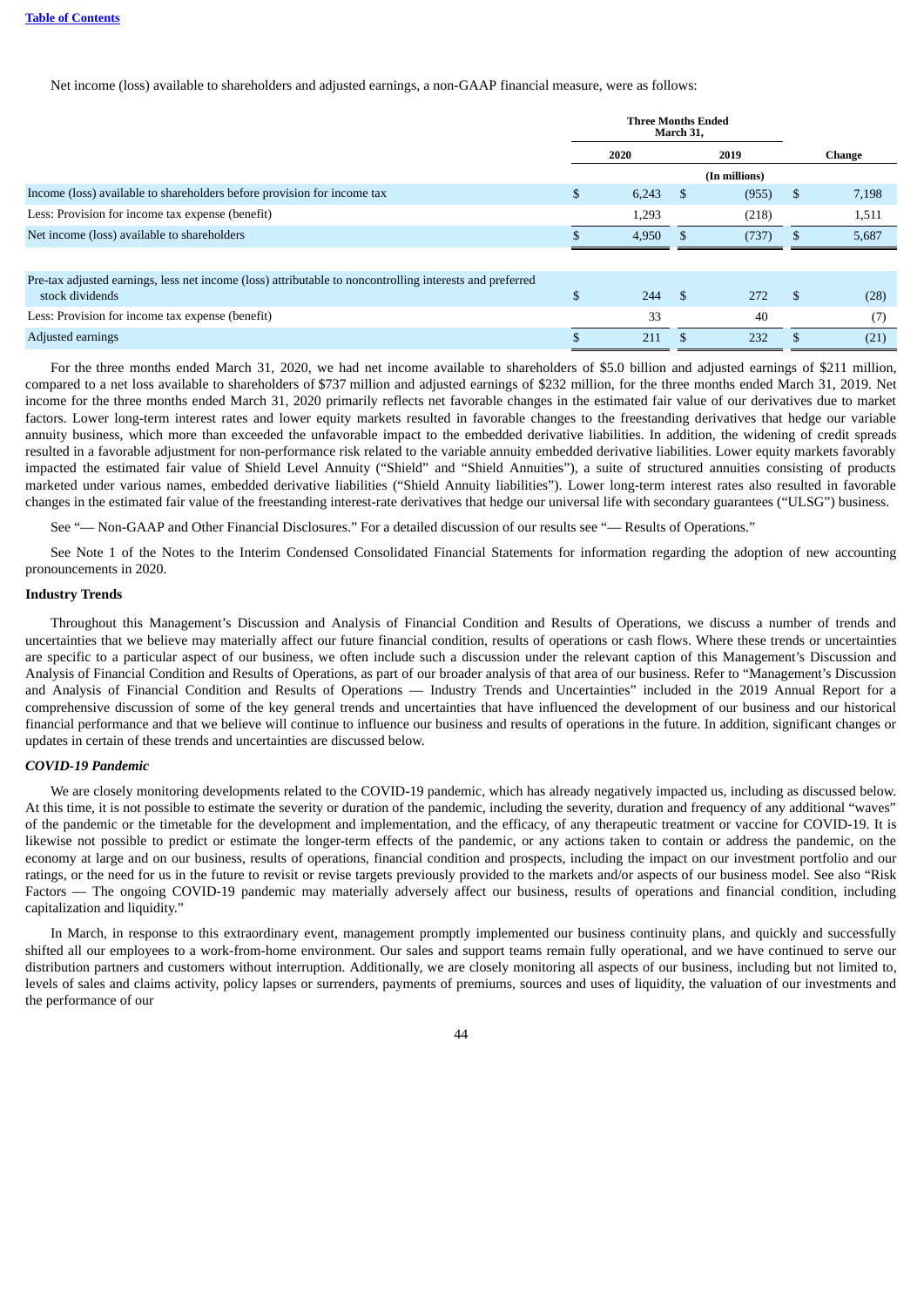derivatives programs. We have observed varying degrees of impact in these areas, and have taken prudent and proportionate measures to address such impacts; however, at this time it is impossible to predict if the COVID-19 pandemic will have a material adverse impact on our business, results of operations or financial condition. We continue to closely monitor this evolving situation as we remain focused on ensuring the health and safety of our employees, on supporting our partners and customers as usual and on mitigating potential adverse impacts to our business.

Increased economic uncertainty and increased unemployment resulting from the economic impacts of the COVID-19 pandemic have also impacted sales of certain of our products and have prompted us to take actions to provide relief to customers affected by adverse circumstances due to the COVID-19 pandemic, as further described in "— Regulatory Developments." While the relief granted to customers to date has not had a material impact on our financial condition or results of operations, it is not possible to estimate the potential impact of any future relief. Circumstances resulting from the COVID-19 pandemic may affect the incidence of claims, utilization of benefits, lapses or surrenders of policies and payments on insurance premiums, any of which could impact future revenues and expenses associated with our products.

Our investment portfolio (and, specifically, the valuations of certain investment assets we hold) has been, and we expect will continue to be, adversely affected as a result of the impact of the COVID-19 pandemic on capital markets and the global economy, as well as uncertainty regarding its duration and outcome. See "— Investments — Current Environment — Selected Sector Investments" and Note 4 of the Notes to the Interim Condensed Consolidated Financial Statements.

Credit rating agencies may continue to review and adjust their ratings for the companies that they rate, including us. The credit rating agencies also evaluate the insurance industry as a whole and may change our credit rating based on their overall view of our industry. For example, Fitch recently revised the rating outlook for BHF and certain of its subsidiaries to negative from stable due to the disruption to economic activity and the financial markets from the COVID-19 pandemic. This action by Fitch followed its revision of the rating outlook on the U.S. life insurance industry to negative. Downgrades in our ratings or changes to our rating outlooks could have a material adverse effect on our results of operations and financial condition, including capitalization and liquidity. There can be no assurance that Fitch will not take further adverse action with respect to our ratings or that other rating agencies will not take similar actions in the future. Each rating should be evaluated independently of any other rating.

### *Regulatory Developments*

Our life insurance companies are regulated primarily at the state level, with some products and services also subject to federal regulation. In addition, BHF and its subsidiaries are subject to regulation under the insurance holding company laws of various U.S. jurisdictions. Furthermore, some of our operations, products and services are subject to the Employee Retirement Income Security Act of 1974, consumer protection laws, securities, broker-dealer and investment advisor regulations, as well as environmental and unclaimed property laws and regulations. See "Business — Regulation," as well as "Risk Factors — Regulatory and Legal Risks" included in our 2019 Annual Report, as amended or supplemented herein.

# *State Insurance Regulatory Actions Related to the COVID-19 Pandemic*

As U.S. states have declared states of emergency, many state insurance regulators have mandated or recommended that insurers implement policies to provide relief to consumers who have been adversely impacted by the COVID-19 pandemic. As a result, we have taken actions to provide relief to our life insurance policyholders, annuitants and other contract holders who have claimed hardship as a result of the COVID-19 pandemic. Such relief may include extending the grace period for payment of insurance premiums, offering additional time to exercise contractual rights or options or extending maturity dates on annuities.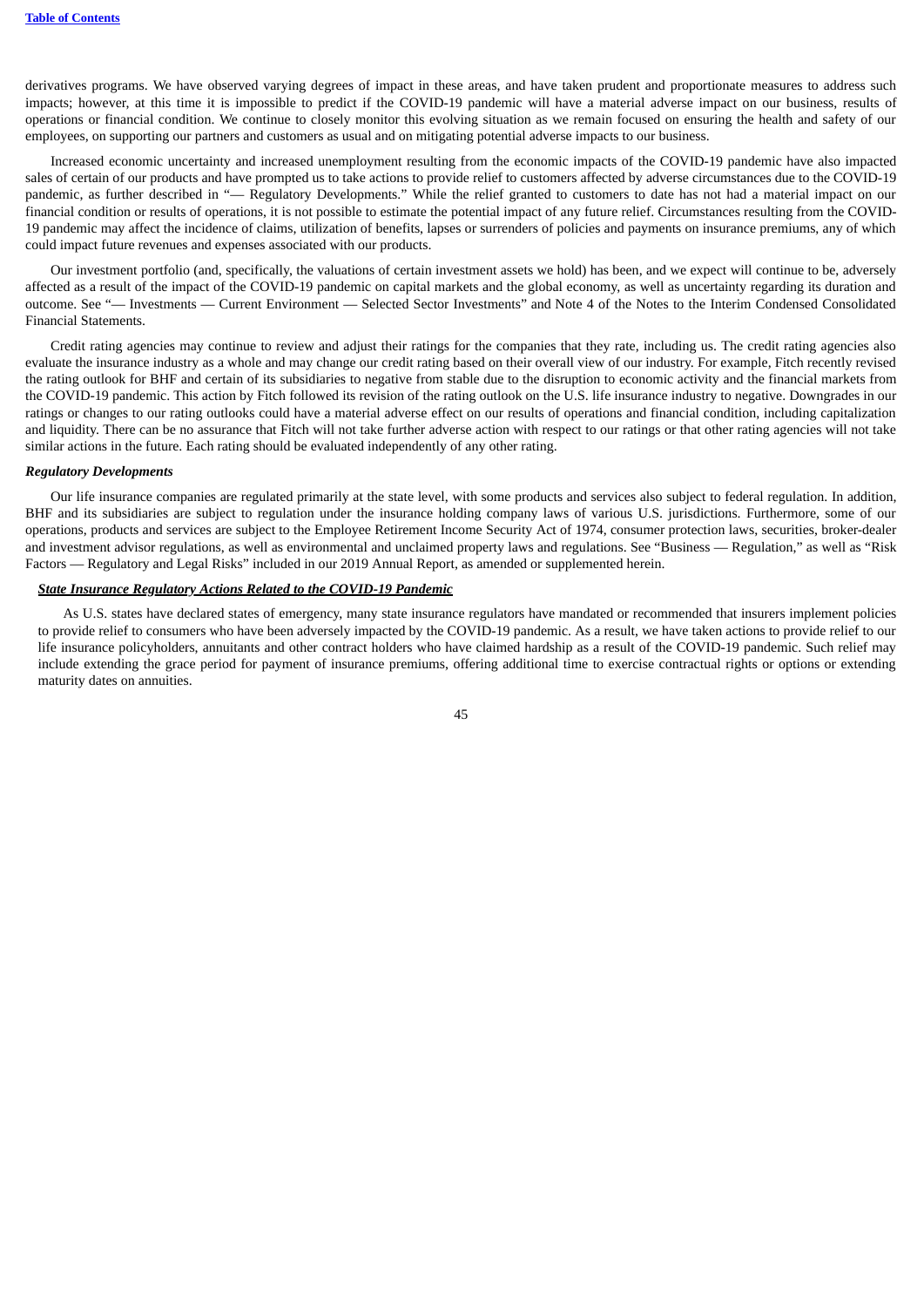# <span id="page-46-0"></span>**Summary of Critical Accounting Estimates**

The preparation of financial statements in conformity with GAAP requires management to adopt accounting policies and make estimates and assumptions that affect amounts reported on the Interim Condensed Consolidated Financial Statements.

The most critical estimates include those used in determining:

- (i) liabilities for future policy benefits;
- (ii) amortization of deferred policy acquisition costs ("DAC");
- (iii) investment credit losses;
- (iv) estimated fair values of freestanding derivatives and the recognition and estimated fair value of embedded derivatives requiring bifurcation; and
- (v) measurement of income taxes and the valuation of deferred tax assets.

In applying our accounting policies, we make subjective and complex judgments that frequently require estimates about matters that are inherently uncertain. Many of these policies, estimates and related judgments are common in the insurance and financial services industries; others are specific to our business and operations. Actual results could differ from these estimates.

The above critical accounting estimates are described in "Management's Discussion and Analysis of Financial Condition and Results of Operations — Summary of Critical Accounting Estimates" and Note 1 of the Notes to the Consolidated Financial Statements included in the 2019 Annual Report.

# <span id="page-46-1"></span>**Non-GAAP and Other Financial Disclosures**

Our definitions of the non-GAAP and other financial measures may differ from those used by other companies.

# *Non-GAAP Financial Disclosures*

# *Adjusted Earnings*

In this report, we present adjusted earnings, which excludes net income (loss) attributable to noncontrolling interests and preferred stock dividends, as a measure of our performance that is not calculated in accordance with GAAP. We believe that this non-GAAP financial measure highlights our results of operations and the underlying profitability drivers of our business, as well as enhances the understanding of our performance by the investor community. However, adjusted earnings should not be viewed as a substitute for net income (loss) available to Brighthouse Financial, Inc.'s common shareholders, which is the most directly comparable financial measure calculated in accordance with GAAP. See "— Results of Operations" for a reconciliation of adjusted earnings to net income (loss) available to Brighthouse Financial, Inc.'s common shareholders.

Adjusted earnings, which may be positive or negative, is used by management to evaluate performance, allocate resources and facilitate comparisons to industry results. This financial measure focuses on our primary businesses principally by excluding the impact of market volatility, which could distort trends.

The following are significant items excluded from total revenues, net of income tax, in calculating adjusted earnings:

- Net investment gains (losses);
- Net derivative gains (losses) except earned income and amortization of premium on derivatives that are hedges of investments or that are used to replicate certain investments, but do not qualify for hedge accounting treatment ("Investment Hedge Adjustments"); and
- Certain variable annuity guaranteed minimum income benefits ("GMIBs") fees ("GMIB Fees").

The following are significant items excluded from total expenses, net of income tax, in calculating adjusted earnings:

- Amounts associated with benefits related to GMIBs ("GMIB Costs");
- Amounts associated with periodic crediting rate adjustments based on the total return of a contractually referenced pool of assets and market value adjustments associated with surrenders or terminations of contracts ("Market Value Adjustments"); and
- Amortization of DAC and value of business acquired ("VOBA") related to (i) net investment gains (losses), (ii) net derivative gains (losses), (iii) GMIB Fees and GMIB Costs and (iv) Market Value Adjustments.

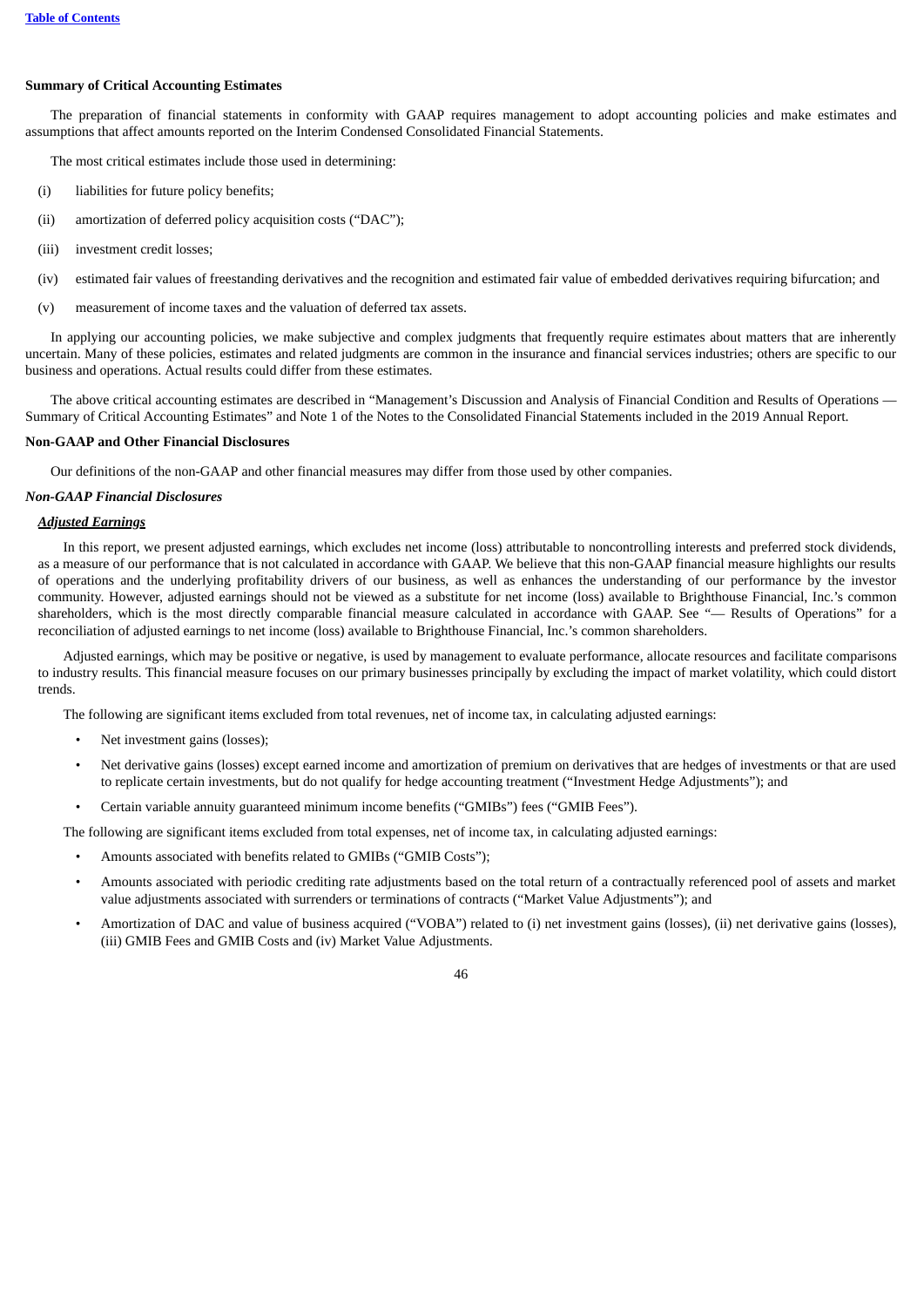The tax impact of the adjustments mentioned is calculated net of the statutory tax rate, which could differ from our effective tax rate.

We present adjusted earnings in a manner consistent with management's view of the primary business activities that drive the profitability of our core businesses. The following table illustrates how each component of adjusted earnings is calculated from the GAAP statement of operations line items:

| <b>Component of Adjusted Earnings</b>           | <b>How Derived from GAAP (1)</b>                                                                                                                                                                                                                                                                                                                    |
|-------------------------------------------------|-----------------------------------------------------------------------------------------------------------------------------------------------------------------------------------------------------------------------------------------------------------------------------------------------------------------------------------------------------|
| (i) Fee income                                  | (i) Universal life and investment-type policy fees (excluding (a) unearned revenue<br>adjustments related to net investment gains (losses) and net derivative gains<br>(losses) and (b) GMIB Fees) plus Other revenues (excluding other revenues<br>associated with related party reinsurance) and amortization of deferred gain on<br>reinsurance. |
| (ii) Net investment spread                      | (ii) Net investment income plus Investment Hedge Adjustments and interest received on<br>ceded fixed annuity reinsurance deposit funds reduced by Interest credited to<br>policyholder account balances and interest on future policy benefits.                                                                                                     |
| (iii) Insurance-related activities              | (iii) Premiums less Policyholder benefits and claims (excluding (a) GMIB Costs, (b)<br>Market Value Adjustments, (c) interest on future policy benefits and (d) amortization<br>of deferred gain on reinsurance) plus the pass through of performance of ceded<br>separate account assets.                                                          |
| (iv) Amortization of DAC and VOBA               | (iv) Amortization of DAC and VOBA (excluding amounts related to (a) net investment<br>gains (losses), (b) net derivative gains (losses), (c) GMIB Fees and GMIB Costs and<br>(d) Market Value Adjustments).                                                                                                                                         |
| (v) Other expenses, net of DAC capitalization   | (v) Other expenses reduced by capitalization of DAC.                                                                                                                                                                                                                                                                                                |
| (vi) Provision for income tax expense (benefit) | (vi) Tax impact of the above items.                                                                                                                                                                                                                                                                                                                 |

#### (1) Italicized items indicate GAAP statement of operations line items.

Consistent with GAAP guidance for segment reporting, adjusted earnings is also our GAAP measure of segment performance. Accordingly, we report adjusted earnings by segment in Note 2 of the Notes to the Interim Condensed Consolidated Financial Statements.

### *Adjusted Net Investment Income*

We present adjusted net investment income, which is not calculated in accordance with GAAP. We present adjusted net investment income to measure our performance for management purposes, and we believe it enhances the understanding of our investment portfolio results. Adjusted net investment income represents net investment income including Investment Hedge Adjustments. For a reconciliation of adjusted net investment income to net investment income, the most directly comparable GAAP measure, see footnote 4 to the summary yield table located in "— Investments — Current Environment — Investment Portfolio Results."

# *Other Financial Disclosures*

Similar to adjusted net investment income, we present net investment income yields as a performance measure we believe enhances the understanding of our investment portfolio results. Net investment income yields are calculated on adjusted net investment income as a percent of average quarterly asset carrying values. Asset carrying values exclude unrealized gains (losses), collateral received in connection with our securities lending program, freestanding derivative assets and collateral received from derivative counterparties.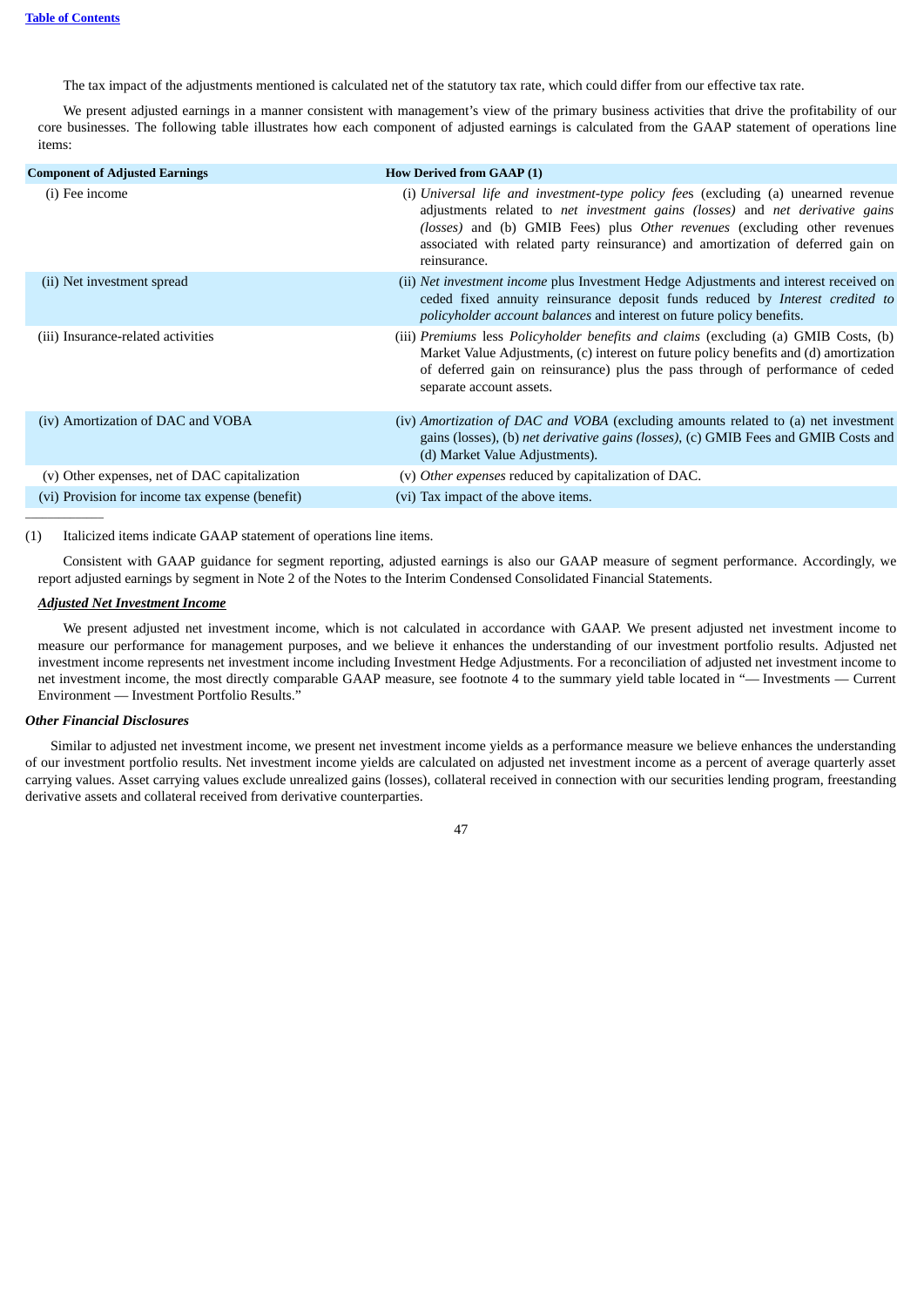# <span id="page-48-0"></span>**Results of Operations**

# *Consolidated Results for the Three Months Ended March 31, 2020 and 2019*

Unless otherwise noted, all amounts in the following discussions of our results of operations are stated before income tax except for adjusted earnings, which are presented net of income tax.

|                                                                                  | <b>Three Months Ended</b><br>March 31, |                |                |  |  |
|----------------------------------------------------------------------------------|----------------------------------------|----------------|----------------|--|--|
|                                                                                  | 2020                                   |                | 2019           |  |  |
| <b>Revenues</b>                                                                  |                                        |                |                |  |  |
| Premiums                                                                         | \$<br>198                              | \$             | 227            |  |  |
| Universal life and investment-type product policy fees                           | 886                                    |                | 875            |  |  |
| Net investment income                                                            | 916                                    |                | 811            |  |  |
| Other revenues                                                                   | 102                                    |                | 92             |  |  |
| Net investment gains (losses)                                                    | (19)                                   |                | (11)           |  |  |
| Net derivative gains (losses)                                                    | 6,902                                  |                | (1, 303)       |  |  |
| <b>Total revenues</b>                                                            | 8,985                                  |                | 691            |  |  |
| <b>Expenses</b>                                                                  |                                        |                |                |  |  |
| Policyholder benefits and claims                                                 | 1,187                                  |                | 772            |  |  |
| Interest credited to policyholder account balances                               | 259                                    |                | 258            |  |  |
| Capitalization of DAC                                                            | (98)                                   |                | (86)           |  |  |
| Amortization of DAC and VOBA                                                     | 770                                    |                | 22             |  |  |
| Interest expense on debt                                                         | 47                                     |                | 47             |  |  |
| Other expenses                                                                   | 568                                    |                | 631            |  |  |
| Total expenses                                                                   | 2,733                                  |                | 1,644          |  |  |
| Income (loss) before provision for income tax                                    | 6,252                                  |                | (953)          |  |  |
| Provision for income tax expense (benefit)                                       | 1,293                                  |                | (218)          |  |  |
| Net income (loss)                                                                | 4,959                                  |                | (735)          |  |  |
| Less: Net income (loss) attributable to noncontrolling interests                 | $\overline{2}$                         |                | $\overline{2}$ |  |  |
| Net income (loss) attributable to Brighthouse Financial, Inc.                    | 4,957                                  |                | (737)          |  |  |
| Less: Preferred stock dividends                                                  | 7                                      |                |                |  |  |
| Net income (loss) available to Brighthouse Financial, Inc.'s common shareholders | \$<br>4,950                            | $\mathfrak{S}$ | (737)          |  |  |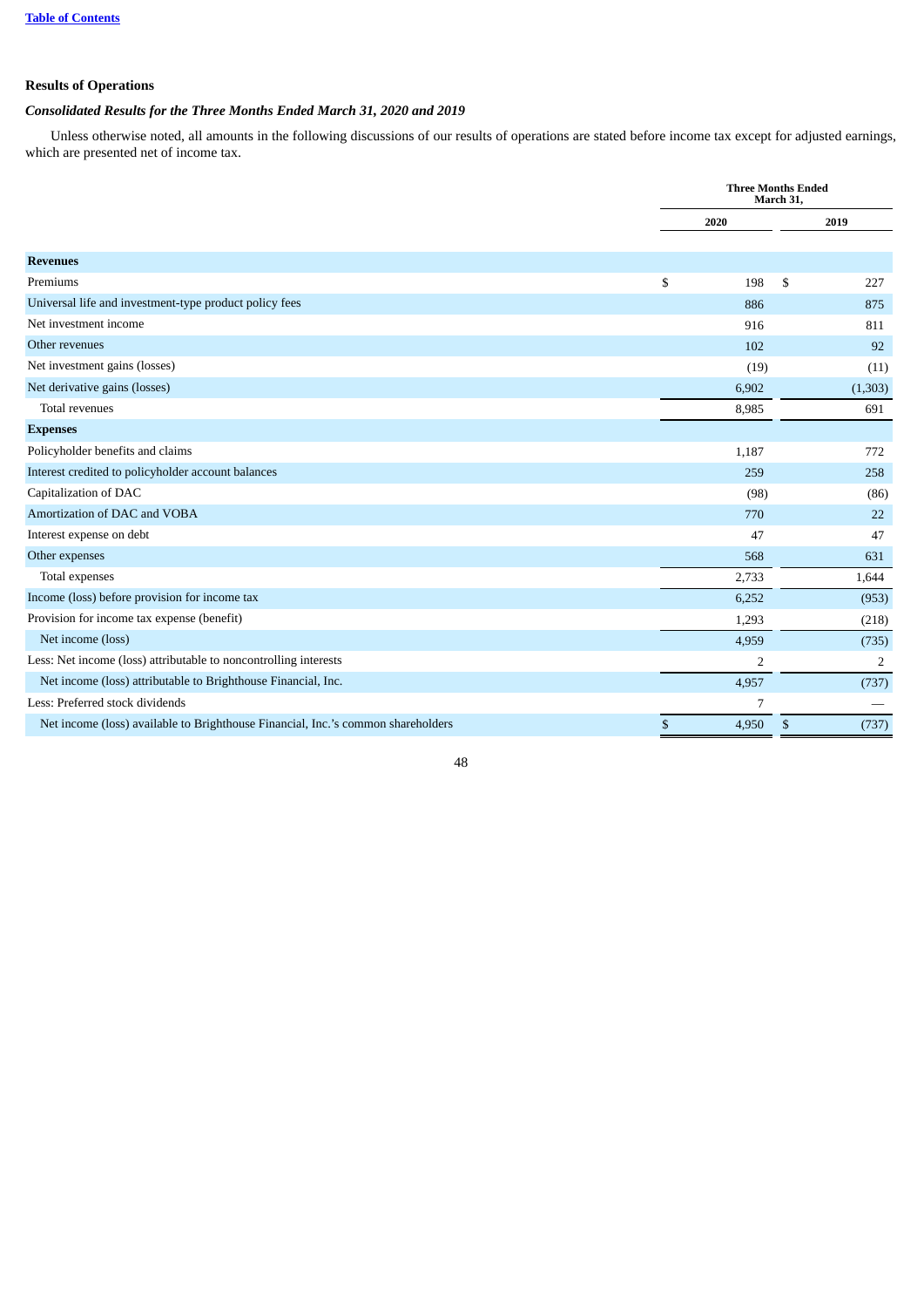The components of net income (loss) available to shareholders were as follows:

|                                                                                                                          |    | <b>Three Months Ended</b> |     |         |
|--------------------------------------------------------------------------------------------------------------------------|----|---------------------------|-----|---------|
|                                                                                                                          |    | 2020                      |     | 2019    |
|                                                                                                                          |    | (In millions)             |     |         |
| <b>GMLB Riders</b>                                                                                                       | \$ | 4,374                     | - 5 | (1,330) |
| Other derivative instruments                                                                                             |    | 1,717                     |     | 136     |
| Net investment gains (losses)                                                                                            |    | (19)                      |     | (11)    |
| Other adjustments                                                                                                        |    | (73)                      |     | (22)    |
| Pre-tax adjusted earnings, less net income (loss) attributable to noncontrolling interests and preferred stock dividends |    | 244                       |     | 272     |
| Income (loss) available to shareholders before provision for income tax                                                  |    | 6,243                     |     | (955)   |
| Provision for income tax expense (benefit)                                                                               |    | 1,293                     |     | (218)   |
| Net income (loss) available to shareholders                                                                              |    | 4,950                     |     | (737)   |

# *Three Months Ended March 31, 2020 Compared with the Three Months Ended March 31, 2019*

Income available to shareholders before provision for income tax was \$6.2 billion (\$5.0 billion, net of income tax), an increase of \$7.2 billion (\$5.7 billion, net of income tax) from a loss before provision for income tax of \$955 million (\$737 million, net of income tax) in the prior period.

The increase in income before provision for income tax was driven by the following key favorable items:

- gains from guaranteed minimum living benefits ("GMLB") riders ("GMLB Riders") in the current period, compared to losses in the prior period, see "— GMLB Riders for the Three Months Ended March 31, 2020 and 2019"; and
- current period gains on interest rate derivatives used to manage interest rate exposure in our ULSG business due to declining long-term interest rates.

The increase in income before provision for income tax was partially offset by the following key unfavorable items:

- higher policyholder benefits and claims, included in other adjustments, resulting from the adjustment for market performance related to participating products in the Run-off segment; and
- lower pre-tax adjusted earnings, discussed in greater detail below.

The provision for income tax in the current period led to an effective tax rate of 21%, compared to 23% in the prior period. Our effective tax rate primarily differs from the statutory tax rate due to the impacts of the dividends received deductions and tax credits.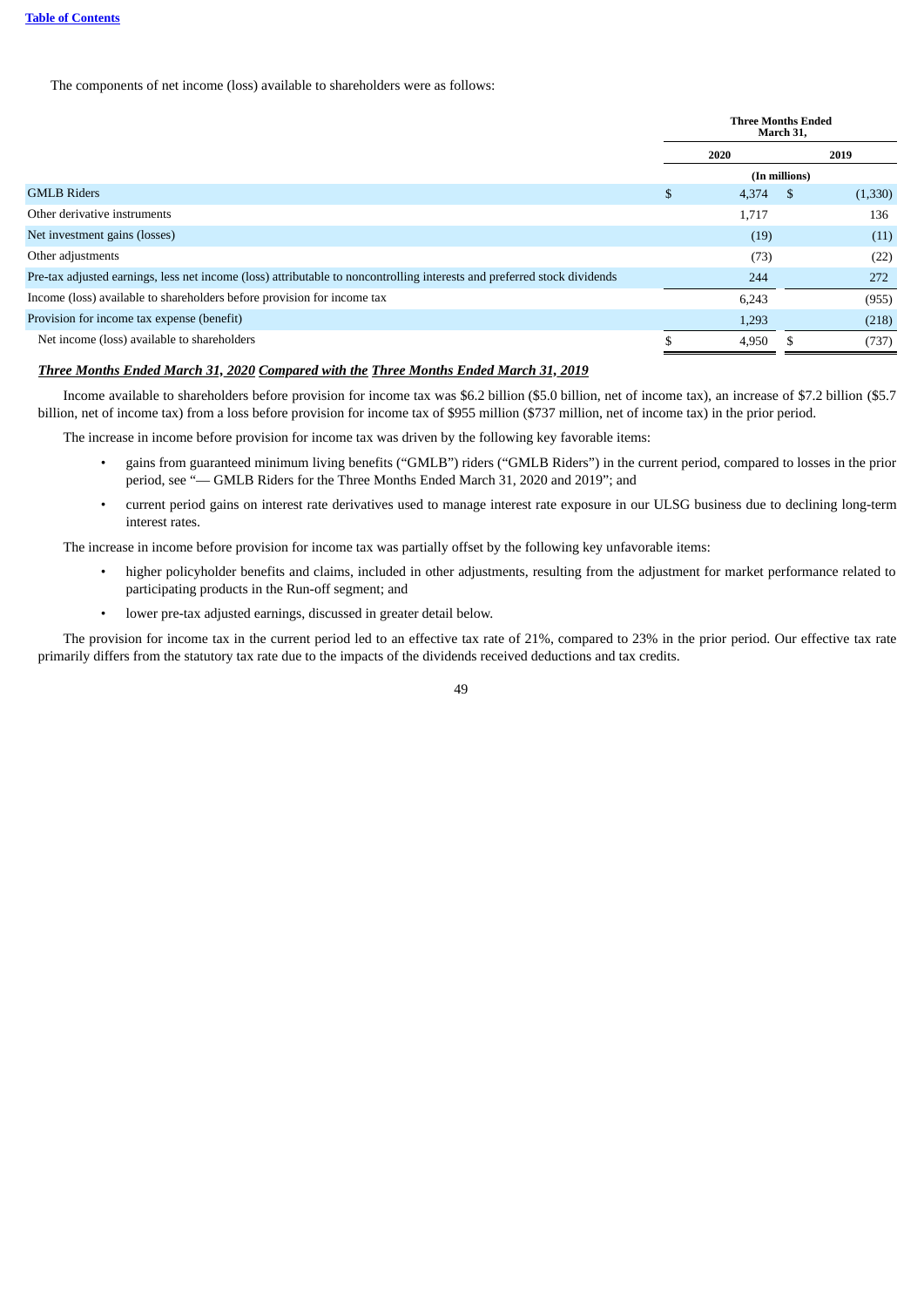# *Reconciliation of Net Income (Loss) Available to Shareholders to Adjusted Earnings*

The reconciliation of net income (loss) available to shareholders to adjusted earnings was as follows:

|                                                                                                                             | Three Months Ended March 31, 2020 |       |      |                |                |               |                      |            |    |              |
|-----------------------------------------------------------------------------------------------------------------------------|-----------------------------------|-------|------|----------------|----------------|---------------|----------------------|------------|----|--------------|
|                                                                                                                             | <b>Annuities</b>                  |       | Life |                | <b>Run-off</b> |               | Corporate &<br>Other |            |    | <b>Total</b> |
|                                                                                                                             |                                   |       |      |                |                | (In millions) |                      |            |    |              |
| Net income (loss) available to shareholders                                                                                 | \$                                | 4,721 | \$   | 34             | \$             | 1,025         | S                    | $(830)$ \$ |    | 4,950        |
| Add: Provision for income tax expense (benefit)                                                                             |                                   | 73    |      | $\overline{2}$ |                | 487           |                      | 731        |    | 1,293        |
| Income (loss) available to shareholders before provision for income tax                                                     |                                   | 4,794 |      | 36             |                | 1,512         |                      | (99)       |    | 6,243        |
| Less: GMLB Riders                                                                                                           |                                   | 4,374 |      |                |                |               |                      |            |    | 4,374        |
| Less: Other derivative instruments                                                                                          |                                   | 72    |      | 17             |                | 1,631         |                      | (3)        |    | 1,717        |
| Less: Net investment gains (losses)                                                                                         |                                   | (11)  |      | 5              |                | 15            |                      | (28)       |    | (19)         |
| Less: Other adjustments                                                                                                     |                                   | (30)  |      | ш              |                | (44)          |                      |            |    | (73)         |
| Pre-tax adjusted earnings, less net income (loss) attributable to noncontrolling<br>interests and preferred stock dividends |                                   | 389   |      | 13             |                | (90)          |                      | (68)       |    | 244          |
| Less: Provision for income tax expense (benefit)                                                                            |                                   | 73    |      | $\overline{2}$ |                | (20)          |                      | (22)       |    | 33           |
| Adjusted earnings                                                                                                           |                                   | 316   | S    | 11             | -S             | (70)          | S                    | (46)       | S. | 211          |

|                                                                                                                             |                  |               |      |                | Three Months Ended March 31, 2019 |    |                      |             |
|-----------------------------------------------------------------------------------------------------------------------------|------------------|---------------|------|----------------|-----------------------------------|----|----------------------|-------------|
|                                                                                                                             | <b>Annuities</b> | Life          |      | <b>Run-off</b> |                                   |    | Corporate &<br>Other | Total       |
|                                                                                                                             |                  |               |      |                | (In millions)                     |    |                      |             |
| Net income (loss) available to shareholders                                                                                 | \$<br>(1,051)    | <sup>\$</sup> | 16   | \$             | 258                               | -S | 40                   | \$<br>(737) |
| Add: Provision for income tax expense (benefit)                                                                             | 55               |               | 6    |                | (148)                             |    | (131)                | (218)       |
| Income (loss) available to shareholders before provision for income tax                                                     | (996)            |               | 22   |                | 110                               |    | (91)                 | (955)       |
| Less: GMLB Riders                                                                                                           | (1,330)          |               |      |                |                                   |    |                      | (1,330)     |
| Less: Other derivative instruments                                                                                          | (32)             |               | 10   |                | 158                               |    |                      | 136         |
| Less: Net investment gains (losses)                                                                                         | 4                |               | (19) |                | 21                                |    | (17)                 | (11)        |
| Less: Other adjustments                                                                                                     |                  |               |      |                | (23)                              |    |                      | (22)        |
| Pre-tax adjusted earnings, less net income (loss) attributable to noncontrolling<br>interests and preferred stock dividends | 361              |               | 31   |                | (46)                              |    | (74)                 | 272         |
| Less: Provision for income tax expense (benefit)                                                                            | 66               |               | 6    |                | (10)                              |    | (22)                 | 40          |
| Adjusted earnings                                                                                                           | 295              |               | 25   | \$.            | (36)                              |    | (52)                 | 232         |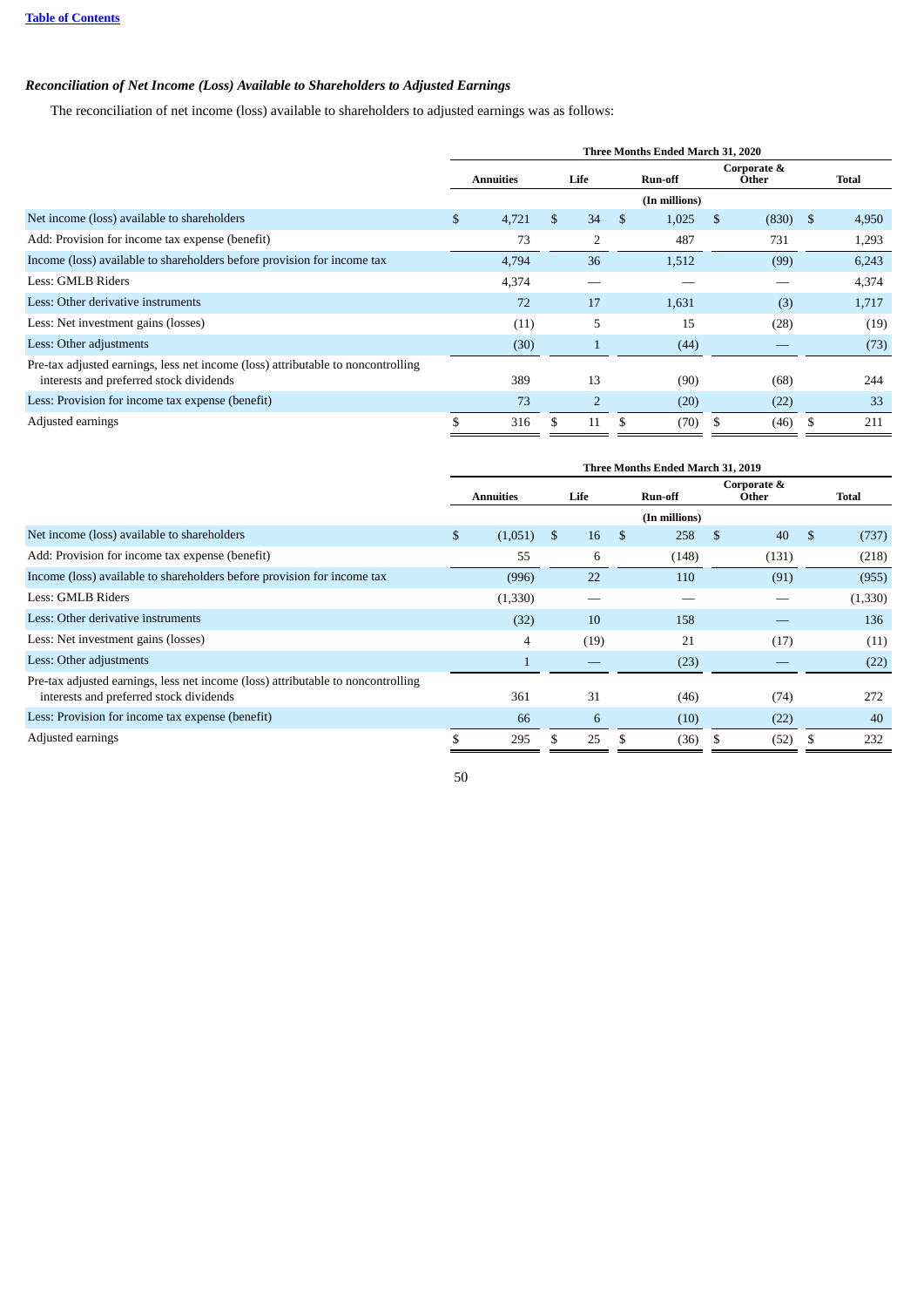## *Consolidated Results for the Three Months Ended March 31, 2020 and 2019 — Adjusted Earnings*

The components of adjusted earnings were as follows:

|                                                                                                                          |    | <b>Three Months Ended</b><br>March 31, |      |       |
|--------------------------------------------------------------------------------------------------------------------------|----|----------------------------------------|------|-------|
|                                                                                                                          |    | 2020                                   |      | 2019  |
|                                                                                                                          |    | (In millions)                          |      |       |
| Fee income                                                                                                               | \$ | 922                                    | - \$ | 901   |
| Net investment spread                                                                                                    |    | 441                                    |      | 335   |
| Insurance-related activities                                                                                             |    | (494)                                  |      | (273) |
| Amortization of DAC and VOBA                                                                                             |    | (99)                                   |      | (97)  |
| Other expenses, net of DAC capitalization                                                                                |    | (517)                                  |      | (592) |
| Less: Net income (loss) attributable to noncontrolling interests and preferred stock dividends                           |    | 9                                      |      | 2     |
| Pre-tax adjusted earnings, less net income (loss) attributable to noncontrolling interests and preferred stock dividends |    | 244                                    |      | 272   |
| Provision for income tax expense (benefit)                                                                               |    | 33                                     |      | 40    |
| Adjusted earnings                                                                                                        |    | 211                                    |      | 232   |

## *Three Months Ended March 31, 2020 Compared with the Three Months Ended March 31, 2019*

Adjusted earnings were \$211 million, a decrease of \$21 million.

Key net unfavorable impacts were:

- higher costs associated with insurance-related activities due to:
	- an increase in guaranteed minimum death benefits ("GMDB") liability balances resulting from unfavorable equity market performance; and
	- unfavorable underwriting margin in our Life and Run-off segments.

# Key favorable impacts were:

- higher net investment spread reflecting:
	- higher net investment income from higher returns on other limited partnerships for the comparative measurement period; and
	- higher average invested assets resulting from positive net flows in the general account;

partially offset by

- lower investment yields on the fixed income portfolio, as proceeds from maturing investments and growth in the investment portfolio were invested at lower yields than the portfolio average;
- lower other expenses due to:
	- lower deferred compensation expense driven by the decline in equity markets; and
	- lower establishment costs in the current period related to planned technology expenses;
- higher fee income due to:
	- higher unearned revenue amortization in the current period in our Life segment from lower separate account growth; and
	- a net reinsurance benefit in the current period as a result of a decline in the underlying market conditions in our Annuity segment;
	- partially offset by
		- lower retained fees in our Run-off segment driven by the aging in-force and lower average balances.

The provision for income tax in the current period led to an effective tax rate of 14%, compared to 15% in the prior period. Our effective tax rate primarily differs from the statutory tax rate due to the impacts of the dividends received deductions and tax credits.

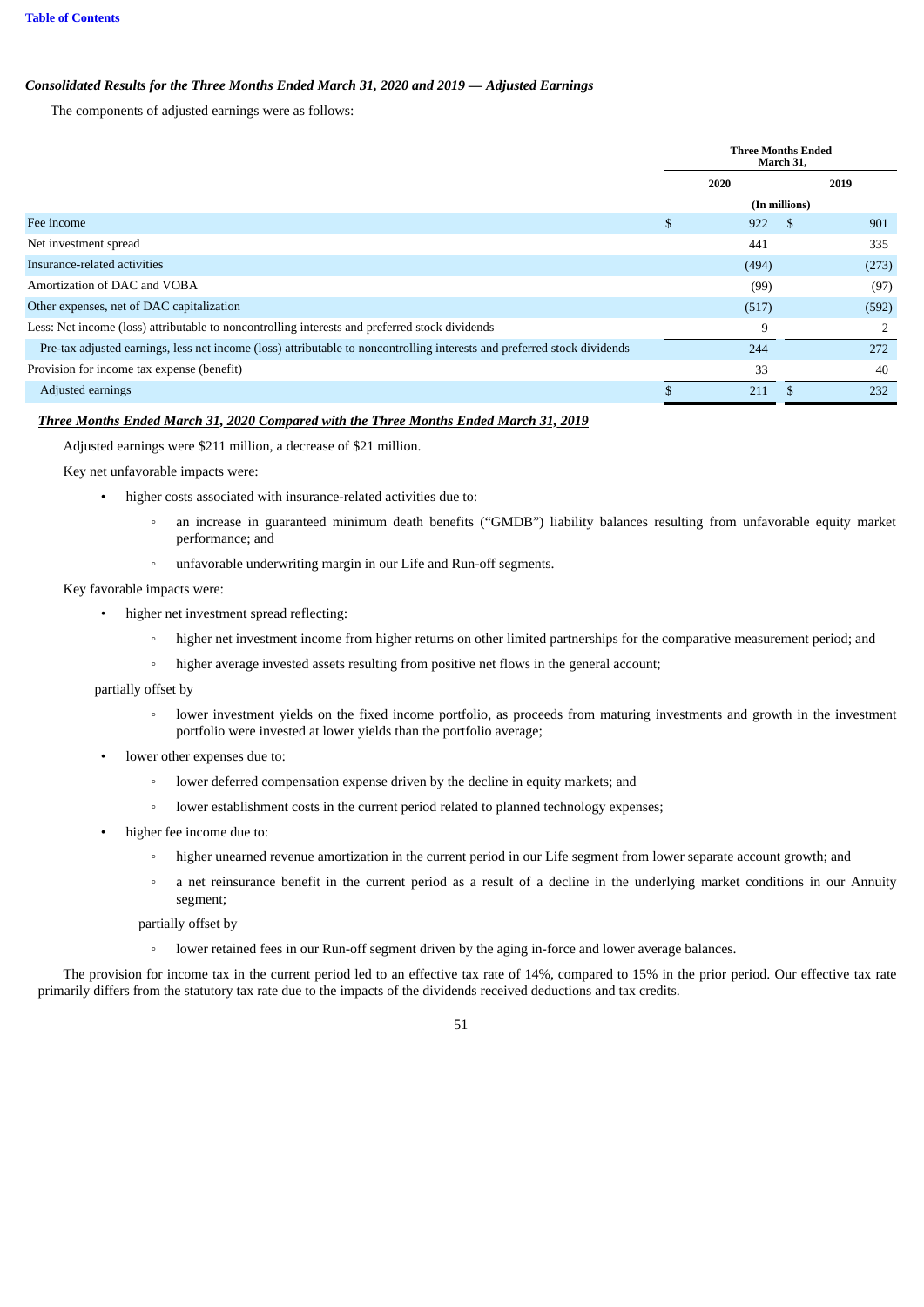# Segments and Corporate & Other Results for the Three Months Ended March 31, 2020 and 2019 - Adjusted Earnings

### *Annuities*

The components of adjusted earnings for our Annuities segment were as follows:

|                                            |   | <b>Three Months Ended</b><br>March 31, |               |       |  |  |  |
|--------------------------------------------|---|----------------------------------------|---------------|-------|--|--|--|
|                                            |   | 2020                                   |               | 2019  |  |  |  |
|                                            |   |                                        | (In millions) |       |  |  |  |
| Fee income                                 | ъ | 656                                    | \$            | 638   |  |  |  |
| Net investment spread                      |   | 262                                    |               | 241   |  |  |  |
| Insurance-related activities               |   | (126)                                  |               | (42)  |  |  |  |
| Amortization of DAC and VOBA               |   | (38)                                   |               | (82)  |  |  |  |
| Other expenses, net of DAC capitalization  |   | (365)                                  |               | (394) |  |  |  |
| Pre-tax adjusted earnings                  |   | 389                                    |               | 361   |  |  |  |
| Provision for income tax expense (benefit) |   | 73                                     |               | 66    |  |  |  |
| Adjusted earnings                          |   | 316                                    | \$            | 295   |  |  |  |

A significant portion of our adjusted earnings is driven by separate account balances related to our variable annuity business. Most directly, these balances determine asset-based fee income, but they also impact DAC amortization and asset-based commissions. The changes in our variable annuities separate account balances are presented in the table below. Variable annuities separate account balances decreased for the three months ended March 31, 2020. The decrease was primarily driven by lower equity market performance and negative net flows.

|                                         | <b>March 31, 2020</b> |
|-----------------------------------------|-----------------------|
|                                         | (In millions)         |
| Balance, beginning of period            | \$<br>99,498          |
| Deposits                                | 412                   |
| Withdrawals, surrenders and benefits    | (2,364)               |
| Net flows                               | (1,952)               |
| Investment performance                  | (14, 131)             |
| Policy charges                          | (569)                 |
| Net transfers from (to) general account | (198)                 |
| Balance, end of period                  | 82,648                |
|                                         |                       |
| Average balance                         | 94,302                |

# *Three Months Ended March 31, 2020 Compared with the Three Months Ended March 31, 2019*

Adjusted earnings were \$316 million for the current period, an increase of \$21 million.

Key favorable impacts were:

- lower amortization of DAC and VOBA driven by the net reduction of future gross profits from the decline in equity markets;
- lower deferred compensation expense driven by the decline in equity markets;
- higher net investment spread driven by:
	- higher average invested assets resulting from positive net flows in the general account; and

◦ higher net investment income from higher returns on other limited partnerships for the comparative measurement period; partially offset by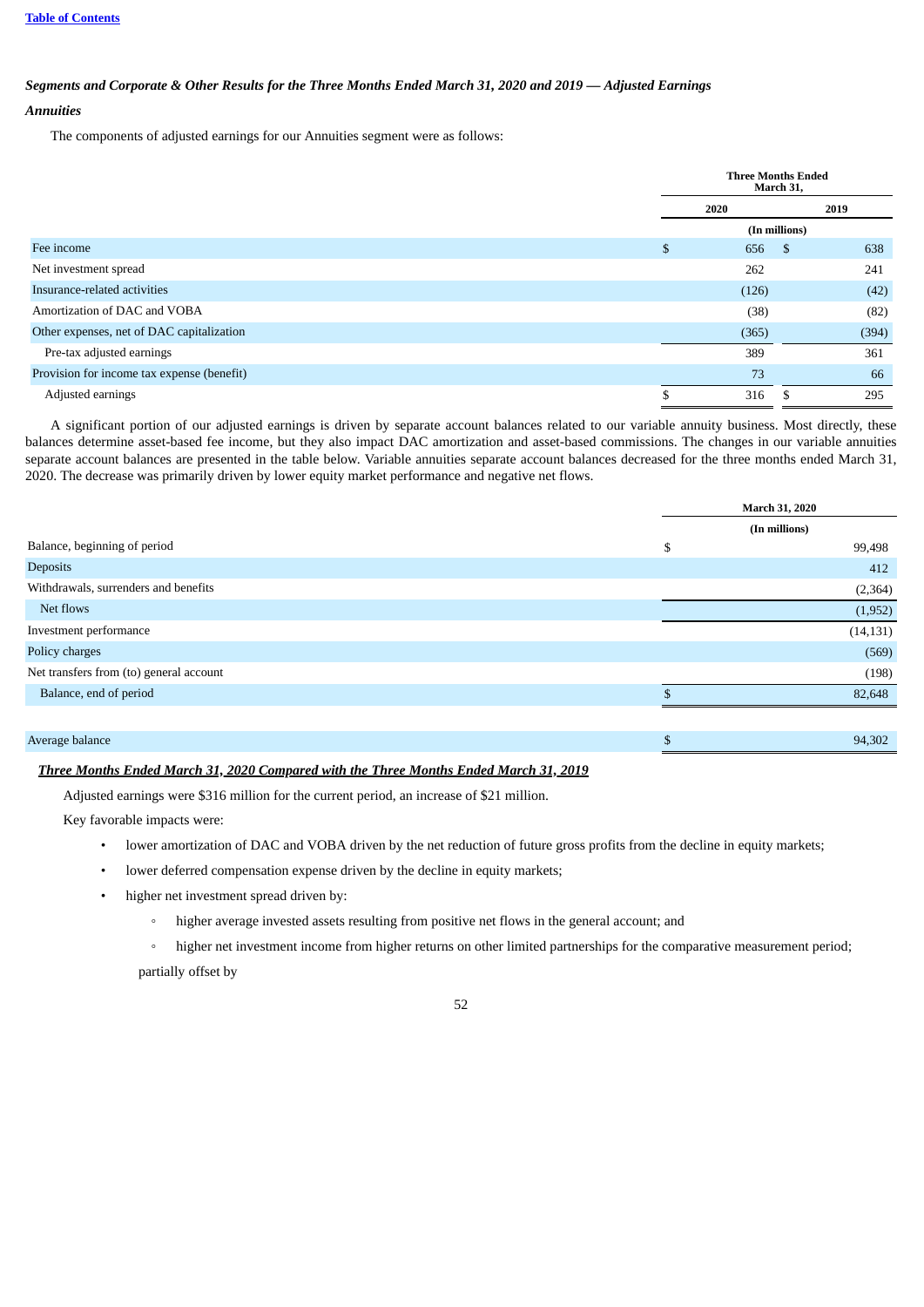- lower investment yields on the fixed income portfolio, as proceeds from maturing investments and growth in the investment portfolio were invested at lower yields than the portfolio average; and
- higher fee income driven by a net reinsurance benefit in the current period as a result of a decline in the underlying market conditions.

The increase in adjusted earnings was partially offset by higher costs associated with insurance-related activities due to an increase in GMDB liabilities resulting from unfavorable equity market performance in the current period, net of lower income annuity benefit payments.

The provision for income tax in the current period led to an effective tax rate of 19%, compared to 18% in the prior period. Our effective tax rate primarily differs from the statutory tax rate due to the impacts of the dividends received deductions.

## *Life*

The components of adjusted earnings for our Life segment were as follows:

|                                            | <b>Three Months Ended</b><br>March 31, |               |      |  |  |  |  |
|--------------------------------------------|----------------------------------------|---------------|------|--|--|--|--|
|                                            | 2020                                   |               | 2019 |  |  |  |  |
|                                            |                                        | (In millions) |      |  |  |  |  |
| Fee income                                 | \$<br>97                               | \$            | 61   |  |  |  |  |
| Net investment spread                      | 59                                     |               | 42   |  |  |  |  |
| Insurance-related activities               | (66)                                   |               | (6)  |  |  |  |  |
| Amortization of DAC and VOBA               | (58)                                   |               | (11) |  |  |  |  |
| Other expenses, net of DAC capitalization  | (19)                                   |               | (55) |  |  |  |  |
| Pre-tax adjusted earnings                  | 13                                     |               | 31   |  |  |  |  |
| Provision for income tax expense (benefit) | $\overline{2}$                         |               | 6    |  |  |  |  |
| Adjusted earnings                          | 11                                     |               | 25   |  |  |  |  |

# *Three Months Ended March 31, 2020 Compared with the Three Months Ended March 31, 2019*

Adjusted earnings were \$11 million for the current period, a decrease of \$14 million.

Key net unfavorable impacts were:

- higher costs associated with insurance-related activities due to lower underwriting margin driven by higher paid claims, net of reinsurance, in the current period; and
- higher amortization of DAC and VOBA reflecting the impact on gross profits from lower separate account returns.

Key net favorable impacts were:

- higher fee income due to higher unearned revenue amortization in the current period from lower separate account growth;
- lower deferred compensation expense driven by the decline in equity markets; and
- higher net investment spread from higher returns on other limited partnerships for the comparative measurement period.

The provision for income tax led to an effective tax rate of 15%, compared to 19% in the prior period. Our effective tax rate primarily differs from the statutory tax rate due to the impacts of the dividends received deductions.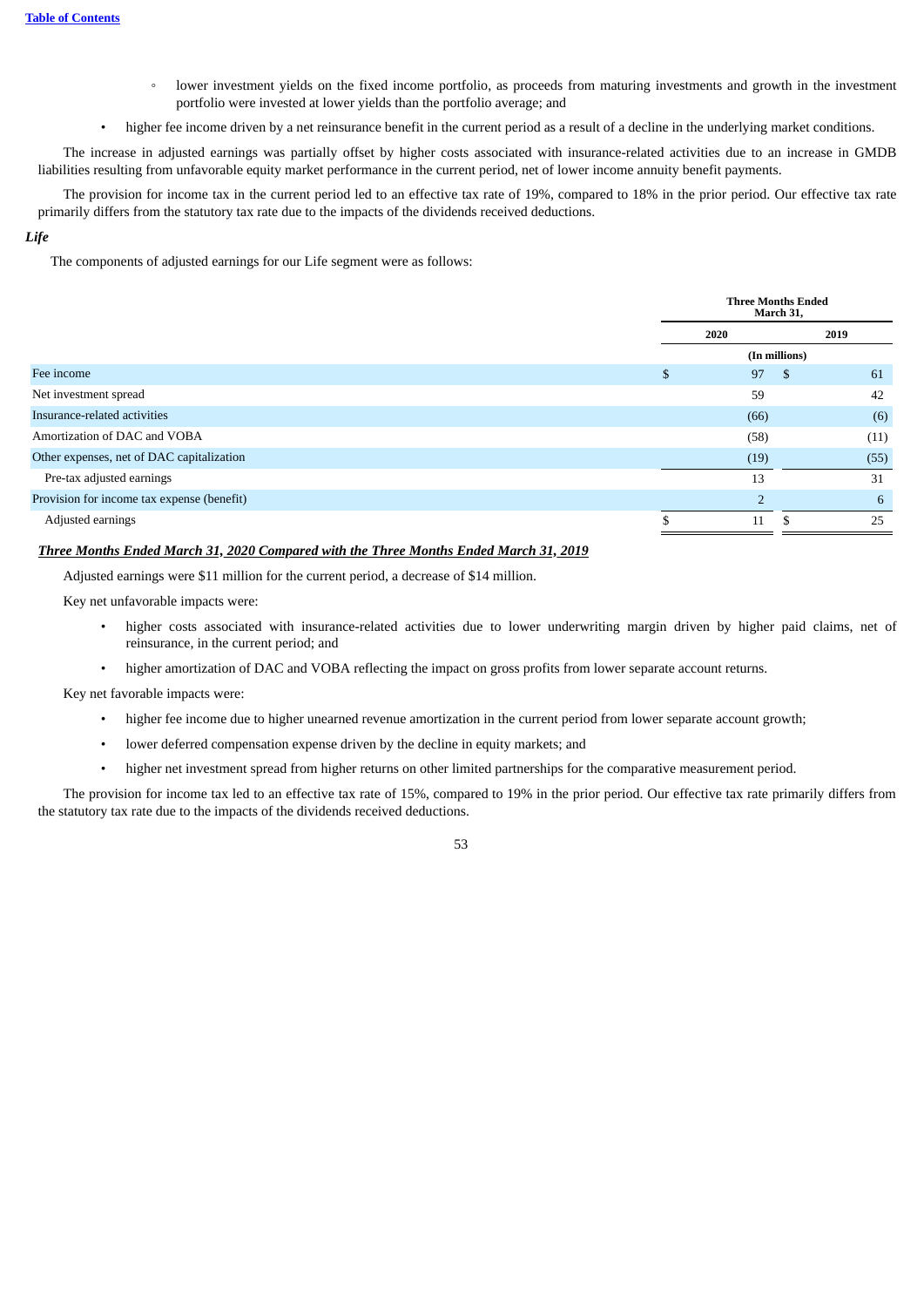# *Run-off*

The components of adjusted earnings for our Run-off segment were as follows:

|                                            |   | <b>Three Months Ended</b> | March 31,     |       |
|--------------------------------------------|---|---------------------------|---------------|-------|
|                                            |   | 2020                      |               | 2019  |
|                                            |   |                           | (In millions) |       |
| Fee income                                 | D | 169                       | -S            | 199   |
| Net investment spread                      |   | 100                       |               | 35    |
| Insurance-related activities               |   | (307)                     |               | (234) |
| Amortization of DAC and VOBA               |   |                           |               |       |
| Other expenses, net of DAC capitalization  |   | (52)                      |               | (46)  |
| Pre-tax adjusted earnings                  |   | (90)                      |               | (46)  |
| Provision for income tax expense (benefit) |   | (20)                      |               | (10)  |
| Adjusted earnings                          |   | (70)                      |               | (36)  |
|                                            |   |                           |               |       |

### *Three Months Ended March 31, 2020 Compared with the Three Months Ended March 31, 2019*

Adjusted earnings were a loss of \$70 million for the current period, a higher loss of \$34 million.

Key net unfavorable impacts were:

- higher costs associated with insurance-related activities due to:
	- an increase in liability balances from the impact of recapture transactions in our ULSG business in the current period;
	- a one-time adjustment to paid claims in our company-owned life insurance business resulting from the transition to a new vendor; and
	- lower underwriting margin driven by higher paid claims, net of reinsurance, in the current period;
- lower fee income in our ULSG business due to:
	- a decline in the net cost of insurance fees driven by the aging in-force business; and
	- a decrease in policyholder fees consistent with lower average account balances.

The decrease in adjusted earnings was partially offset by higher net investment spread from higher returns on other limited partnerships for the comparative measurement period.

The provision for income tax led to an effective tax rate of 22% in both the current and prior periods. Our effective tax rate primarily differs from the statutory tax rate due to the impacts of the dividends received deductions.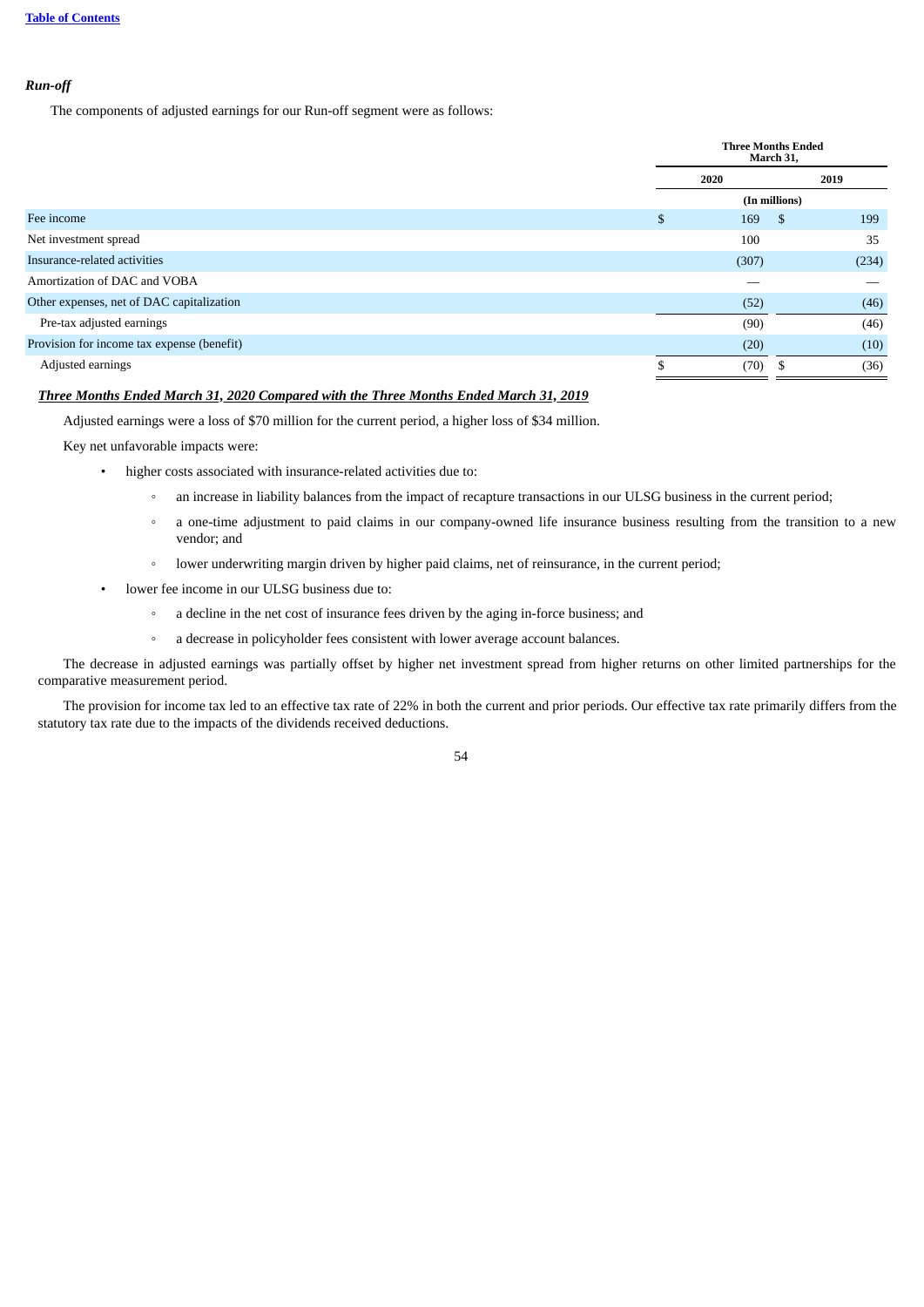### *Corporate & Other*

 $\overline{\phantom{a}}$ 

The components of adjusted earnings for Corporate & Other were as follows:

|                                                                                                                          | <b>Three Months Ended</b><br>March 31, |   |                |
|--------------------------------------------------------------------------------------------------------------------------|----------------------------------------|---|----------------|
|                                                                                                                          | 2020                                   |   | 2019           |
|                                                                                                                          | (In millions)                          |   |                |
| Fee income                                                                                                               | $\overline{\phantom{0}}$               | S |                |
| Net investment spread                                                                                                    | 20                                     |   | 17             |
| Insurance-related activities                                                                                             | 5                                      |   | 9              |
| Amortization of DAC and VOBA                                                                                             | (3)                                    |   | (4)            |
| Other expenses, net of DAC capitalization                                                                                | (81)                                   |   | (97)           |
| Less: Net income (loss) attributable to noncontrolling interests and preferred stock dividends                           | 9                                      |   | $\overline{2}$ |
| Pre-tax adjusted earnings, less net income (loss) attributable to noncontrolling interests and preferred stock dividends | (68)                                   |   | (74)           |
| Provision for income tax expense (benefit)                                                                               | (22)                                   |   | (22)           |
| Adjusted earnings                                                                                                        | (46)                                   |   | (52)           |

## *Three Months Ended March 31, 2020 Compared with the Three Months Ended March 31, 2019*

Adjusted earnings were a loss of \$46 million, an improvement of \$6 million from the prior period.

The increase in adjusted earnings was primarily due to lower other expenses driven by lower establishment costs in the current period related to planned technology expenses, partially offset by the commencement of preferred stock dividend payments in the current period.

The provision for income tax in the current period led to an effective tax rate of 32%, compared to 30% in the prior period. Our effective tax rate primarily differs from the statutory tax rate due to the impacts of the dividends received deductions and tax credits.

# *GMLB Riders for the Three Months Ended March 31, 2020 and 2019*

The overall impact to income (loss) available to shareholders before provision for income tax from the performance of GMLB Riders, which includes (i) changes in carrying value of the GAAP liabilities, (ii) the mark-to-market of hedges and reinsurance, (iii) fees and (iv) associated DAC offsets, was as follows:

|                          | <b>Three Months Ended</b> | March 31, |          |
|--------------------------|---------------------------|-----------|----------|
|                          | 2020                      |           | 2019     |
|                          | (In millions)             |           |          |
| Liabilities              | \$<br>(619)               | - \$      | (348)    |
| Hedges                   | 5,337                     |           | (1,245)  |
| Ceded reinsurance        | 97                        |           | (9)      |
| Fees $(1)$               | 201                       |           | 198      |
| <b>GMLB DAC</b>          | (642)                     |           | 74       |
| <b>Total GMLB Riders</b> | 4,374                     | - \$      | (1, 330) |

(1) Excludes living benefit fees, included as a component of adjusted earnings, of \$14 million and \$16 million for the three months ended March 31, 2020 and 2019, respectively.

### *Three Months Ended March 31, 2020 Compared with the Three Months Ended March 31, 2019*

Comparative results from GMLB Riders were favorable by \$5.7 billion, primarily driven by:

- a net favorable change in the GMLB hedges; and
- favorable changes in Shield Annuity liability reserves;
- 55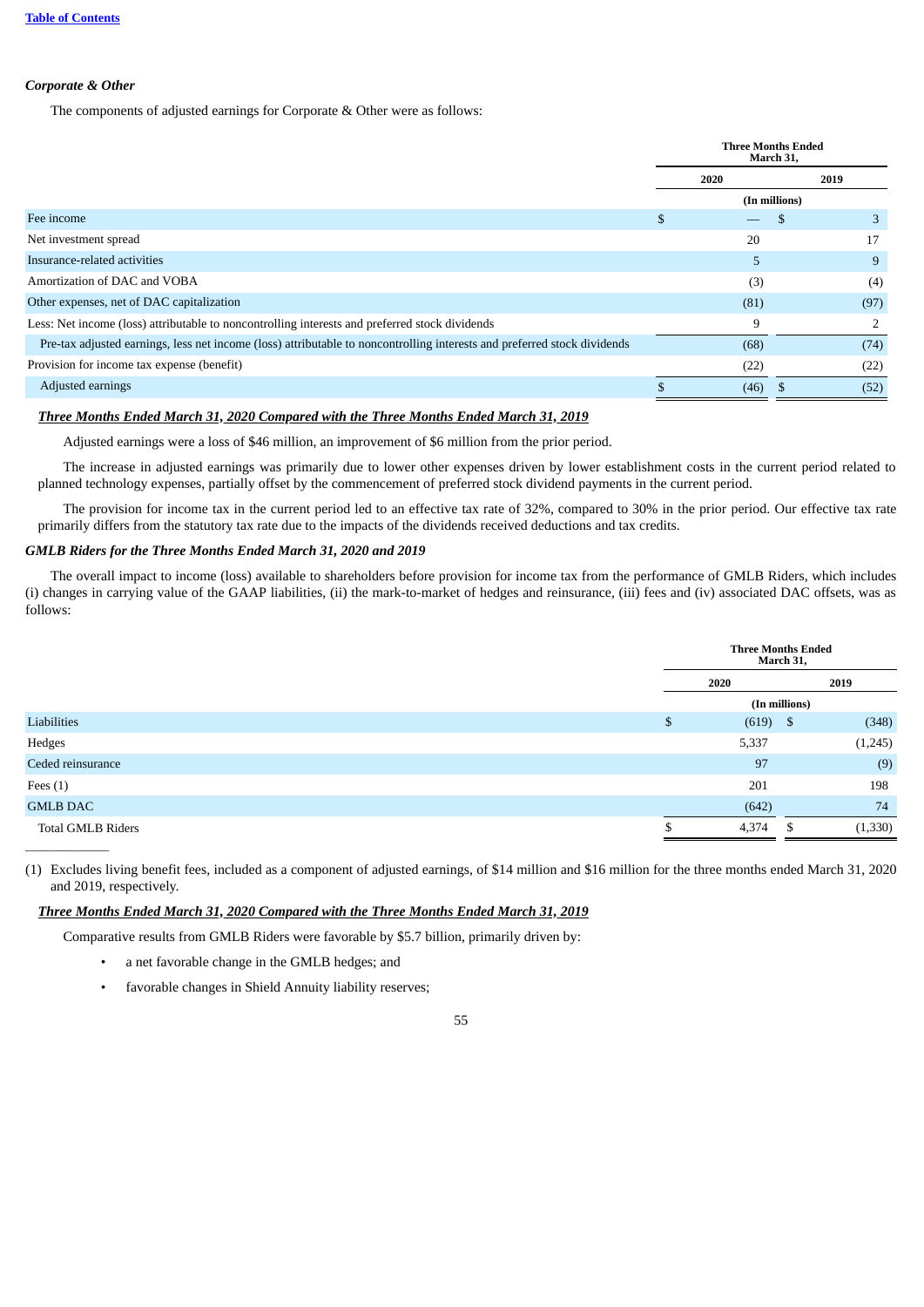partially offset by

- unfavorable change to the estimated fair value of the variable annuity liability reserve; and
- unfavorable changes in GMLB DAC.

Lower relative equity markets in the current period significantly impacted the following:

- favorable changes to the estimated fair value of our GMLB hedges;
- favorable changes to the estimated fair value of the Shield Annuity liability reserves, net of unfavorable changes to the estimated fair value of the related hedges;

## partially offset by

• unfavorable changes to the estimated fair value of the variable annuity liability reserve.

Lower interest rates in the current period significantly impacted the following:

- favorable changes to the estimated fair value of our GMLB hedges; and
- favorable changes to GMLB DAC;

partially offset by

• unfavorable changes to the estimated fair value of the variable annuity liability reserve.

The widening of our credit default swap spreads combined with an increase in the underlying variable annuity liability reserves resulted in a favorable change in non-performance risk net of an unfavorable change in the GMLB DAC offset.

## <span id="page-56-0"></span>**Investments**

## *Investment Risks*

Our primary investment objective is to optimize risk-adjusted net investment income and risk-adjusted total return while appropriately matching assets and liabilities. In addition, the investment process is designed to ensure that the portfolio has an appropriate level of liquidity, quality and diversification.

We are exposed to the following primary sources of investment risks, which may be heightened or exacerbated by the factors discussed in "— Industry Trends — COVID-19 Pandemic":

- credit risk, relating to the uncertainty associated with the continued ability of a given obligor to make timely payments of principal and interest, which will likely result in a higher allowance for credit losses and write-offs for uncollectible balances for certain investments;
- interest rate risk, relating to the market price and cash flow variability associated with changes in market interest rates. Changes in market interest rates will impact the net unrealized gain or loss position of our fixed income investment portfolio and the rates of return we receive on both new funds invested and reinvestment of existing funds;
- market valuation risk, relating to the variability in the estimated fair value of investments associated with changes in market factors such as credit spreads and equity market levels. A widening of credit spreads will adversely impact the net unrealized gain (loss) position of the fixed income investment portfolio and will increase losses associated with credit-based non-qualifying derivatives where we assume credit exposure. Credit spread tightening will reduce net investment income associated with new purchases of fixed maturity securities and will favorably impact the net unrealized gain (loss) position of the fixed income investment portfolio;
- liquidity risk, relating to the diminished ability to sell certain investments, in times of strained market conditions;
- real estate risk, relating to commercial, agricultural and residential real estate, and stemming from factors, which include, but are not limited to, market conditions, including the demand and supply of leasable commercial space, creditworthiness of borrowers and their tenants and joint venture partners, capital markets volatility and inherent interest rate movements;
- currency risk, relating to the variability in currency exchange rates for non-U.S. dollar denominated investments; and
- financial and operational risks related to using external investment managers.

We manage these risks through asset-type allocation and industry and issuer diversification. Risk limits are also used to promote diversification by asset sector, avoid concentrations in any single issuer and limit overall aggregate credit and equity risk exposure. Real estate risk is managed through geographic and property type and product type diversification. Interest rate risk is managed as part of our Asset Liability Management ("ALM") strategies. Product design, such as the use of market value adjustment features and surrender charges, is also utilized to manage interest rate risk. These strategies include maintaining an investment portfolio

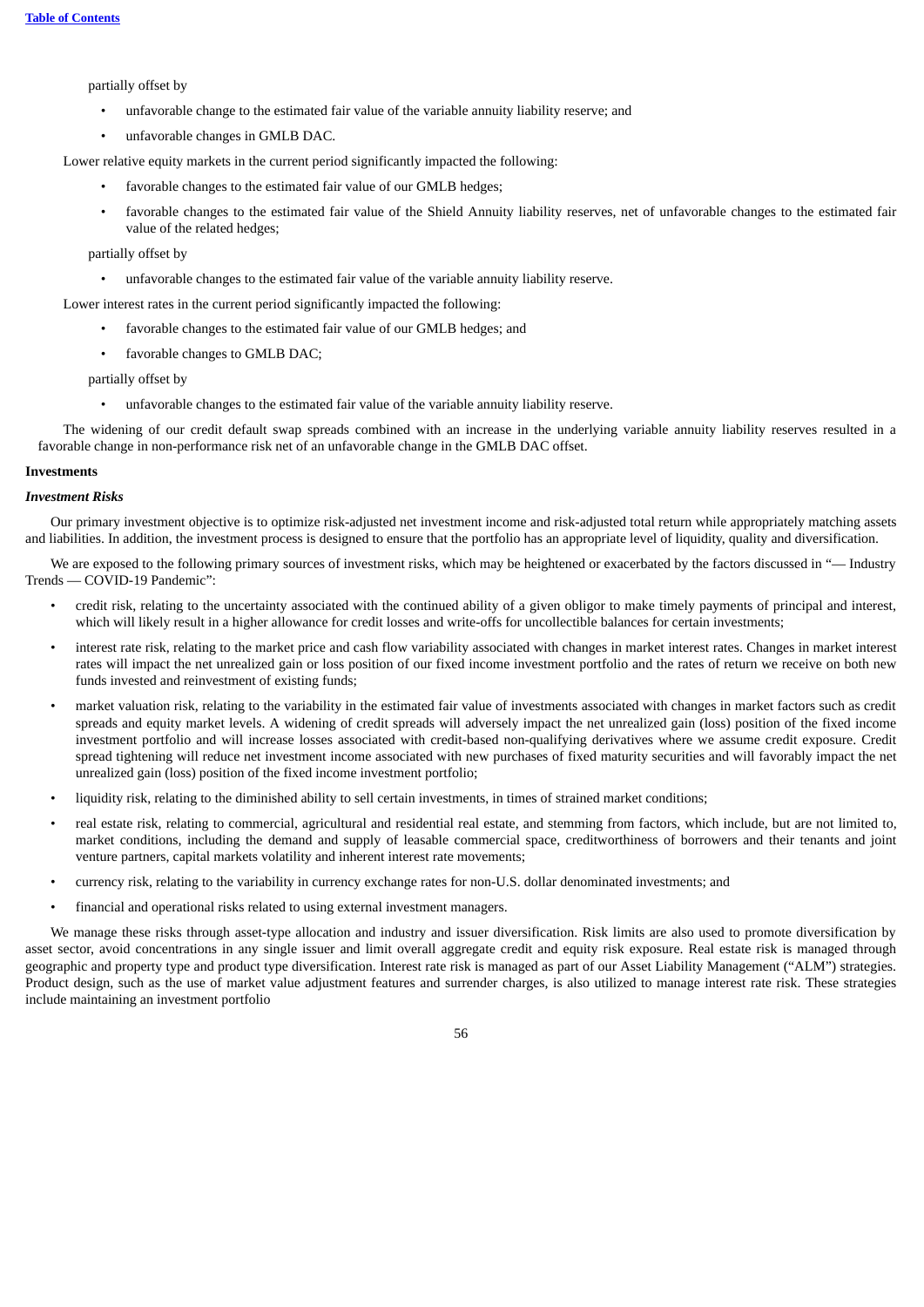that targets a weighted average duration that reflects the duration of our estimated liability cash flow profile. For certain of our liability portfolios, it is not possible to invest assets to the full liability duration, thereby creating some asset/liability mismatch. We also use certain derivatives in the management of currency, credit, interest rate, and equity market risks.

## *Investment Management Agreements*

Other than our derivatives trading, which we manage in-house, we have engaged a select group of experienced external asset management firms to manage the investment of the assets comprising our general account portfolio and certain separate account assets of our insurance subsidiaries, as well as assets of BHF and our reinsurance subsidiary, Brighthouse Reinsurance Company of Delaware ("BRCD").

## *Current Environment*

Our business and results of operations are materially affected by conditions in capital markets and the economy, generally. See "Management's Discussion and Analysis of Financial Condition and Results of Operations — Industry Trends and Uncertainties — Financial and Economic Environment" included in the 2019 Annual Report.

As a U.S. insurance company, we are affected by the monetary policy of the Federal Reserve Board in the United States. The Federal Reserve may increase or decrease the federal funds rate in the future, which may have an impact on the pricing levels of risk-bearing investments and may adversely impact the level of product sales. We are also affected by the monetary policy of central banks around the world due to the diversification of our investment portfolio.

#### *Selected Sector Investments*

Recent elevated levels of market volatility have affected the performance of various asset classes. Contributing factors include concerns about lower energy and oil prices impacting the energy sector and the COVID-19 pandemic. See "Risk Factors — The ongoing COVID-19 pandemic may materially adversely affect our business, results of operations and financial condition, including capitalization and liquidity."

There has been an increased market focus on energy sector investments as a result of lower energy and oil prices. We maintain a diversified energy sector fixed maturity securities portfolio across sub-sectors and issuers. Our exposure to energy sector fixed maturity securities was \$2.5 billion, of which 91% were investment grade, with net unrealized gains (losses) of (\$289) million at March 31, 2020.

There has also been an increased market focus on retail sector investments as a result of the COVID-19 pandemic and uncertainty regarding its outcome. Our exposure to retail sector corporate fixed maturity securities was \$1.7 billion, of which 98% were investment grade, with net unrealized gains (losses) of \$34 million at March 31, 2020.

In addition to the fixed maturity securities disclosed above, we have exposure to mortgage loans and certain residential mortgage-backed securities ("RMBS"), commercial mortgage-backed securities ("CMBS") and asset-backed securities ("ABS") (collectively, "Structured Securities") that may be impacted by the COVID-19 pandemic. Our investment managers are actively working with borrowers who are experiencing short-term financial or operational problems as a result of the COVID-19 pandemic to provide temporary relief. See "— Investments — Mortgage Loans" and Note 4 of the Notes to the Interim Condensed Consolidated Financial Statements for information on mortgage loans, including credit quality by portfolio segment and commercial mortgage loans by property type. Additionally, see "— Investments — Structured Securities" for information on Structured Securities, including security type, risk profile and ratings profile.

We monitor direct and indirect investment exposure across sectors and asset classes and adjust our level of investment exposure, as appropriate. At this time, we do not expect that our general account investments in these sectors and asset classes will have a material adverse effect on our results of operations or financial condition.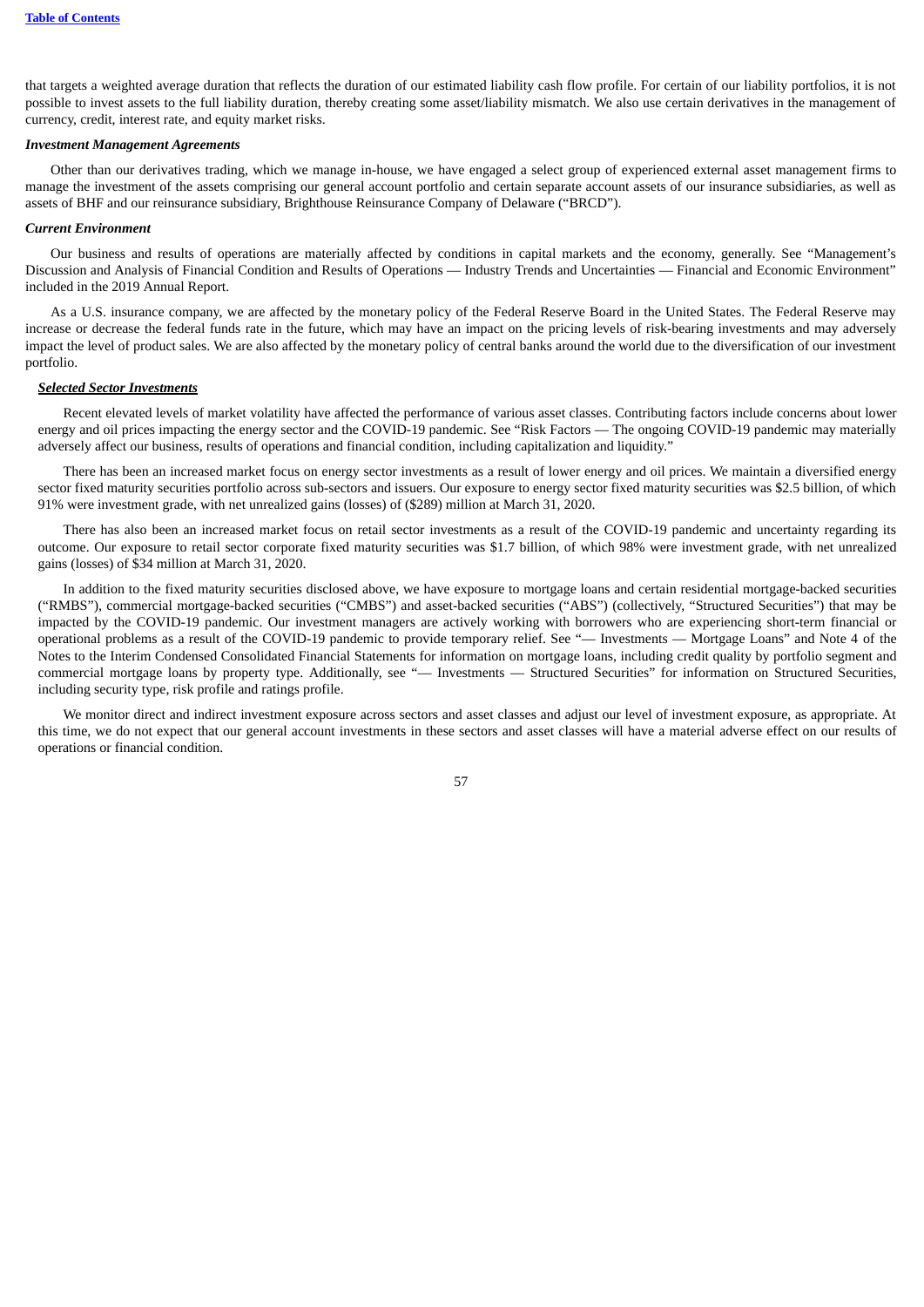$\overline{\phantom{a}}$ 

### *Investment Portfolio Results*

The following summary yield table presents the yield and adjusted net investment income for our investment portfolio for the periods indicated. As described below, this table reflects certain differences from the presentation of net investment income presented in the GAAP statement of operations. This summary yield table presentation is consistent with how we measure our investment performance for management purposes, and we believe it enhances understanding of our investment portfolio results.

|                                    |             | <b>Three Months Ended</b><br>March 31, |             |      |        |  |  |
|------------------------------------|-------------|----------------------------------------|-------------|------|--------|--|--|
|                                    | 2020        |                                        |             | 2019 |        |  |  |
|                                    | Yield%      | Amount                                 | Yield%      |      | Amount |  |  |
|                                    |             | (Dollars in millions)                  |             |      |        |  |  |
| Investment income (1)              | $4.44\%$ \$ | 952                                    | $4.24\%$ \$ |      | 839    |  |  |
| Investment fees and expenses (2)   | (0.14)      | (32)                                   | (0.14)      |      | (28)   |  |  |
| Adjusted net investment income (3) | $4.30\%$ \$ | 920                                    | 4.10 $%$ \$ |      | 811    |  |  |

(1) Investment income yields are calculated as investment income as a percent of average quarterly asset carrying values. Investment income excludes recognized gains and losses and reflects the adjustments presented in footnote 3 below to arrive at adjusted net investment income. Asset carrying values exclude unrealized gains (losses), collateral received in connection with our securities lending program, freestanding derivative assets and collateral received from derivative counterparties.

(2) Investment fee and expense yields are calculated as investment fees and expenses as a percent of average quarterly asset estimated fair values. Asset estimated fair values exclude collateral received in connection with our securities lending program, freestanding derivative assets and collateral received from derivative counterparties.

(3) Adjusted net investment income presented in the yield table varies from the most directly comparable GAAP measure due to certain reclassifications, as presented below.

|                                                           | <b>Three Months Ended</b><br>March 31, |     |               |      |  |  |  |
|-----------------------------------------------------------|----------------------------------------|-----|---------------|------|--|--|--|
|                                                           | 2020                                   |     |               | 2019 |  |  |  |
|                                                           |                                        |     | (In millions) |      |  |  |  |
| Net investment income                                     |                                        | 916 |               | 811  |  |  |  |
| Less: Investment hedge adjustments                        |                                        | (4) |               |      |  |  |  |
| Adjusted net investment income — in the above yield table |                                        | 920 |               | 811  |  |  |  |

See "— Results of Operations — Consolidated Results for the Three Months Ended March 31, 2020 and 2019 — Adjusted Earnings" for an analysis of the period over period changes in net investment income.

# *Fixed Maturity Securities Available-for-sale ("AFS")*

Fixed maturity securities held by type (public or private) were as follows at:

|                                        |   | <b>March 31, 2020</b>          |                 | <b>December 31, 2019</b>              |        |                 |  |  |  |
|----------------------------------------|---|--------------------------------|-----------------|---------------------------------------|--------|-----------------|--|--|--|
|                                        |   | Estimated<br><b>Fair Value</b> | $%$ of<br>Total | <b>Estimated</b><br><b>Fair Value</b> |        | $%$ of<br>Total |  |  |  |
|                                        |   |                                |                 | (Dollars in millions)                 |        |                 |  |  |  |
| Publicly-traded                        | S | 58,876                         | 82.6% \$        |                                       | 58,099 | 81.8%           |  |  |  |
| Privately-placed                       |   | 12.426                         | 17.4            |                                       | 12.937 | 18.2            |  |  |  |
| Total fixed maturity securities        |   | 71.302                         | 100.0% \$       |                                       | 71,036 | 100.0%          |  |  |  |
| Percentage of cash and invested assets |   | 62.7%                          |                 |                                       | 72.0%  |                 |  |  |  |

*Valuation of Securities.* See Note 6 of the Notes to the Interim Condensed Consolidated Financial Statements for further information on our valuation controls and procedures including our formal process to challenge any prices received from independent pricing services that are not considered representative of estimated fair value.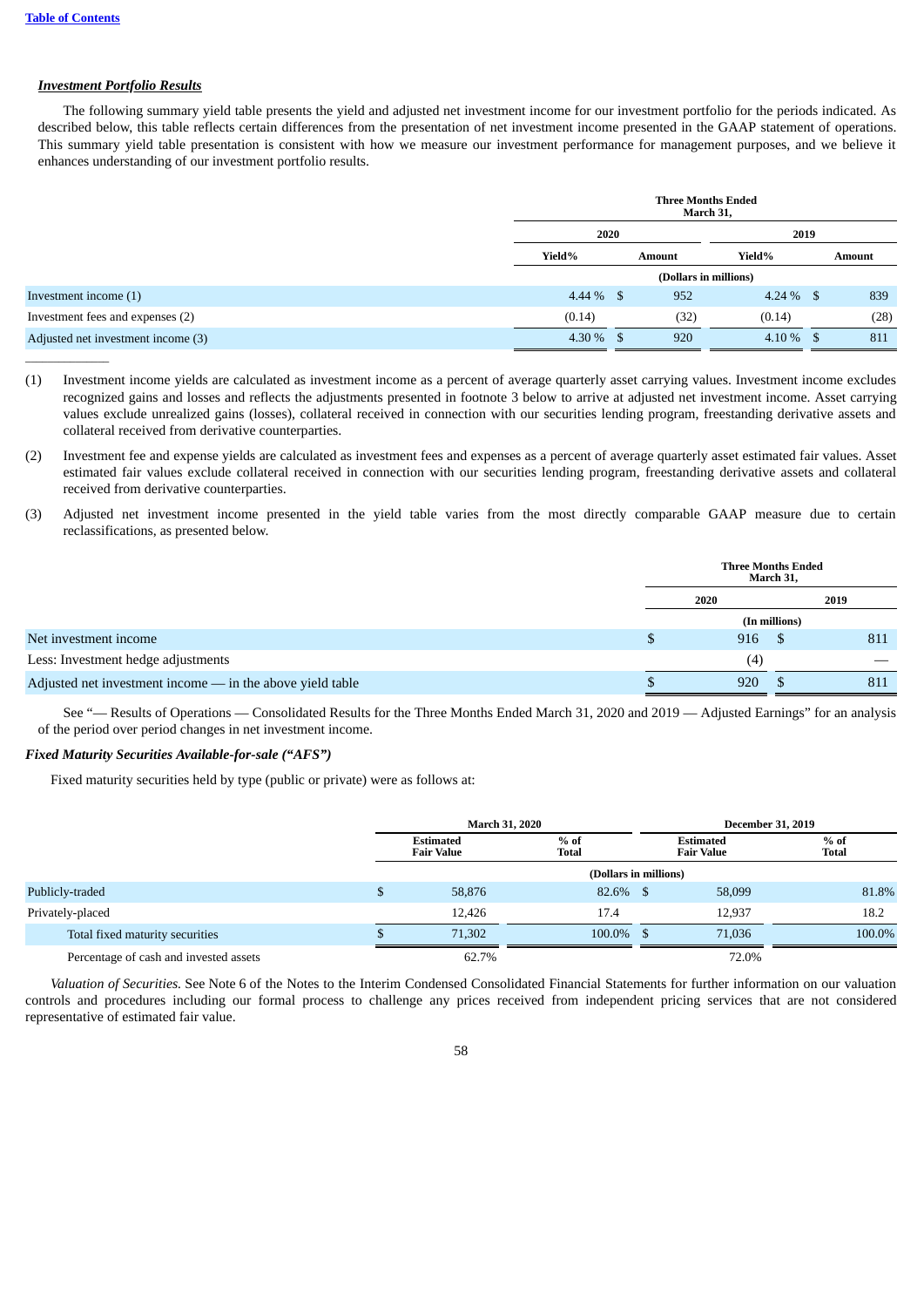### *Fixed Maturity Securities AFS*

See Note 4 of the Notes to the Interim Condensed Consolidated Financial Statements for information about fixed maturity securities by sector, contractual maturities, continuous gross unrealized losses and the allowance for credit losses.

# *Fixed Maturity Securities Credit Quality — Ratings*

See "Management's Discussion and Analysis of Financial Condition and Results of Operations — Investments — Fixed Maturity AFS — Fixed Maturity Securities Credit Quality — Ratings" included in the 2019 Annual Report for a discussion of the credit quality ratings assigned by Nationally Recognized Statistical Rating Organizations ("NRSRO"), credit quality designations assigned by and methodologies used by the Securities Valuation Office of the NAIC for fixed maturity securities and the methodologies adopted by the NAIC for certain Structured Securities.

The following table presents total fixed maturity securities by NRSRO rating and the applicable NAIC designation from the NAIC published comparison of NRSRO ratings to NAIC designations, except for certain Structured Securities, which are presented using the NAIC methodologies, as well as the percentage, based on estimated fair value that each NAIC designation is comprised of at:

|                                   |                                 |              | March 31, 2020    |    |                                              |   |                           |      |    |                                       |  |                        | <b>December 31, 2019</b> |                          |    |                                              |               |                           |    |                                       |  |                 |
|-----------------------------------|---------------------------------|--------------|-------------------|----|----------------------------------------------|---|---------------------------|------|----|---------------------------------------|--|------------------------|--------------------------|--------------------------|----|----------------------------------------------|---------------|---------------------------|----|---------------------------------------|--|-----------------|
| <b>NAIC</b><br><b>Designation</b> | <b>NRSRO Rating</b>             |              | Amortized<br>Cost |    | <b>Allowance for</b><br><b>Credit Losses</b> |   | Unrealized<br>Gain (Loss) |      |    | <b>Estimated</b><br><b>Fair Value</b> |  | $%$ of<br><b>Total</b> |                          | <b>Amortized</b><br>Cost |    | <b>Allowance for</b><br><b>Credit Losses</b> |               | Unrealized<br>Gain (Loss) |    | <b>Estimated</b><br><b>Fair Value</b> |  | $%$ of<br>Total |
|                                   |                                 |              |                   |    |                                              |   |                           |      |    |                                       |  | (Dollars in millions)  |                          |                          |    |                                              |               |                           |    |                                       |  |                 |
| $\mathbf{1}$                      | Aaa/Aa/A                        | $\mathbb{S}$ | 42,051            | \$ |                                              |   | 6,281                     |      | \$ | 48,332                                |  | 67.8%                  | S.                       | 41,463                   | \$ |                                              | <sup>\$</sup> | 5,252                     | \$ | 46,715                                |  | 65.8%           |
| $\overline{2}$                    | Baa                             |              | 20,072            |    |                                              |   | 94                        |      |    | 20,166                                |  | 28.3                   |                          | 19,838                   |    |                                              |               | 1,610                     |    | 21,448                                |  | 30.2            |
| Subtotal investment grade         |                                 |              | 62,123            |    |                                              |   | 6,375                     |      |    | 68,498                                |  | 96.1                   |                          | 61,301                   |    |                                              |               | 6,862                     |    | 68,163                                |  | 96.0            |
| 3                                 | Ba                              |              | 2,314             |    |                                              |   | (239)                     |      |    | 2,075                                 |  | 2.9                    |                          | 2,015                    |    |                                              |               | 72                        |    | 2,087                                 |  | 2.9             |
| $\overline{4}$                    | B                               |              | 709               |    |                                              |   |                           | (59) |    | 650                                   |  | 0.9                    |                          | 673                      |    |                                              |               | 23                        |    | 696                                   |  | 1.0             |
| 5                                 | Caa and lower                   |              | 90                |    | 10                                           |   |                           | (2)  |    | 78                                    |  | 0.1                    |                          | 90                       |    |                                              |               |                           |    | 90                                    |  | 0.1             |
| 6                                 | In or near default              |              |                   |    |                                              |   |                           |      |    |                                       |  |                        |                          |                          |    |                                              |               |                           |    |                                       |  |                 |
|                                   | Subtotal below investment grade |              | 3,114             |    | 10                                           |   | (300)                     |      |    | 2,804                                 |  | 3.9                    |                          | 2,778                    |    |                                              |               | 95                        |    | 2,873                                 |  | 4               |
|                                   | Total fixed maturity securities |              | 65,237            | \$ | 10                                           | ъ | 6,075                     |      |    | 71,302                                |  | 100%                   | S.                       | 64,079                   |    |                                              | \$            | 6,957                     | S  | 71,036                                |  | 100%            |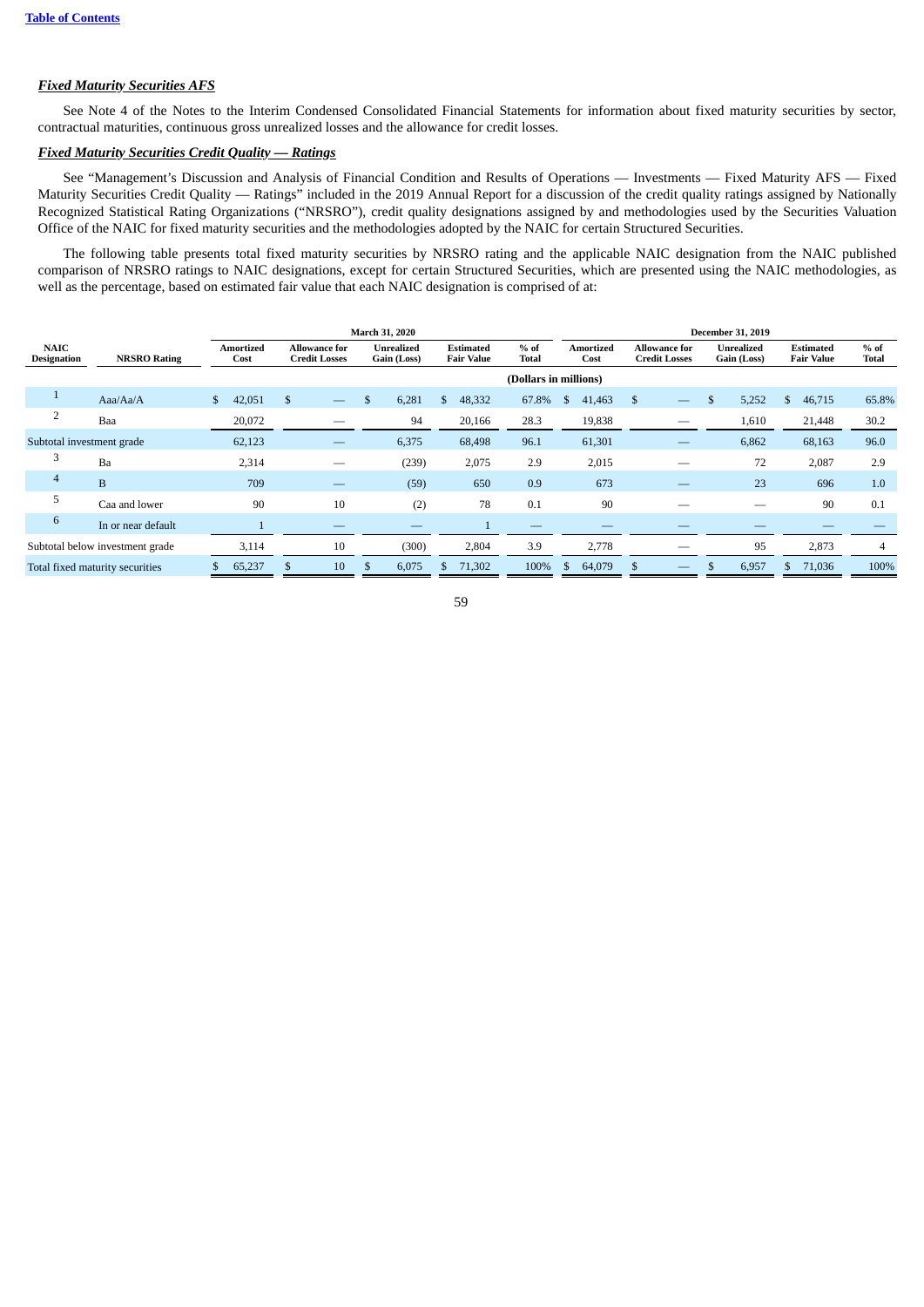The following tables present total fixed maturity securities, based on estimated fair value, by sector classification and by NRSRO rating and the applicable NAIC designations from the NAIC published comparison of NRSRO ratings to NAIC designations, except for certain Structured Securities, which are presented using the NAIC methodologies as described above:

|                                 |               |        |     |                         |    |                |    |                          |                  | Fixed Maturity Securities - by Sector & Credit Quality Rating |                              |                  |                                       |        |
|---------------------------------|---------------|--------|-----|-------------------------|----|----------------|----|--------------------------|------------------|---------------------------------------------------------------|------------------------------|------------------|---------------------------------------|--------|
| <b>NAIC Designation</b>         | 1<br>Aaa/Aa/A |        |     | $\overline{\mathbf{2}}$ |    | 3              |    | 4                        |                  | 5                                                             |                              | 6                | <b>Total</b>                          |        |
| <b>NRSRO Rating</b>             |               |        | Baa |                         | Ba |                | В  |                          | Caa and<br>Lower |                                                               | In or Near<br><b>Default</b> |                  | <b>Estimated</b><br><b>Fair Value</b> |        |
|                                 |               |        |     |                         |    |                |    | (In millions)            |                  |                                                               |                              |                  |                                       |        |
| <b>March 31, 2020</b>           |               |        |     |                         |    |                |    |                          |                  |                                                               |                              |                  |                                       |        |
| U.S. corporate                  | \$            | 15,572 | \$  | 13,070                  | \$ | 1,459          | \$ | 528                      | \$               | 40                                                            | \$                           | $\mathbf{1}$     | \$                                    | 30,670 |
| Foreign corporate               |               | 2,970  |     | 5,696                   |    | 499            |    | 70                       |                  | 9                                                             |                              |                  |                                       | 9,244  |
| <b>RMBS</b>                     |               | 8,843  |     | 22                      |    | 13             |    | 3                        |                  | 19                                                            |                              |                  |                                       | 8,900  |
| U.S. government and agency      |               | 8,833  |     | 93                      |    |                |    |                          |                  |                                                               |                              |                  |                                       | 8,926  |
| <b>CMBS</b>                     |               | 5,613  |     | 119                     |    | 3              |    | 10                       |                  |                                                               |                              |                  |                                       | 5,745  |
| State and political subdivision |               | 3,951  |     | 184                     |    | $\overline{2}$ |    | $\overline{\phantom{0}}$ |                  | 6                                                             |                              |                  |                                       | 4,143  |
| ABS                             |               | 1,792  |     | 213                     |    | 12             |    | 10                       |                  |                                                               |                              |                  |                                       | 2,027  |
| Foreign government              |               | 758    |     | 769                     |    | 87             |    | 29                       |                  | 4                                                             |                              |                  |                                       | 1,647  |
| Total fixed maturity securities | \$            | 48,332 | \$  | 20,166                  | \$ | 2,075          | \$ | 650                      | \$               | 78                                                            | \$                           | $\mathbf{1}$     | \$                                    | 71,302 |
| <b>December 31, 2019</b>        |               |        |     |                         |    |                |    |                          |                  |                                                               |                              |                  |                                       |        |
| U.S. corporate                  | \$            | 15,313 | \$  | 13,770                  | \$ | 1,479          | \$ | 556                      | \$               | 42                                                            | \$                           |                  | \$                                    | 31,160 |
| Foreign corporate               |               | 3,162  |     | 6,113                   |    | 466            |    | 90                       |                  | 13                                                            |                              |                  |                                       | 9,844  |
| <b>RMBS</b>                     |               | 9,020  |     | 59                      |    | 15             |    | 3                        |                  | 21                                                            |                              |                  |                                       | 9,118  |
| U.S. government and agency      |               | 7,303  |     | 93                      |    | —              |    | $\overline{\phantom{0}}$ |                  |                                                               |                              |                  |                                       | 7,396  |
| <b>CMBS</b>                     |               | 5,612  |     | 126                     |    | 6              |    | 11                       |                  |                                                               |                              | .<br>مسجد المسجد |                                       | 5,755  |
| State and political subdivision |               | 3,863  |     | 185                     |    |                |    |                          |                  | $\overline{9}$                                                |                              |                  |                                       | 4,057  |
| <b>ABS</b>                      |               | 1,696  |     | 240                     |    | 19             |    |                          |                  |                                                               |                              | .<br>مسجد        |                                       | 1,955  |
| Foreign government              |               | 746    |     | 862                     |    | 102            |    | 36                       |                  | 5                                                             |                              |                  |                                       | 1,751  |
| Total fixed maturity securities | \$            | 46,715 | \$  | 21,448                  | \$ | 2,087          | \$ | 696                      | \$               | 90                                                            | \$                           |                  | \$                                    | 71,036 |

# *U.S. and Foreign Corporate Fixed Maturity Securities*

We maintain a diversified portfolio of corporate fixed maturity securities across industries and issuers. Our portfolio does not have any exposure to any single issuer in excess of 1% of total investments, and the top ten holdings in aggregate comprise 2% of total investments at March 31, 2020 and December 31, 2019. Our U.S. and foreign corporate fixed maturity securities holdings by industry were as follows at:

|                       |                       |                                       | <b>March 31, 2020</b> | <b>December 31, 2019</b> |                                       |                        |  |  |  |  |  |
|-----------------------|-----------------------|---------------------------------------|-----------------------|--------------------------|---------------------------------------|------------------------|--|--|--|--|--|
|                       |                       | <b>Estimated</b><br><b>Fair Value</b> | $%$ of<br>Total       |                          | <b>Estimated</b><br><b>Fair Value</b> | $%$ of<br><b>Total</b> |  |  |  |  |  |
|                       | (Dollars in millions) |                                       |                       |                          |                                       |                        |  |  |  |  |  |
| Industrial            | \$                    | 11,960                                | $30.0\%$ \$           |                          | 12,633                                | 30.9%                  |  |  |  |  |  |
| Consumer              |                       | 9,732                                 | 24.4                  |                          | 9,719                                 | 23.7                   |  |  |  |  |  |
| Finance               |                       | 9,234                                 | 23.1                  |                          | 9,448                                 | 23.0                   |  |  |  |  |  |
| Utility               |                       | 6,019                                 | 15.1                  |                          | 6,247                                 | 15.2                   |  |  |  |  |  |
| <b>Communications</b> |                       | 2,969                                 | 7.4                   |                          | 2,957                                 | 7.2                    |  |  |  |  |  |
| Total                 |                       | 39,914                                | 100.0%                | S                        | 41,004                                | 100.0%                 |  |  |  |  |  |

# *Structured Securities*

We held \$16.7 billion and \$16.8 billion of Structured Securities, at estimated fair value, at March 31, 2020 and December 31, 2019, respectively, as presented in the RMBS, CMBS and ABS sections below.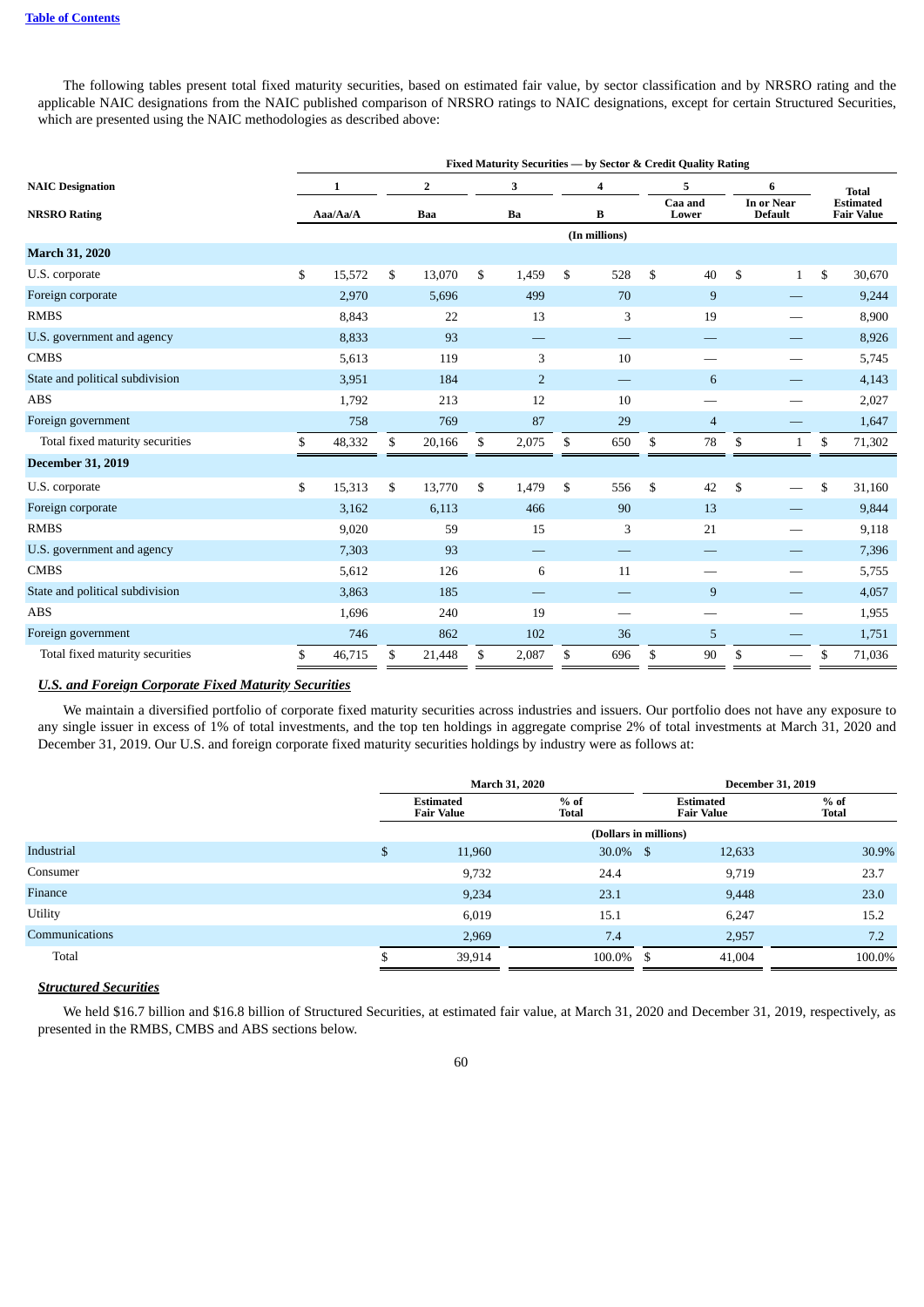## *RMBS*

Our RMBS holdings are diversified by security type, risk profile and ratings profile, which were as follows at:

|                                     |                                       |       | March 31, 2020         |  |                                         |     | <b>December 31, 2019</b>              |                        |                                         |     |  |
|-------------------------------------|---------------------------------------|-------|------------------------|--|-----------------------------------------|-----|---------------------------------------|------------------------|-----------------------------------------|-----|--|
|                                     | <b>Estimated</b><br><b>Fair Value</b> |       | $%$ of<br><b>Total</b> |  | <b>Net Unrealized</b><br>Gains (Losses) |     | <b>Estimated</b><br><b>Fair Value</b> | $%$ of<br><b>Total</b> | <b>Net Unrealized</b><br>Gains (Losses) |     |  |
|                                     | (Dollars in millions)                 |       |                        |  |                                         |     |                                       |                        |                                         |     |  |
| Security type:                      |                                       |       |                        |  |                                         |     |                                       |                        |                                         |     |  |
| Collateralized mortgage obligations | \$                                    | 4,789 | 53.8% \$               |  | 336                                     | \$  | 4,857                                 | 53.3% \$               |                                         | 360 |  |
| Pass-through securities             |                                       | 4,111 | 46.2                   |  | 156                                     |     | 4,261                                 | 46.7                   |                                         | 66  |  |
| <b>Total RMBS</b>                   | \$.                                   | 8,900 | 100.0% \$              |  | 492                                     | \$. | 9,118                                 | 100.0% \$              |                                         | 426 |  |
| Risk profile:                       |                                       |       |                        |  |                                         |     |                                       |                        |                                         |     |  |
| Agency                              | \$                                    | 7,212 | 81.0% \$               |  | 496                                     | \$  | 7,216                                 | 79.2%                  | - \$                                    | 256 |  |
| Prime                               |                                       | 128   | 1.5                    |  | (2)                                     |     | 141                                   | 1.5                    |                                         | 9   |  |
| Alt-A                               |                                       | 757   | 8.5                    |  | (11)                                    |     | 883                                   | 9.7                    |                                         | 96  |  |
| Sub-prime                           |                                       | 803   | 9.0                    |  | 9                                       |     | 878                                   | 9.6                    |                                         | 65  |  |
| <b>Total RMBS</b>                   | $\mathbf{\hat{s}}$                    | 8,900 | 100.0% \$              |  | 492                                     | \$  | 9,118                                 | 100.0% \$              |                                         | 426 |  |
| Ratings profile:                    |                                       |       |                        |  |                                         |     |                                       |                        |                                         |     |  |
| Rated Aaa                           | \$                                    | 7,316 | 82.2%                  |  |                                         | \$  | 7,329                                 | 80.4%                  |                                         |     |  |
| Designated NAIC 1                   | $\mathbb{S}$                          | 8,843 | 99.4%                  |  |                                         | \$  | 9,020                                 | 98.9%                  |                                         |     |  |

Historically, our exposure to sub-prime RMBS holdings has been managed by focusing primarily on senior tranche securities, stress-testing the portfolio with severe loss assumptions and closely monitoring the performance of the portfolio. Our sub-prime RMBS portfolio consists predominantly of securities that were purchased after 2012 at significant discounts to par value and discounts to the expected principal recovery value of these securities. The vast majority of these securities are investment grade under the NAIC designations (e.g., NAIC 1 and NAIC 2). The estimated fair value of our sub-prime RMBS holdings purchased since 2012 was \$779 million and \$851 million at March 31, 2020 and December 31, 2019, with unrealized gains (losses) of \$7 million and \$61 million at March 31, 2020 and December 31, 2019, respectively.

## *CMBS*

Our CMBS holdings are diversified by vintage year, which were as follows at:

|               | March 31, 2020 |                       |                    |                                       |    | <b>December 31, 2019</b> |                                       |       |  |  |  |
|---------------|----------------|-----------------------|--------------------|---------------------------------------|----|--------------------------|---------------------------------------|-------|--|--|--|
|               |                | <b>Amortized Cost</b> |                    | <b>Estimated</b><br><b>Fair Value</b> |    | <b>Amortized Cost</b>    | <b>Estimated</b><br><b>Fair Value</b> |       |  |  |  |
|               |                |                       |                    | (In millions)                         |    |                          |                                       |       |  |  |  |
| $2003 - 2010$ | \$             | 101                   | $\mathbf{\hat{S}}$ | 116                                   | \$ | 109                      | \$                                    | 123   |  |  |  |
| 2011          |                | 200                   |                    | 200                                   |    | 223                      |                                       | 223   |  |  |  |
| 2012          |                | 139                   |                    | 135                                   |    | 138                      |                                       | 141   |  |  |  |
| 2013          |                | 199                   |                    | 192                                   |    | 199                      |                                       | 205   |  |  |  |
| 2014          |                | 332                   |                    | 325                                   |    | 332                      |                                       | 346   |  |  |  |
| 2015          |                | 946                   |                    | 945                                   |    | 938                      |                                       | 977   |  |  |  |
| 2016          |                | 471                   |                    | 475                                   |    | 480                      |                                       | 497   |  |  |  |
| 2017          |                | 680                   |                    | 696                                   |    | 683                      |                                       | 717   |  |  |  |
| 2018          |                | 1,620                 |                    | 1,745                                 |    | 1,580                    |                                       | 1,700 |  |  |  |
| 2019          |                | 847                   |                    | 855                                   |    | 818                      |                                       | 826   |  |  |  |
| 2020          |                | 66                    |                    | 61                                    |    |                          |                                       |       |  |  |  |
| Total         | \$             | 5,601                 | \$                 | 5,745                                 | \$ | 5,500                    | \$                                    | 5,755 |  |  |  |

The estimated fair value of CMBS rated Aaa using rating agency ratings was \$4.4 billion, or 76.2% of total CMBS, and designated NAIC 1 was \$5.6 billion, or 97.7% of total CMBS, at March 31, 2020. CMBS Aaa rating agency ratings was \$4.3 billion, or 74.9% of total CMBS, and designated NAIC 1 was \$5.6 billion, or 97.5% of total CMBS at December 31, 2019.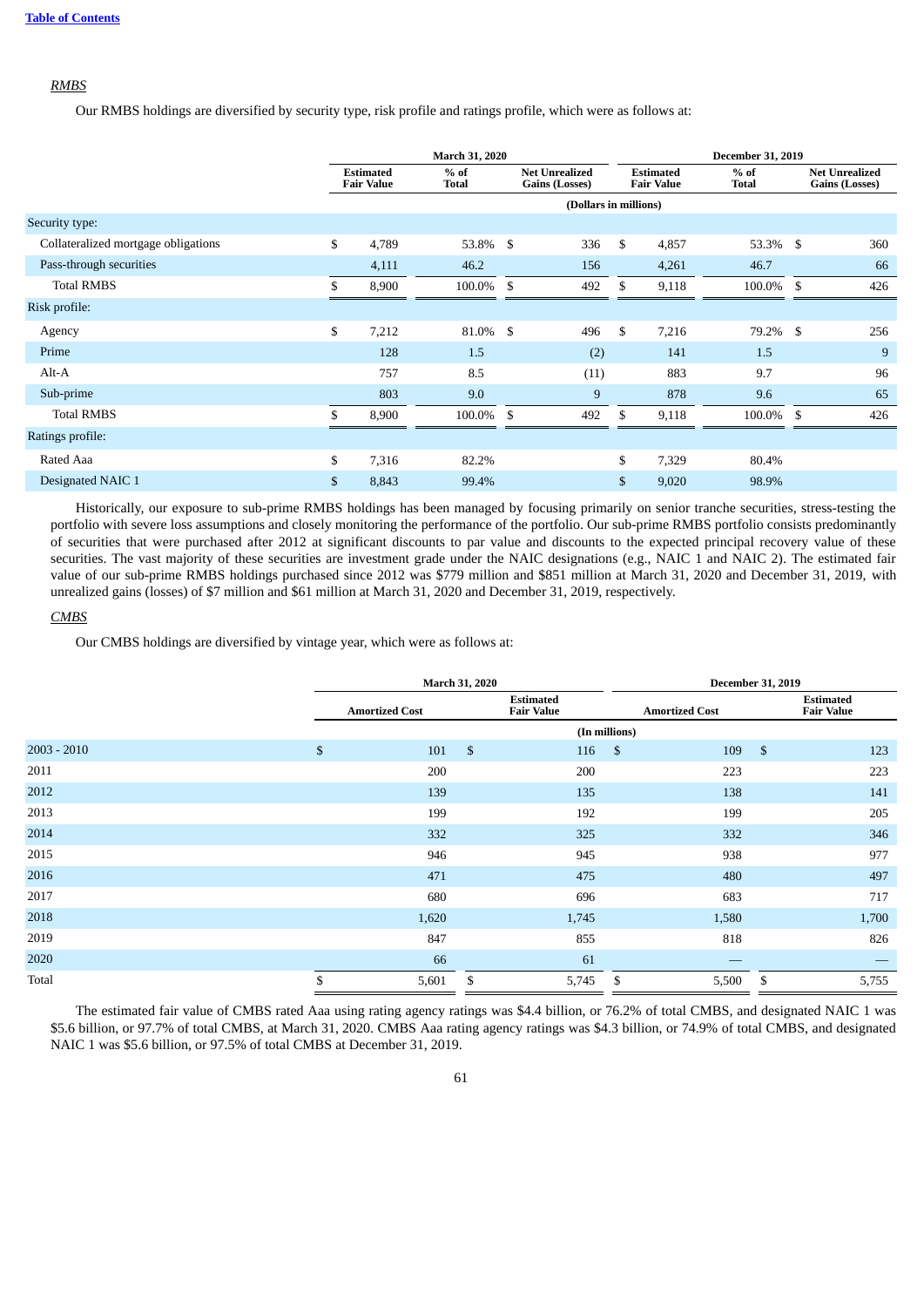# *ABS*

Our ABS holdings are diversified by both collateral type and issuer. Our ABS holdings by collateral type and ratings profile were as follows at:

|                            |                                       | <b>March 31, 2020</b>  |  |                                         |    | <b>December 31, 2019</b>              |                        |  |                                         |  |  |  |
|----------------------------|---------------------------------------|------------------------|--|-----------------------------------------|----|---------------------------------------|------------------------|--|-----------------------------------------|--|--|--|
|                            | <b>Estimated</b><br><b>Fair Value</b> | $%$ of<br><b>Total</b> |  | <b>Net Unrealized</b><br>Gains (Losses) |    | <b>Estimated</b><br><b>Fair Value</b> | $%$ of<br><b>Total</b> |  | <b>Net Unrealized</b><br>Gains (Losses) |  |  |  |
|                            | (Dollars in millions)                 |                        |  |                                         |    |                                       |                        |  |                                         |  |  |  |
| Collateral type:           |                                       |                        |  |                                         |    |                                       |                        |  |                                         |  |  |  |
| Collateralized obligations | \$<br>1,155                           | 57.0% \$               |  | (120)                                   | \$ | 1,058                                 | 54.2% \$               |  | (8)                                     |  |  |  |
| Student loans              | 179                                   | 8.8                    |  | (6)                                     |    | 196                                   | 10.0                   |  | $\overline{2}$                          |  |  |  |
| Consumer loans             | 157                                   | 7.7                    |  | (10)                                    |    | 171                                   | 8.7                    |  | $\overline{2}$                          |  |  |  |
| Automobile loans           | 100                                   | 4.9                    |  |                                         |    | 114                                   | 5.8                    |  | $\overline{2}$                          |  |  |  |
| Credit card loans          | 52                                    | 2.6                    |  | $\overline{4}$                          |    | 60                                    | 3.1                    |  | 3                                       |  |  |  |
| Other loans                | 384                                   | 19.0                   |  | (11)                                    |    | 356                                   | 18.2                   |  | 9                                       |  |  |  |
| Total                      | \$<br>2,027                           | 100.0% \$              |  | $(143)$ \$                              |    | 1,955                                 | 100.0% \$              |  | 10                                      |  |  |  |
| Ratings profile:           |                                       |                        |  |                                         |    |                                       |                        |  |                                         |  |  |  |
| Rated Aaa                  | \$<br>1,017                           | 50.2%                  |  |                                         | \$ | 879                                   | 45.0%                  |  |                                         |  |  |  |
| Designated NAIC 1          | \$<br>1,792                           | 88.4%                  |  |                                         | \$ | 1,696                                 | 86.8%                  |  |                                         |  |  |  |

#### *Allowance for Credit Losses for Fixed Maturity Securities*

See Note 4 of the Notes to the Interim Condensed Consolidated Financial Statements for information about the evaluation of fixed maturity securities for an allowance for credit losses or write-offs due to uncollectability.

### *Securities Lending*

We participate in a securities lending program whereby securities are loaned to third parties, primarily brokerage firms and commercial banks. We obtain collateral, usually cash, in an amount generally equal to 102% of the estimated fair value of the securities loaned, which is obtained at the inception of a loan and maintained at a level greater than or equal to 100% for the duration of the loan. The estimated fair value of the securities loaned is monitored on a daily basis with additional collateral obtained as necessary throughout the duration of the loan. Securities loaned under such transactions may be sold or re-pledged by the transferee. We are liable to return to our counterparties the cash collateral under our control. Security collateral received from counterparties may not be sold or re-pledged, unless the counterparty is in default, and is not reflected in the financial statements. These transactions are treated as financing arrangements and the associated cash collateral liability is recorded at the amount of the cash received.

See "— Liquidity and Capital Resources — The Company — Primary Uses of Liquidity and Capital — Securities Lending" and Note 4 of the Notes to the Interim Condensed Consolidated Financial Statements for information regarding our securities lending program.

#### *Mortgage Loans*

Our mortgage loans are principally collateralized by commercial, agricultural and residential properties. Information regarding mortgage loans by portfolio segment was summarized as follows at:

|              |                   |        |                        | <b>March 31, 2020</b>                        |                        | <b>December 31, 2019</b> |                        |                                              |                        |  |  |  |  |
|--------------|-------------------|--------|------------------------|----------------------------------------------|------------------------|--------------------------|------------------------|----------------------------------------------|------------------------|--|--|--|--|
|              | Amortized<br>Cost |        | $%$ of<br><b>Total</b> | <b>Allowance for</b><br><b>Credit Losses</b> | % of Amortized<br>Cost | <b>Amortized</b><br>Cost | $%$ of<br><b>Total</b> | <b>Allowance for</b><br><b>Credit Losses</b> | % of Amortized<br>Cost |  |  |  |  |
|              |                   |        |                        |                                              |                        | (Dollars in millions)    |                        |                                              |                        |  |  |  |  |
| Commercial   | Ф                 | 9,512  | $60.9\%$ \$            | 27                                           | $0.2\%$ \$             | 9,721                    | 61.5% \$               | 47                                           | 0.5%                   |  |  |  |  |
| Agricultural |                   | 3.403  | 21.8%                  | 18                                           | $0.1\%$                | 3,388                    | 21.4%                  | 10                                           | 0.3%                   |  |  |  |  |
| Residential  |                   | 2.701  | 17.3%                  | 24                                           | $0.2\%$                | 2,708                    | 17.1%                  |                                              | 0.3%                   |  |  |  |  |
| Total        |                   | 15.616 | $100.0\%$ \$           | 69                                           | $0.4\%$                | 15,817                   | 100.0% \$              | 64                                           | 0.4%                   |  |  |  |  |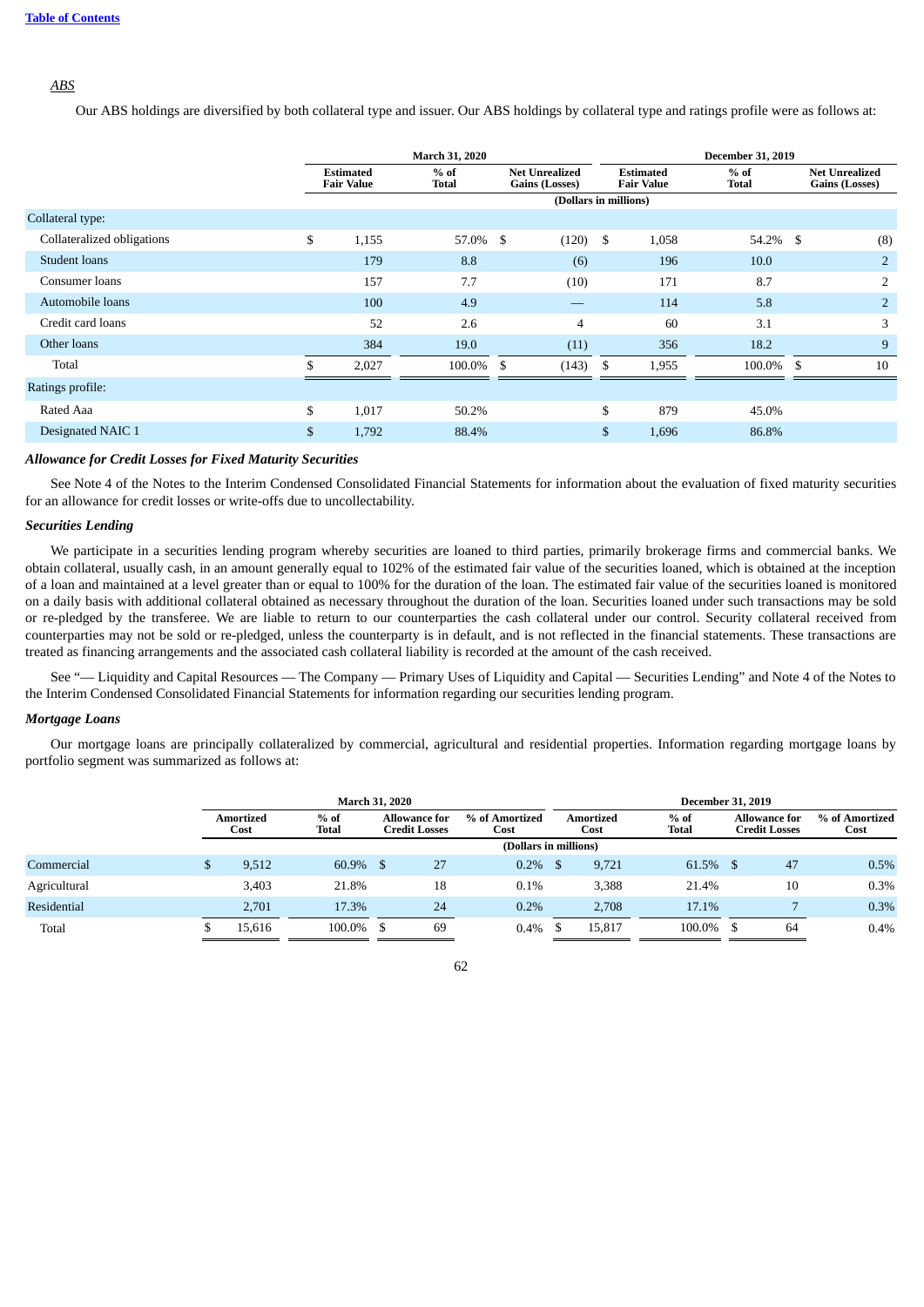Our mortgage loan portfolio is diversified by both geographic region and property type to reduce the risk of concentration. The percentage of our commercial and agricultural mortgage loan portfolios collateralized by properties located in the U.S. were 97% at both March 31, 2020 and December 31, 2019, and the remainder was collateralized by properties located outside of the U.S. The carrying value as a percentage of total commercial and agricultural mortgage loans for the top three states in the U.S. was as follows at:

|            | <b>March 31, 2020</b> |
|------------|-----------------------|
| California | 23%                   |
| New York   | 13%                   |
| Florida    | 8%                    |

Additionally, we manage risk when originating commercial and agricultural mortgage loans by generally lending up to 75% of the estimated fair value of the underlying real estate collateral.

Our residential mortgage loan portfolio is managed in a similar manner to reduce risk of concentration. All residential mortgage loans were collateralized by properties located in the U.S. at both March 31, 2020 and December 31, 2019. The carrying value as a percentage of total residential mortgage loans for the top three states in the U.S. was as follows at:

|            | <b>March 31, 2020</b> |
|------------|-----------------------|
| California | 37%                   |
| Florida    | 9%                    |
| New York   | 6%                    |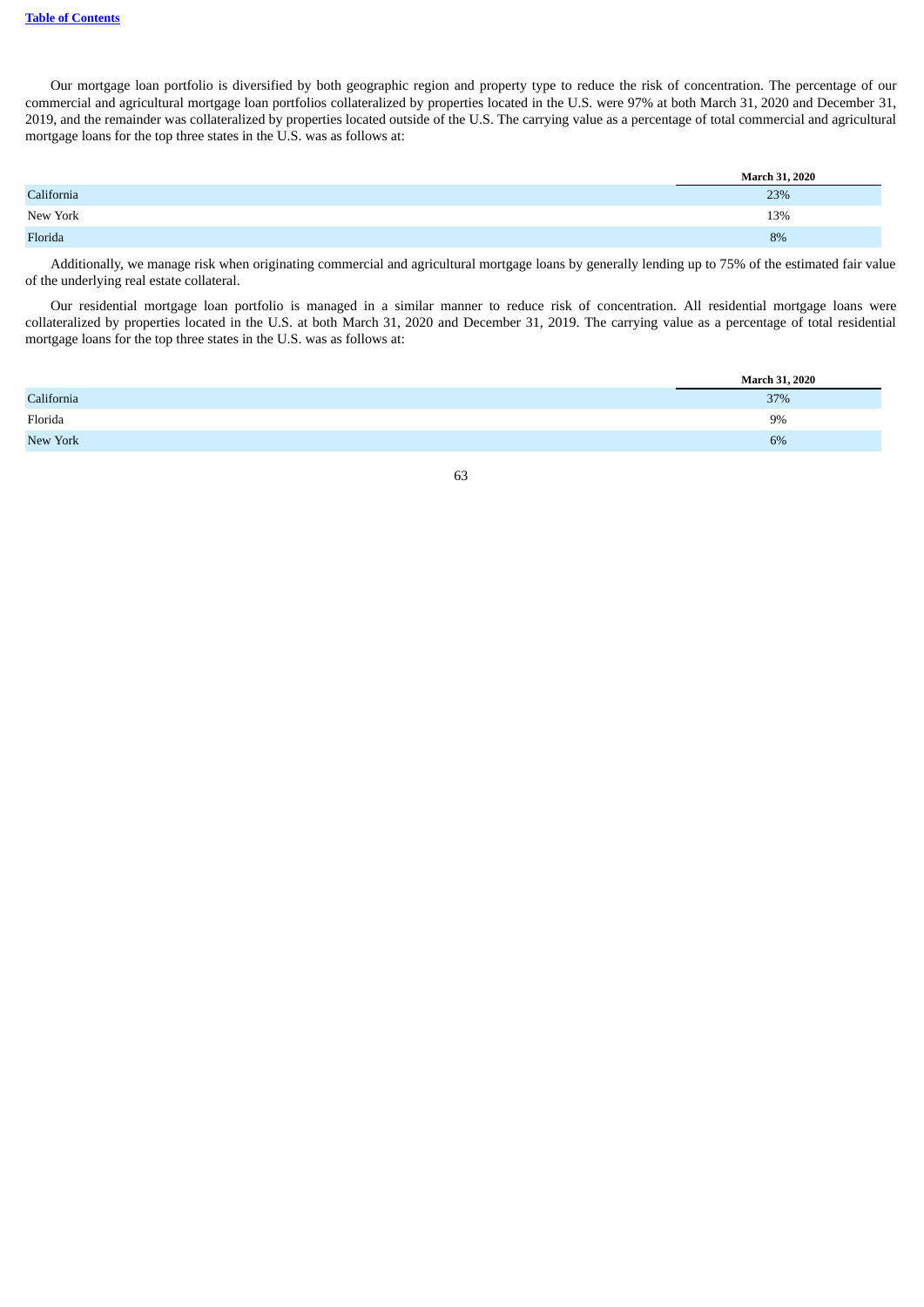*Commercial Mortgage Loans by Geographic Region and Property Type*. Commercial mortgage loans are the largest component of the mortgage loan invested asset class. The diversification across geographic regions and property types of commercial mortgage loans was as follows at:

|                                                    |               | March 31, 2020 |                        | <b>December 31, 2019</b> |                        |  |  |
|----------------------------------------------------|---------------|----------------|------------------------|--------------------------|------------------------|--|--|
|                                                    |               | <b>Amount</b>  | $%$ of<br><b>Total</b> | <b>Amount</b>            | $%$ of<br><b>Total</b> |  |  |
|                                                    |               |                |                        | (Dollars in millions)    |                        |  |  |
| Geographic Region:                                 |               |                |                        |                          |                        |  |  |
| Pacific                                            | \$            | 2,532          | 26.6% \$               | 2,666                    | 27.4%                  |  |  |
| Middle Atlantic                                    |               | 1,876          | 19.7                   | 1,875                    | 19.3                   |  |  |
| South Atlantic                                     |               | 1,874          | 19.7                   | 1,887                    | 19.4                   |  |  |
| <b>West South Central</b>                          |               | 803            | 8.4                    | 809                      | 8.3                    |  |  |
| Mountain                                           |               | 668            | 7.0                    | 668                      | 6.9                    |  |  |
| <b>East North Central</b>                          |               | 554            | 5.8                    | 555                      | 5.7                    |  |  |
| International                                      |               | 485            | 5.1                    | 494                      | 5.1                    |  |  |
| New England                                        |               | 412            | 4.3                    | 412                      | 4.2                    |  |  |
| <b>West North Central</b>                          |               | 124            | 1.3                    | 125                      | 1.3                    |  |  |
| <b>East South Central</b>                          |               | 84             | 1.0                    | 85                       | 0.9                    |  |  |
| Multi-Region and Other                             |               | 100            | 1.1                    | 145                      | 1.5                    |  |  |
| Total recorded investment                          |               | 9,512          | 100.0%                 | 9,721                    | 100.0%                 |  |  |
| Less: allowance for credit losses                  |               | 27             |                        | 47                       |                        |  |  |
| Carrying value, net of allowance for credit losses | ${\mathbb S}$ | 9,485          |                        | $\mathbb{S}$<br>9,674    |                        |  |  |
| Property Type:                                     |               |                |                        |                          |                        |  |  |
| Office                                             | \$            | 3,648          | 38.3% \$               | 3,839                    | 39.5%                  |  |  |
| Apartment                                          |               | 2,175          | 22.9                   | 2,181                    | 22.4                   |  |  |
| Retail                                             |               | 2,112          | 22.2                   | 2,115                    | 21.8                   |  |  |
| Hotel                                              |               | 923            | 9.7                    | 930                      | 9.6                    |  |  |
| Industrial                                         |               | 624            | 6.6                    | 626                      | 6.4                    |  |  |
| Other                                              |               | 30             | 0.3                    | 30                       | 0.3                    |  |  |
| Total recorded investment                          |               | 9,512          | 100.0%                 | 9,721                    | 100.0%                 |  |  |
| Less: allowance for credit losses                  |               | 27             |                        | 47                       |                        |  |  |
| Carrying value, net of allowance for credit losses | \$            | 9,485          |                        | \$<br>9,674              |                        |  |  |

*Mortgage Loan Credit Quality — Monitoring Process*. Our mortgage loan investments are monitored on an ongoing basis, including a review of loans that are current, past due, restructured and under foreclosure. Quarterly, we conduct a formal review of the portfolio with our investment managers. See Note 4 of the Notes to the Interim Condensed Consolidated Financial Statements for information on mortgage loans by credit quality indicator, past due status, nonaccrual status and modified mortgage loans.

Our commercial mortgage loans are reviewed on an ongoing basis. These reviews may include an analysis of the property financial statements and rent roll, lease rollover analysis, property inspections, market analysis, estimated valuations of the underlying collateral, loan-to-value ratios, debt-service coverage ratios and tenant creditworthiness. The monitoring process focuses on higher risk loans, which include those that are classified as restructured, delinquent or in foreclosure, as well as loans with higher loan-to-value ratios and lower debt-service coverage ratios. The monitoring process for agricultural mortgage loans is generally similar, with a focus on higher risk loans, such as loans with higher loan-to-value ratios, including reviews on a geographic and sector basis. Our residential mortgage loans are reviewed on an ongoing basis. See Note 4 of the Notes to the Interim Condensed Consolidated Financial Statements for information on our evaluation of residential mortgage loans and related valuation allowance methodology.

Loan-to-value ratios and debt-service coverage ratios are common measures in the assessment of the quality of commercial mortgage loans. Loan-tovalue ratios are a common measure in the assessment of the quality of agricultural mortgage loans. Loan-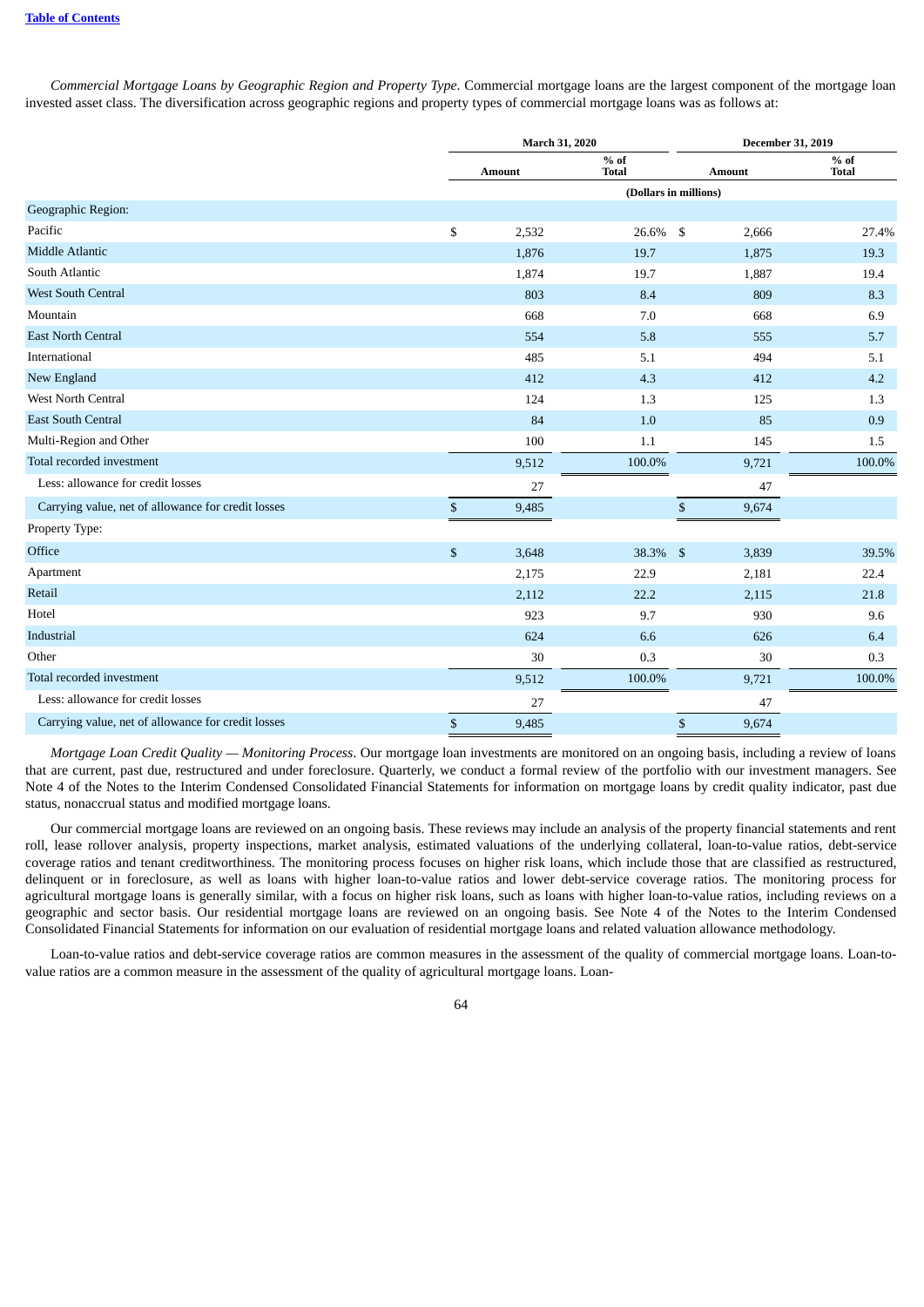to-value ratios compare the amount of the loan to the estimated fair value of the underlying collateral. A loan-to-value ratio greater than 100% indicates that the loan amount is greater than the collateral value. A loan-to-value ratio of less than 100% indicates an excess of collateral value over the loan amount. Generally, the higher the loan-to-value ratio, the higher the risk of experiencing a credit loss. The debt-service coverage ratio compares a property's net operating income to amounts needed to service the principal and interest due under the loan. Generally, the lower the debt-service coverage ratio, the higher the risk of experiencing a credit loss. For our commercial mortgage loans, our average loan-to-value ratio was 53% at both March 31, 2020 and December 31, 2019, and our average debt-service coverage ratio was 2.3x and 2.2x at March 31, 2020 and December 31, 2019, respectively. The debtservice coverage ratio, as well as the values utilized in calculating the ratio, is updated annually on a rolling basis, with a portion of the portfolio updated each quarter. In addition, the loan-to-value ratio is routinely updated for all but the lowest risk loans as part of our ongoing review of our commercial mortgage loan portfolio. For our agricultural mortgage loans, our average loan-to-value ratio was 48% and 47% at March 31, 2020 and December 31, 2019, respectively. The values utilized in calculating the agricultural mortgage loan loan-to-value ratio are developed in connection with the ongoing review of the agricultural loan portfolio and are routinely updated.

*Mortgage Loan Allowance for Credit Losses*. See Notes 4 and 6 of the Notes to the Interim Condensed Consolidated Financial Statements for information about how the allowance for credit losses is established and monitored and activity in and balances of the allowance for credit losses for the three months ended March 31, 2020 and 2019.

# *Limited Partnerships and Limited Liability Companies*

The carrying value of our limited partnerships and limited liability companies ("LLCs") was as follows at:

|                                               |    | <b>March 31, 2020</b> |               | <b>December 31, 2019</b> |
|-----------------------------------------------|----|-----------------------|---------------|--------------------------|
|                                               |    |                       | (In millions) |                          |
| Other limited partnerships interests          | D  | 2,065                 |               | 1,941                    |
| Real estate limited partnerships and LLCs (1) |    | 440                   |               | 439                      |
| Total                                         | ٠D | 2,505                 | ß.            | 2,380                    |
|                                               |    |                       |               |                          |

(1) The estimated fair value of real estate limited partnerships and LLCs was \$495 million and \$529 million at March 31, 2020 and December 31, 2019, respectively.

Cash distributions on these investments are generated from investment gains, operating income from the underlying investments of the funds and liquidation of the underlying investments of the funds. We estimate that the underlying investment of the private equity funds will typically be liquidated over the next 10 to 20 years.

## *Other Invested Assets*

The carrying value of our other invested assets by type was as follows at:

| <b>March 31, 2020</b> |       |                 |    |          |                                                               |  |
|-----------------------|-------|-----------------|----|----------|---------------------------------------------------------------|--|
|                       | Value | $%$ of<br>Total |    | Value    | $%$ of<br>Total                                               |  |
|                       |       |                 |    |          |                                                               |  |
| ß.                    | 9,484 |                 |    | 3,021    | 93.9%                                                         |  |
|                       | 66    | 0.7             |    | 82       | 2.6                                                           |  |
|                       | 51    | 0.5             |    | 64       | 2.0                                                           |  |
|                       | 39    | 0.4             |    | 39       | 1.2                                                           |  |
|                       | 18    | 0.2             |    | 10       | 0.3                                                           |  |
|                       | 9,658 | 100.0%          | £. | 3,216    | 100.0%                                                        |  |
|                       |       | Carrying        |    | 98.2% \$ | <b>December 31, 2019</b><br>Carrying<br>(Dollars in millions) |  |

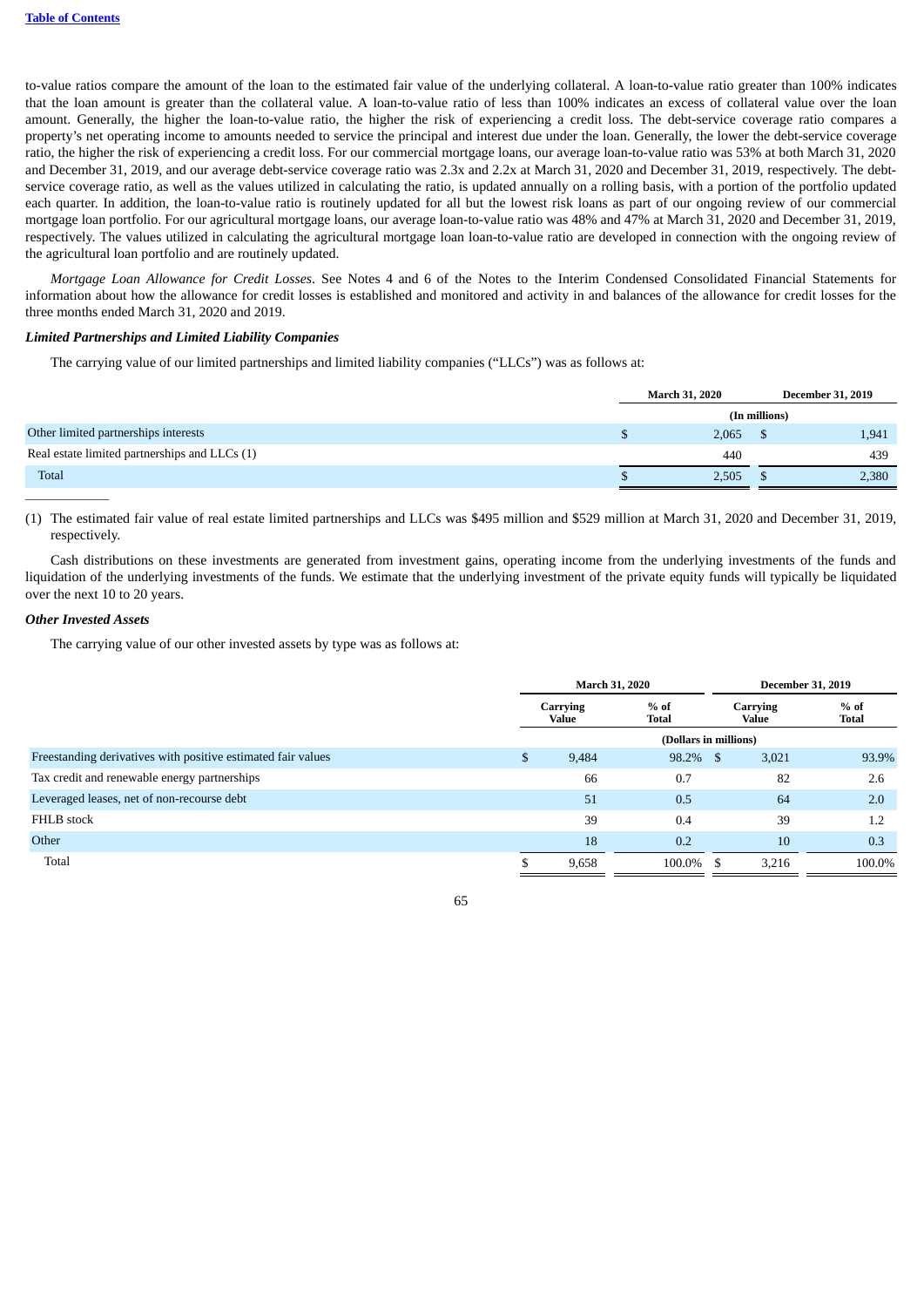## <span id="page-66-0"></span>**Derivatives**

### *Derivative Risks*

We are exposed to various risks relating to our ongoing business operations, including interest rate, foreign currency exchange rate, credit and equity market. We use a variety of strategies to manage these risks, including the use of derivatives. See Note 5 of the Notes to the Interim Condensed Consolidated Financial Statements:

- Information about the gross notional amount, estimated fair value, and primary underlying risk exposure of our derivatives by type of hedge designation, excluding embedded derivatives held at March 31, 2020 and December 31, 2019.
- The statement of operations effects of derivatives in cash flow, fair value or non-qualifying hedge relationships for the three months and three months ended March 31, 2020 and 2019.

See "Business — Segments and Corporate & Other — Annuities," "Management's Discussion and Analysis of Financial Condition and Results of Operations — Risk Management Strategies — ULSG Market Risk Exposure Management" and "— Annual Actuarial Review" included in the 2019 Annual Report for more information about our use of derivatives by major hedging programs.

#### *Fair Value Hierarchy*

See Note 6 of the Notes to the Interim Condensed Consolidated Financial Statements for derivatives measured at estimated fair value on a recurring basis and their corresponding fair value hierarchy, as well as a rollforward of the fair value measurements for derivatives measured at estimated fair value on a recurring basis using significant unobservable (Level 3) inputs as discussed below.

The valuation of Level 3 derivatives involves the use of significant unobservable inputs and generally requires a higher degree of management judgment or estimation than the valuations of Level 1 and Level 2 derivatives. Although Level 3 inputs are unobservable, management believes they are consistent with what other market participants would use when pricing such instruments and are considered appropriate given the circumstances. The use of different inputs or methodologies could have a material effect on the estimated fair value of Level 3 derivatives and could materially affect net income.

Derivatives categorized as Level 3 at March 31, 2020 include: credit default swaps priced using unobservable credit spreads, or that are priced through independent broker quotations; equity variance swaps with unobservable volatility inputs; foreign currency swaps with certain unobservable inputs and equity index options with unobservable correlation inputs.

### *Credit Risk*

See Note 5 of the Notes to the Interim Condensed Consolidated Financial Statements for information about how we manage credit risk related to derivatives and for the estimated fair value of our net derivative assets and net derivative liabilities after the application of master netting agreements and collateral.

Our policy is not to offset the fair value amounts recognized for derivatives executed with the same counterparty under the same master netting agreement. This policy applies to the recognition of derivatives in the balance sheets and does not affect our legal right of offset.

# *Credit Derivatives*

The gross notional amount and estimated fair value of credit default swaps were as follows at:

|           |   | <b>March 31, 2020</b>           |  |                                       |          | <b>December 31, 2019</b>        |      |                                       |  |
|-----------|---|---------------------------------|--|---------------------------------------|----------|---------------------------------|------|---------------------------------------|--|
|           |   | <b>Gross Notional</b><br>Amount |  | <b>Estimated</b><br><b>Fair Value</b> |          | <b>Gross Notional</b><br>Amount |      | <b>Estimated</b><br><b>Fair Value</b> |  |
|           |   |                                 |  | (In millions)                         |          |                                 |      |                                       |  |
| Written   | S | 1,898                           |  | (6)                                   | <b>S</b> | 1,635                           | - \$ | 36                                    |  |
| Purchased |   | 18                              |  | $\overline{\phantom{a}}$              |          | 18                              |      |                                       |  |
| Total     |   | 1,916                           |  | (6)                                   | - 5      | 1,653                           | ъ    | 36                                    |  |

The maximum amount at risk related to our written credit default swaps is equal to the corresponding gross notional amount. In a replication transaction, we pair an asset on our balance sheet with a written credit default swap to synthetically replicate a corporate bond, a core asset holding of life insurance companies. Replications are entered into in accordance with the guidelines approved by state insurance regulators and the NAIC and are an important tool in managing the overall corporate credit risk within the Company. In order to match our long-dated insurance liabilities, we seek to buy long-dated corporate bonds. In some instances,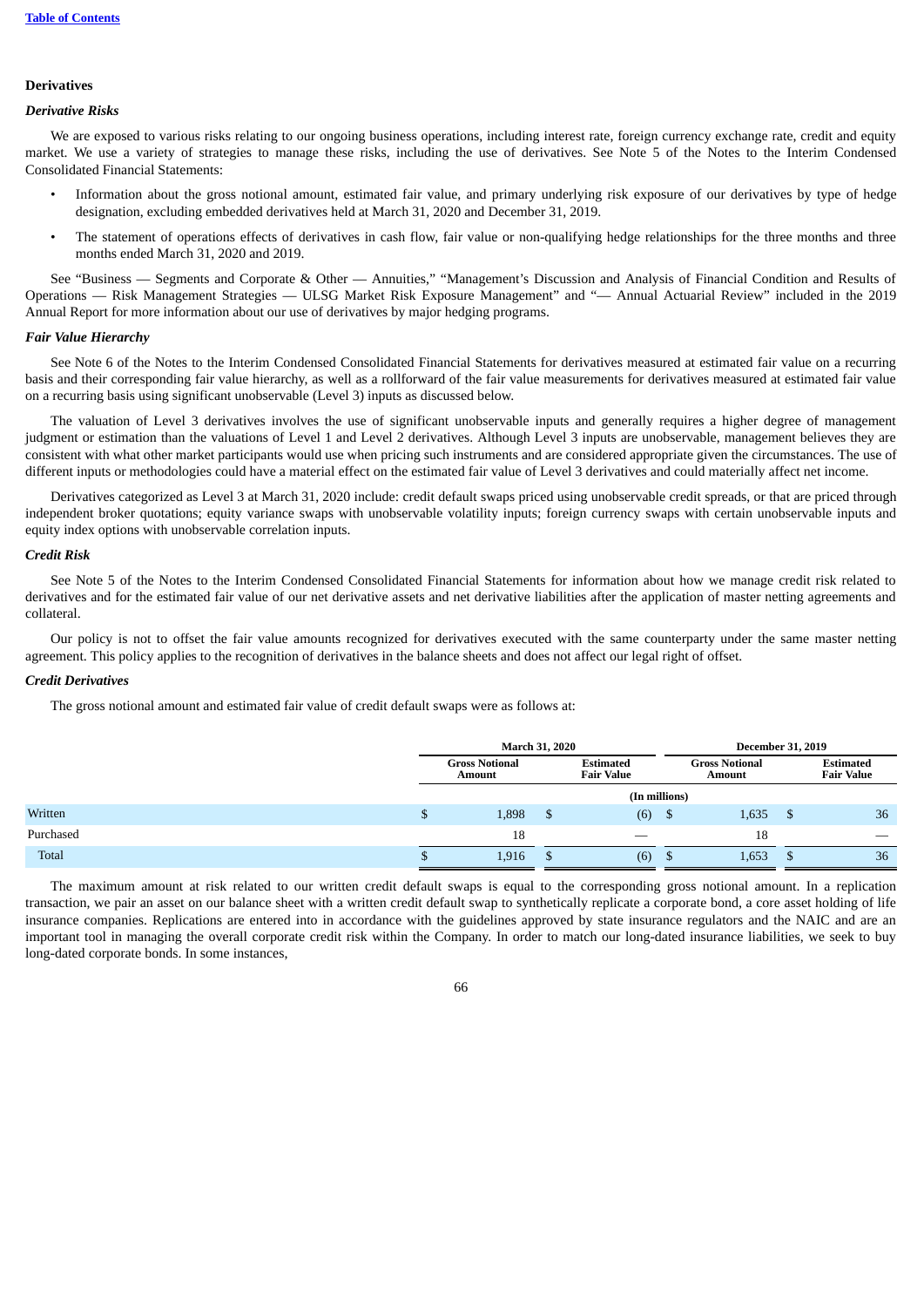these may not be readily available in the market, or they may be issued by corporations to which we already have significant corporate credit exposure. For example, by purchasing Treasury bonds (or other high-quality assets) and associating them with written credit default swaps on the desired corporate credit name, we can replicate the desired bond exposures and meet our ALM needs. This can expose the Company to changes in credit spreads as the written credit default swap tenor is shorter than the maturity of Treasury bonds.

# <span id="page-67-0"></span>**Off-Balance Sheet Arrangements**

#### *Collateral for Securities Lending and Derivatives*

We have a securities lending program for the purpose of enhancing the total return on our investment portfolio. Periodically we receive non-cash collateral for securities lending from counterparties, which cannot be sold or re-pledged, and which is not recorded on our consolidated balance sheets. The Company did not hold non-cash collateral at both March 31, 2020 and December 31, 2019. See Note 4 of the Notes to the Interim Condensed Consolidated Financial Statements, as well as "— Investments — Securities Lending" for discussion of our securities lending program, the classification of revenues and expenses, and the nature of the secured financing arrangement and associated liability.

We enter into derivatives to manage various risks relating to our ongoing business operations. We have non-cash collateral from counterparties for derivatives, which can be sold or re-pledged subject to certain constraints, and which has not been recorded on our consolidated balance sheets. The amount of this non-cash collateral was \$797 million and \$593 million at March 31, 2020 and December 31, 2019, respectively. See Note 5 of the Notes to the Interim Condensed Consolidated Financial Statements for information regarding the earned income and the gross notional amount, estimated fair value of assets and liabilities and primary underlying risk exposure of our derivatives.

#### *Guarantees*

See "Guarantees" in Note 10 of the Notes to the Interim Condensed Consolidated Financial Statements.

#### *Other*

Additionally, we enter into commitments for the purpose of enhancing the total return on our investment portfolio: mortgage loan commitments and commitments to fund partnership investments, bank credit facilities and private corporate bond investments. See "Commitments" in Note 10 of the Notes to the Interim Condensed Consolidated Financial Statements. For further information on commitments to fund partnership investments, mortgage loans, bank credit facilities and private corporate bond investments, see "Management's Discussion and Analysis of Financial Condition and Results of Operations — Liquidity and Capital Resources — The Company — Contractual Obligations" included in the 2019 Annual Report.

#### <span id="page-67-1"></span>**Policyholder Liabilities**

We establish, and carry as liabilities, actuarially determined amounts that are calculated to meet policy obligations or to provide for future annuity payments. Amounts for actuarial liabilities are computed and reported in the financial statements in conformity with GAAP. For more details on policyholder liabilities, see "Management's Discussion and Analysis of Financial Condition and Results of Operations — Summary of Critical Accounting Estimates" and "Management's Discussion and Analysis of Financial Condition and Results of Operations — Policyholder Liabilities" included in the 2019 Annual Report. Except as otherwise discussed below, there have been no material changes to our actuarial liabilities.

## *Future Policy Benefits*

We establish liabilities for amounts payable under insurance policies. See Note 3 of the Notes to the Interim Condensed Consolidated Financial Statements. A discussion of future policy benefits by segment, as well as Corporate & Other, can be found in "Management's Discussion and Analysis of Financial Condition and Results of Operations — Policyholder Liabilities" included in the 2019 Annual Report.

#### *Policyholder Account Balances*

Policyholder account balances ("PABs") are generally equal to the account value, which includes accrued interest credited, but excludes the impact of any applicable charge that may be incurred upon surrender. See Note 3 of the Notes to the Interim Condensed Consolidated Financial Statements. A discussion of PABs by segment, as well as Corporate & Other, can be found in "Management's Discussion and Analysis of Financial Condition and Results of Operations — Policyholder Liabilities" included in the 2019 Annual Report.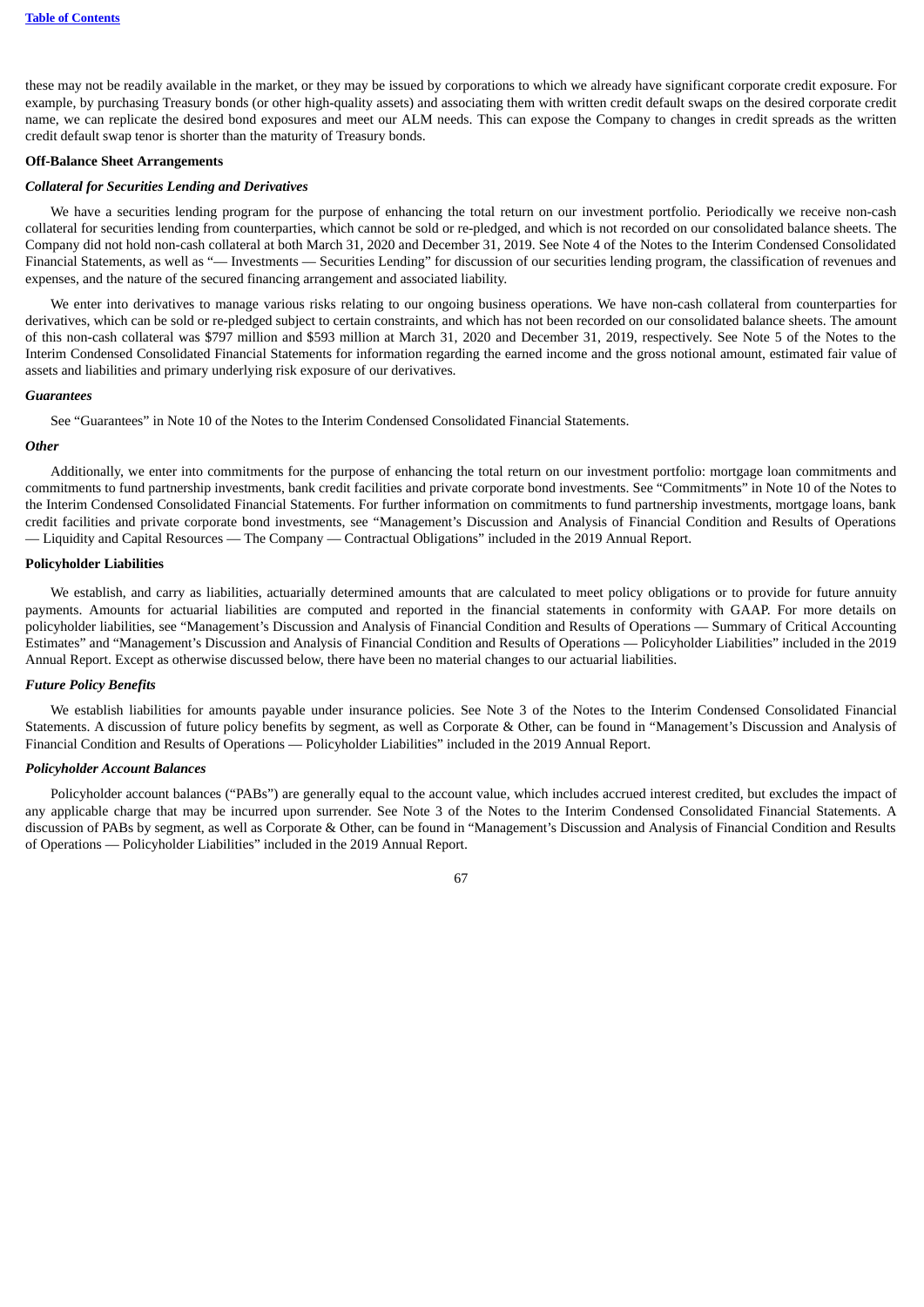#### *Variable Annuity Guarantees*

We issue certain variable annuity products with guaranteed minimum benefits that provide the policyholder a minimum return based on their initial deposit (i.e., the Benefit Base) less withdrawals. In some cases, the Benefit Base may be increased by additional deposits, bonus amounts, accruals or optional market value step-ups. See Note 3 of the Notes to the Interim Condensed Consolidated Financial Statements. See also "Quantitative and Qualitative Disclosures About Market Risk — Market Risk - Fair Value Exposures — Interest Rates" and "Business — Segments and Corporate & Other — Annuities — Overview — Current Products — Variable Annuities" included in the 2019 Annual Report for additional information.

Select information that management considers relevant to understanding our variable annuity risk management strategy has been included below.

#### *Net Amount at Risk*

The net amount at risk ("NAR") for the net GMDB is the amount of death benefit in excess of the account value (if any) as of the balance sheet date. It represents the amount of the claim we would incur if death claims were made on all contracts on the balance sheet date and includes any additional contractual claims associated with riders purchased to assist with covering income taxes payable upon death.

The NAR for the guaranteed minimum withdrawal benefits ("GMWB") and guaranteed minimum accumulation benefits ("GMAB") is the amount of guaranteed benefits in excess of the account values (if any) as of the balance sheet date. The NAR assumes utilization of benefits by all contract holders as of the balance sheet date. For the GMWB benefits, only a small portion of the Benefit Base is available for withdrawal on an annual basis. For the GMAB, the NAR would not be available until the GMAB maturity date.

The NAR for the GMWB with lifetime payments ("GMWB4L") is the amount (if any) that would be required to be added to the total account value to purchase a lifetime income stream based on current annuity rates, equal to the lifetime amount provided under the guaranteed benefit. For contracts where the GMWB4L provides for a guaranteed cumulative dollar amount of payments, the NAR is based on the purchase of a lifetime with period certain income stream where the period certain ensures payment of this cumulative dollar amount. The NAR represents our potential economic exposure to such guarantees in the event all contract holders were to begin lifetime withdrawals on the balance sheet date regardless of age. Only a small portion of the Benefit Base is available for withdrawal on an annual basis.

The NAR for the GMIB is the amount (if any) that would be required to be added to the total account value to purchase a lifetime income stream, based on current annuity rates, equal to the minimum amount provided under the guaranteed benefit. This amount represents our potential economic exposure to such guarantees in the event all contract holders were to annuitize on the balance sheet date, even though the guaranteed amount under the contracts may not be annuitized until after the waiting period of the contract.

A detailed description of NAR by type of guaranteed minimum benefit can be found in "Business — Segments and Corporate & Other — Annuities — Overview — Net Amount at Risk" included in the 2019 Annual Report.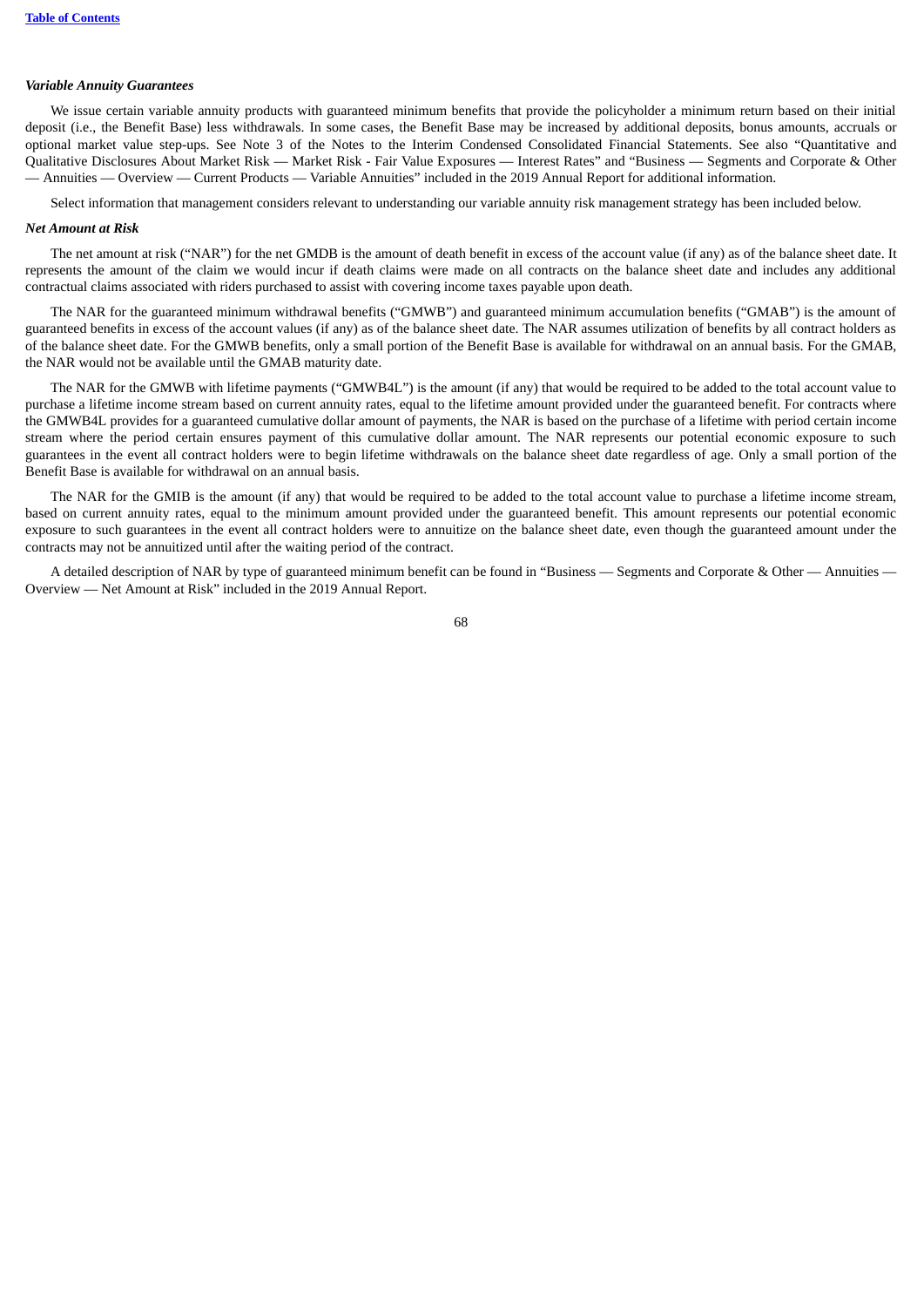The account values and NAR of contract holders by type of guaranteed minimum benefit for variable annuity contracts were as follows at:

|                                    | March 31, 2020 (1) |              |                                    |     |                                     |                                              |  |                  | December 31, 2019 (1) |    |                                    |    |                                     |                                              |  |  |  |  |  |
|------------------------------------|--------------------|--------------|------------------------------------|-----|-------------------------------------|----------------------------------------------|--|------------------|-----------------------|----|------------------------------------|----|-------------------------------------|----------------------------------------------|--|--|--|--|--|
|                                    | Account<br>Value   |              | Death<br><b>Benefit NAR</b><br>(1) |     | Living<br><b>Benefit NAR</b><br>(1) | % of Account<br>Value In-the-<br>Money $(2)$ |  | Account<br>Value |                       |    | Death<br><b>Benefit NAR</b><br>(1) |    | Living<br><b>Benefit NAR</b><br>(1) | % of Account<br>Value In-the-<br>Money $(2)$ |  |  |  |  |  |
|                                    |                    |              |                                    |     |                                     | (Dollars in millions)                        |  |                  |                       |    |                                    |    |                                     |                                              |  |  |  |  |  |
| <b>GMIB</b>                        | \$<br>33,908       | $\mathbb{S}$ | 5,141                              | \$. | 10,189                              | 77.2%                                        |  | \$               | 41,302                | \$ | 2,302                              | S. | 4,722                               | 42.0%                                        |  |  |  |  |  |
| GMIB Max w/ Enhanced DB            | 10,417             |              | 3,967                              |     | 176                                 | 22.0%                                        |  |                  | 11,807                |    | 2,673                              |    | 23                                  | 2.3%                                         |  |  |  |  |  |
| GMIB Max w/o Enhanced DB           | 5,942              |              | 61                                 |     | 36                                  | 9.6%                                         |  |                  | 6,750                 |    | $\overline{2}$                     |    | 5                                   | 0.8%                                         |  |  |  |  |  |
| GMWB4L (FlexChoice <sup>SM</sup> ) | 3,887              |              | 194                                |     | 309                                 | 58.9%                                        |  |                  | 4,130                 |    | 3                                  |    | 25                                  | 13.4%                                        |  |  |  |  |  |
| <b>GMAB</b>                        | 571                |              | 19                                 |     | 19                                  | 34.9%                                        |  |                  | 672                   |    | $\mathbf{1}$                       |    | $\mathbf{1}$                        | 0.6%                                         |  |  |  |  |  |
| GMWB                               | 2,224              |              | 173                                |     | 117                                 | 38.8%                                        |  |                  | 2,783                 |    | 39                                 |    | 8                                   | 1.4%                                         |  |  |  |  |  |
| GMWB4L                             | 12,138             |              | 790                                |     | 2.007                               | 68.6%                                        |  |                  | 14,904                |    | 71                                 |    | 509                                 | 23.7%                                        |  |  |  |  |  |
| EDB Only                           | 3,222              |              | 1,129                              |     |                                     | N/A                                          |  |                  | 3,740                 |    | 609                                |    |                                     | N/A                                          |  |  |  |  |  |
| GMDB Only (Other than EDB)         | 15,240             |              | 1,524                              |     |                                     | N/A                                          |  |                  | 18,183                |    | 971                                |    |                                     | N/A                                          |  |  |  |  |  |
| Total                              | 87,549             | \$           | 12,998                             |     | 12,853                              |                                              |  | \$               | 104,271               | \$ | 6,671                              |    | 5,293                               |                                              |  |  |  |  |  |

(1) The "Death Benefit NAR" and "Living Benefit NAR" are not additive at the contract level.

(2) In-the-money is defined as any contract with a living benefit NAR in excess of zero.

### *Reserves*

 $\overline{\phantom{a}}$ 

Under GAAP, certain of our variable annuity guarantee features are accounted for as insurance liabilities and recorded on the balance sheet in future policy benefits with changes reported in policyholder benefits and claims. These liabilities are accounted for using long-term assumptions of equity and bond market returns and the level of interest rates. Therefore, these liabilities, valued at \$5.1 billion at March 31, 2020, are less sensitive than derivative instruments to periodic changes to equity and fixed income market returns and the level of interest rates. Guarantees accounted for in this manner include GMDBs, as well as the life contingent portion of GMIBs and certain GMWBs. All other variable annuity guarantee features are accounted for as embedded derivatives and recorded on the balance sheet in PABs with changes reported in net derivative gains (losses). These liabilities, valued at \$4.4 billion at March 31, 2020, are accounted for at estimated fair value. Guarantees accounted for in this manner include GMABs, GMWBs and the non-life contingent portions of GMIBs. In some cases, a guarantee will have multiple features or options that require separate accounting such that the guarantee is not fully accounted for under only one of the accounting models (known as "split accounting"). Additionally, the index protection and accumulation features of Shield Annuities are accounted for as embedded derivatives, recorded on the balance sheet in PABs with changes reported in net derivative gains (losses) and valued at (\$116) million at March 31, 2020. See "Management's Discussion and Analysis of Financial Condition and Results of Operations — Summary of Critical Accounting Estimates" included in the 2019 Annual Report.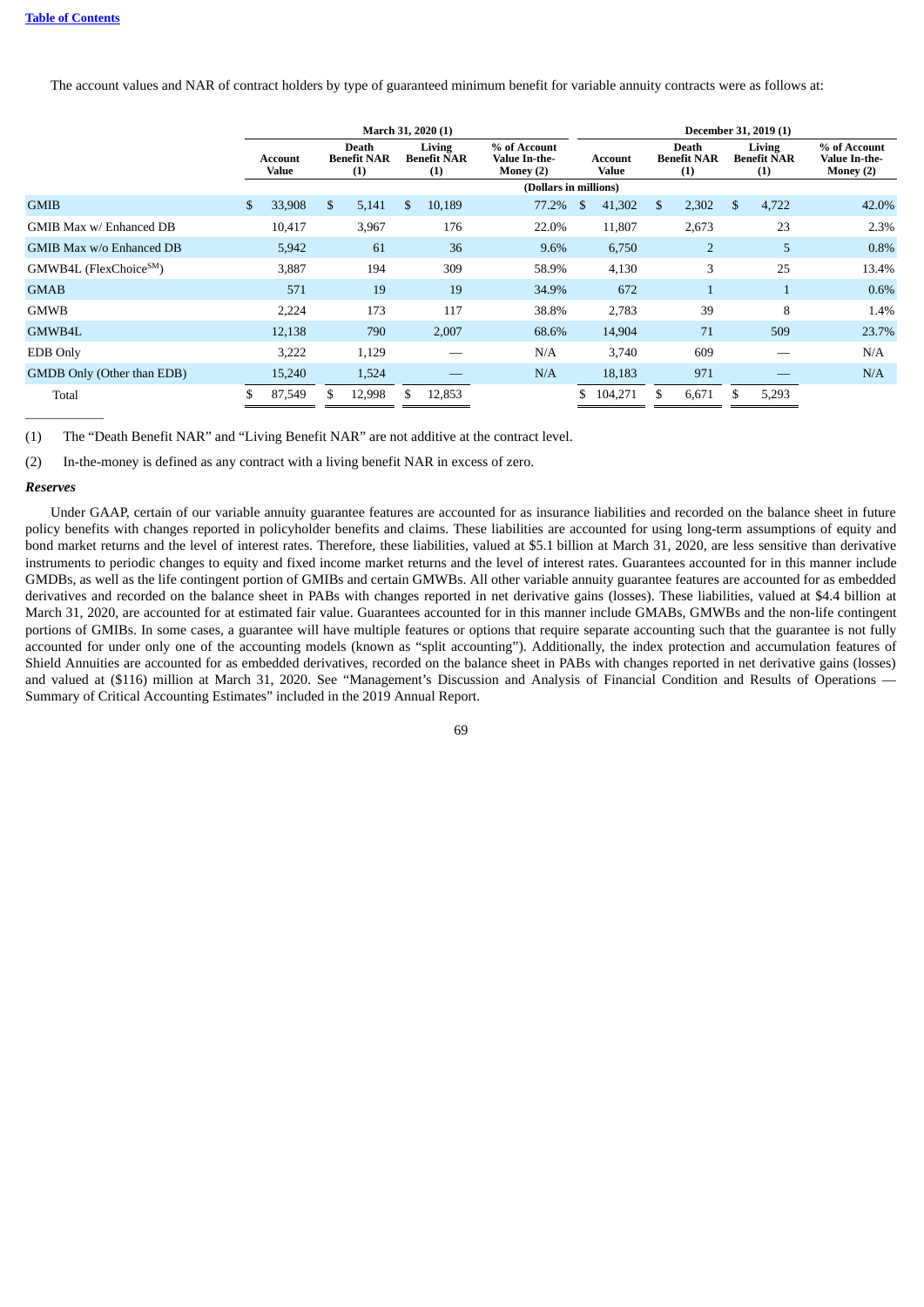$\overline{\phantom{a}}$ 

The GAAP variable annuity reserve balances by guarantee type and accounting model were as follows at:

|                                    | <b>Reserves</b>                         |       |    |                                         |    |                                 |    |                                         |     |                                                   |                |                                 |  |
|------------------------------------|-----------------------------------------|-------|----|-----------------------------------------|----|---------------------------------|----|-----------------------------------------|-----|---------------------------------------------------|----------------|---------------------------------|--|
|                                    | <b>March 31, 2020</b>                   |       |    |                                         |    |                                 |    | <b>December 31, 2019</b>                |     |                                                   |                |                                 |  |
|                                    | <b>Future Policy</b><br><b>Benefits</b> |       |    | Policyholder<br><b>Account Balances</b> |    | <b>Total</b><br><b>Reserves</b> |    | <b>Future Policy</b><br><b>Benefits</b> |     | Policyholder<br><b>Account</b><br><b>Balances</b> |                | <b>Total</b><br><b>Reserves</b> |  |
|                                    |                                         |       |    |                                         |    | (In millions)                   |    |                                         |     |                                                   |                |                                 |  |
| <b>GMDB</b>                        | \$                                      | 1,442 | \$ | $\overline{\phantom{m}}$                | \$ | 1,442                           | -S | 1,362                                   | -\$ |                                                   | $\mathfrak{S}$ | 1,362                           |  |
| <b>GMIB</b>                        |                                         | 2,931 |    | 3,342                                   |    | 6,273                           |    | 2,677                                   |     | 1,844                                             |                | 4,521                           |  |
| <b>GMIB Max</b>                    |                                         | 515   |    | 303                                     |    | 818                             |    | 560                                     |     | (84)                                              |                | 476                             |  |
| <b>GMAB</b>                        |                                         |       |    | 17                                      |    | 17                              |    |                                         |     | (17)                                              |                | (17)                            |  |
| <b>GMWB</b>                        |                                         |       |    | 76                                      |    | 76                              |    |                                         |     | 6                                                 |                | 6                               |  |
| GMWB4L                             |                                         | 256   |    | 571                                     |    | 827                             |    | 258                                     |     | (93)                                              |                | 165                             |  |
| GMWB4L (FlexChoice <sup>SM</sup> ) |                                         |       |    | 106                                     |    | 106                             |    |                                         |     |                                                   |                |                                 |  |
| Total                              | \$                                      | 5,144 | \$ | 4,415                                   | S. | 9,559                           | S  | 4,857                                   | \$  | 1,656                                             | \$             | 6,513                           |  |

# *Derivatives Hedging Variable Annuity Guarantees*

The gross notional amount and estimated fair value of the derivatives held in our macro interest rate hedging program were as follows at:

|                        |    |                                     |    | <b>March 31, 2020</b>       |      |                          |     | <b>December 31, 2019</b>            |                             |       |             |     |  |  |
|------------------------|----|-------------------------------------|----|-----------------------------|------|--------------------------|-----|-------------------------------------|-----------------------------|-------|-------------|-----|--|--|
|                        |    |                                     |    | <b>Estimated Fair Value</b> |      |                          |     |                                     | <b>Estimated Fair Value</b> |       |             |     |  |  |
| <b>Instrument Type</b> |    | <b>Gross Notional</b><br>Amount (1) |    | <b>Assets</b>               |      | <b>Liabilities</b>       |     | <b>Gross Notional</b><br>Amount (1) | <b>Assets</b>               |       | Liabilities |     |  |  |
|                        |    |                                     |    |                             |      | (In millions)            |     |                                     |                             |       |             |     |  |  |
| Interest rate swaps    | \$ | 2,845                               | \$ | 618                         | - \$ | $\overline{\phantom{0}}$ | S.  | 7,344                               | - \$                        | 798   | - \$        | 29  |  |  |
| Interest rate options  |    | 27,650                              |    | 3,657                       |      | 834                      |     | 29,750                              |                             | 782   |             | 187 |  |  |
| Interest rate forwards |    | 6,656                               |    | 1,439                       |      |                          |     | 5,418                               |                             | 94    |             | 114 |  |  |
| Total                  | د. | 37,151                              | S  | 5,714                       | -S   | 834                      | -\$ | 42,512                              | -\$                         | 1,674 | - \$        | 330 |  |  |

(1) The gross notional amounts presented do not necessarily represent the relative economic coverage provided by option instruments because certain positions were closed out by entering into offsetting positions that are not netted in the above table.

The gross notional amount and estimated fair value of the derivatives in our variable annuity hedging program were as follows at:

|                           | March 31, 2020              |                                     |    |               |     |                    |    | <b>December 31, 2019</b>            |               |                             |                    |       |  |  |  |
|---------------------------|-----------------------------|-------------------------------------|----|---------------|-----|--------------------|----|-------------------------------------|---------------|-----------------------------|--------------------|-------|--|--|--|
|                           | <b>Estimated Fair Value</b> |                                     |    |               |     |                    |    |                                     |               | <b>Estimated Fair Value</b> |                    |       |  |  |  |
| <b>Instrument Type</b>    |                             | <b>Gross Notional</b><br>Amount (1) |    | <b>Assets</b> |     | <b>Liabilities</b> |    | <b>Gross Notional</b><br>Amount (1) | <b>Assets</b> |                             | <b>Liabilities</b> |       |  |  |  |
|                           |                             |                                     |    |               |     | (In millions)      |    |                                     |               |                             |                    |       |  |  |  |
| Equity index options      | \$                          | 41,980                              | \$ | 1,192         | \$  | 1,583              | \$ | 46,968                              | -S            | 814                         | $\mathfrak{F}$     | 1,713 |  |  |  |
| Equity total return swaps |                             | 8,516                               |    | 1,423         |     | 89                 |    | 7,723                               |               | 2                           |                    | 367   |  |  |  |
| Equity variance swaps     |                             | 1,098                               |    | 11            |     | 30                 |    | 2,136                               |               | 69                          |                    | 69    |  |  |  |
| Interest rate swaps       |                             | 2,845                               |    | 618           |     |                    |    | 7,344                               |               | 798                         |                    | 29    |  |  |  |
| Interest rate options     |                             | 25,850                              |    | 3,104         |     | 834                |    | 27,950                              |               | 712                         |                    | 176   |  |  |  |
| Interest rate forwards    |                             | 2,722                               |    | 436           |     |                    |    |                                     |               |                             |                    |       |  |  |  |
| <b>Total</b>              |                             | 83,011                              |    | 6,784         | \$. | 2,536              | \$ | 92,121                              | \$.           | 2,395                       | \$.                | 2,354 |  |  |  |
|                           |                             |                                     |    |               |     |                    |    |                                     |               |                             |                    |       |  |  |  |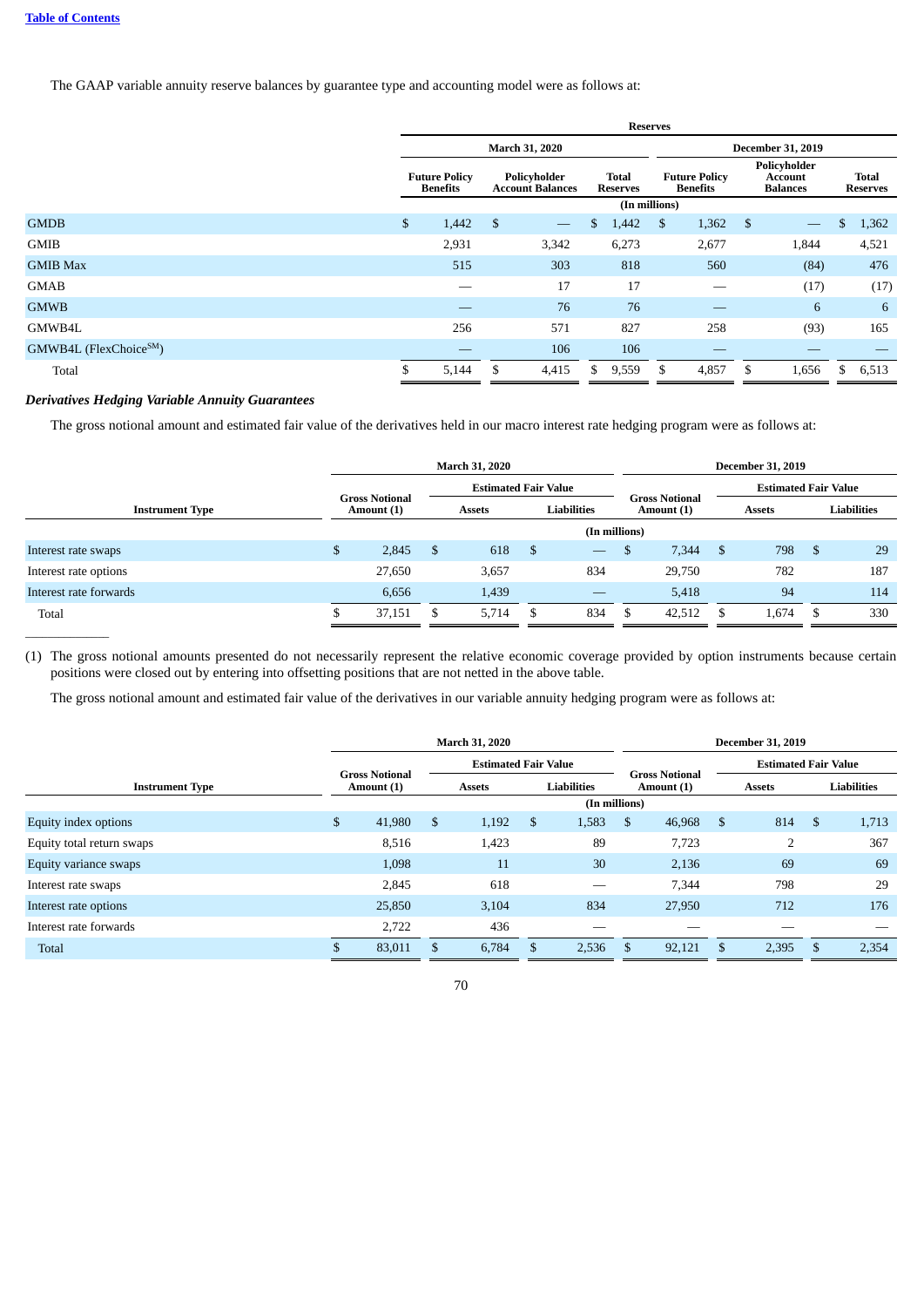$\overline{\phantom{a}}$ 

(1) The gross notional amounts presented do not necessarily represent the relative economic coverage provided by option instruments because certain positions were closed out by entering into offsetting positions that are not netted in the above table.

Period to period changes in the estimated fair value of these hedges affect our net income, as well as stockholders' equity and these effects can be material in any given period. See "Risk Factors — Risks Related to Our Business — Our variable annuity exposure risk management strategy may not be effective, may result in significant volatility in our profitability measures and may negatively affect our statutory capital," "Management's Discussion and Analysis of Financial Condition and Results of Operations — Summary of Critical Accounting Estimates" and "Management's Discussion and Analysis of Financial Condition and Results of Operations — Risk Management Strategies" all included in the 2019 Annual Report.

### <span id="page-71-0"></span>**Liquidity and Capital Resources**

Our business and results of operations are materially affected by conditions in the global capital markets and the economy generally. Stressed conditions, volatility or disruptions in global capital markets, particular markets or financial asset classes can impact us adversely, in part because we have a large investment portfolio and our insurance liabilities and derivatives are sensitive to changing market factors. Changing conditions in the global capital markets and the economy may affect our financing costs and market interest rates for our debt or equity securities. For further information regarding market factors that could affect our ability to meet liquidity and capital needs, including those related to the COVID-19 pandemic, see "- Industry Trends -COVID-19 Pandemic," "— Investments — Current Environment" and "Part II. Other Information — Item 1A. Risk Factors" herein, as well as "Management's Discussion and Analysis of Financial Condition and Results of Operations — Industry Trends and Uncertainties" and "Management's Discussion and Analysis of Financial Condition and Results of Operations — Investments — Current Environment" in our 2019 Annual Report.

### *Liquidity and Capital Management*

Based upon our capitalization, expectations regarding maintaining our business mix, ratings, and funding sources available to us, we believe we have sufficient liquidity to meet business requirements under current market conditions and certain stress scenarios. Our Board of Directors and senior management are directly involved in the governance of the capital management process, including proposed changes to the annual capital plan and capital targets. We are targeting a debt-to-capital ratio commensurate with our parent company credit ratings and our insurance subsidiaries' financial strength ratings. We continuously monitor and adjust our liquidity and capital plans in light of market conditions, as well as changing needs and opportunities.

We maintain a substantial short-term liquidity position, which was \$4.5 billion and \$2.8 billion at March 31, 2020 and December 31, 2019, respectively. Short-term liquidity is comprised of cash and cash equivalents and short-term investments, excluding assets that are pledged or otherwise committed. Assets pledged or otherwise committed include amounts received in connection with securities lending, derivatives and assets held on deposit or in trust.

An integral part of our liquidity management includes managing our level of liquid assets, which was \$44.9 billion and \$42.6 billion at March 31, 2020 and December 31, 2019, respectively. Liquid assets are comprised of cash and cash equivalents, short-term investments and publicly-traded securities, excluding assets that are pledged or otherwise committed. Assets pledged or otherwise committed include amounts received in connection with securities lending, derivatives and assets held on deposit or in trust.

# *The Company*

# *Liquidity*

Liquidity refers to our ability to generate adequate cash flows from our normal operations to meet the cash requirements of our operating, investing and financing activities. We determine our liquidity needs based on a rolling 12-month forecast by portfolio of invested assets which we monitor daily. We adjust the general account asset and derivatives mix and general account asset maturities based on this rolling 12-month forecast. To support this forecast, we conduct cash flow and stress testing, which reflect the impact of various scenarios, including (i) the potential increase in our requirement to pledge additional collateral or return collateral to our counterparties, (ii) a reduction in new business sales, and (iii) the risk of early contract holder and policyholder withdrawals, as well as lapses and surrenders of existing policies and contracts. We include provisions limiting withdrawal rights in many of our products, which deter the customer from making withdrawals prior to the maturity date of the product. If significant cash is required beyond our anticipated liquidity needs, we have various alternatives available depending on market conditions and the amount and timing of the liquidity need. These available alternative sources of liquidity include cash flows from operations, sales of liquid assets and funding sources including secured funding agreements, unsecured credit facilities and secured committed facilities.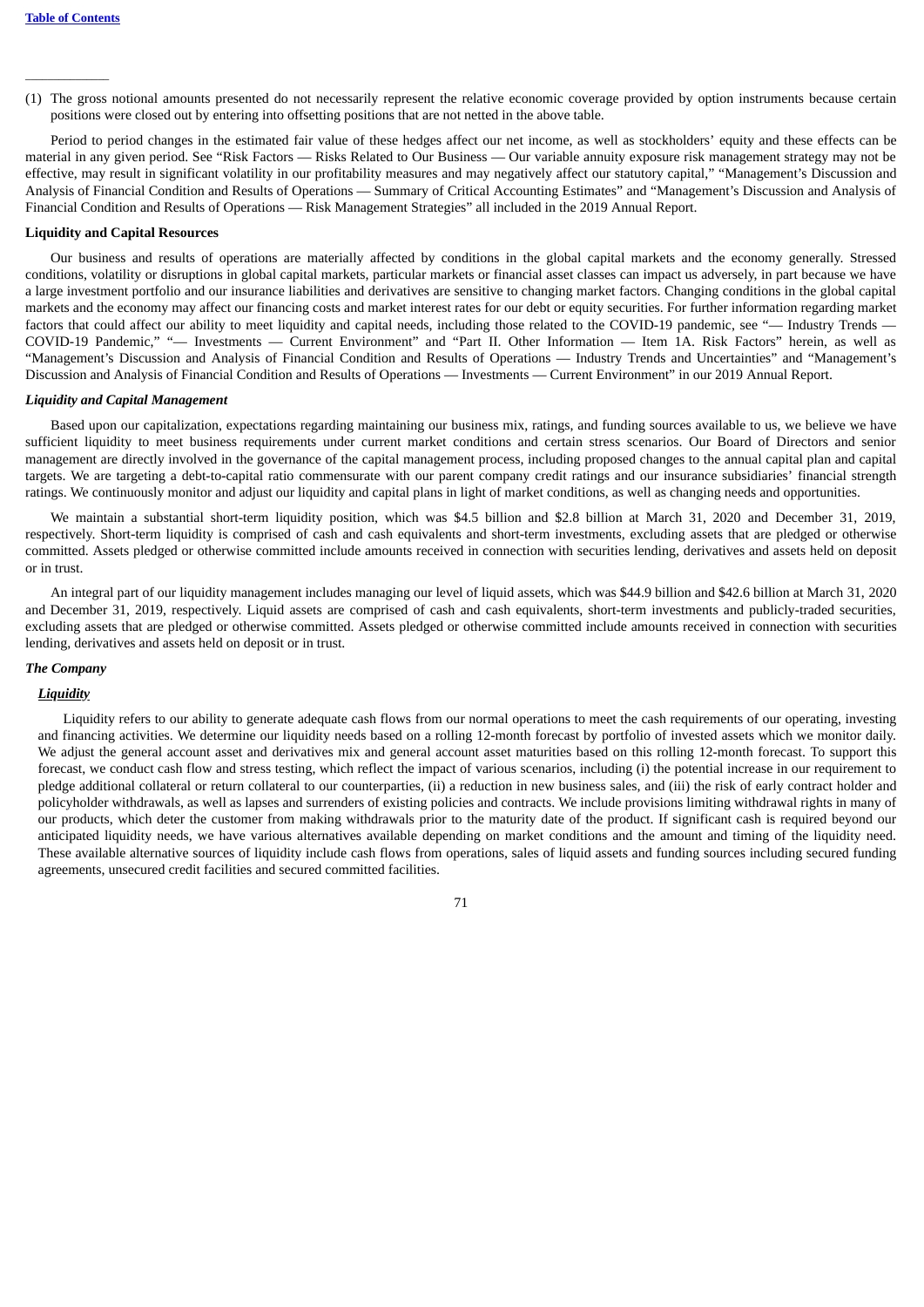Under certain adverse market and economic conditions, our access to liquidity may deteriorate, or the cost to access liquidity may increase.

#### *Capital*

We manage our capital position to maintain our financial strength and credit ratings. Our capital position is supported by our ability to generate cash flows within our insurance companies, our ability to effectively manage the risks of our businesses and our expected ability to borrow funds and raise additional capital to meet operating and growth needs in the event of adverse market and economic conditions.

We target to maintain a debt-to-capital ratio of approximately 25%, which we monitor using an average of our key leverage ratios as calculated by A.M. Best, Fitch, Moody's and S&P. As such, we may opportunistically look to pursue additional financing over time, which may include the incurrence of additional term loans, borrowings under credit facilities, the issuance of debt, equity or hybrid securities or the refinancing of existing indebtedness. There can be no assurance that we will be able to complete any such financing transactions on terms and conditions favorable to us or at all.

In support of our target combined risk based capital ("RBC") ratio between 400% and 450%, we expect to continue to maintain a capital and exposure risk management program that targets total assets supporting our variable annuity contracts at or above the average of the worst two percent of a set of capital markets scenarios over the life of the contracts ("CTE98") level in normal market conditions. We refer to our target level of assets as our "Variable Annuity Target Funding Level." While total assets supporting our variable annuity capital may exceed the CTE98 level, under stressed conditions we intend to allow such assets supporting our variable annuities to range between a target floor level of CTE95 and CTE98.

On February 6, 2020, we authorized the repurchase of up to \$500 million of our common stock, which is in addition to the \$600 million aggregate stock repurchase authorizations announced in May 2019 and August 2018. On May 11, 2020, we announced the temporary suspension of repurchases of our common stock while we continue to evaluate the impacts of the COVID-19 pandemic. Repurchases made under the February 6, 2020 authorization may be made through open market purchases, including pursuant to 10b5-1 plans or pursuant to accelerated stock repurchase plans, or through privately negotiated transactions, from time to time at management's discretion in accordance with applicable legal requirements. Common stock repurchases are dependent upon several factors, including our capital position, liquidity, financial strength and credit ratings, general market conditions, the market price of our common stock compared to management's assessment of the stock's underlying value and applicable regulatory approvals, as well as other legal and accounting factors.

We currently have no plans to declare and pay dividends on our common stock. Any future declaration and payment of dividends or other distributions or returns of capital will be at the discretion of our Board of Directors and will depend on and be subject to our financial condition, results of operations, cash needs, regulatory and other constraints, capital requirements (including capital requirements of our subsidiaries), contractual restrictions and any other factors that our Board of Directors deems relevant in making such a determination. Therefore, there can be no assurance that we will pay any dividends or make other distributions or returns of capital on our common stock, or as to the amount of any such dividends, distributions or returns of capital.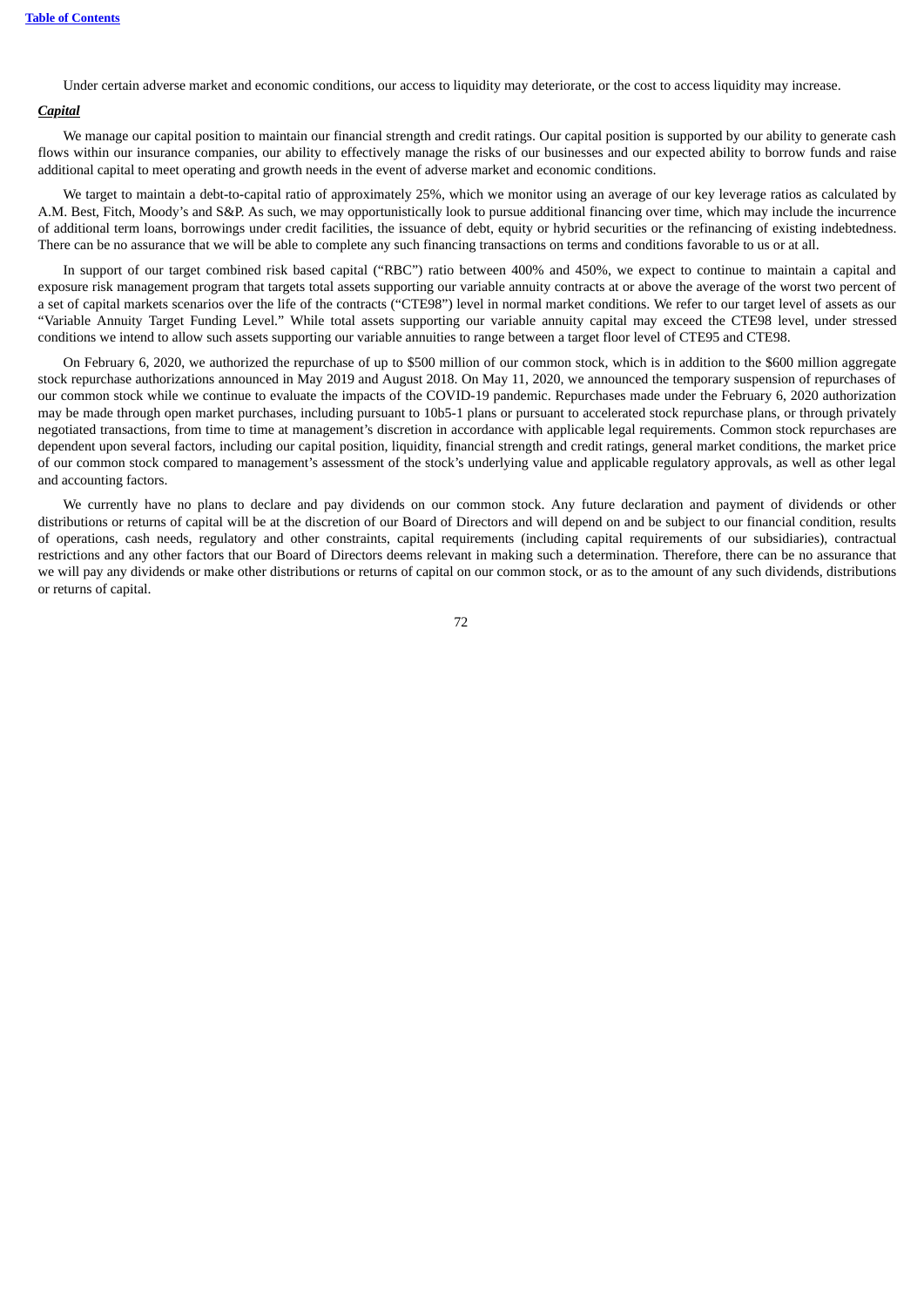# *Sources and Uses of Liquidity and Capital*

Our primary sources and uses of liquidity and capital were as follows at:

|                                                                                                    | <b>Three Months Ended</b><br>March 31, |       |               |       |
|----------------------------------------------------------------------------------------------------|----------------------------------------|-------|---------------|-------|
|                                                                                                    |                                        | 2020  |               | 2019  |
|                                                                                                    |                                        |       | (In millions) |       |
| <b>Sources:</b>                                                                                    |                                        |       |               |       |
| Operating activities, net                                                                          | \$                                     | 96    | \$            | 376   |
| Changes in policyholder account balances, net                                                      |                                        | 1,496 |               | 947   |
| Changes in payables for collateral under securities loaned and other transactions, net             |                                        | 6,597 |               |       |
| Long-term debt issued                                                                              |                                        |       |               | 1,000 |
| Preferred stock issued, net of issuance costs                                                      |                                        |       |               | 412   |
| <b>Total sources</b>                                                                               |                                        | 8,189 |               | 2,735 |
| Uses:                                                                                              |                                        |       |               |       |
| Investing activities, net                                                                          |                                        | 1,484 |               | 1,272 |
| Changes in payables for collateral under securities loaned and other transactions, net             |                                        |       |               | 1,067 |
| Long-term debt repaid                                                                              |                                        |       |               | 600   |
| Dividends on preferred stock                                                                       |                                        | 7     |               |       |
| Treasury stock acquired in connection with share repurchases                                       |                                        | 142   |               | 52    |
| Financing element on certain derivative instruments and other derivative related transactions, net |                                        | 486   |               | 11    |
| Other, net                                                                                         |                                        | 17    |               | 14    |
| Total uses                                                                                         |                                        | 2,136 |               | 3,016 |
| Net increase (decrease) in cash and cash equivalents                                               | \$                                     | 6,053 | S.            | (281) |

# *Cash Flows from Operating Activities*

The principal cash inflows from our insurance activities come from insurance premiums, annuity considerations and net investment income. The principal cash outflows are the result of various annuity and life insurance products, operating expenses and income tax, as well as interest expense. The primary liquidity concern with respect to these cash flows is the risk of early contract holder and policyholder withdrawal.

## *Cash Flows from Investing Activities*

The principal cash inflows from our investment activities come from repayments of principal, proceeds from maturities and sales of investments, as well as settlements of freestanding derivatives. The principal cash outflows relate to purchases of investments and settlements of freestanding derivatives. We typically can have a net cash outflow from investing activities because cash inflows from insurance operations are reinvested in accordance with our ALM discipline to fund insurance liabilities. We closely monitor and manage these risks through our comprehensive investment risk management process. The primary liquidity concerns with respect to these cash flows are the risk of default by debtors and market disruption.

#### *Cash Flows from Financing Activities*

The principal cash inflows from our financing activities come from issuances of debt and equity securities, deposits of funds associated with policyholder account balances and lending of securities. The principal cash outflows come from repayments of debt, common stock repurchases, preferred stock dividends, withdrawals associated with policyholder account balances and the return of securities on loan. The primary liquidity concerns with respect to these cash flows are market disruption and the risk of early policyholder withdrawal.

### *Primary Sources of Liquidity and Capital*

In addition to the summary description of liquidity and capital sources discussed in "— Sources and Uses of Liquidity and Capital," the following additional information is provided regarding our primary sources of liquidity and capital:

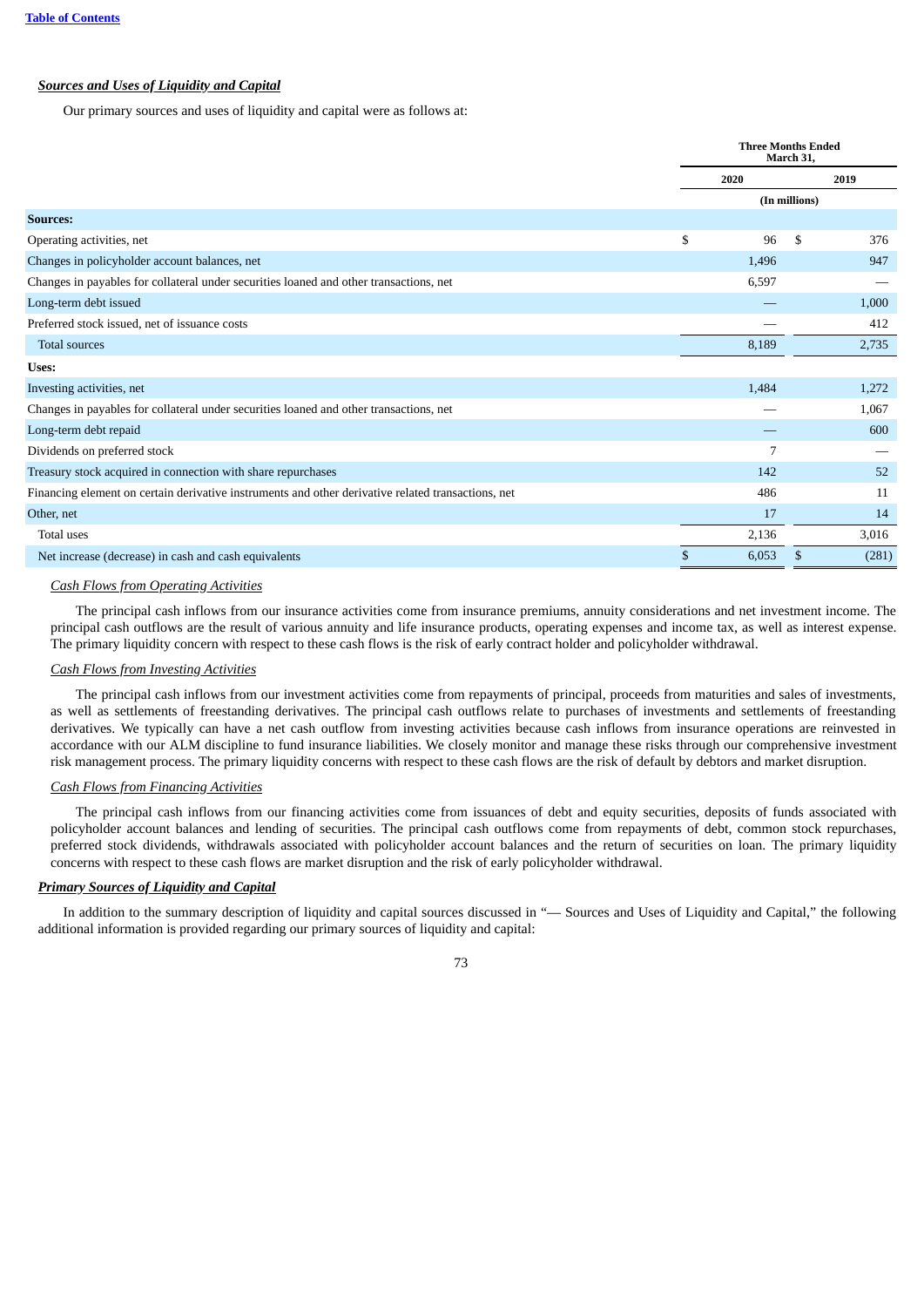#### *Funding Sources*

Liquidity is provided by a variety of funding sources, including secured funding agreements, unsecured credit facilities and secured committed facilities. Capital is provided by a variety of funding sources, including issuances of debt and equity securities, as well as borrowings under our credit facilities. We maintain a shelf registration statement with the SEC that permits the issuance of public debt, equity and hybrid securities. As a "Well-Known Seasoned Issuer" under SEC rules, our shelf registration statement provides for automatic effectiveness upon filing and has no stated issuance capacity. The diversity of our funding sources enhances our funding flexibility, limits dependence on any one market or source of funds and generally lowers the cost of funds. Our primary funding sources include:

#### Preferred Stock

See Note 10 of the Notes to the Consolidated Financial Statements included in the 2019 Annual Report.

## Federal Home Loan Bank Funding Agreements, Reported in Policyholder Account Balances

Brighthouse Life Insurance Company is a member of the Federal Home Loan Bank ("FHLB") of Atlanta, where we maintain an active funding agreement program, along with inactive funding agreement programs with certain other FHLBs. At both March 31, 2020 and December 31, 2019, Brighthouse Life Insurance Company had obligations outstanding under funding agreements of \$595 million. During the three months ended March 31, 2020 and 2019, there were no issuances or repayments under funding agreements. On April 2, 2020, Brighthouse Life Insurance Company issued funding agreements for an aggregate collateralized borrowing of \$1.0 billion to provide a readily available source of contingent liquidity. The April 2020 funding agreements mature in the fourth quarter of 2020. For additional information regarding the funding agreement program, see Note 3 of the Notes to the Consolidated Financial Statements included in the 2019 Annual Report.

#### Farmer Mac Funding Agreements, Reported in Policyholder Account Balances

Brighthouse Life Insurance Company has a funding agreement program with the Federal Agricultural Mortgage Corporation and its affiliate Farmer Mac Mortgage Securities Corporation ("Farmer Mac"), pursuant to which the parties may enter into funding agreements in an aggregate amount of up to \$500 million. At March 31, 2020, there were no borrowings under this funding agreement program.

#### Credit Facilities

We maintain a \$1.0 billion senior unsecured revolving credit facility (the "Revolving Credit Facility") scheduled to mature in May 2024, all of which may be used for revolving loans and/or letters of credit, and a \$1.0 billion unsecured term loan facility (the "Term Loan Facility") scheduled to mature in February 2024. At March 31, 2020, there were no borrowings or letters of credit outstanding under the Revolving Credit Facility and there was \$1.0 billion outstanding under the Term Loan Facility.

### Committed Facilities

#### *Repurchase Facility*

Brighthouse Life Insurance Company maintains a secured committed repurchase facility (the "Repurchase Facility") with a financial institution, pursuant to which Brighthouse Life Insurance Company may enter into repurchase transactions in an aggregate amount of up to \$2.0 billion. The Repurchase Facility has a term ending on July 31, 2021. Under the Repurchase Facility, Brighthouse Life Insurance Company may sell certain eligible securities at a purchase price based on the market value of the securities less an applicable margin based on the types of securities sold, with a concurrent agreement to repurchase such securities at a predetermined future date (ranging from two weeks to three months) and at a price which represents the original purchase price plus interest. At March 31, 2020, there were no borrowings under the Repurchase Facility.

#### *Reinsurance Financing Arrangement*

Our reinsurance subsidiary, BRCD, was formed to manage our capital and risk exposures and to support our term and ULSG businesses through the use of affiliated reinsurance arrangements and related reserve financing. BRCD maintains a \$10.0 billion financing arrangement with a pool of highly rated third-party reinsurers consisting of credit-linked notes that each mature in 2037. At March 31, 2020, there were no borrowings and there was \$10.0 billion of funding available under this financing arrangement.

BRCD is capitalized with cash and invested assets, including funds withheld ("Minimum Initial Target Assets") at a level we believe to be sufficient to satisfy its future cash obligations assuming a permanent level yield curve, consistent with NAIC cash flow testing scenarios. BRCD utilizes the above referenced financing arrangement to cover the difference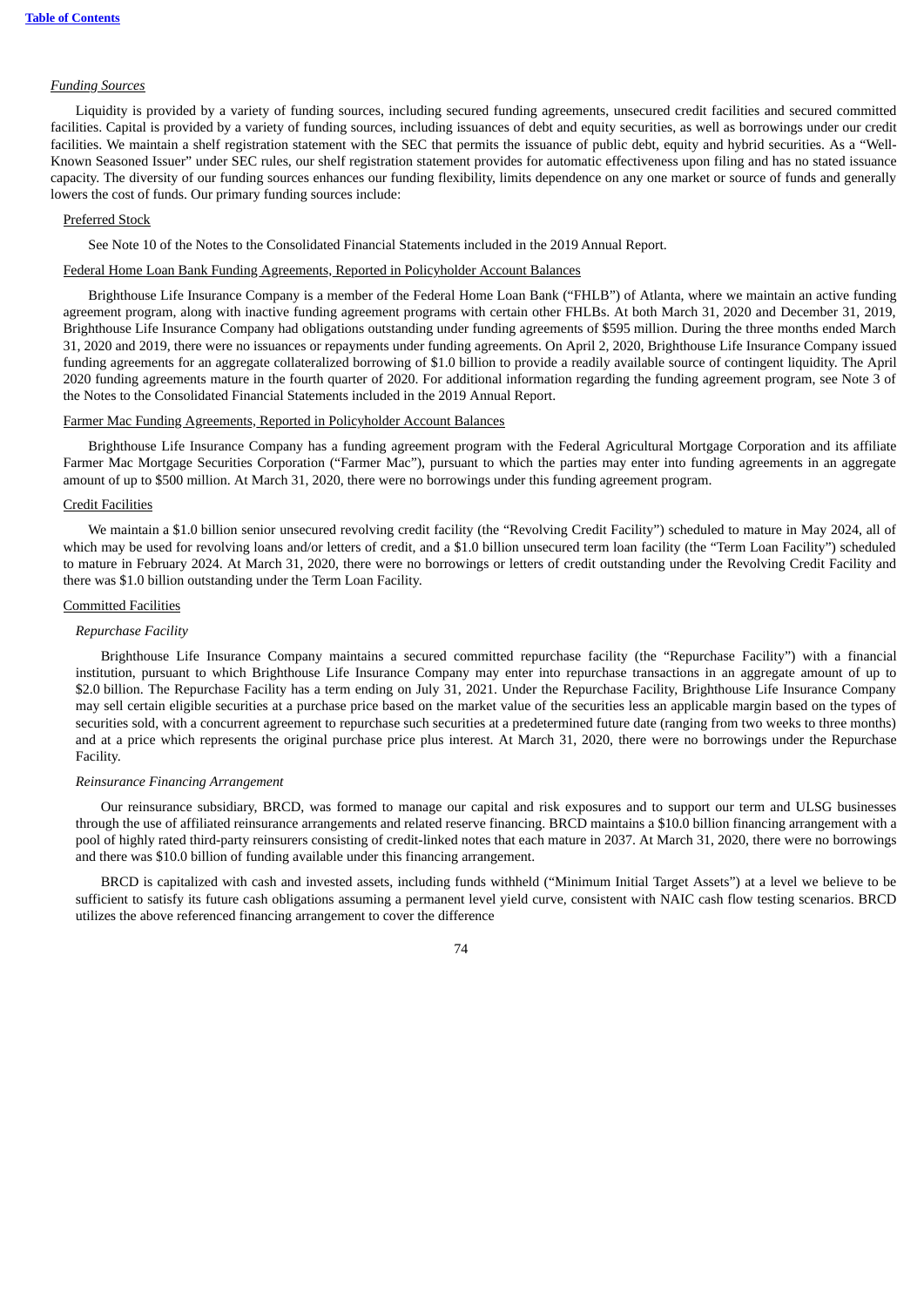between full required statutory assets (i.e., NAIC Valuation of Life Insurance Policies Model Regulation (Regulation XXX) and NAIC Actuarial Guideline 38 (Guideline AXXX) reserves plus target risk margin appropriate to meet capital needs) and Minimum Initial Target Assets. An admitted deferred tax asset could also serve to reduce the amount of funding required under the above referenced financing arrangement.

# *Outstanding Long-term Debt*

Our outstanding long-term debt was as follows at:

|                                    |   | <b>March 31, 2020</b> | <b>December 31, 2019</b> |  |
|------------------------------------|---|-----------------------|--------------------------|--|
|                                    |   | (In millions)         |                          |  |
|                                    | S | 2,970                 | 2,970<br>S S             |  |
|                                    |   | 1,000                 | 1,000                    |  |
| Junior subordinated debentures (1) |   | 363                   | 363                      |  |
|                                    |   | 32                    | 32                       |  |
|                                    |   | 4,365                 | 4,365                    |  |
|                                    |   |                       |                          |  |

(1) Includes unamortized debt issuance costs and debt discount totaling \$42 million at both March 31, 2020 and December 31, 2019 for senior notes and junior subordinated debentures on a combined basis.

(2) Represents non-recourse debt for which creditors have no access, subject to customary exceptions, to the general assets of the Company other than recourse to certain investment companies.

#### *Debt and Facility Covenants*

The Company's debt instruments and credit and committed facilities contain certain administrative, reporting and legal covenants. Additionally, the Company's credit facilities contain financial covenants, including requirements to maintain a specified minimum adjusted consolidated net worth, to maintain a ratio of total indebtedness to total capitalization not in excess of a specified percentage and that place limitations on the dollar amount of indebtedness that may be incurred by the Company, which could restrict our operations and use of funds. At March 31, 2020, the Company was in compliance with these financial covenants.

#### *Primary Uses of Liquidity and Capital*

In addition to the summarized description of liquidity and capital uses discussed in "— Sources and Uses of Liquidity and Capital," the following additional information is provided regarding our primary uses of liquidity and capital:

## *Common Stock Repurchases*

During the three months ended March 31, 2020 and 2019, we repurchased 5,674,387 shares and 1,417,582 shares, respectively, of our common stock through open market purchases pursuant to 10b5-1 plans for \$142 million and \$52 million, respectively. On May 11, 2020, the Company announced that it has temporarily suspended repurchases of its common stock while it continues to evaluate the impacts of the COVID-19 pandemic.

# *Preferred Stock Dividends*

On February 14, 2020, BHF declared a dividend of \$412.50 per share, for a total of \$7 million, on our perpetual 6.600% Series A non-cumulative preferred stock, which was paid on March 25, 2020 to stockholders of record as of March 10, 2020.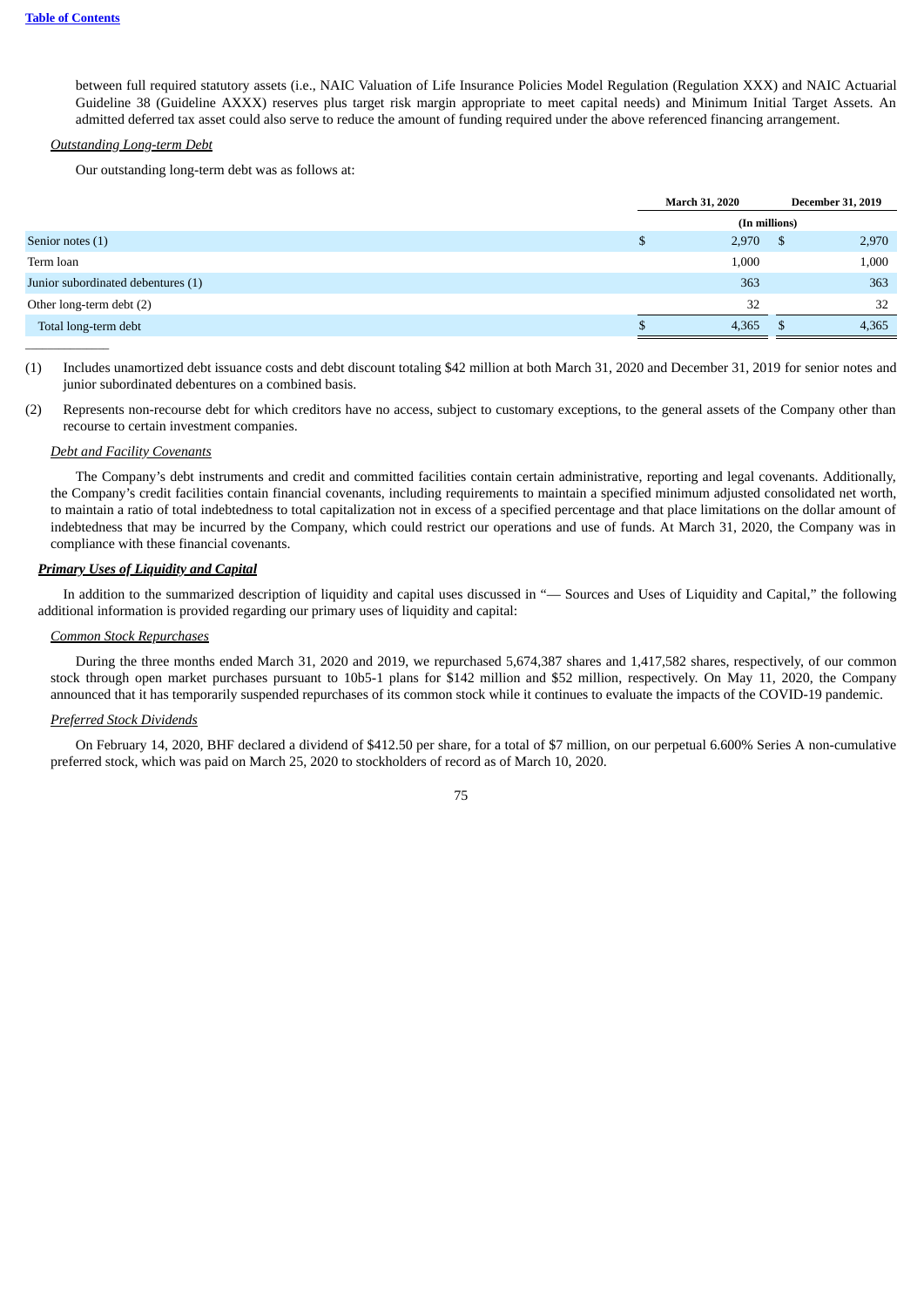#### *Debt Repurchases*

We may from time to time seek to retire or purchase our outstanding indebtedness through cash purchases and/or exchanges for other securities, purchases in the open market, privately negotiated transactions or otherwise. Any such repurchases or exchanges will be dependent upon several factors, including our liquidity requirements, contractual restrictions, general market conditions, and applicable regulatory, legal and accounting factors. Whether or not we repurchase any debt and the size and timing of any such repurchases will be determined at our discretion.

#### *Insurance Liabilities*

Liabilities arising from our insurance activities primarily relate to benefit payments under various annuity and life insurance products, as well as payments for policy surrenders, withdrawals and loans. Surrender or lapse behavior differs somewhat by product but tends to occur in the ordinary course of business. During the three months ended March 31, 2020 and 2019, general account surrenders and withdrawals totaled \$545 million and \$740 million, respectively, of which \$517 million and \$615 million, respectively, was attributable to products within the Annuities segment.

#### *Pledged Collateral*

We pledge collateral to, and have collateral pledged to us by, counterparties in connection with our derivatives. At March 31, 2020 and December 31, 2019, counterparties were obligated to return cash collateral pledged by us of \$5 million and \$0, respectively. At March 31, 2020 and December 31, 2019, we were obligated to return cash collateral pledged to us by counterparties of \$7.4 billion and \$1.3 billion, respectively. See Note 5 of the Notes to the Interim Condensed Consolidated Financial Statements for additional information about pledged collateral. We also pledge collateral from time to time in connection with funding agreements.

#### *Securities Lending*

We have a securities lending program whereby securities are loaned to third parties, primarily brokerage firms and commercial banks. We obtain collateral, usually cash, from the borrower, which must be returned to the borrower when the loaned securities are returned to us. Under our securities lending program, we were liable for cash collateral under our control of \$3.6 billion and \$3.1 billion at March 31, 2020 and December 31, 2019, respectively. Of these amounts, \$1.2 billion and \$1.3 billion at March 31, 2020 and December 31, 2019, respectively, were on open, meaning that the related loaned security could be returned to us on the next business day requiring the immediate return of cash collateral we hold. The estimated fair value of the securities on loan related to the cash collateral on open at March 31, 2020 was \$1.2 billion, all of which were U.S. government and agency securities which, if put back to us, could be immediately sold to satisfy the cash requirement. See Note 4 of the Notes to the Interim Condensed Consolidated Financial Statements.

#### *Litigation*

Putative or certified class action litigation and other litigation, and claims and assessments against us, in addition to those discussed elsewhere herein and those otherwise provided for in the financial statements, have arisen in the course of our business, including, but not limited to, in connection with our activities as an insurer, employer, investor, investment advisor, and taxpayer. Further, state insurance regulatory authorities and other federal and state authorities regularly make inquiries and conduct investigations concerning our compliance with applicable insurance and other laws and regulations. See Note 10 of the Notes to the Interim Condensed Consolidated Financial Statements.

# *The Parent Company*

#### *Liquidity and Capital*

In evaluating liquidity, it is important to distinguish the cash flow needs of the parent company from the cash flow needs of the combined group of companies. BHF is largely dependent on cash flows from its insurance subsidiaries to meet its obligations. Constraints on BHF's liquidity may occur as a result of operational demands and/or as a result of compliance with regulatory requirements.

#### *Short-term Liquidity and Liquid Assets*

At March 31, 2020 and December 31, 2019, BHF and certain of its non-insurance subsidiaries had short-term liquidity of \$905 million and \$723 million, respectively. Short-term liquidity is comprised of cash and cash equivalents and short-term investments.

At March 31, 2020 and December 31, 2019, BHF and certain of its non-insurance subsidiaries had liquid assets of \$955 million and \$767 million, respectively, of which \$902 million and \$715 million, respectively, was held by BHF. Liquid assets are comprised of cash and cash equivalents, shortterm investments and publicly-traded securities.

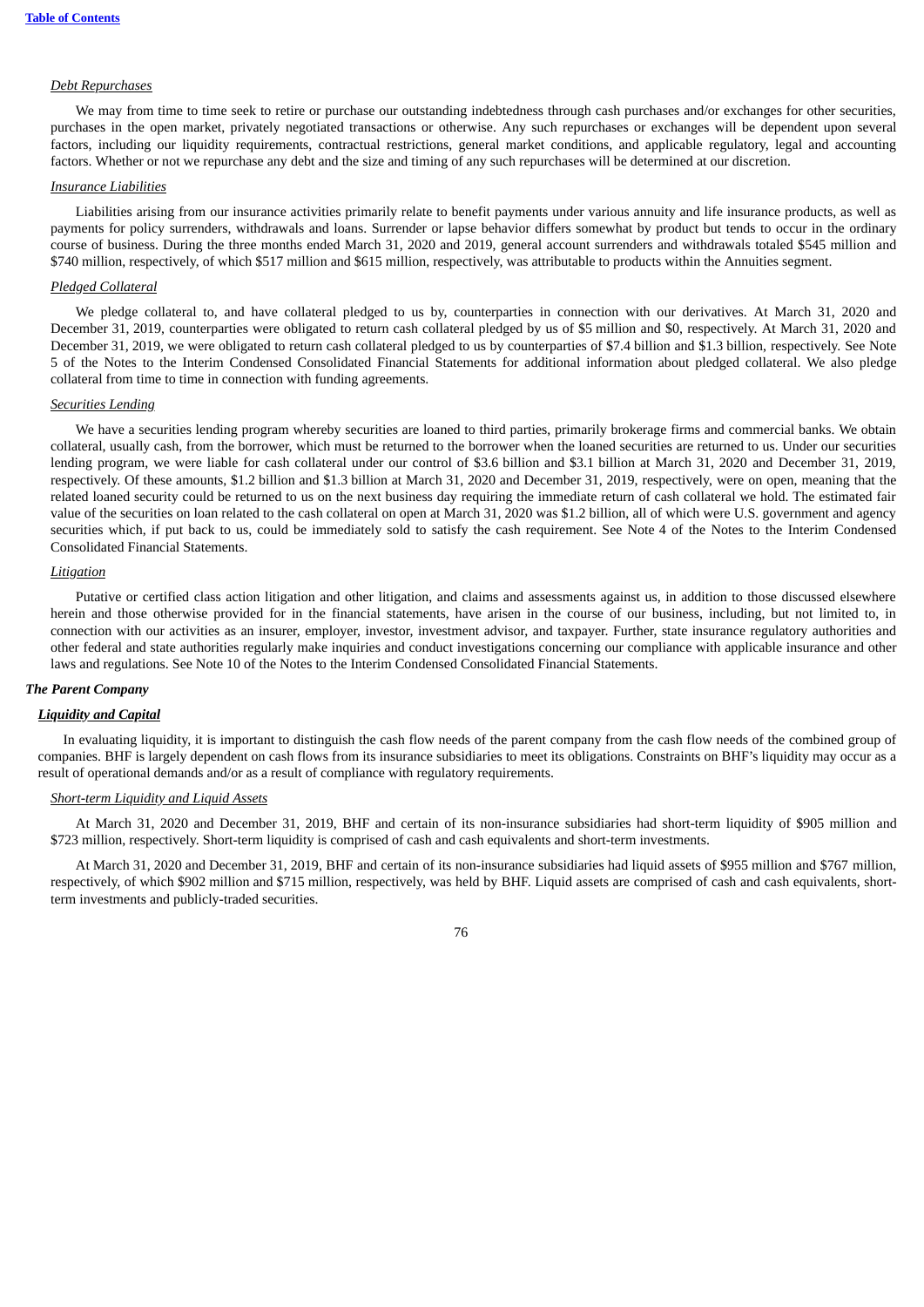#### *Statutory Capital and Dividends*

The NAIC and state insurance departments have established regulations that provide minimum capitalization requirements based on RBC formulas for insurance companies. RBC is based on a formula calculated by applying factors to various asset, premium, claim, expense and statutory reserve items. The formula takes into account the risk characteristics of the insurer, including asset risk, insurance risk, interest rate risk, market risk and business risk and is calculated on an annual basis. The formula is used as an early warning regulatory tool to identify possible inadequately capitalized insurers for purposes of initiating regulatory action, and not as a means to rank insurers generally. State insurance laws provide insurance regulators the authority to require various actions by, or take various actions against, insurers whose the total adjusted capital ("TAC") does not meet or exceed certain RBC levels. As of the date of the most recent annual statutory financial statements filed with insurance regulators, the TAC of each of our insurance subsidiaries subject to these requirements was in excess of each of those RBC levels.

The amount of dividends that our insurance subsidiaries can ultimately pay to BHF through their various parent entities provides an additional margin for risk protection and investment in our businesses. Such dividends are constrained by the amount of surplus our insurance subsidiaries hold to maintain their ratings, which is generally higher than minimum RBC requirements. We proactively take actions to maintain capital consistent with these ratings objectives, which may include adjusting dividend amounts and deploying financial resources from internal or external sources of capital. Certain of these activities may require regulatory approval. Furthermore, the payment of dividends and other distributions by our insurance subsidiaries is governed by insurance laws and regulations. See Notes 10 and 18 of the Notes to the Consolidated Financial Statements in the 2019 Annual Report.

#### *Primary Sources and Uses of Liquidity and Capital*

The principal sources of funds available to BHF include distributions from Brighthouse Holdings, LLC ("BH Holdings"), dividends and returns of capital from its insurance subsidiaries, capital markets issuances, as well as its own cash and cash equivalents and short-term investments. These sources of funds may also be supplemented by alternate sources of liquidity either directly or indirectly through our insurance subsidiaries. For example, we have established internal liquidity facilities to provide liquidity within and across our regulated and non-regulated entities to support our businesses.

The primary uses of liquidity of BHF include debt service obligations (including interest expense and debt repayments), preferred stock dividends, capital contributions to subsidiaries, common stock repurchases and payment of general operating expenses. Based on our analysis and comparison of our current and future cash inflows from the dividends we receive from subsidiaries that are permitted to be paid without prior insurance regulatory approval, our investment portfolio and other cash flows and anticipated access to the capital markets, we believe there will be sufficient liquidity and capital to enable BHF to make payments on debt, pay preferred stock dividends, contribute capital to its subsidiaries, repurchase its common stock, pay all general operating expenses and meet its cash needs.

In addition to the liquidity and capital sources discussed in "— The Company — Primary Sources of Liquidity and Capital" and "— The Company — Primary Uses of Liquidity and Capital," the following additional information is provided regarding BHF's primary sources and uses of liquidity and capital:

#### *Distributions from and Capital Contributions to BH Holdings*

During the three months ended March 31, 2020 and 2019, BHF received cash distributions of \$488 million and \$195 million, respectively, from BH Holdings and made cash capital contributions of \$0 and \$412 million, respectively, to BH Holdings. The \$488 million distribution was primarily related to a \$300 million ordinary cash dividend paid by Brighthouse Life Insurance Company to BH Holdings in the first quarter of 2020. On April 24, 2020, BHF received a \$500 million cash distribution from BH Holdings, which related to a \$500 million ordinary cash dividend paid by Brighthouse Life Insurance Company to BH Holdings also on April 24, 2020.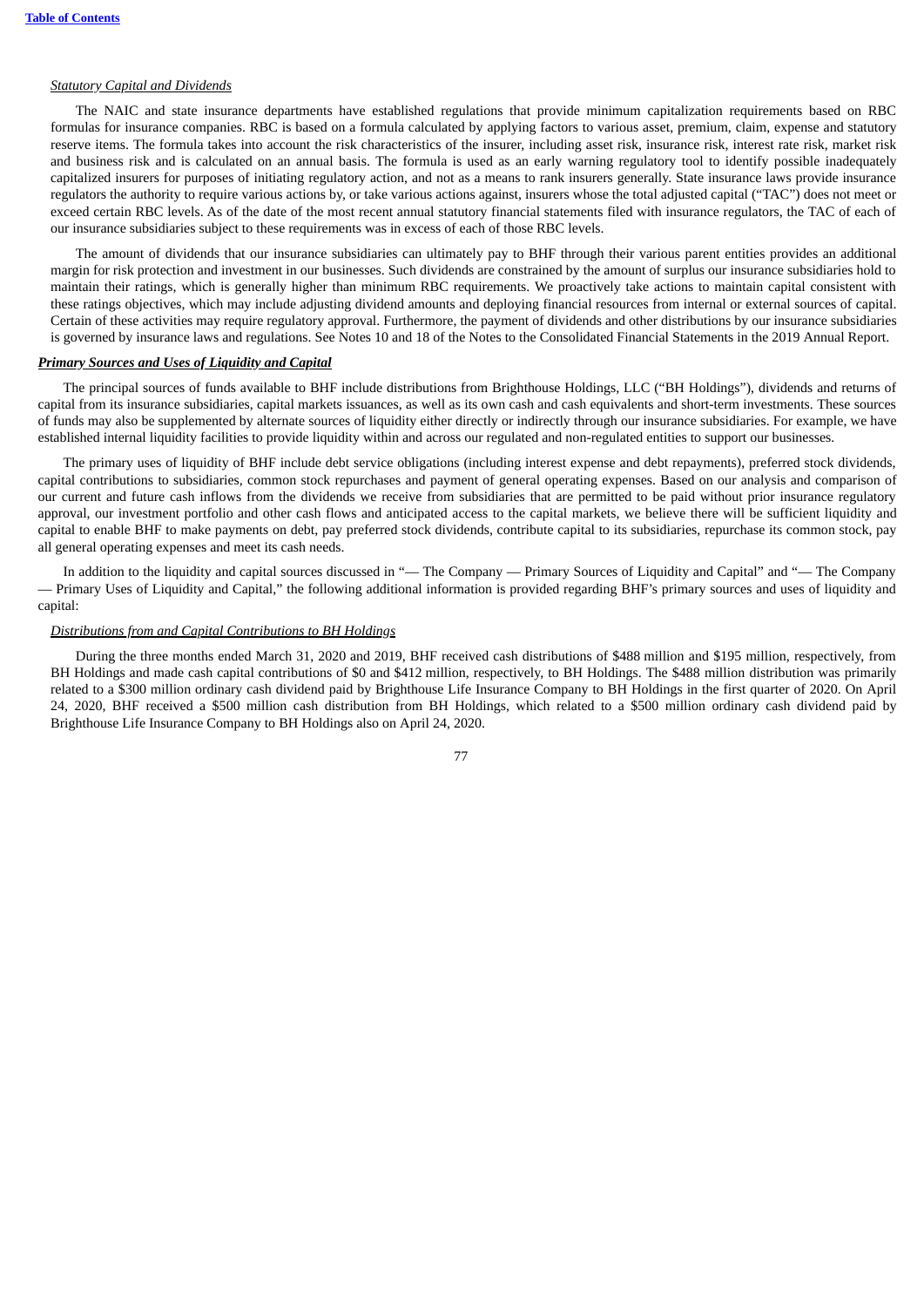#### *Short-term Intercompany Loans*

As of March 31, 2020, BHF, as borrower, had a short-term intercompany loan agreement with certain of its non-insurance subsidiaries, as lenders, for the purposes of facilitating the management of the available cash of the borrower and the lenders on a short-term and consolidated basis. Such intercompany loan agreement allows management to optimize the efficient use of and maximize the yield on cash between BHF and its subsidiary lenders. Each loan entered into under this intercompany loan agreement has a term not more than 364 days and bears interest on the unpaid principal amount at a variable rate, payable monthly. During the three months ended March 31, 2020 and 2019, BHF borrowed \$165 million and \$188 million, respectively, from certain of its non-insurance subsidiaries under short-term intercompany loan agreements and repaid \$315 million and \$384 million, respectively, to certain of its non-insurance company subsidiaries under short-term intercompany loan agreements. At March 31, 2020 and December 31, 2019, BHF had total obligations outstanding of \$193 million and \$343 million, respectively, under such agreements.

#### *Intercompany Liquidity Facilities*

As of March 31, 2020, we maintained intercompany liquidity facilities with certain of our insurance and non-insurance company subsidiaries to provide short-term liquidity within and across the combined group of companies. Under these facilities, which are comprised of a series of revolving loan agreements among BHF and its participating subsidiaries, each company may lend to or borrow from each other, subject to certain maximum limits for a term not more than 364 days. During the three months ended March 31, 2020 and 2019, there were no borrowings or repayments by BHF under intercompany liquidity facilities and, at both March 31, 2020 and December 31, 2019, BHF had no obligations outstanding under such facilities.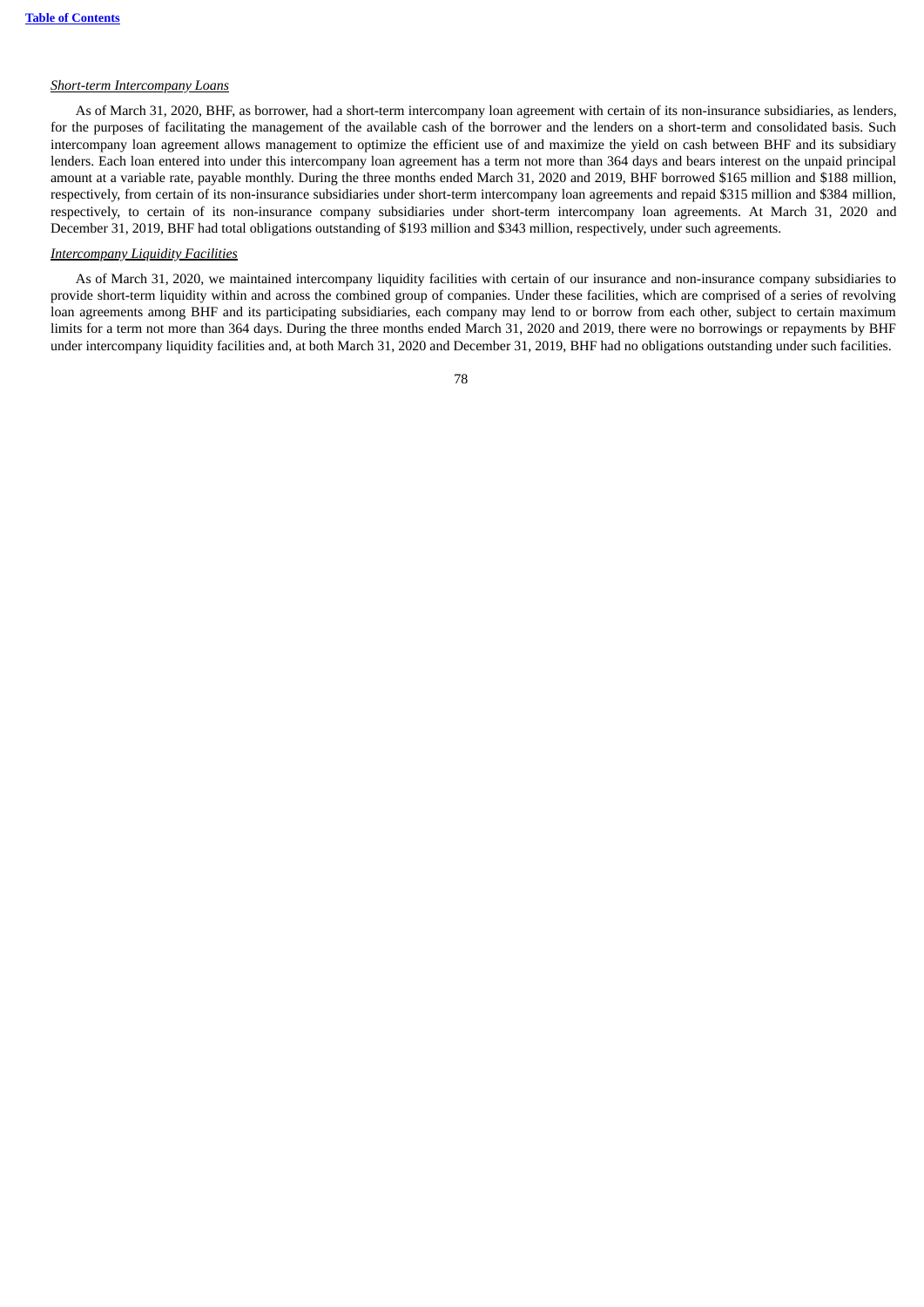#### **Note Regarding Forward-Looking Statements**

This report, including Management's Discussion and Analysis of Financial Condition and Results of Operations, and other oral or written statements that we make from time to time may contain information that includes or is based upon forward-looking statements within the meaning of the Private Securities Litigation Reform Act of 1995. Such forward-looking statements involve substantial risks and uncertainties. We have tried, wherever possible, to identify such statements using words such as "anticipate," "estimate," "expect," "project," "may," "will," "could," "intend," "goal," "target," "guidance," "forecast," "preliminary," "objective," "continue," "aim," "plan," "believe" and other words and terms of similar meaning, or that are tied to future periods, in connection with a discussion of future operating or financial performance. In particular, these include, without limitation, statements relating to future actions, prospective services or products, financial projections, future performance or results of current and anticipated services or products, sales efforts, expenses, the outcome of contingencies such as legal proceedings, as well as trends in operating and financial results.

Any or all forward-looking statements may turn out to be wrong. They can be affected by inaccurate assumptions or by known or unknown risks and uncertainties. Many such factors will be important in determining the actual future results of Brighthouse. These statements are based on current expectations and the current economic environment and involve a number of risks and uncertainties that are difficult to predict. These statements are not guarantees of future performance. Actual results could differ materially from those expressed or implied in the forward-looking statements due to a variety of known and unknown risks, uncertainties and other factors. Although it is not possible to identify all of these risks and factors, they include, among others:

- the impact of the ongoing COVID-19 pandemic;
- differences between actual experience and actuarial assumptions and the effectiveness of our actuarial models;
- higher risk management costs and exposure to increased market risk due to guarantees within certain of our products;
- the effectiveness of our variable annuity exposure risk management strategy and the impact of such strategy on volatility in our profitability measures and negative effects on our statutory capital;
- the reserves we are required to hold against our variable annuities as a result of actuarial guidelines;
- the potential material adverse effect of changes in accounting standards, practices and/or policies applicable to us, including changes in the accounting for long duration contracts;
- our degree of leverage due to indebtedness;
- the impact of adverse capital and credit market conditions, including with respect to our ability to meet liquidity needs and access capital;
- the impact of changes in regulation and in supervisory and enforcement policies on our insurance business or other operations;
- the availability of reinsurance and the ability of the counterparties to our reinsurance or indemnification arrangements to perform their obligations thereunder;
- the adverse impact to liabilities for policyholder claims as a result of extreme mortality events;
- heightened competition, including with respect to service, product features, scale, price, actual or perceived financial strength, claims-paying ratings, credit ratings, e-business capabilities and name recognition;
- any failure of third parties to provide services we need, any failure of the practices and procedures of such third parties and any inability to obtain information or assistance we need from third parties;
- the ability of our insurance subsidiaries to pay dividends to us, and our ability to pay dividends to our shareholders and repurchase our common stock;
- the effectiveness of our policies and procedures in managing risk;
- our ability to market and distribute our products through distribution channels;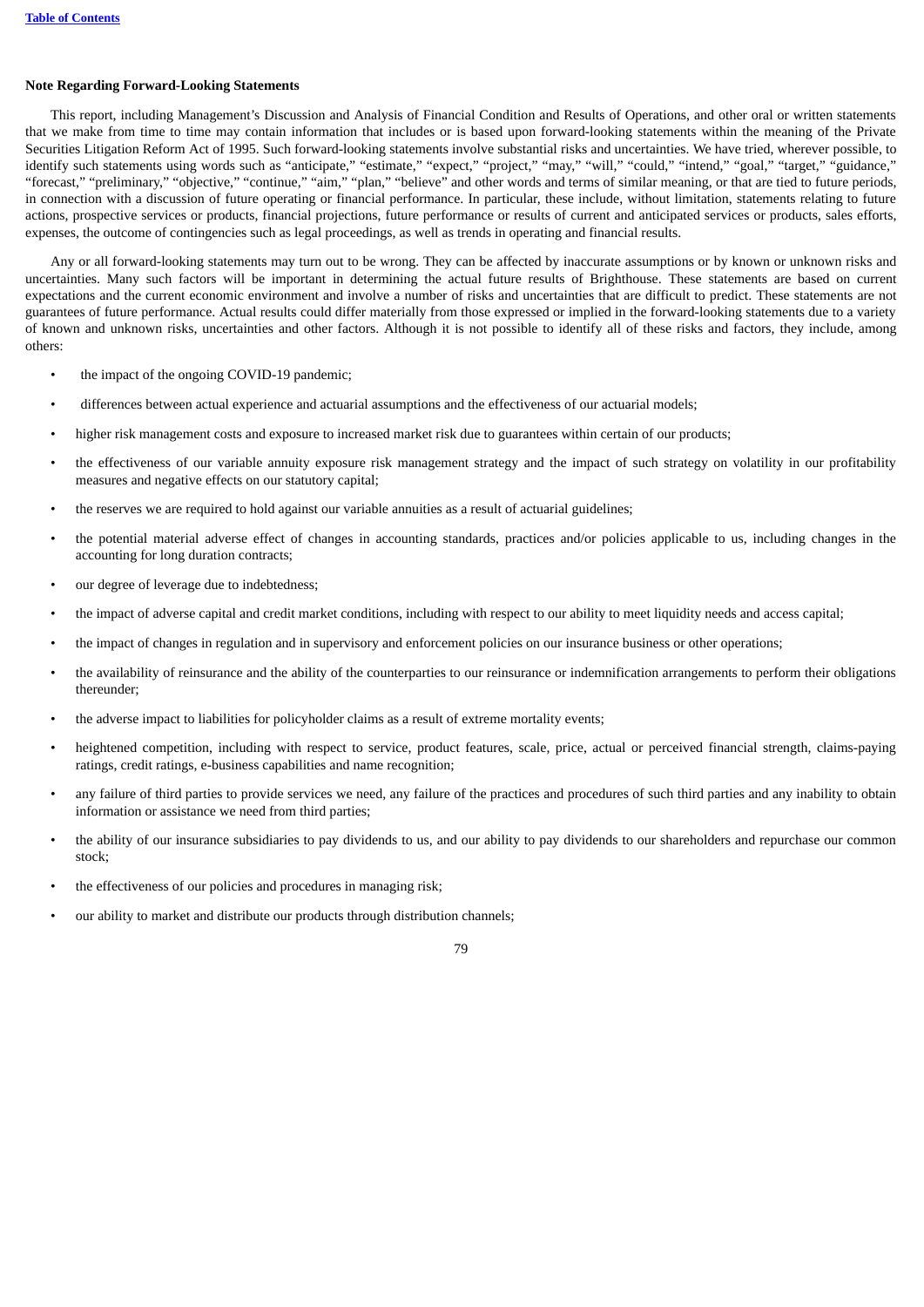- whether all or any portion of the tax consequences of our separation from MetLife are not as expected, leading to material additional taxes or material adverse consequences to tax attributes that impact us;
- the uncertainty of the outcome of any disputes with MetLife over tax-related or other matters and agreements or disagreements regarding MetLife's or our obligations under our other agreements;
- the potential material negative tax impact of potential future tax legislation that could make some of our products less attractive to consumers; and
- other factors described in this report and from time to time in documents that we file with the SEC.

For the reasons described above, we caution you against relying on any forward-looking statements, which should also be read in conjunction with the other cautionary statements included and the risks, uncertainties and other factors identified in our 2019 Annual Report, particularly in the sections entitled "Risk Factors" and "Quantitative and Qualitative Disclosures About Market Risk," as well as in our other subsequent filings with the SEC. Further, any forward-looking statement speaks only as of the date on which it is made, and we undertake no obligation to update or revise any forward-looking statement to reflect events or circumstances after the date on which the statement is made or to reflect the occurrence of unanticipated events, except as otherwise may be required by law.

#### *Corporate Information*

We routinely use our Investor Relations website to provide presentations, press releases and other information that may be deemed material to investors. Accordingly, we encourage investors and others interested in the Company to review the information that we share at http://investor.brighthousefinancial.com. In addition, our Investor Relations website allows interested persons to sign up to automatically receive e-mail alerts when we post financial information. Information contained on or connected to any website referenced in this report or any of our other filings with the SEC is not incorporated by reference in this report or in any other report or document we file with the SEC, and any website references are intended to be inactive textual references only unless expressly noted.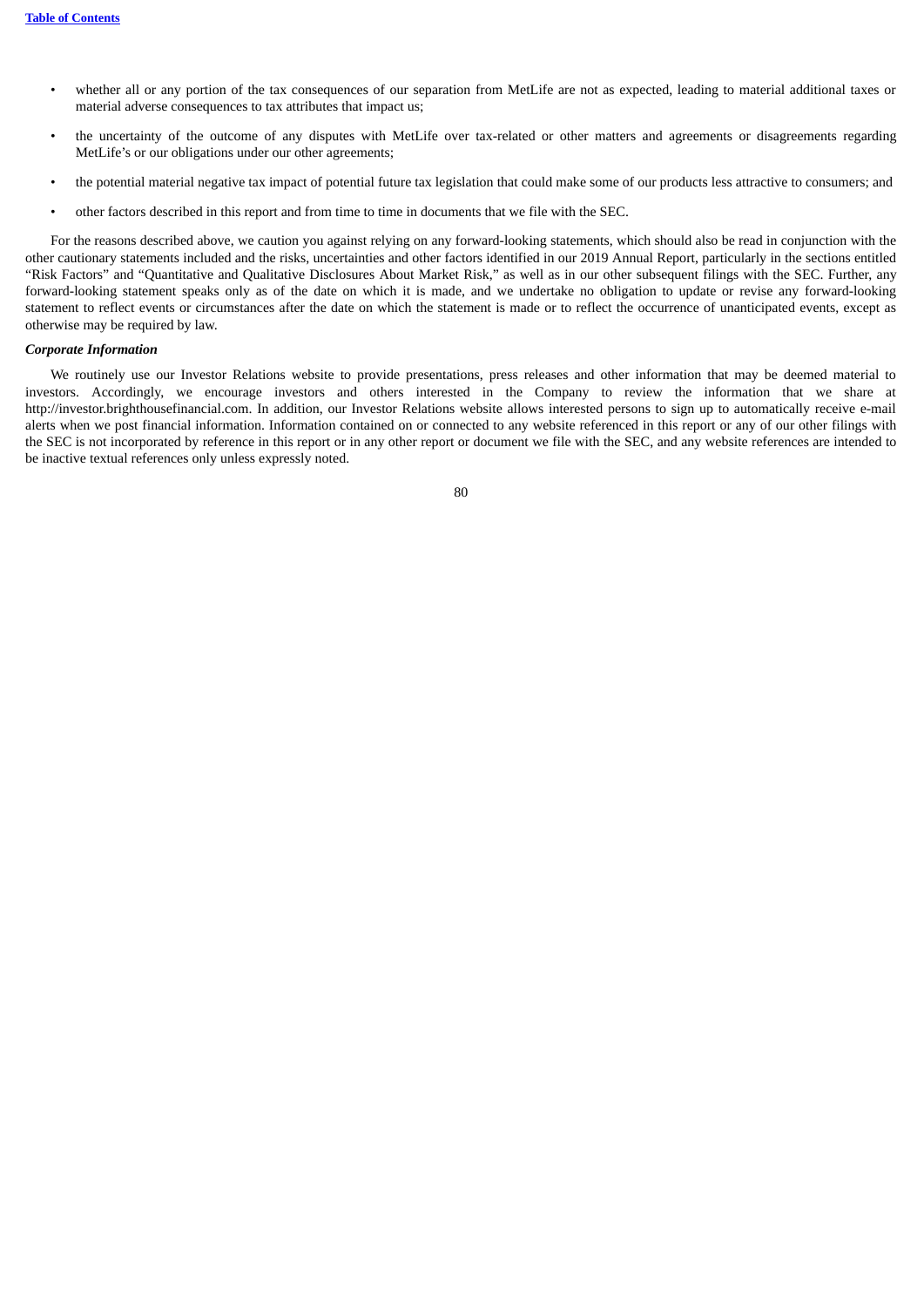#### **Item 3. Quantitative and Qualitative Disclosures About Market Risk**

We regularly analyze our market risk exposure to interest rate, equity market price, credit spreads and foreign currency exchange rate risks. As a result of that analysis, we have determined that the estimated fair values of certain assets and liabilities are significantly exposed to changes in interest rates, and to a lesser extent, to changes in equity market prices and foreign currency exchange rates. We have exposure to market risk through our insurance and annuity operations and general account investment activities. For purposes of this discussion, "market risk" is defined as changes in estimated fair value resulting from changes in interest rates, equity market prices, credit spreads and foreign currency exchange rates. We may have additional financial impacts other than changes in estimated fair value, which are beyond the scope of this discussion. A description of our market risk exposures may be found under "Quantitative and Qualitative Disclosures About Market Risk" in the 2019 Annual Report.

There have been no material changes to our market risk exposures from the market risk exposures previously disclosed in the 2019 Annual Report, with the exception of sensitivity to changes in interest rates. Sensitivity to a 100 basis point rise in interest rates increased by \$1.7 billion or 22%, to \$9.4 billion as of March 31, 2020 from \$7.7 billion as of December 31, 2019, primarily as a result of lower interest rates increasing the estimated fair value of interest rate derivative contracts, in line with management expectations.

## **Item 4. Controls and Procedures**

Management, with the participation of the Chief Executive Officer and the Chief Financial Officer, has evaluated the effectiveness of the design and operation of the Company's disclosure controls and procedures as defined in Rules 13a-15(e) and 15d-15(e) under the Securities Exchange Act of 1934, as amended ("Exchange Act"), as of the end of the period covered by this report. Based on that evaluation, the Chief Executive Officer and the Chief Financial Officer have concluded that these disclosure controls and procedures were effective as of March 31, 2020.

MetLife provides certain services to the Company on a transitional basis through services agreements. The Company continues to change business processes, implement systems and establish new third-party arrangements. We consider these in aggregate to be material changes in our internal control over financial reporting.

Other than as noted above, there were no changes to the Company's internal control over financial reporting (as defined in Rules 13a-15(f) and 15d-15(f) under the Exchange Act) that occurred during the quarter ended March 31, 2020 that have materially affected, or are reasonably likely to materially affect, these internal controls over financial reporting.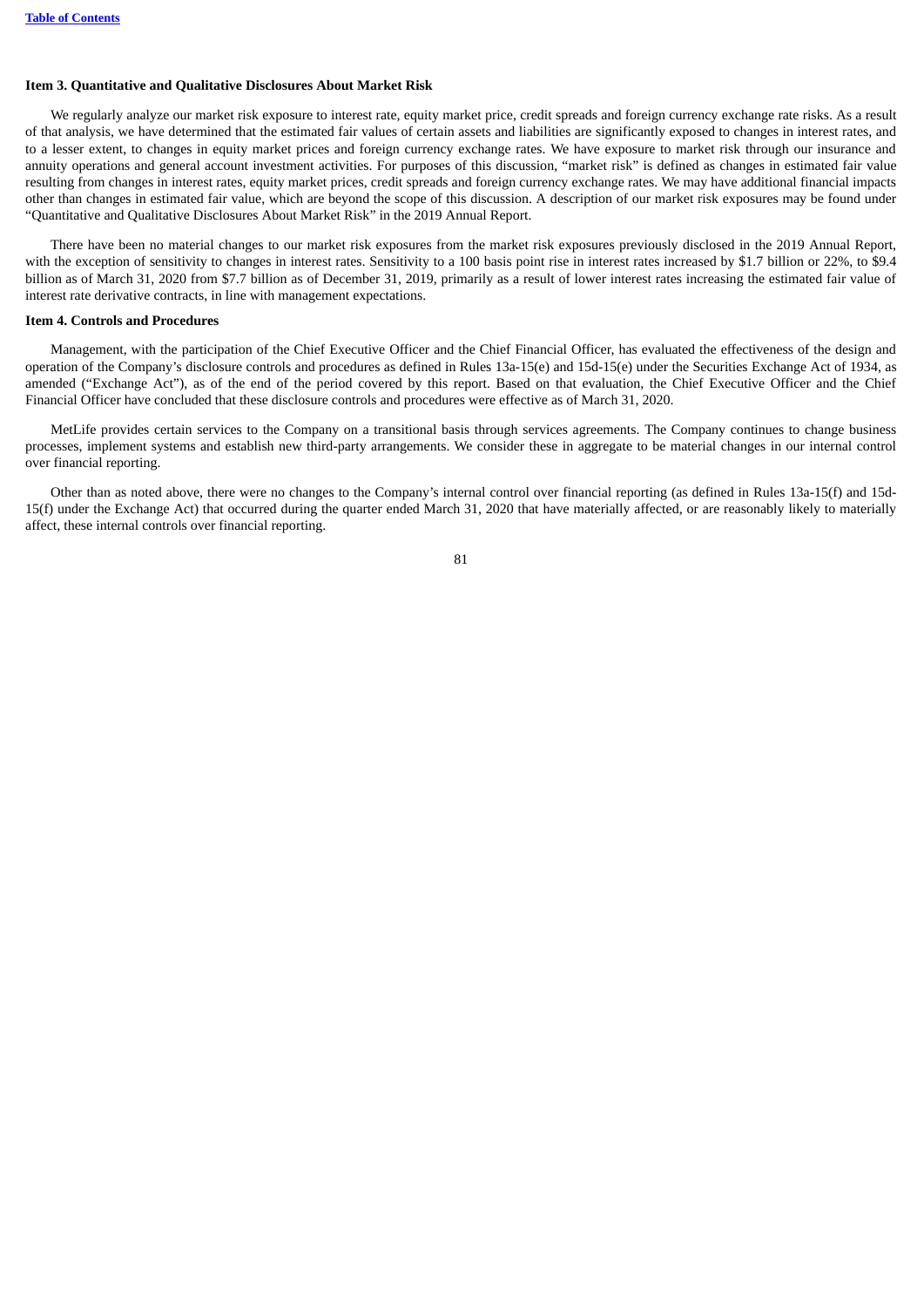#### **Part II — Other Information**

# **Item 1. Legal Proceedings**

See Note 10 of the Notes to the Interim Condensed Consolidated Financial Statements. Except as disclosed in the Notes to the Interim Condensed Consolidated Financial Statements, there have been no new material legal proceedings and no material developments in legal proceedings previously disclosed in the 2019 Annual Report.

# **Item 1A. Risk Factors**

We discuss in this report, in the 2019 Annual Report and in our other filings with the SEC, various risks that may materially affect our business. In addition, see "Management's Discussion and Analysis of Financial Condition and Results of Operations — Note Regarding Forward-Looking Statements" included herein. The extent to which the COVID-19 pandemic adversely affects our business and financial results may also have the effect of heightening or exacerbating many of the other risks described in the "Risk Factors" section of our 2019 Annual Report.

# The ongoing COVID-19 pandemic may materially adversely affect our business, results of operations and financial condition, including capitalization *and liquidity*

We are closely monitoring developments related to the COVID-19 pandemic, which has already negatively impacted us, including as discussed below and as further discussed in "Management's Discussion and Analysis of Financial Condition and Results of Operations — Industry Trends — COVID-19 Pandemic." At this time, it is not possible to estimate the severity or duration of the pandemic, including the severity, duration and frequency of any additional "waves" of the pandemic or the timetable for the development and implementation, and the efficacy, of any therapeutic treatment or vaccine for COVID-19. It is likewise not possible to predict or estimate the longer-term effects of the pandemic, or any actions taken to contain or address the pandemic, on the economy at large and on our business, results of operations, financial condition and prospects, including the impact on our investment portfolio and our ratings, or the need for us in the future to revisit or revise targets previously provided to the markets and/or aspects of our business model.

A key part of our operating strategy is that we leverage third parties to deliver certain services important to our business. As a result, we rely upon the successful implementation and execution of the business continuity plans of such entities in the current environment. While our third-party provider contracts require business continuity and we closely monitor the performance of such third parties, including those that are operating in a remote work environment, successful implementation and execution of their business continuity strategies are largely outside of our control. If any of our third-party providers or partners (including third-party reinsurers) experience operational or financial failures related to the COVID-19 pandemic, or are unable to perform any of their contractual obligations due to a force majeure or otherwise, there could be a material adverse effect on our business, results of operations or financial condition.

Our investment portfolio (and, specifically, the valuations of certain investment assets we hold) has been, and we expect will continue to be, adversely affected as a result of the impact of the COVID-19 pandemic on capital markets and the global economy, as well as uncertainty regarding its duration and outcome. See "Management's Discussion and Analysis of Financial Condition and Results of Operations — Investments — Current Environment." Moreover, a sustained period of low interest rates, reduced liquidity and a continued slowdown in U.S. or global economic conditions have adversely affected, and we expect will continue to adversely affect, the values and cash flows of some of our investments. We expect our investments in secured loans and asset-backed securities will be negatively affected by delays or failures of borrowers to make payments of principal and interest when due or delays or moratoriums on enforcement actions with respect to delinquent or defaulted loans imposed by governmental authorities. Further, extreme market volatility may leave us unable to react to market events in a manner consistent with our historical investment practices in dealing with more orderly markets. Market dislocations, decreases in observable market activity or unavailability of information, in each case, arising from the COVID-19 pandemic, may restrict our access to key inputs used to derive certain estimates and assumptions made in connection with financial reporting or otherwise, including estimates and changes in long term macro-economic assumptions relating to accounting for current expected credit losses. See "Management's Discussion and Analysis of Financial Condition and Results of Operations — Investments — Investment Risks" for further discussion of expected credit losses. Restricted access to such inputs may make our financial statement balances and estimates and assumptions used to run our business subject to greater variability and subjectivity. In addition, market conditions related to the COVID-19 pandemic may increase certain liabilities beyond what our hedges cover.

Credit rating agencies may continue to review and adjust their ratings for the companies that they rate, including us. The credit rating agencies also evaluate the insurance industry as a whole and may change our credit rating based on their overall view of our industry. For example, Fitch recently revised the rating outlook for BHF and certain of its subsidiaries to negative from stable due to the disruption to economic activity and the financial markets from the COVID-19 pandemic. This action by Fitch followed its revision of the rating outlook on the U.S. life insurance industry to negative. Downgrades in our ratings or changes to our rating outlooks could have a material adverse effect on our results of operations and financial condition, including capitalization and liquidity. There can be no assurance that Fitch will not take further adverse action with respect to our ratings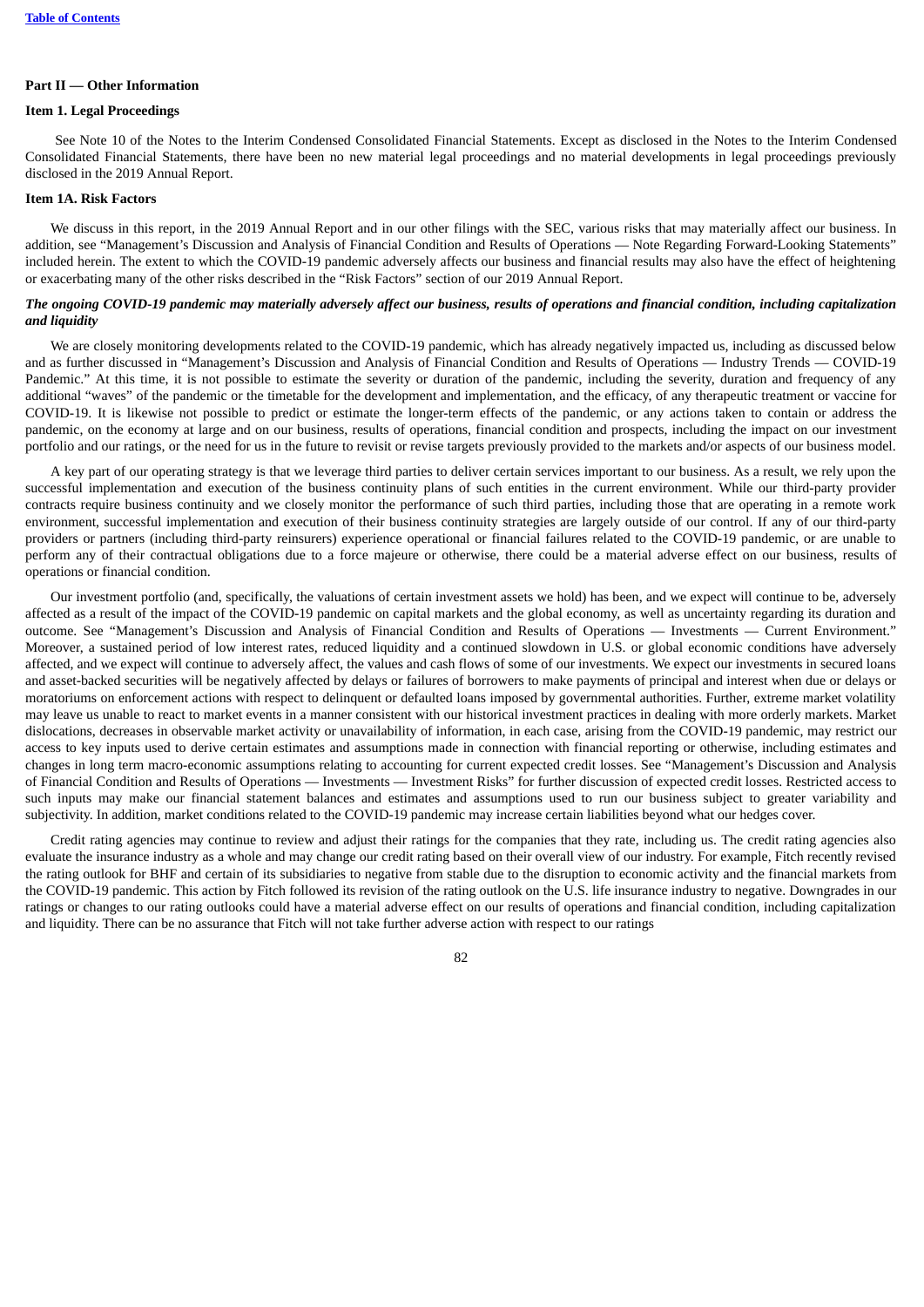or that other rating agencies will not take similar actions in the future. Each rating should be evaluated independently of any other rating.

Increased economic uncertainty and increased unemployment resulting from the economic impacts of the of the COVID-19 pandemic have also impacted sales of certain of our products and have prompted us to take actions to provide relief to customers adversely affected by the COVID-19 pandemic, as further described in "Management's Discussion and Analysis of Financial Condition and Results of Operations — Regulatory Developments." Circumstances resulting from the COVID-19 pandemic may affect the incidence of claims, utilization of benefits, lapses or surrenders of policies and payments on insurance premiums, any of which could impact the revenues and expenses associated with our products.

Any risk management or contingency plans or preventative measures we take may not adequately predict or address the impact of the COVID-19 pandemic on our business. Currently, our employees are working remotely. An extended period of remote work arrangements could strain our business continuity plans, increase operational risk, including but not limited to cybersecurity risks, and impair our ability to manage our business.

Both the U.S. federal government and many state legislatures and insurance regulators have passed new legislation and regulations in response to the COVID-19 pandemic that affect the conduct of our business. Changes in our circumstances due to the COVID-19 pandemic could subject us to additional legal and regulatory restrictions under existing laws and regulations, such as the Coronavirus Aid, Relief, and Economic Security Act. Future legal and regulatory responses could also materially affect the conduct of our business going forward as well as our results of operations and financial condition.

#### **Item 2. Unregistered Sales of Equity Securities and Use of Proceeds**

#### *Issuer Purchases of Equity Securities*

Purchases of BHF common stock made by or on behalf of BHF or its affiliates during the three months ended March 31, 2020 are set forth below:

| Period                         | <b>Total Number of Shares</b><br>Purchased (1) |     | Average Price Paid per<br>Share | <b>Total Number of Shares</b><br><b>Purchased as Part of</b><br><b>Publicly Announced Plans</b><br>or Programs (2) | Approximate Dollar Value<br>of Shares that May Yet Be<br><b>Purchased Under the Plans</b><br>or Programs |               |
|--------------------------------|------------------------------------------------|-----|---------------------------------|--------------------------------------------------------------------------------------------------------------------|----------------------------------------------------------------------------------------------------------|---------------|
|                                |                                                |     |                                 |                                                                                                                    |                                                                                                          | (In millions) |
| January $1 -$ January 31, 2020 | 587,987                                        | S.  | 39.68                           | 587,987                                                                                                            | -S                                                                                                       | 30            |
| February 1 — February 29, 2020 | 495.618                                        | \$. | 43.34                           | 495,618                                                                                                            | -S                                                                                                       | 508           |
| March 1 — March 31, 2020       | 4,660,650                                      | \$  | 21.40                           | 4,590,782                                                                                                          | S                                                                                                        | 411           |
| Total                          | 5,744,255                                      |     |                                 | 5,674,387                                                                                                          |                                                                                                          |               |
|                                |                                                |     |                                 |                                                                                                                    |                                                                                                          |               |

(1) Where applicable, total number of shares purchased includes shares of common stock withheld with respect to option exercise costs and tax withholding obligations associated with the exercise or vesting of share-based compensation awards under our publicly announced benefit plans or programs.

(2) On February 6, 2020, we authorized the repurchase of up to \$500 million of our common stock. This stock repurchase authorization is in addition to the \$600 million aggregate stock repurchase authorizations announced in May 2019 and August 2018. For more information on common stock repurchases, see "Management's Discussion and Analysis of Financial Condition and Results of Operations — Liquidity and Capital Resources — The Company — Primary Uses of Liquidity and Capital — Common Stock Repurchases" as well as Notes 7 and 11 of the Notes to the Interim Condensed Consolidated Financial Statements.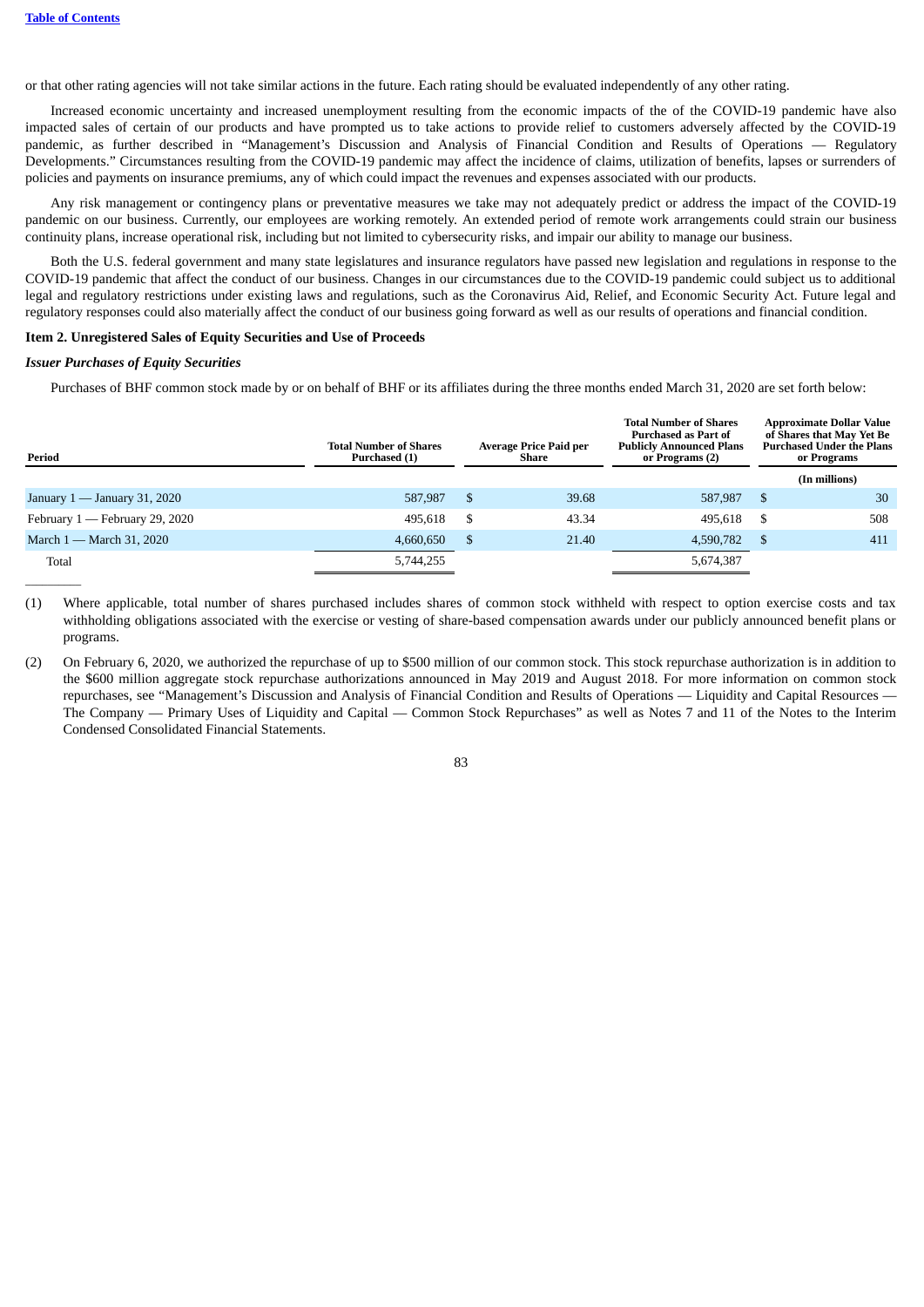## **Item 6. Exhibits**

(Note Regarding Reliance on Statements in Our Contracts: In reviewing the agreements included as exhibits herein, please remember that they are included to provide you with information regarding their terms and are not intended to provide any other factual or disclosure information about Brighthouse Financial, Inc. and its subsidiaries or affiliates, or the other parties to the agreements. The agreements contain representations and warranties by each of the parties to the applicable agreement. These representations and warranties have been made solely for the benefit of the other parties to the applicable agreement and (i) should not in all instances be treated as categorical statements of fact, but rather as a way of allocating the risk to one of the parties if those statements prove to be inaccurate; (ii) have been qualified by disclosures that were made to the other party in connection with the negotiation of the applicable agreement, which disclosures are not necessarily reflected in the agreement; (iii) may apply standards of materiality in a way that is different from what may be viewed as material to investors; and (iv) were made only as of the date of the applicable agreement or such other date or dates as may be specified in the agreement and are subject to more recent developments. Accordingly, these representations and warranties may not describe the actual state of affairs as of the date they were made or at any other time. Additional information about Briahthouse Financial, Inc. and its subsidiaries and affiliates may be found elsewhere herein and Brighthouse Financial, Inc.'s other public filings, which are available without charge *through the U.S. Securities and Exchange Commission website at www.sec.gov.)*

| <b>Exhibit</b><br>No. | <b>Description</b>                                                                                                                                                                                                                                                                                              |
|-----------------------|-----------------------------------------------------------------------------------------------------------------------------------------------------------------------------------------------------------------------------------------------------------------------------------------------------------------|
| 10.1#                 | Amended and Restated Brighthouse Services, LLC Short-Term Incentive Plan, as amended February 21, 2020 is incorporated by<br>reference to Exhibit 10.8 to our Annual Report on Form 10-K, filed February 26, 2020.                                                                                              |
| $10.2#*$              | Form of Non-Management Director Restricted Stock Unit Agreement (Brighthouse Financial, Inc. 2017 Non-Management<br>Director Stock Compensation Plan, the "Director Plan"), as amended November 14, 2019 (replaces and updates Exhibit 10.26 to<br>our Annual Report on Form 10-K, filed on February 26, 2020). |
| $10.3#*$              | Form of Non-Management Director Award Agreement Supplement (Director Plan), as amended November 14, 2019 (replaces and<br>updates Exhibit 10.27 to our Annual Report on Form 10-K, filed on February 26, 2020).                                                                                                 |
| $31.1*$               | Certification of Chief Executive Officer pursuant to Section 302 of the Sarbanes-Oxley Act of 2002.                                                                                                                                                                                                             |
| $31.2*$               | Certification of Chief Financial Officer pursuant to Section 302 of the Sarbanes-Oxley Act of 2002.                                                                                                                                                                                                             |
| $32.1***$             | Certification of Chief Executive Officer pursuant to Section 906 of the Sarbanes-Oxley Act of 2002.                                                                                                                                                                                                             |
| $32.2**$              | Certification of Chief Financial Officer pursuant to Section 906 of the Sarbanes-Oxley Act of 2002.                                                                                                                                                                                                             |
| $101.INS*$            | XBRL Instance Document - the instance document does not appear in the Interactive Data File because its XBRL tags are<br>embedded within the Inline XBRL document.                                                                                                                                              |
| 101.SCH*              | Inline XBRL Taxonomy Extension Schema Document.                                                                                                                                                                                                                                                                 |
| $101.CAL*$            | Inline XBRL Taxonomy Extension Calculation Linkbase Document.                                                                                                                                                                                                                                                   |
| $101.LAB*$            | Inline XBRL Taxonomy Extension Label Linkbase Document.                                                                                                                                                                                                                                                         |
| 101.PRE*              | Inline XBRL Taxonomy Extension Presentation Linkbase Document.                                                                                                                                                                                                                                                  |
| 101.DEF*              | Inline XBRL Taxonomy Extension Definition Linkbase Document.                                                                                                                                                                                                                                                    |
| $104*$                | The cover page of Brighthouse Financial, Inc.'s Quarterly Report on Form 10-Q for the quarter ended March 31, 2020, formatted<br>in Inline XBRL (included within the Exhibit 101 attachments).                                                                                                                  |

\* Filed herewith.

\*\* Furnished herewith.

# Denotes management contracts or compensation plans or arrangements.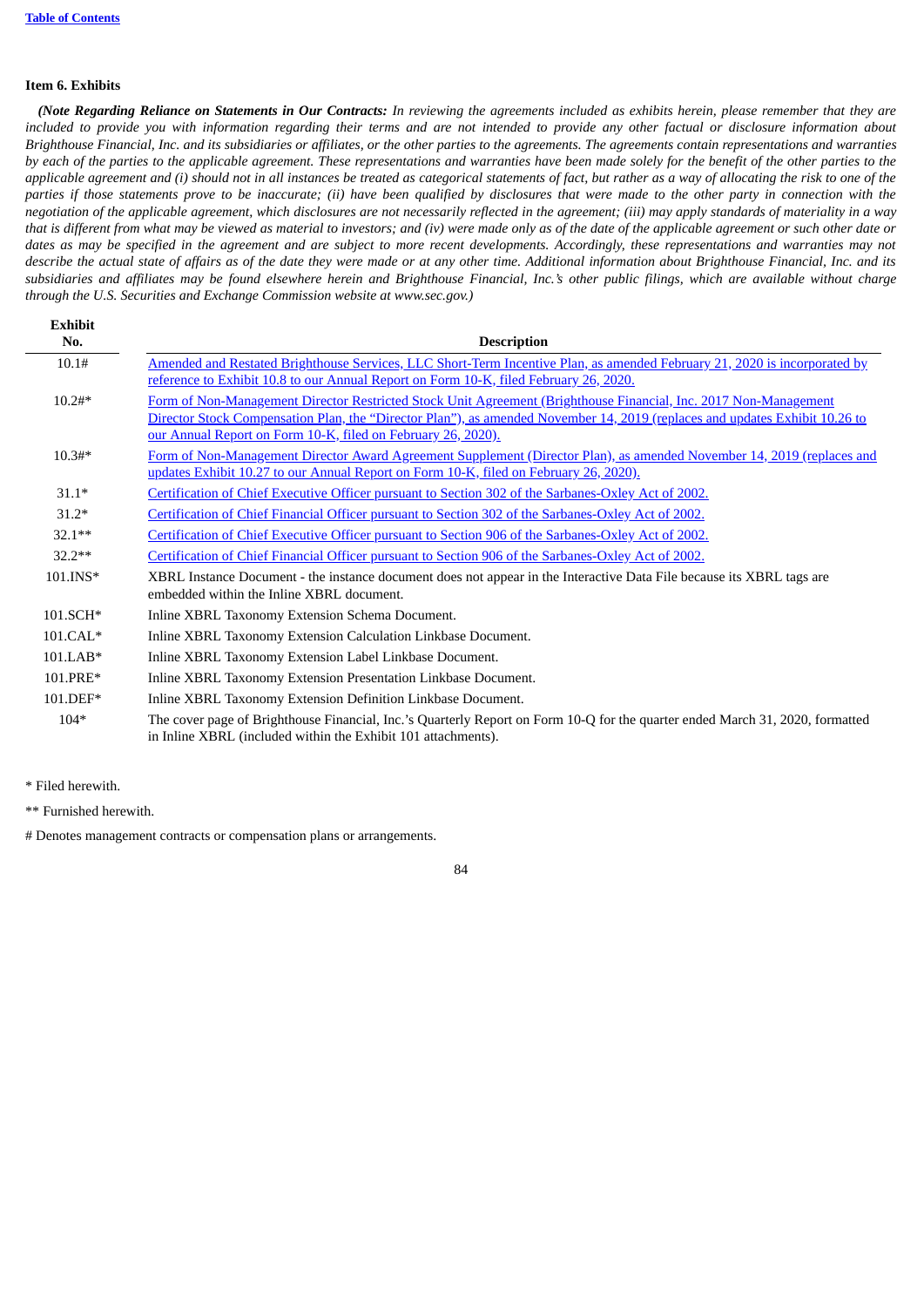# **SIGNATURE**

Pursuant to the requirements of the Securities Exchange Act of 1934, the registrant has duly caused this report to be signed on its behalf by the undersigned thereunto duly authorized.

BRIGHTHOUSE FINANCIAL, INC.

By: /s/ Edward A. Spehar

Name: Edward A. Spehar

Title: Executive Vice President and Chief Financial Officer (Duly Authorized Officer and Principal Financial Officer)

Date: May 11, 2020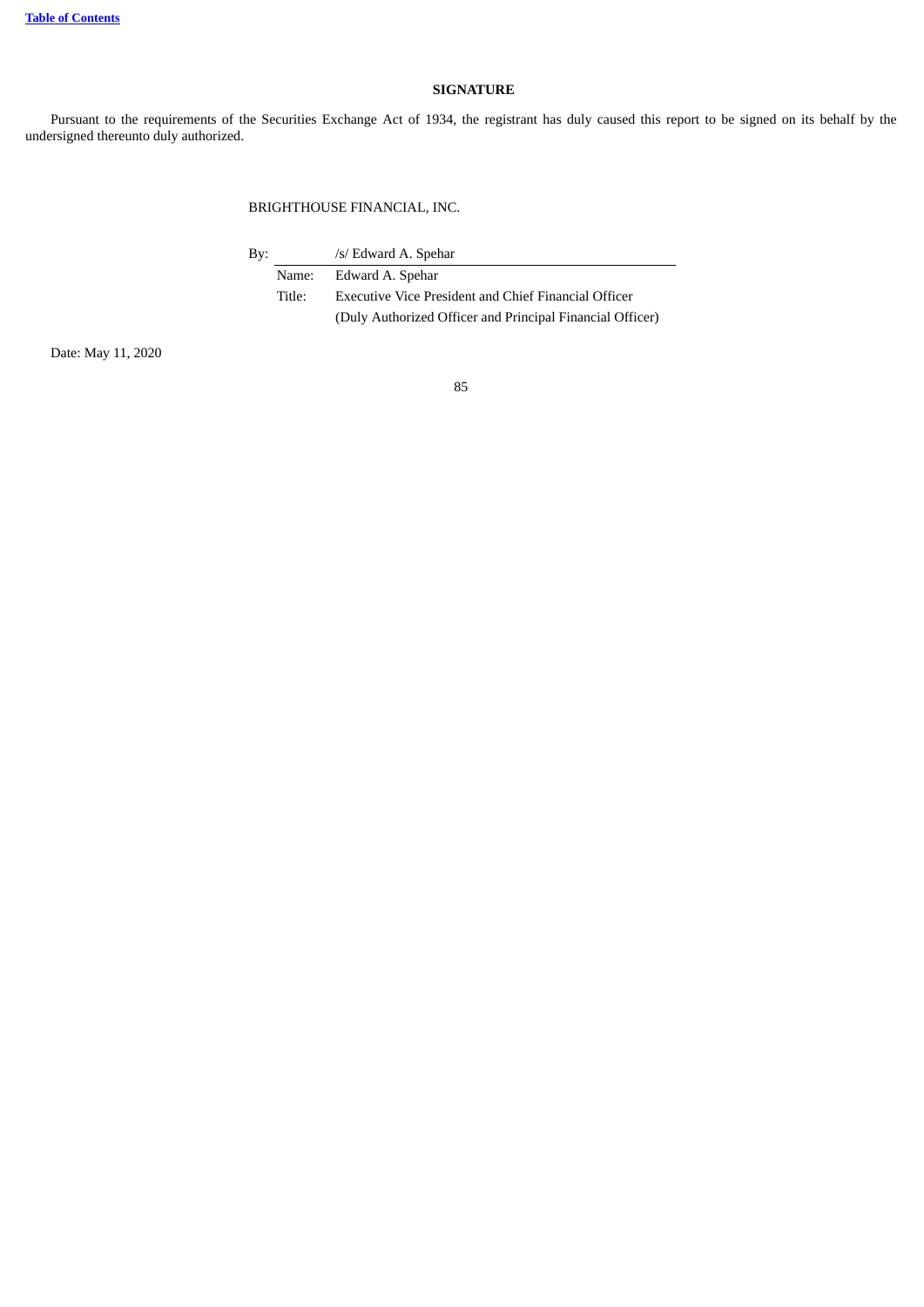# **NON-MANAGEMENT DIRECTOR RESTRICTED STOCK UNIT AGREEMENT**

<span id="page-86-0"></span>Brighthouse Financial, Inc. (the "Company") confirms that, on **[grant date]** (the "Grant Date"), it granted you, **[name]**, **[number]** Restricted Stock Units.

Your Restricted Stock Units are subject to the terms and conditions of the Brighthouse Financial, Inc. 2017 Non-Management Director Stock Compensation Plan (the "Director Plan") and this Restricted Stock Unit Agreement (this "Agreement"), which includes the Award Agreement Supplement (the "Supplement"). All capitalized terms used in this document that are not defined herein are defined in the Director Plan. Please note that the Director Plan and the Supplement include terms for forfeiture of your Restricted Stock Units under certain circumstances.

The Period of Restriction for your Restricted Stock Units granted under this Agreement will begin on the Grant Date and will end on the earlier of (i) the first anniversary of the Grant Date and (ii) the date of the Company's next Annual Meeting of Stockholders following the Grant Date.

Restricted Stock Units will be due and payable in the form of Shares, or in any other form of payment that the Committee determines in accordance with the Director Plan, as soon as administratively practicable after the conclusion of the Period of Restriction.

The timing of payment is specified in the Director Plan and in Supplement Section S-6 ("Timing of Payment"), or, if you have elected to defer your Restricted Stock Units under a deferred compensation plan offered by the Company, pursuant to the terms of such deferred compensation plan.

IN WITNESS WHEREOF, Brighthouse Financial, Inc. has caused this Agreement to be offered to you, and you have accepted this Agreement by the electronic means made available to you.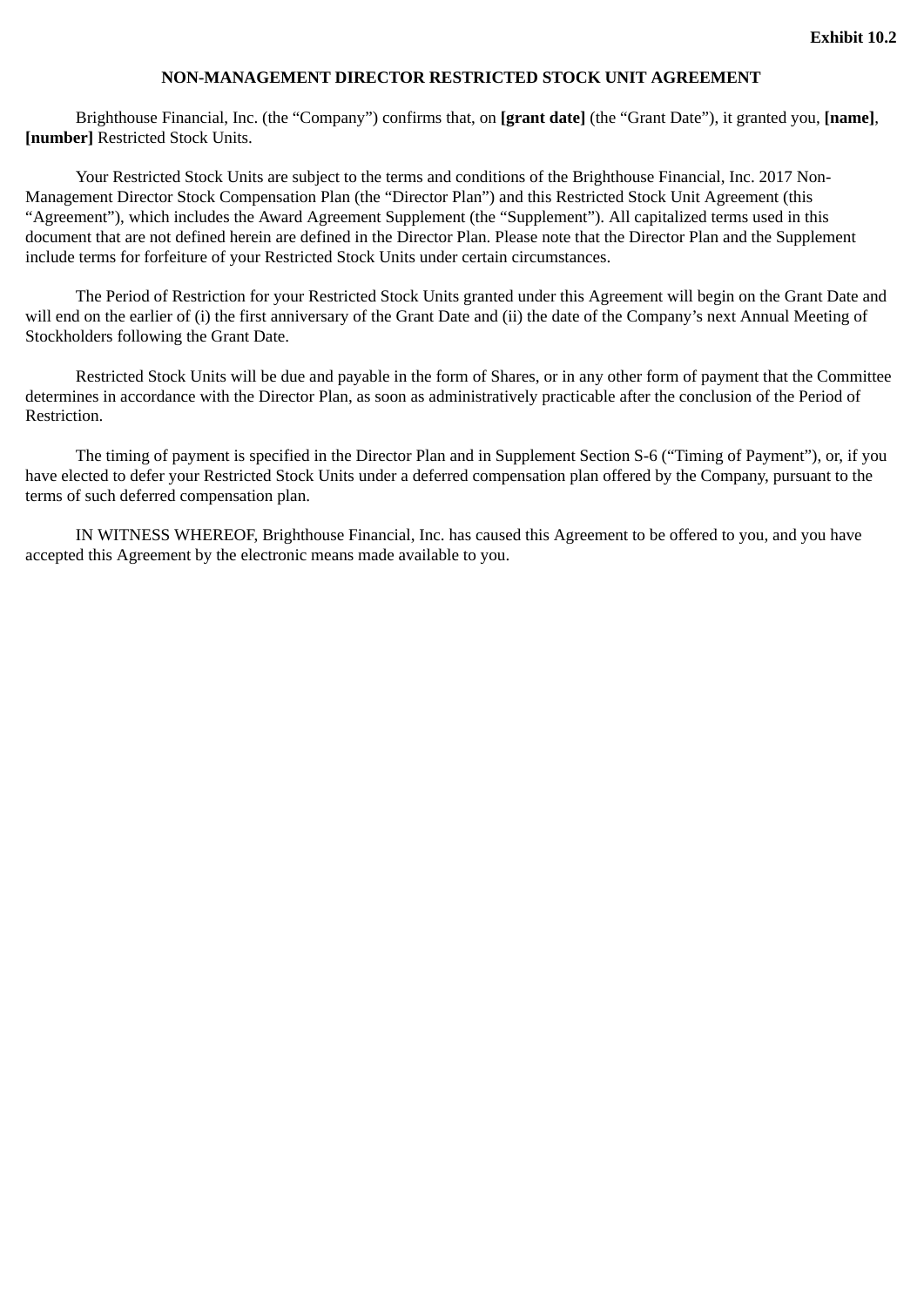# **NON-MANAGEMENT DIRECTOR AWARD AGREEMENT SUPPLEMENT**

<span id="page-87-0"></span>This Award Agreement Supplement (this "Supplement") provides terms that are part of your Award Agreement (the "Agreement") under the Brighthouse Financial, Inc. 2017 Non-Management Director Stock Compensation Plan (the "Director Plan"). In this Supplement, "Award" refers to the Restricted Stock Units, Stock Options, or Restricted Units that are the subject of the Award Agreement. All capitalized terms used in this document that are not defined herein are defined in the Director Plan document.

**S-1. Change of Status**. The Director Plan describes how various events affect your Award.

**S-2. Change of Control**. The Director Plan describes how a Change of Control will affect your Award.

**S-3. Nontransferability of Award**. Except as provided in Section S-4, the Director Plan or as otherwise permitted by the Committee, you may not sell, transfer, pledge, assign or otherwise alienate or hypothecate any of your Award, and all rights with respect to your Award are exercisable during your lifetime only by you.

**S-4.** Payment to Estate or Beneficiary Designation. You may name one or more beneficiary or beneficiaries who may then exercise any right under the Agreement in the event of your death. Each beneficiary designation for such purpose will revoke all such prior designations. Beneficiary designations must be properly completed on a form prescribed by the Committee and must be filed with the Company during your lifetime. If you have not designated a beneficiary at the time of your death, then the beneficiary shall be your estate.

**S-5. Adjustments**. The Committee will make appropriate adjustments in the terms and conditions of your Award as provided in Section 4.2 of the Director Plan and may make adjustments in the terms and conditions of your Award as provided in Section 11.2 of the Director Plan. The Committee's determinations in this regard will be conclusive.

**S-6**. **Timing of Payment**. To the extent applicable, the Agreement is intended to comply with Code Section 409A and shall be interpreted accordingly.

(a) If payment is due and payable for Awards that are Restricted Stock Units, payment will be made no later than March 15 of the calendar year after the expiration of the applicable Period of Restriction.

(b) If payment is due and payable due to your death, it will be made upon your death.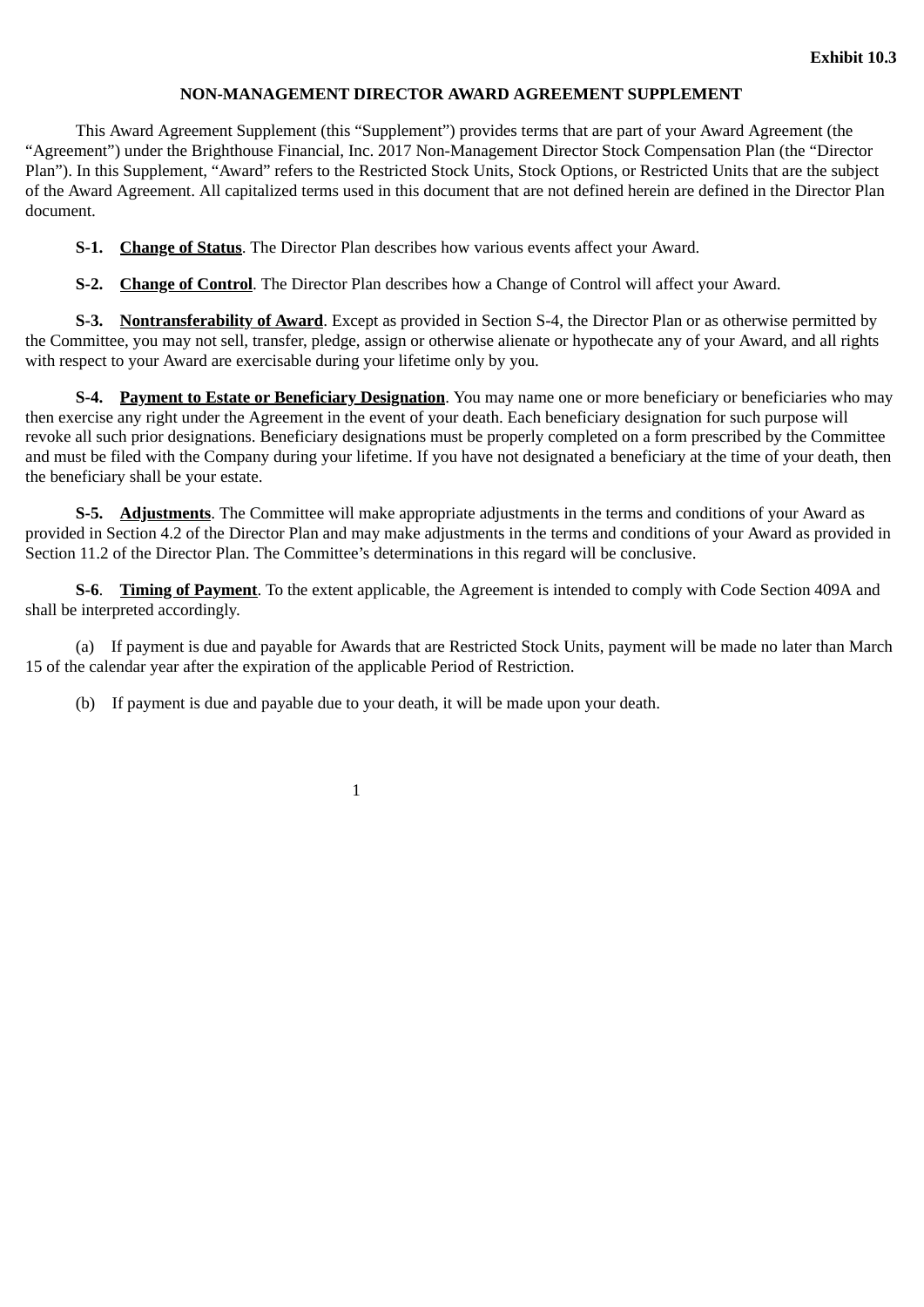(c) Subject to Section S-6(d) below, if payment is due and payable due to a Change of Control:

(1) if the Change of Control that causes payment to be due and payable is a "change of control" as defined under Code Section 409A, such sum shall be paid to you within thirty (30) days after the Change of Control; or

(2) if the Change of Control that causes payment to be due and payable is not a "change of control" as defined under Code Section 409A, such sum shall be paid to you at the time determined under Section S-6(a) on the same basis as if the Standard Terms applied.

(d) If prior to the Change of Control the Committee has reasonably determined in good faith that you have been granted an Alternative Award pursuant to Section 15.1 of the Director Plan, the terms of Section S-6(c) will not apply. Any such Alternative Award shall not accelerate the timing of payment or otherwise violate Code Section 409A.

(e) Notwithstanding the foregoing to the contrary, if you have elected to defer payment of your Restricted Stock Units under a deferred compensation plan offered by the Company or its affiliate, then payment of the Restricted Stock Units shall be made in accordance with the timing and terms provided under such deferred compensation plan.

**S-7. Closing Price**. For purposes of the Agreement, Closing Price will mean the closing price of a Share as reported in the principal consolidated transaction reporting system for the National Association of Securities Dealers Automated Quotations (or on such other recognized quotation system on which the trading prices of the Shares are quoted at the relevant time), or in the event that there are no Share transactions reported on such tape or other system on the applicable date, the closing price on the immediately preceding date on which Share transactions were reported. Closing Price shall constitute "Fair Market Value" under the Director Plan for all purposes related to your Award.

**S-8. Governing Law; Choice of Forum**. The Agreement will be construed in accordance with and governed by the laws of the State of Delaware, regardless of the law that might be applied under principles of conflict of laws. Except as otherwise provided in the Company's Amended and Restated Certificate of Incorporation or Amended and Restated Bylaws, any action to enforce the Agreement or any action otherwise regarding the Agreement must be brought in a court in the State of New York to which jurisdiction the Company and you consent.

# **S-9. Miscellaneous**.

(a) For purposes of the Agreement, "Committee" includes any direct or indirect delegate of the Committee as defined in the Director Plan and (unless otherwise indicated) the word "Section" refers to a Section in the Agreement. Any other capitalized word used in the Agreement and not defined in the Agreement, including each form of that word, is defined in the Director Plan.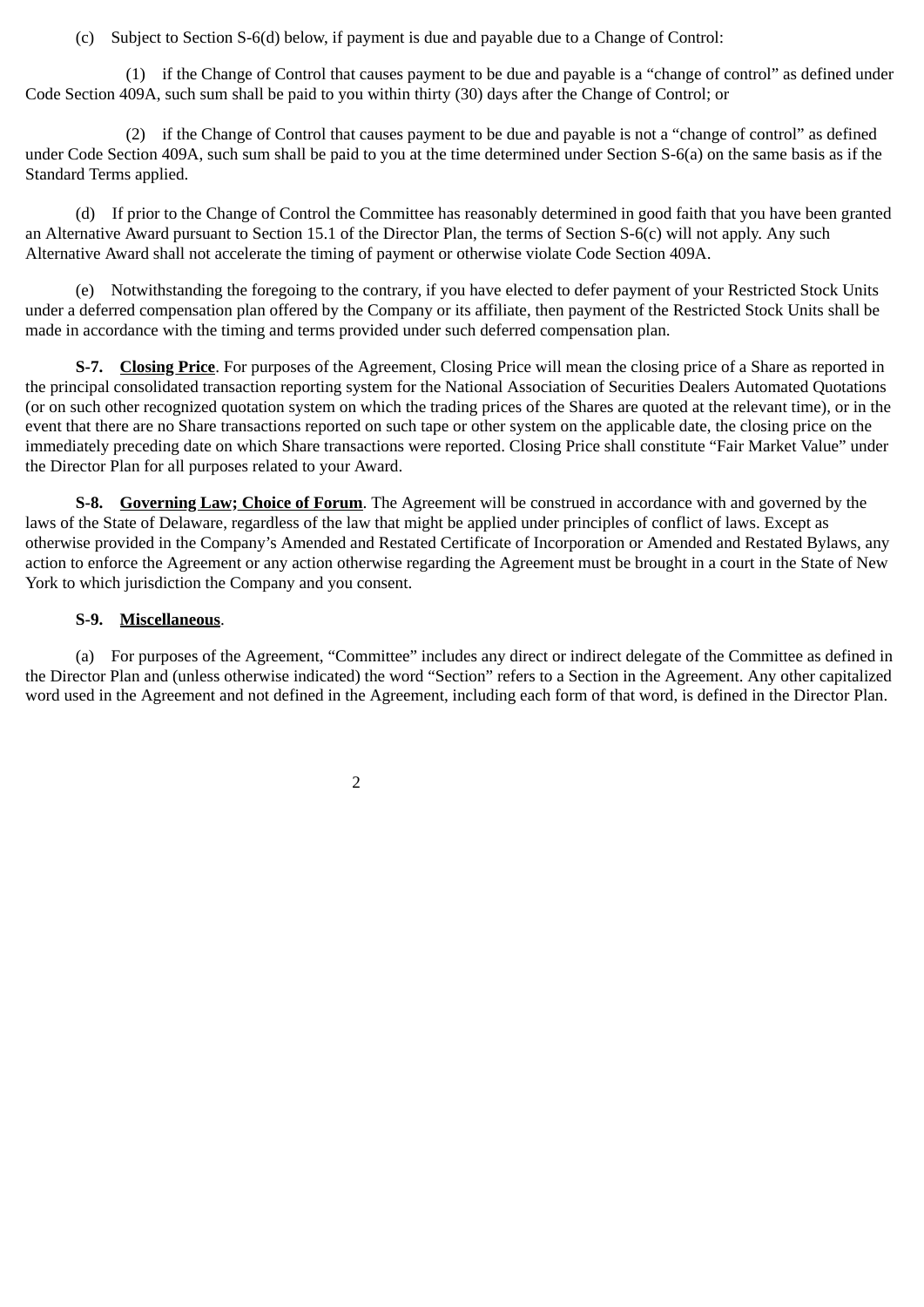(b) Any determination or interpretation by the Committee pursuant to the Agreement will be final and conclusive. In the event of a conflict between any term of the Agreement and the terms of the Director Plan, the terms of the Director Plan control. The Agreement and the Director Plan represent the entire agreement between you and the Company, and you and all Affiliates, regarding your Award. No promises, terms, or agreements of any kind regarding your Award that are not set forth, or referred to, in the Agreement or in the Director Plan are part of the Agreement. In the event any provision of the Agreement is held illegal or invalid, the rest of the Agreement will remain enforceable.

(c) Your Award is not Shares and do not give you the rights of a holder of Shares. You will not be credited with anything additional with respect to your Award on account of any dividend paid on Shares.

(d) The Committee may, in its discretion, settle an Award otherwise payable in Shares instead in the form of cash, to the extent settlement in Shares is prohibited by law or would require you or the Company to obtain the approval of any governmental and/or regulatory body. The Committee may, in its discretion, require you at any time to immediately sell Shares you acquire under the Agreement, in which case, the Company shall have the authority to issue sales instructions in relation to such Shares on your behalf. If the Committee determines that applicable law requires that you receive fewer Shares or a lesser amount of cash than that otherwise determined under the terms of the Agreement, you will receive that number of Shares or amount of cash the Committee determines is due under applicable law. No Shares will be issued or no cash will be paid if that issuance or payment would result in a violation of applicable law, including United States securities laws and any other applicable securities laws.

(e) The issuance of Shares or payment of cash pursuant to your Award is subject to all applicable laws, rules and regulations, and to any approvals by any governmental agencies or national securities exchanges as may be required. The Company's grant of the Award to you is not intended to be a public offering of securities outside the United States, and the Company has not submitted any registration statement, prospectus, or other securities filing with authorities outside the United States, except where required by law. Your Award has not been, and will not be, reviewed by or registered with any securities authorities outside the United States

(f) You agree to repatriate all payments under the Agreement or cash attributable to Shares you acquire under the Agreement to the extent required under any applicable legal requirements, such as foreign exchange rules and regulations in your country of residence or country of employment.

(g) Your Award is subject to any Company compensation recoupment policy in effect from time to time.

(h) You acknowledge that the ultimate liability for all such taxes is and remains your responsibility (or that of your beneficiary or estate) and that neither the Company nor any Affiliate makes any representations or undertakings regarding the treatment of any tax withholding in connection with any aspect of any of your Award, including the grant or payment on account of the Award, and that neither the Company nor any Affiliate commits to structure the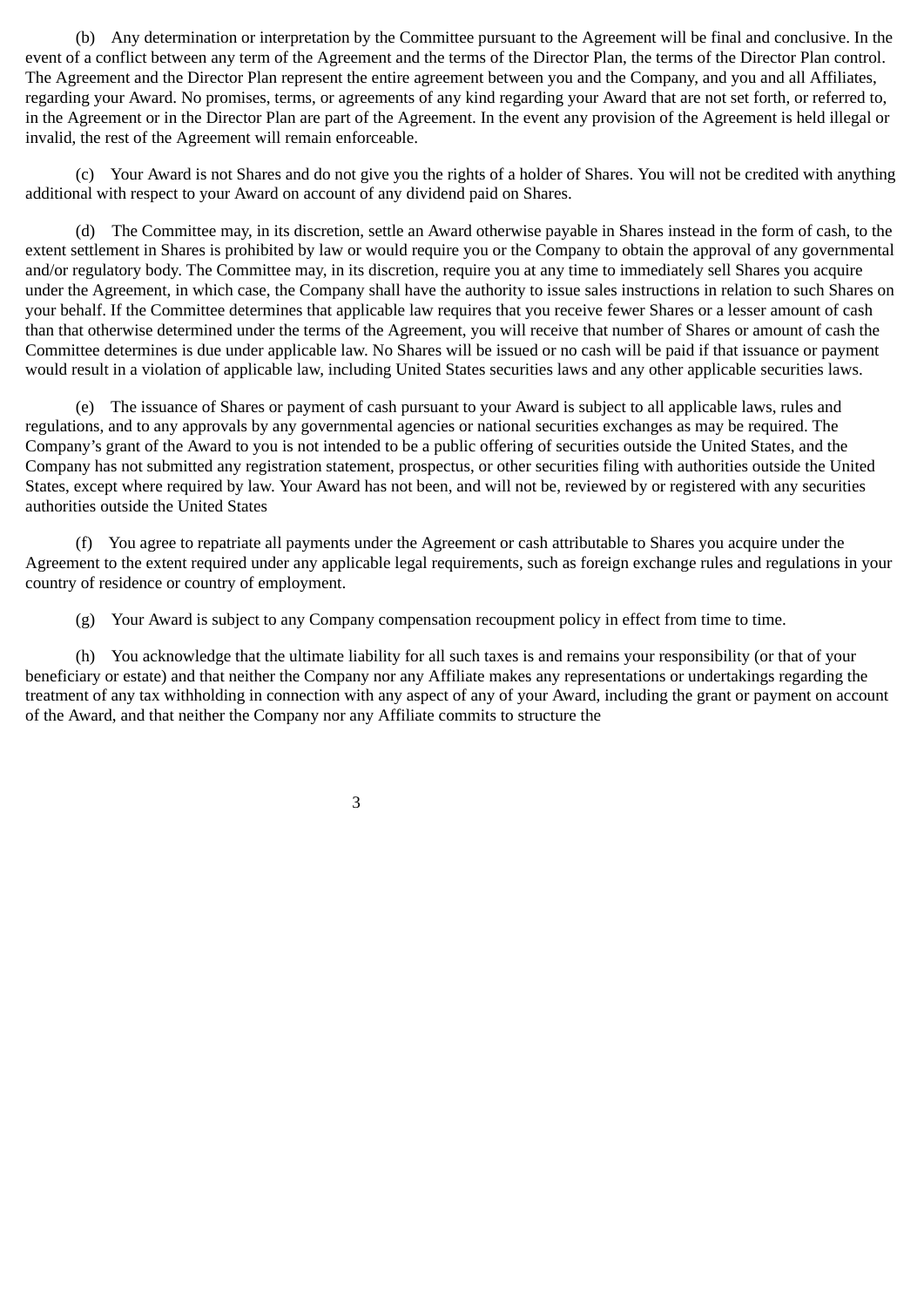terms of the grant of or any aspect of any Award to reduce or eliminate your (or you estate's or any heir's) liability for such tax. You agree to take any and all actions as may be required to comply with your personal tax obligations.

(i) You agree that the Agreement and any other documents related to the Director Plan or your Award are to be presented to you in English, except where prohibited by law. If any such document is translated into a language other than English, the English version will control, to the extent permitted by applicable law.

(j) The collection, processing and transfer of your personal data (collectively "Data Handling") is necessary for the Company's administration of the Director Plan, the Agreement and your Award, and such Data Handling shall be done consistent with applicable law, the data privacy consents, if any, signed by you, and/or your local company's governing policies with respect to data privacy.

(k) In accepting the Agreement, you acknowledge, to the extent allowed by law, that:

(1) the future Closing Price of Shares is unknown and cannot be predicted with certainty; and

(2) to the fullest extent permitted by law, no claim or entitlement to compensation or damages arises from termination of the Award or diminution in value of the Award and you irrevocably release the Company and each Affiliate from any such claim that may arise.

(l) The Company may impose other requirements as a condition of your Award, to the extent the Committee determines, in its discretion, that such other requirements are necessary or advisable in order to comply with law or facilitate the operation or administration of the Agreement, your Award, or the Director Plan. To the extent the Company determines in its discretion that you are required to execute any document or undertaking for this purpose, you agree to do so.

**S-10. Amendments**. The Committee has the exclusive right to amend the Agreement as long as the amendment does not adversely affect any of your previously-granted Awards in any material way (without your written consent) and is otherwise consistent with the Director Plan. The Company will give written notice to you (or, in the event of your death, to your beneficiary or estate) of any amendment as promptly as practicable after its adoption.

**S-11. Deadline to Accept**. If you wish to accept the terms of the Agreement you must do so by the electronic means made available to you within sixty (60) days after receiving the Agreement. The Committee may, in its sole discretion, extend the time within which you may accept the Agreement.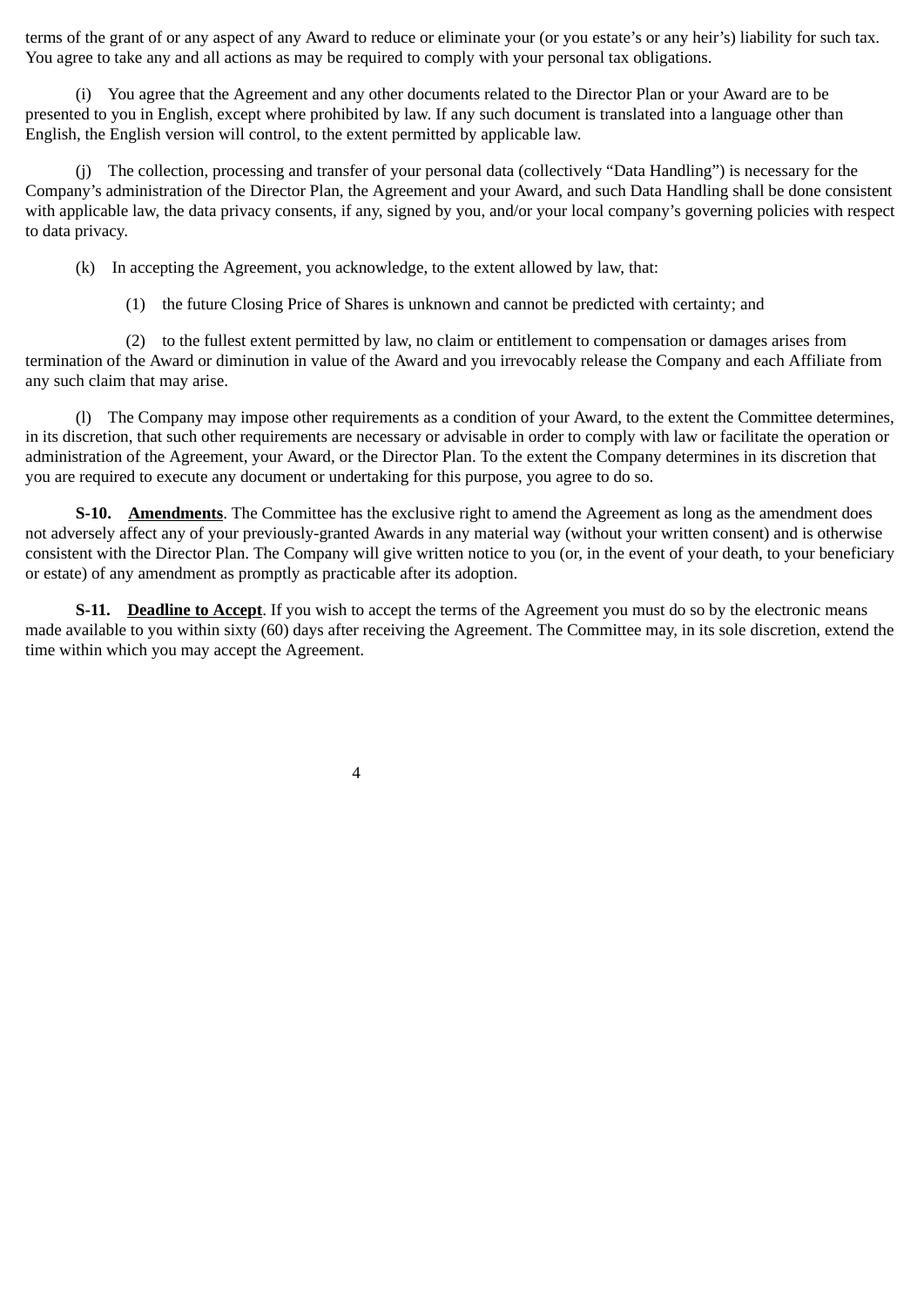## CERTIFICATIONS

## <span id="page-91-0"></span>I, Eric T. Steigerwalt, certify that:

1. I have reviewed this Quarterly Report on Form 10-Q of Brighthouse Financial, Inc.;

2. Based on my knowledge, this report does not contain any untrue statement of a material fact or omit to state a material fact necessary to make the statements made, in light of the circumstances under which such statements were made, not misleading with respect to the period covered by this report;

3. Based on my knowledge, the financial statements, and other financial information included in this report, fairly present in all material respects the financial condition, results of operations and cash flows of the registrant as of, and for, the periods presented in this report;

4. The registrant's other certifying officer(s) and I are responsible for establishing and maintaining disclosure controls and procedures (as defined in Exchange Act Rules 13a-15(e) and 15d-15(e)) and internal control over financial reporting (as defined in Exchange Act Rules 13a-15(f) and 15d-15(f)) for the registrant and have:

- a) Designed such disclosure controls and procedures, or caused such disclosure controls and procedures to be designed under our supervision, to ensure that material information relating to the registrant, including its consolidated subsidiaries, is made known to us by others within those entities, particularly during the period in which this report is being prepared;
- b) Designed such internal control over financial reporting, or caused such internal control over financial reporting to be designed under our supervision, to provide reasonable assurance regarding the reliability of financial reporting and the preparation of financial statements for external purposes in accordance with generally accepted accounting principles;
- c) Evaluated the effectiveness of the registrant's disclosure controls and procedures and presented in this report our conclusions about the effectiveness of the disclosure controls and procedures, as of the end of the period covered by this report based on such evaluation; and
- d) Disclosed in this report any change in the registrant's internal control over financial reporting that occurred during the registrant's most recent fiscal quarter (the registrant's fourth fiscal quarter in the case of an annual report) that has materially affected, or is reasonably likely to materially affect, the registrant's internal control over financial reporting; and

5. The registrant's other certifying officer(s) and I have disclosed, based on our most recent evaluation of internal control over financial reporting, to the registrant's auditors and the audit committee of the registrant's board of directors (or persons performing the equivalent functions):

- a) All significant deficiencies and material weaknesses in the design or operation of internal control over financial reporting which are reasonably likely to adversely affect the registrant's ability to record, process, summarize and report financial information; and
- b) Any fraud, whether or not material, that involves management or other employees who have a significant role in the registrant's internal control over financial reporting.

Date: May 11, 2020

/s/ Eric T. Steigerwalt

Eric T. Steigerwalt President and Chief Executive Officer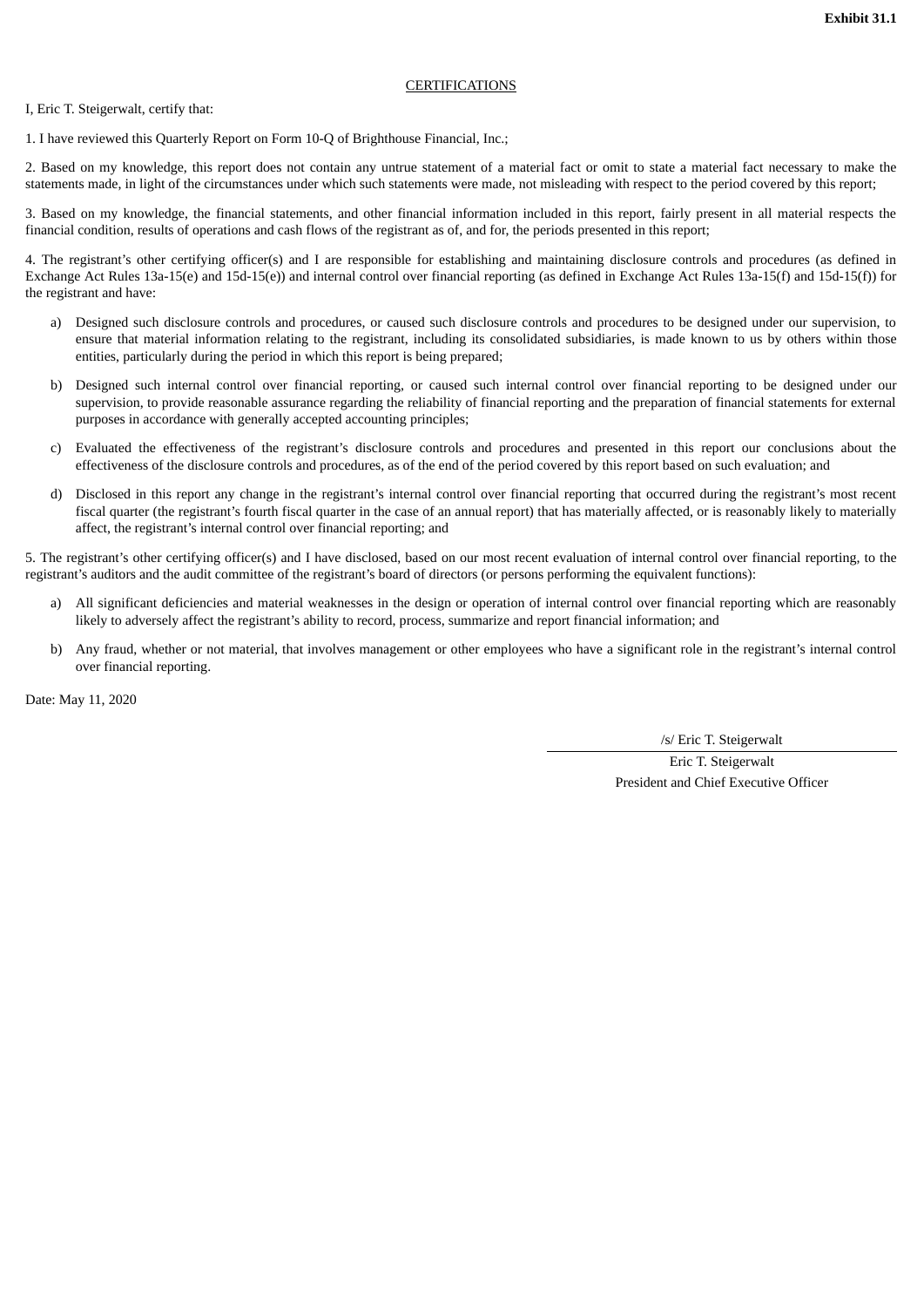## **CERTIFICATIONS**

## <span id="page-92-0"></span>I, Edward A. Spehar, certify that:

1. I have reviewed this Quarterly Report on Form 10-Q of Brighthouse Financial, Inc.;

2. Based on my knowledge, this report does not contain any untrue statement of a material fact or omit to state a material fact necessary to make the statements made, in light of the circumstances under which such statements were made, not misleading with respect to the period covered by this report;

3. Based on my knowledge, the financial statements, and other financial information included in this report, fairly present in all material respects the financial condition, results of operations and cash flows of the registrant as of, and for, the periods presented in this report;

4. The registrant's other certifying officer(s) and I are responsible for establishing and maintaining disclosure controls and procedures (as defined in Exchange Act Rules 13a-15(e) and 15d-15(e)) and internal control over financial reporting (as defined in Exchange Act Rules 13a-15(f) and 15d-15(f)) for the registrant and have:

- a) Designed such disclosure controls and procedures, or caused such disclosure controls and procedures to be designed under our supervision, to ensure that material information relating to the registrant, including its consolidated subsidiaries, is made known to us by others within those entities, particularly during the period in which this report is being prepared;
- b) Designed such internal control over financial reporting, or caused such internal control over financial reporting to be designed under our supervision, to provide reasonable assurance regarding the reliability of financial reporting and the preparation of financial statements for external purposes in accordance with generally accepted accounting principles;
- c) Evaluated the effectiveness of the registrant's disclosure controls and procedures and presented in this report our conclusions about the effectiveness of the disclosure controls and procedures, as of the end of the period covered by this report based on such evaluation; and
- d) Disclosed in this report any change in the registrant's internal control over financial reporting that occurred during the registrant's most recent fiscal quarter (the registrant's fourth fiscal quarter in the case of an annual report) that has materially affected, or is reasonably likely to materially affect, the registrant's internal control over financial reporting; and

5. The registrant's other certifying officer(s) and I have disclosed, based on our most recent evaluation of internal control over financial reporting, to the registrant's auditors and the audit committee of the registrant's board of directors (or persons performing the equivalent functions):

- a) All significant deficiencies and material weaknesses in the design or operation of internal control over financial reporting which are reasonably likely to adversely affect the registrant's ability to record, process, summarize and report financial information; and
- b) Any fraud, whether or not material, that involves management or other employees who have a significant role in the registrant's internal control over financial reporting.

Date: May 11, 2020

/s/ Edward A. Spehar

Edward A. Spehar Executive Vice President and Chief Financial Officer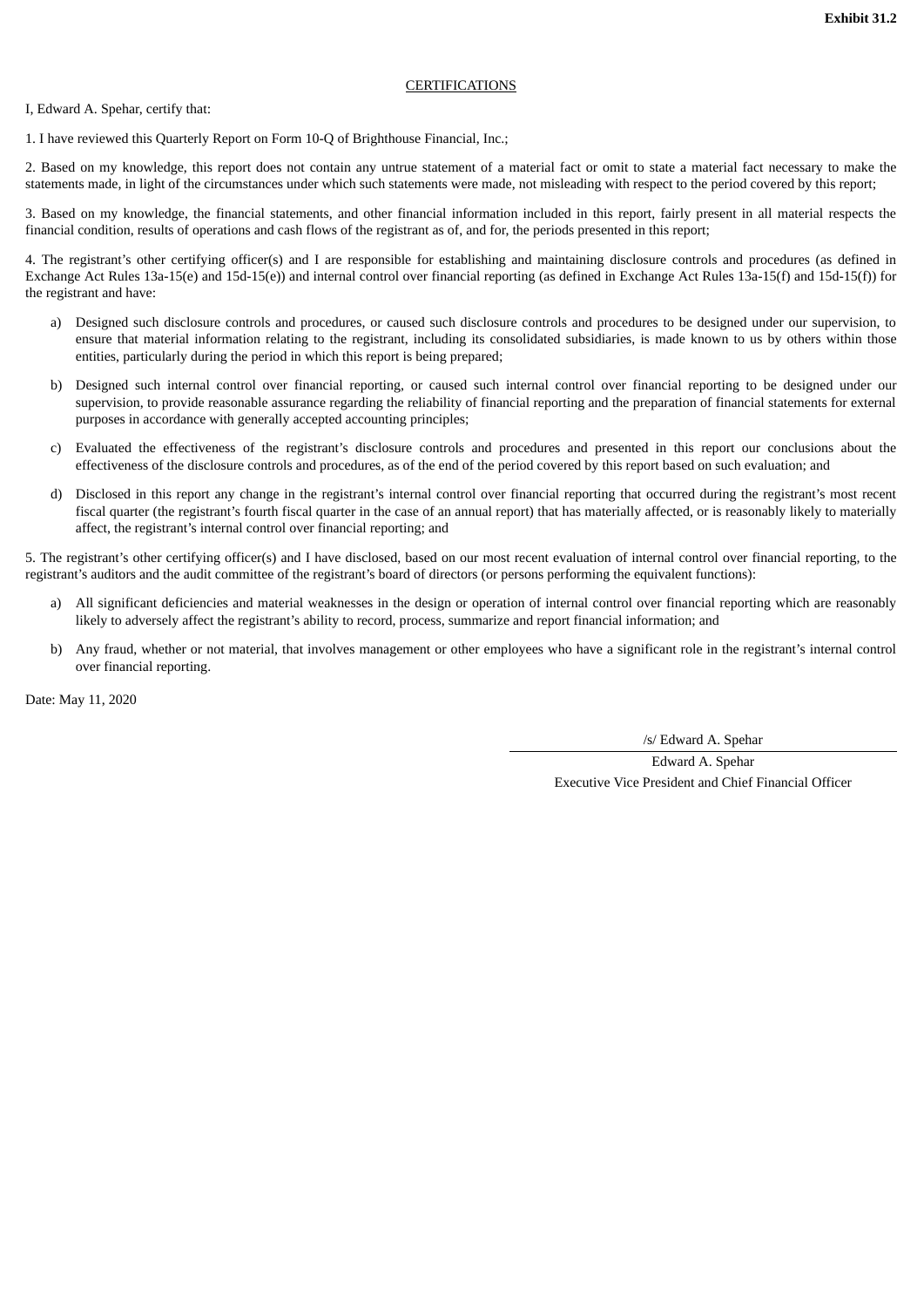# SECTION 906 CERTIFICATION

# CERTIFICATION PURSUANT TO SECTION 1350 OF CHAPTER 63 OF TITLE 18 OF THE UNITED STATES CODE

<span id="page-93-0"></span>I, Eric T. Steigerwalt, certify that, to my knowledge, (i) Brighthouse Financial, Inc.'s Quarterly Report on Form 10-Q for the quarter ended March 31, 2020 (the "Form 10-Q") fully complies with the requirements of Section 13(a) or 15(d) of the Securities Exchange Act of 1934, and (ii) the information contained in the Form 10-Q fairly presents, in all material respects, the financial condition and results of operations of Brighthouse Financial, Inc.

Date: May 11, 2020

/s/ Eric T. Steigerwalt

Eric T. Steigerwalt President and Chief Executive Officer

This certification accompanies this Quarterly Report on Form 10-Q pursuant to Section 906 of the Sarbanes-Oxley Act of 2002 and shall not, except to the extent required by such Act, be deemed filed by Brighthouse Financial, Inc. (the "Company") for purposes of Section 18 of the Securities Exchange Act of 1934, as amended (the "Exchange Act"). Such certification will not be deemed to be incorporated by reference into any filing under the Securities Act of 1933, as amended, or the Exchange Act, except to the extent that the Company specifically incorporates it by reference.